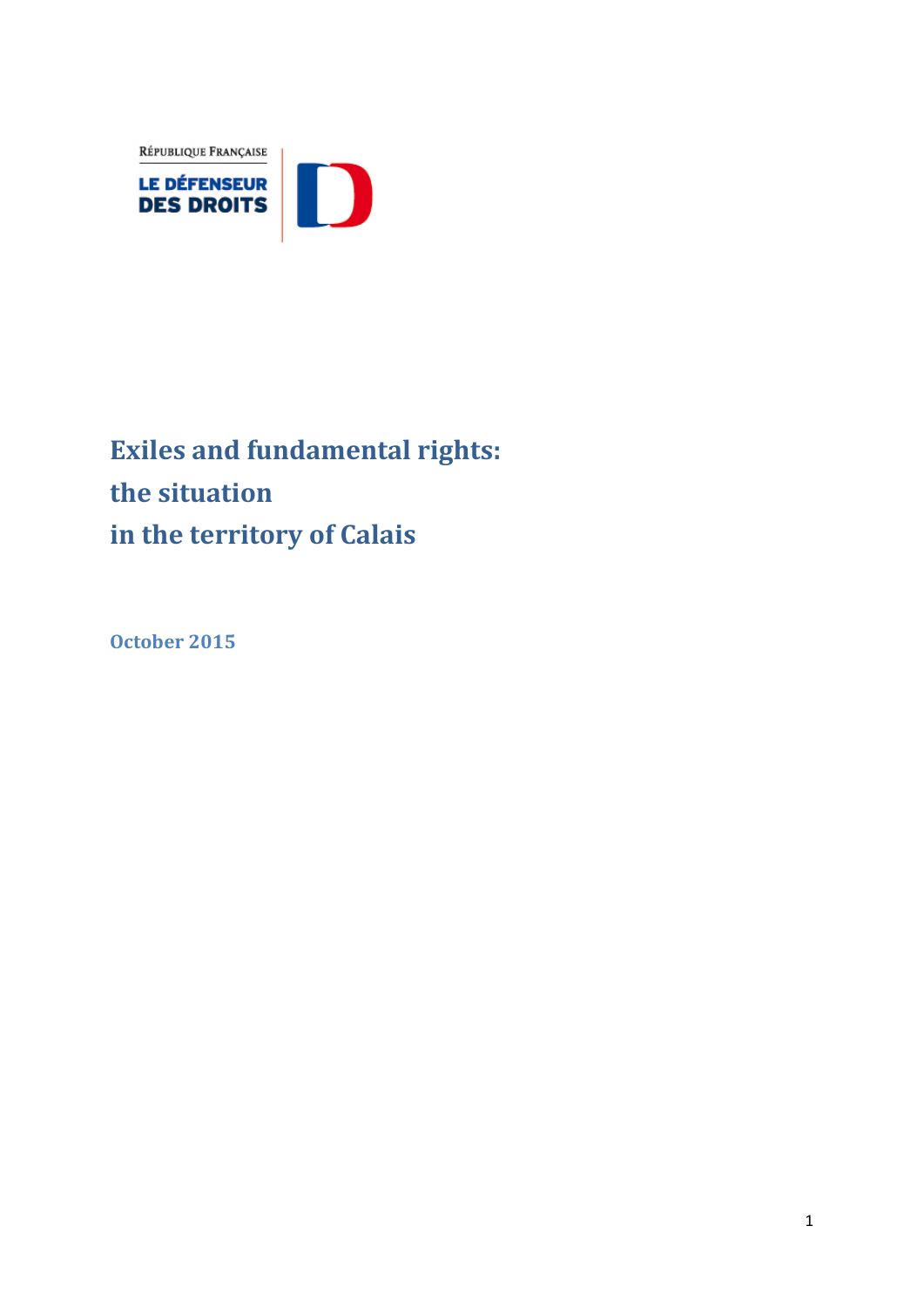#### **NOTICE**

In publishing this report, the elements of which were gathered in the course of two missions conducted by the Defender of Rights' officials on  $16<sup>th</sup>$  and  $17<sup>th</sup>$  June and  $20<sup>th</sup>$  July 2015, in the midst of an ever-changing situation, the Defender of Rights is not unaware of the daily problems faced by those in charge of elaborating and implementing public policies, whether with regard to maintaining the vital economic and social balance or ensuring our fellow citizens' protection in the face of the risks presented by international crises and security measures.

However, by virtue of the duties entrusted to him by the Constitution and the legislature, the Defender of Rights has full authority to establish the actual reasons for existing situations and assess whether they are in accordance with the very ambitious objectives that our country has set itself with regard to the protection of fundamental rights.

The massive arrivals of population groups on our continent call for collective rethinking of the way in which the movement of people, the fight against human trafficking and the reception of those obliged to leave their countries of origin should be organised at the European level.

Although Calais represents a unique phenomenon of its kind, it nevertheless illustrates the limits of action based upon a national – not to say local – approach, aimed at organising "the policing of foreigners", at a time when we are faced with an entirely unprecedented situation, calling for far-reaching responses at the international level.

There are many obstacles and innovative approaches are being paralysed by electoral pressures throughout Europe.

It is not the Defender of Rights' role to assert its own preferences concerning the conduct of public affairs, for which responsibility is exclusively incumbent upon the authorities. On the other hand, it has a duty to constantly recall the lines that should never be crossed, representing our fundamental values and resulting from the rights held by every individual by virtue of the sole fact of their membership of the human community.

The situation is extremely sensitive and it is therefore necessary to reject caricatures and unjustified simplifications. The problems require not only humanitarian action, but also political responses. The Defender of Rights can only hope that this report contributes to the elaboration of a pertinent analysis for those who are called upon to take action.

Jacques Toubon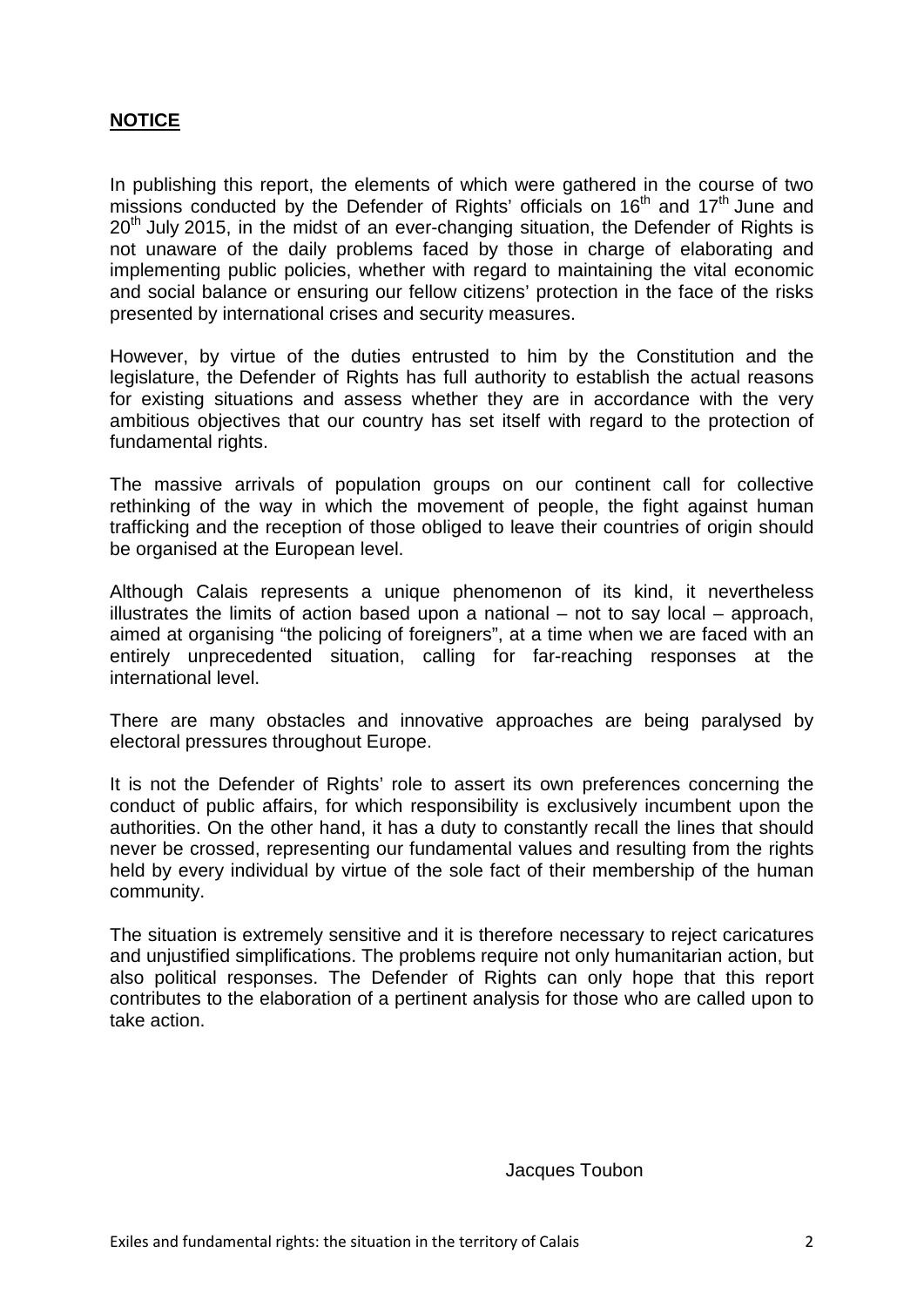#### **In the course of these missions, the Defender of Rights' officials visited:**

- the Calais shanty town adjoining the "Jules Ferry" reception centre, taking time for long exchanges with the exiles living there
- the "Jules Ferry" reception centre and accommodation centre
- The PASS free medical clinic (PASS / *Permanence d'accès aux soins de santé*)

#### **Persons encountered within the framework of the missions in Calais:**

#### Mr Bockstael, director of the AUDASSE association

Mr Caillaux, coordinator of the Migrants Support Platform (PSM / *Plateforme de soutien aux migrants*), in two meetings bringing together representatives from the following associations:

M. Duval, director of the *La Vie Active* association

- o *Médecins du Monde* (MDM)
- o *Secours Catholique* CALAIS
- o FIDA (Detention Centre for Illegal Immigrants at COQUELLES)
- o *Calais, Ouverture et Humanité* (COH)
- o *L'Auberge des Migrants*
- o The *Passeurs d'hospitalités* blog

Mr Elmouden, coordinating doctor of the PASS free medical clinic and the nursing staff

Mr Roger, manager of the FTDA (*France Terre d'Asile*) reception centre for unaccompanied foreign minors in Saint-Omer

#### **Representatives of the police**

POLICE:

- General Inspectorate of the French national police force (*Inspection générale de la police nationale*)
- The departmental police administration (*Direction départementale de la sécurité publique*)
- Zonal administration of the riot control force (*Direction zonale des compagnies républicaines de sécurité*)
- **Interregional administration of the criminal investigation department (Direction** *interrégionale de la police judiciaire*)
- Departmental administration of the border police (*Direction départementale de la police aux frontiers*)
- Calais police station (*Commissariat de police*)

#### GENDARMERIE:

- Mobile Gendarmerie (*Gendarmerie mobile*)
- Departmental gendarmerie (*Gendarmerie départementale*)

#### **Interview with the representatives of the Prefecture**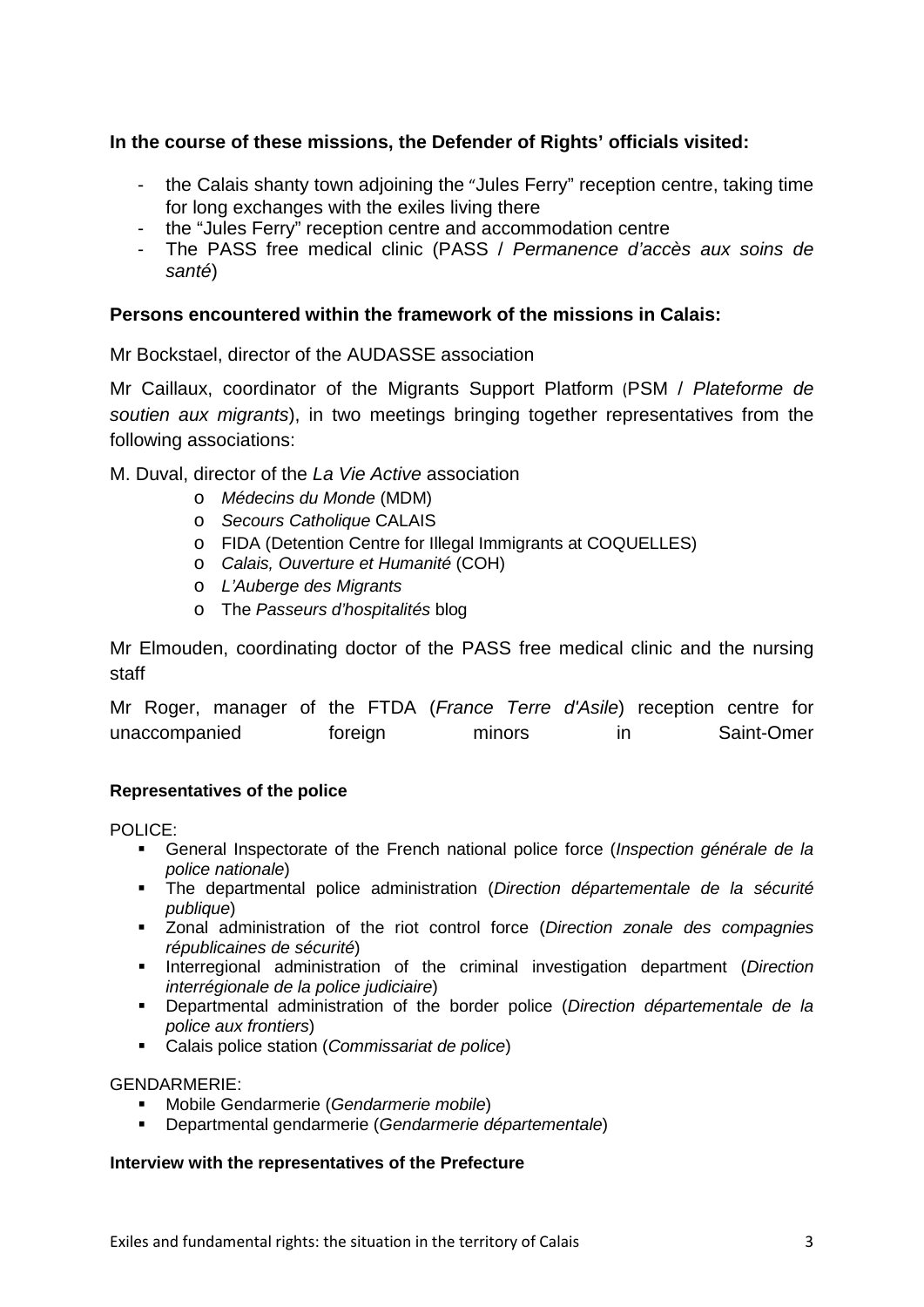- Mrs Buccio, Prefect
- Mr Gaudin, Sub-Prefect (*Sous-préfet*) of Calais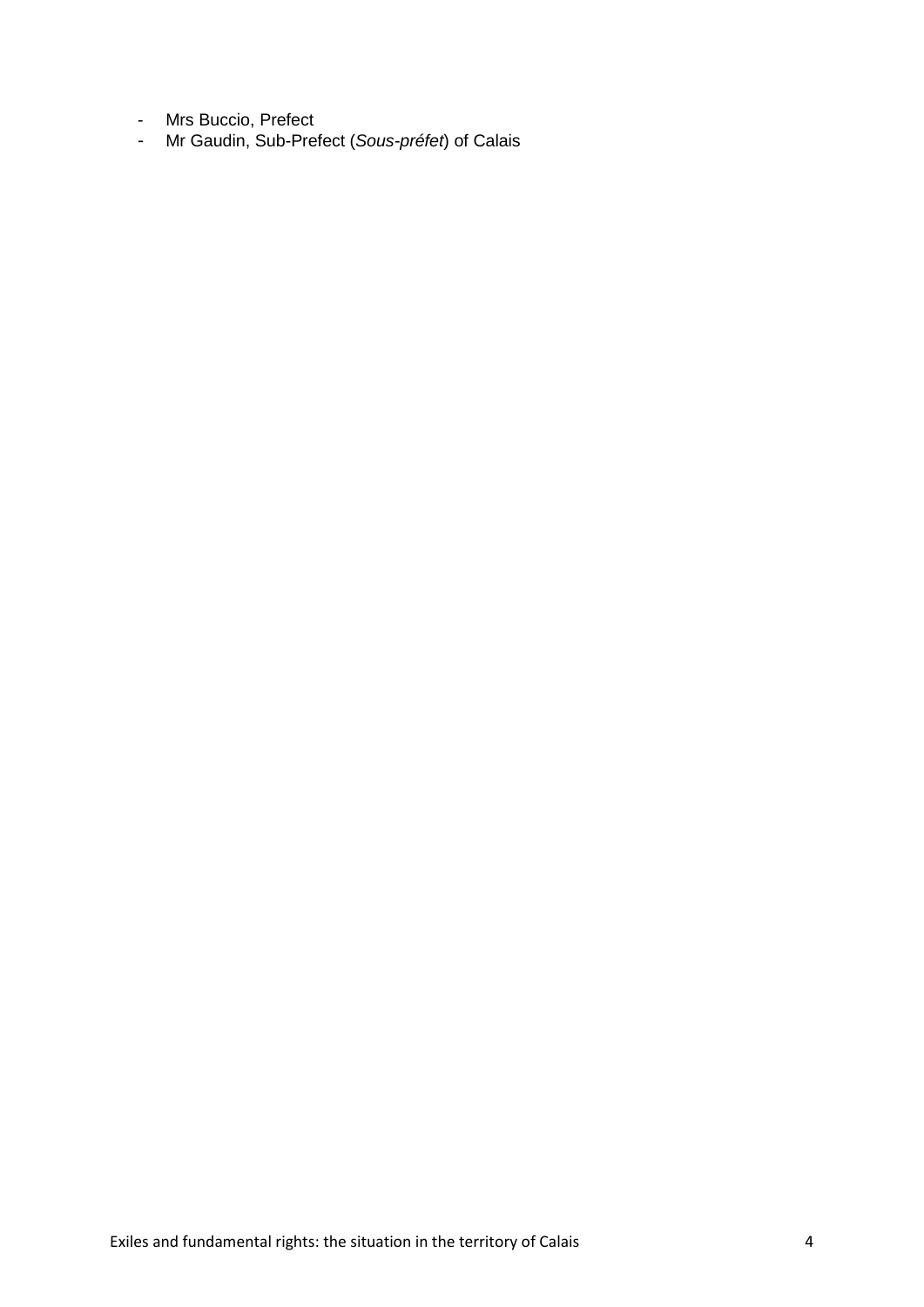| <b>General introduction</b>                                                                                                                                                        | 7  |
|------------------------------------------------------------------------------------------------------------------------------------------------------------------------------------|----|
| A specific geographical and political context                                                                                                                                      | 7  |
| A situation fuelled by a migration policy aimed at reducing legal emigration channels                                                                                              | 7  |
| History of the development of the wasteland Shanty Town: illustration of the continuing desire to limit<br>the visibility of the presence of migrants in Calais as far as possible | 9  |
| Part One Violations of fundamental rights associated with the fear of providing                                                                                                    |    |
| overly attractive living conditions                                                                                                                                                | 15 |
| The right to accommodation and shelter<br>۱.                                                                                                                                       | 16 |
| Violations of the unconditional right to emergency accommodation<br>А.                                                                                                             | 16 |
| Violations of asylum seekers' specific right to the benefit of material reception conditions<br>В.<br>including accommodation                                                      | 19 |
| C.<br>Observations concerning the government plan to create a camp of 1,500 places                                                                                                 | 21 |
| Observations on the proposed creation of emergency shelter centres put forward by<br>D.<br>various bodies                                                                          | 22 |
| The right to respect for one's home<br>П.                                                                                                                                          | 22 |
| The right to decent material living conditions<br>Ш.                                                                                                                               | 25 |
| Distribution of meals<br>А.                                                                                                                                                        | 25 |
| В.<br>Access to water                                                                                                                                                              | 26 |
| C.<br>Refuse removal                                                                                                                                                               | 28 |
| The right to protection of health<br>IV.                                                                                                                                           | 29 |
| Living conditions and vulnerability that are particularly harmful to the health of exiles<br>А.<br>present in Calais                                                               | 31 |
| Highly insufficient and unsuitable provision of medical care<br>В.                                                                                                                 | 32 |
| The Free Medical Clinic (PASS)<br>1.                                                                                                                                               | 32 |
| 2.<br>The hospital                                                                                                                                                                 | 35 |
| 3.<br>The development of humanitarian services in the shanty town                                                                                                                  | 36 |
| Access to asylum for exiles living in the Pale of Calais: a change of position not devoid of all<br>v.                                                                             |    |
| ambiguity                                                                                                                                                                          | 39 |
| A positive change in the processing of asylum applications in the Pale of Calais<br>А.                                                                                             | 39 |
| not devoid of all ambiguity.<br>В.                                                                                                                                                 | 42 |
| The harmful effects of the Dublin regulation<br>1.                                                                                                                                 | 42 |
| Visa policy, with regard to syrians in particular<br>2.                                                                                                                            | 44 |
| 3.<br>Asylum in France, an unconvincing alternative to the choice of departing for Great Britain45                                                                                 |    |
| The right to the benefit of protection measures for both unaccompanied and accompanied minors48<br>VI.                                                                             |    |
| Alarming living conditions clearly constituting situations of danger for children<br>А.                                                                                            | 48 |
| A system for the provision of shelter that is overcrowded and ill-adapted to needs<br>1.                                                                                           | 50 |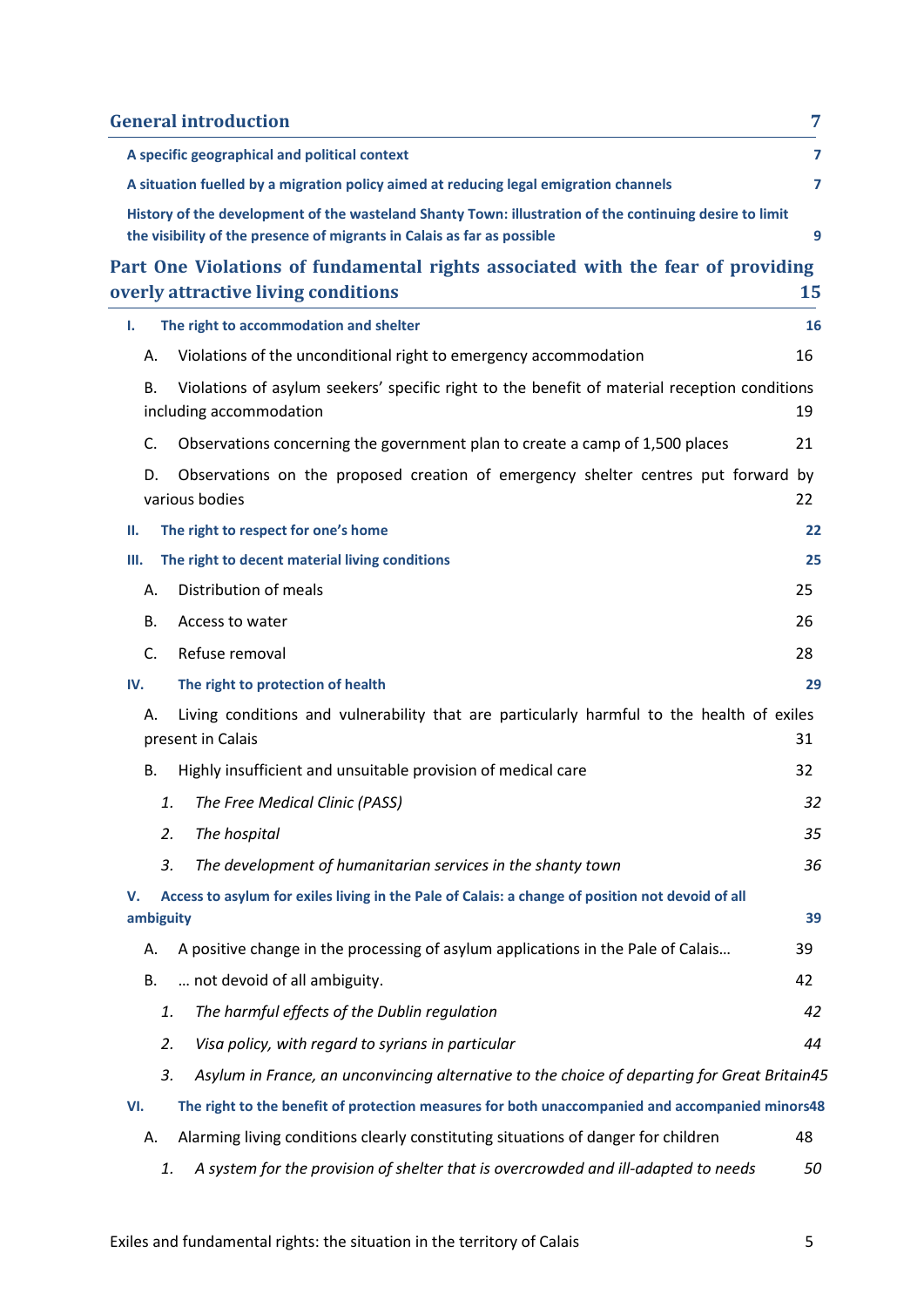| 2.   | Children lacking any educational facilities                                                                                                                     | 50 |
|------|-----------------------------------------------------------------------------------------------------------------------------------------------------------------|----|
| 3.   | The need for greater diligence in the implementation of existing legal provisions                                                                               | 52 |
| В.   | A specific system dedicated to unaccompanied foreign minors                                                                                                     | 53 |
| 1.   | Emergency accommodation which despite being unconditional is ill- adapted to the needs<br>of the majority of unaccompanied minors present in the Pale of Calais | 53 |
| 2.   | The Problem of the Reliability of Age Assessments for Minor Status                                                                                              | 55 |
| 3.   | Failure to take civil status documents into account                                                                                                             | 55 |
| 4.   | Absence of legal support for young people excluded from the reception system                                                                                    | 56 |
| 5.   | A need to emphasise the quality of provision of long-term educational measures                                                                                  | 57 |
| VII. | The right, as a woman, to specific health protection and not to suffer sexual violence                                                                          | 58 |
| А.   | Obstacles to their right not to suffer sexual violence or to be victims of trafficking.                                                                         | 58 |
| В.   | Obstacles to access to termination of pregnancy for migrant women                                                                                               | 60 |

## **[Second Part Threats to fundamental rights increased by a policy of hermetically](#page-63-0)  [sealing the border](#page-63-0) 64**

| An unprecedented increase in security procedures<br>Ι.                                                                                                  | 64 |  |
|---------------------------------------------------------------------------------------------------------------------------------------------------------|----|--|
| Exceptional police presence<br>А.                                                                                                                       | 64 |  |
| Strengthening the physical border<br>В.                                                                                                                 | 67 |  |
| 1.<br>Securing the port by the construction of a wall                                                                                                   | 67 |  |
| Securing the Eurotunnel site involves delegating border controls to private contractors<br>2.                                                           | 68 |  |
| Violence suffered by refugees, in particular relating to police action<br>н.                                                                            | 69 |  |
| Investigation of claims hindered by specific obstacles<br>Α.                                                                                            | 69 |  |
| Problems relating to the situation in the Pale of Calais<br>1.                                                                                          | 69 |  |
| 2.<br>Legal problems                                                                                                                                    | 70 |  |
| Continuing evidence of harassment since publication of the 2012 report<br>В.                                                                            | 71 |  |
| C.<br>Numerous physical injuries to migrants brought to the attention of the Defender of Rights<br>75                                                   |    |  |
| The hybrid nature of duties devolved to the police and the inappropriate nature of<br>D.<br>legislation for intervention which encourages confrontation | 78 |  |
| 1.<br>Sensitive duties for the police                                                                                                                   | 78 |  |
| 2.<br>Some legal context for action which might be specified                                                                                            | 79 |  |
| <b>General Conclusion</b><br>82                                                                                                                         |    |  |
|                                                                                                                                                         |    |  |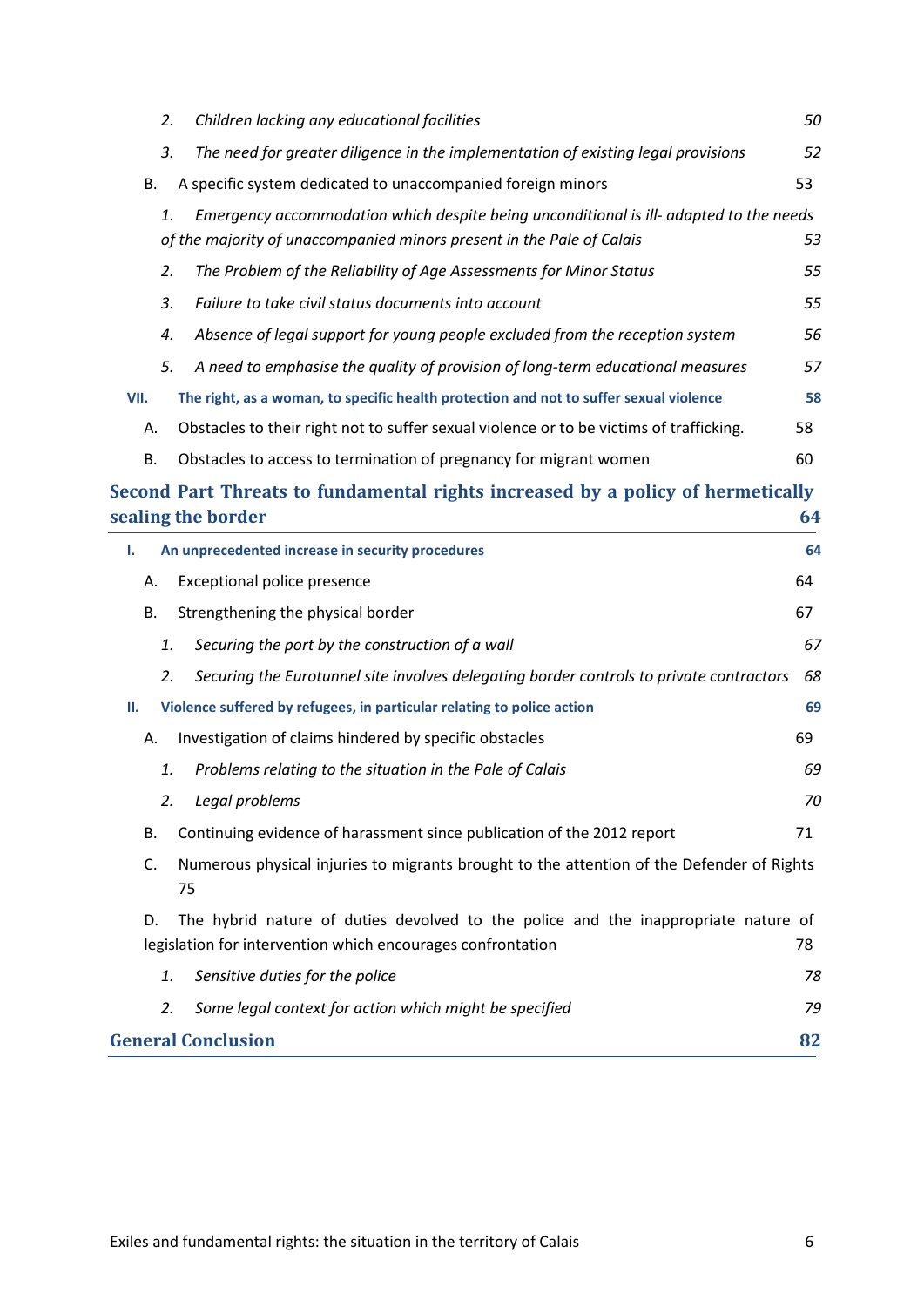## <span id="page-6-0"></span>**General introduction**

Quite apart from the shocking humanitarian situation, which calls for immediate responses on the part of the authorities, and beyond the specific geographical and political nature of its location, Calais remains the spectacular symptom of the pitfalls of the European Union's migration policy. Today, the so-called "migrant crisis", an expression which the Defender of Rights moreover considers to be totally inappropriate, has caused these pitfalls to burst into the foreground. Indeed, these terms give rise to particularly harmful preconceptions within the collective imagination, since the word "crisis", like other words such as "tragedy" or "drama", gives the impression of the existence of a phenomenon resulting more from a twist of fate that from political choices and which is only temporary; for its part, the word "migrants" lumps together different categories of persons that are actually distinct in law and in fact.

#### **A specific geographical and political context**

<span id="page-6-1"></span>The difficulties of movement which the Calais exiles come up against are attributable to the municipality's specific location as the gateway to Great Britain, as well as to the latter's special legal status within the European area. Indeed, Great Britain is not a party to the Convention implementing the Schengen Agreement of  $14<sup>th</sup>$  June 1985, which organised the opening of borders between the signatory European countries. On the other hand, it is party to the Dublin III Regulation of  $26<sup>th</sup>$  June 20[1](#page-6-3)3<sup>1</sup>, under the terms of which the State responsible for the examination of an asylum application is, in principle, the first host country, providing the framework for the implementation of the EURODAC information system (automatic fingerprint recognition system intended for the determination of the responsible Member State).

Moreover, the obstacles to movements of migrants in the Pale of Calais have been increased by the various different treaties and administrative bilateral agreements entered into by France and Great Britain, in order to relocate British border controls to French port and railway areas<sup>[2](#page-6-4)</sup>.

For this reason, persons wishing to request British protection are confronted with the closure of the Franco-British border and find themselves placed in an irregular situation.

## <span id="page-6-2"></span>**A situation fuelled by a migration policy aimed at reducing legal emigration channels**

This summer, in response to the observed increase in attempted intrusions at the site managed by the Eurotunnel group, France and Great Britain entered into a new cooperation agreement<sup>[3](#page-6-5)</sup>. The agreement comprises two parts, one is concerned with security and is aimed at confirming the externalisation of the British border through the deployment of British police in Calais and increased police cooperation between the two countries, the other deals with humanitarian concerns. The latter part is organised around four different issues:

<span id="page-6-3"></span><sup>&</sup>lt;sup>1</sup> Regulation (EU) No. 604/2013 of the European Parliament and of the Council of 26<sup>th</sup> June 2013 establishing the criteria and mechanisms for determining the Member State responsible for examining an application for international protection lodged in one of the Member States by a third-country national or a stateless person.

<span id="page-6-4"></span><sup>&</sup>lt;sup>2</sup> On this issue see: CNCDH (French National Consultative Commission on Human Rights), Avis sur la situation *des migrants à Calais et dans le Calaisis* ["Opinion on the situation of migrants in Calais and in the pale of Calais"] $\frac{1}{2}$ <sup>nd</sup> July 2015.

<span id="page-6-5"></span><sup>&</sup>lt;sup>3</sup> Joint Declaration by the French Interior Minister and the British Home Secretary "Managing migratory flows in Calais: joint ministerial declaration on UK/French co-operation", Calais, 20<sup>th</sup> August 2015.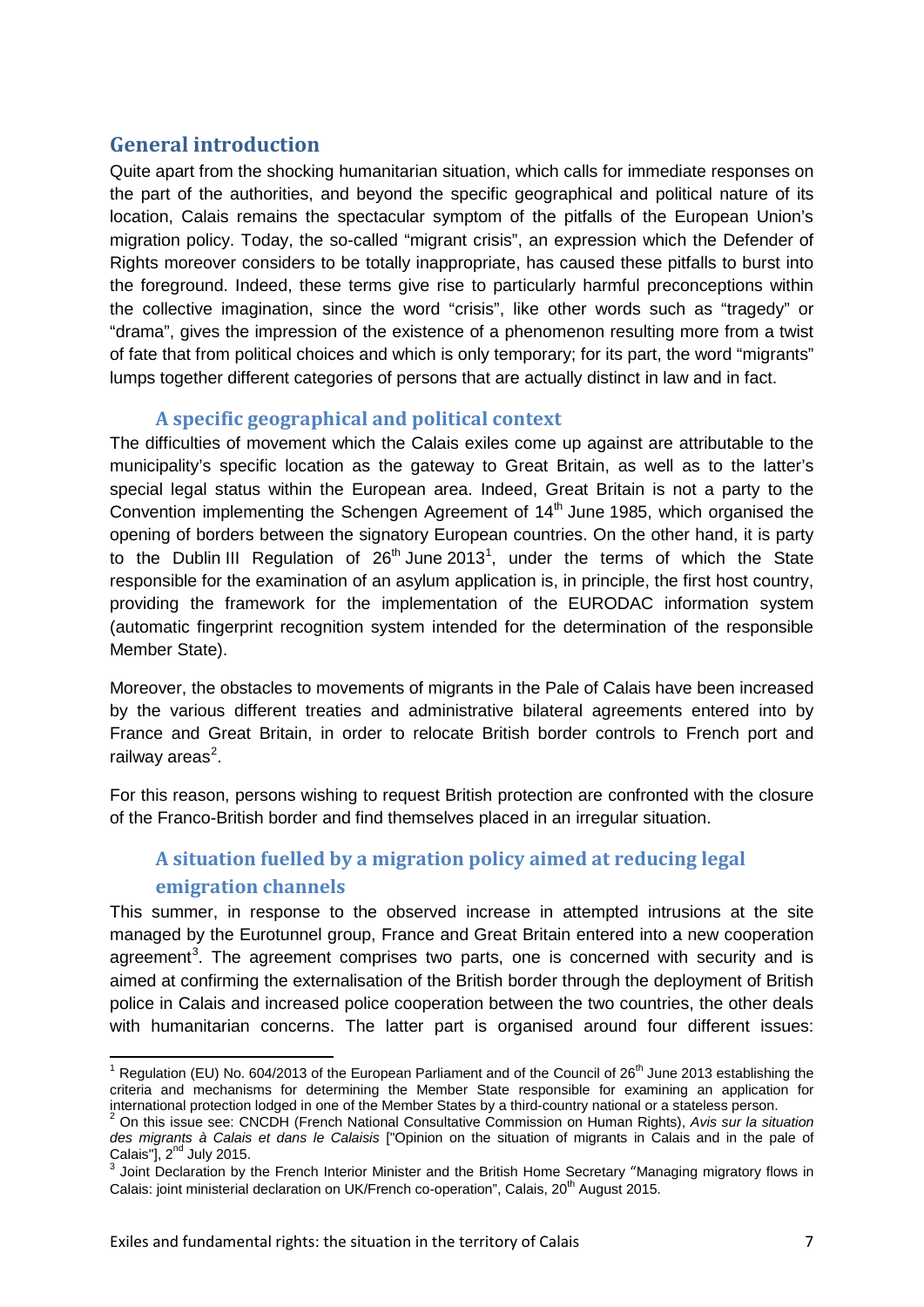improvement of measures provided for vulnerable persons (women, children, potential victims of trafficking), assisted voluntary returns, increase of asylum application processing capacities and, finally, stepping up of dialogue with the countries of origin and support for the creation of "reception offices" in Greece and Italy, aimed at sorting asylum seekers from economic migrants.

The agreement is inspired by European migration policy, which is based upon very similar principles. Indeed, its foundations have been the same for more than 20 years<sup>[4](#page-7-0)</sup>: the fight against illegal immigration and the smuggling of migrants, assisted voluntary returns and the reinforcement of cooperation with third-party countries (externalisation of border controls, concerted management of migratory flows, development aid and the creation of reception and sorting centres on Europe's borders).

This policy was widely adopted by the majority of European States and has contributed to a drastic reduction in the legal channels of immigration. Yet, these restrictions upon the right to emigrate to Europe in turn lead to the violation of numerous fundamental rights.

The right to leave any country, including one's own, is established under Article 2-2 of additional Protocol No. 4 to the European Convention on Human Rights (ECHR) and Article 13 of the Universal Declaration of Human Rights (UDHR). Indeed, this right should be subject to particularly strong protection when exercised by persons seeking asylum and, more broadly, by any persons whose inviolable rights to life and not to be subjected to inhuman or degrading treatment are threatened. In this respect, Nils Muižnieks, Council of Europe Commissioner for Human Rights, invites Member States of the Council of Europe to "refrain from criminalising migration" and to "consider policies, including regularisation programmes and increased possibilities for legal channels to immigrate for work, so as to avoid or resolve situations whereby migrants are in, or are at risk of falling into, an irregular situation"<sup>[5](#page-7-1)</sup>. Accordingly, he specifies that policies aimed at restricting the right to emigrate should not result in foreigners being deprived of access to basic social rights of universal application.

At a time when the humanitarian consequences of the various obstacles to the right to emigrate are a daily part of current affairs, reflection is required concerning the pertinence of tools aimed at reducing the possibility of emigration. These tools include the visas policy at the level of the European Union and its Member States and the implementation of border security measures on an unprecedented scale, as well as the Dublin III Regulation, which deters people likely to be granted the benefit of international protection from undertaking the required formalities in order to obtain it. This combination of obstacles undoubtedly gives rise to a situation in which persons, who after all are fleeing persecutions or war, are led to resort to migrant smuggling networks, thus increasing their vulnerability still further and subjecting them to domination (cf. *infra*).

The asylum seeker relocation measures, about which the Member States are currently trying to reach agreement, reveal their new awareness of the adverse effects arising from the Dublin Regulation and of the need to develop solidarity mechanisms within the EU, which are

<span id="page-7-0"></span> $4$  In this regard see the three successive long-term programmes adopted by the European Union: the Tampere Programme (1999-2004), the Hague Programme (2010-2015).

<span id="page-7-1"></span>Programme (1999-2004), the Hague Programme (2005-2010) and the Stockholm Programme (2010-2015). <sup>5</sup> Nils Muižnieks, "*Without papers but not without rights: the basic social rights of irregular migrants",* Press Release, Strasbourg, 20<sup>th</sup> August 2015.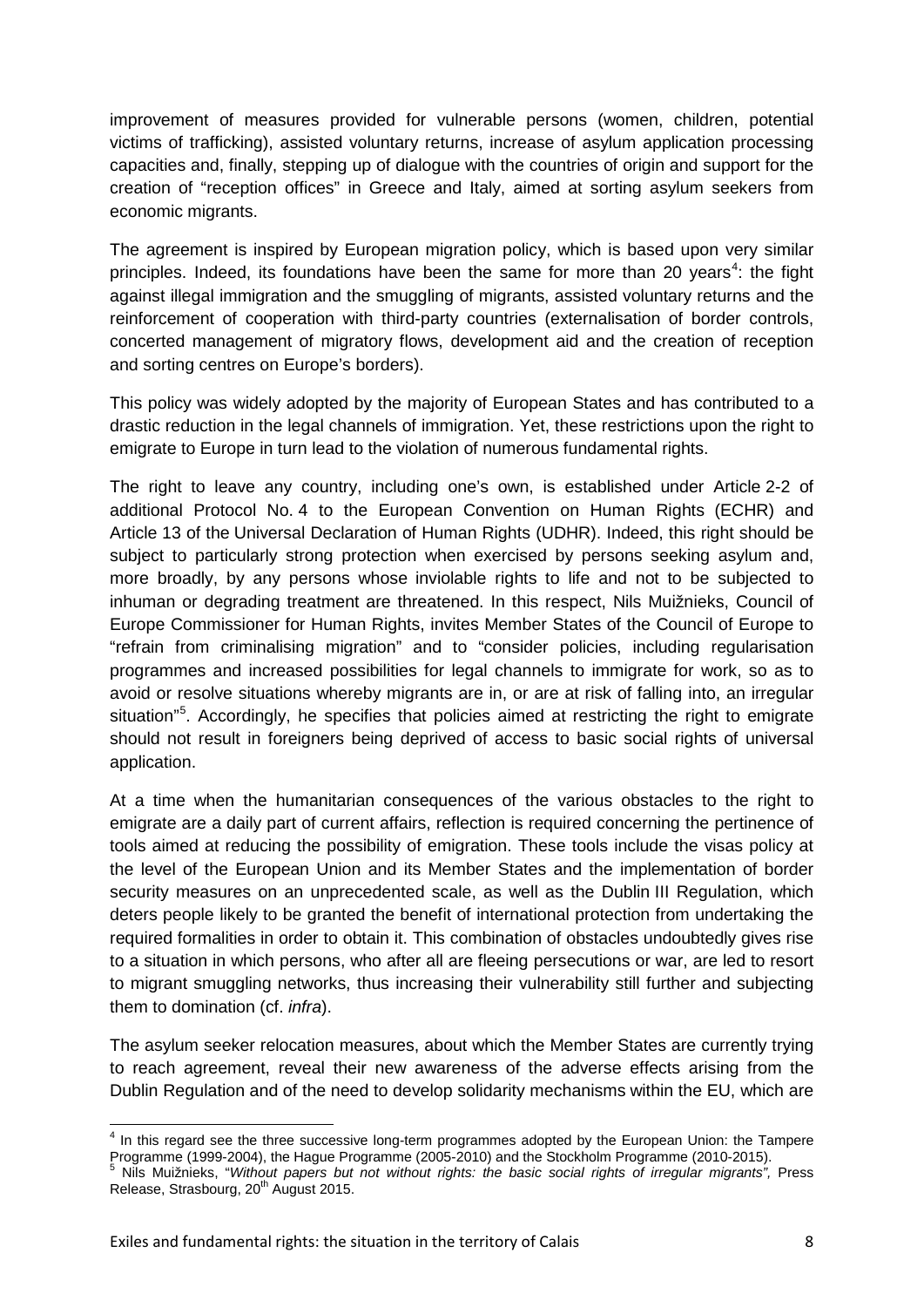essential for the development of a real common asylum policy. They nevertheless fail to answer the question of the obstacles that the increasing reinforcement of Europe's external borders places in the way of the right to emigrate.

Yet, despite the fact that the reinforcement of Europe's external borders was once considered to be the necessary consequence of the opening of internal borders within the Schengen Area, the inadequacies of this thinking are now becoming clear, as the Schengen Member States themselves re-establish controls at their own borders<sup>[6](#page-8-1)</sup>.

Since the 2000s, this kind of thinking, fuelled by fears that treating migrants with dignity and respect for their rights would cause a "magnet effect", has nonetheless been at work in the management of the situation in the Pale of Calais. In order to circumvent the risk of this "magnet effect", the authorities initially sought, as far as possible, to limit the visibility of the phenomenon of migrants gathering together in the Pale of Calais, while avoiding the creation of "fixed settlement points". This is perfectly illustrated by the development of the "new jungle".

## <span id="page-8-0"></span>**History of the development of the wasteland Shanty Town***[7](#page-8-2)* **: illustration of the continuing desire to limit the visibility of the presence of migrants in Calais as far as possible**

This phenomenon can be retraced by means of a rapid history of the events that led to the creation of the current shanty town, adjoining the recent Jules Ferry reception centre.

In September 1999, the Sangatte centre, a former warehouse managed by the Red Cross, was opened as a temporary settlement in order to face the flood of refugees fleeing the war in Kosovo. It was initially intended for between 200 and 800 persons. It finally received as many as 2,000.

In May 2002, the centre was closed "*in order to put an end to a symbol of the illegal*  immigration magnet effect in the world"<sup>[8](#page-8-3)</sup>, according to the terms used by the French Minister of the Interior of the period.

Although the closure of the centre did not make the exiles disappear, on the other hand, it caused a severe deterioration in their living conditions, encouraging them to spread out over a much wider area, building improvised shelters as a replacement for reception centres, and led to repeated wanderings after each expulsion from camps and squats.

These camps, squats and shanty towns were initially referred to as "Jungles" by Afghan foreign nationals<sup>[9](#page-8-4)</sup>, the expression subsequently being taken up by numerous local and

<span id="page-8-1"></span><sup>&</sup>lt;sup>6</sup> On 13 September 2015, Germany thus declared the re-establishment of controls on its border with Austria. It was closely followed by Austria and Slovakia, which also announced the closure of their borders the next day. France, for its part, had already re-established controls of this kind on the Franco-Italian border, at Ventimiglia. Although the Council of State deemed these controls on the Franco-Italian border not to be systematic and *permanent* (CE [*Conseil d'État*], 29th June 2015, Orders (*Ordonnances*) Nos. 391192, 391275, 391276, 391278, 391279), on the other hand, the Prime Minister acknowledged having re-established *temporary* controls on this border since the previous spring. Finally, the construction of a wall by Hungary, on its Croatian border (after the model of the one it had already built on its Serbian border) is the most blatant symbol of this failure.<br><sup>7</sup> Commonly referred to as the "New Jungle".

<span id="page-8-2"></span>

<span id="page-8-4"></span><span id="page-8-3"></span><sup>8</sup> Summenn, referred to as the "New Jungle".<br><sup>9</sup> Nicolas Sarkozy, TF1, 6<sup>th</sup> December 2002<br><sup>9</sup> Philippe Wanesson, *Une Europe des jungles [" A Europe of Jungles"],* Plein droit n°104, mars 2015, p.18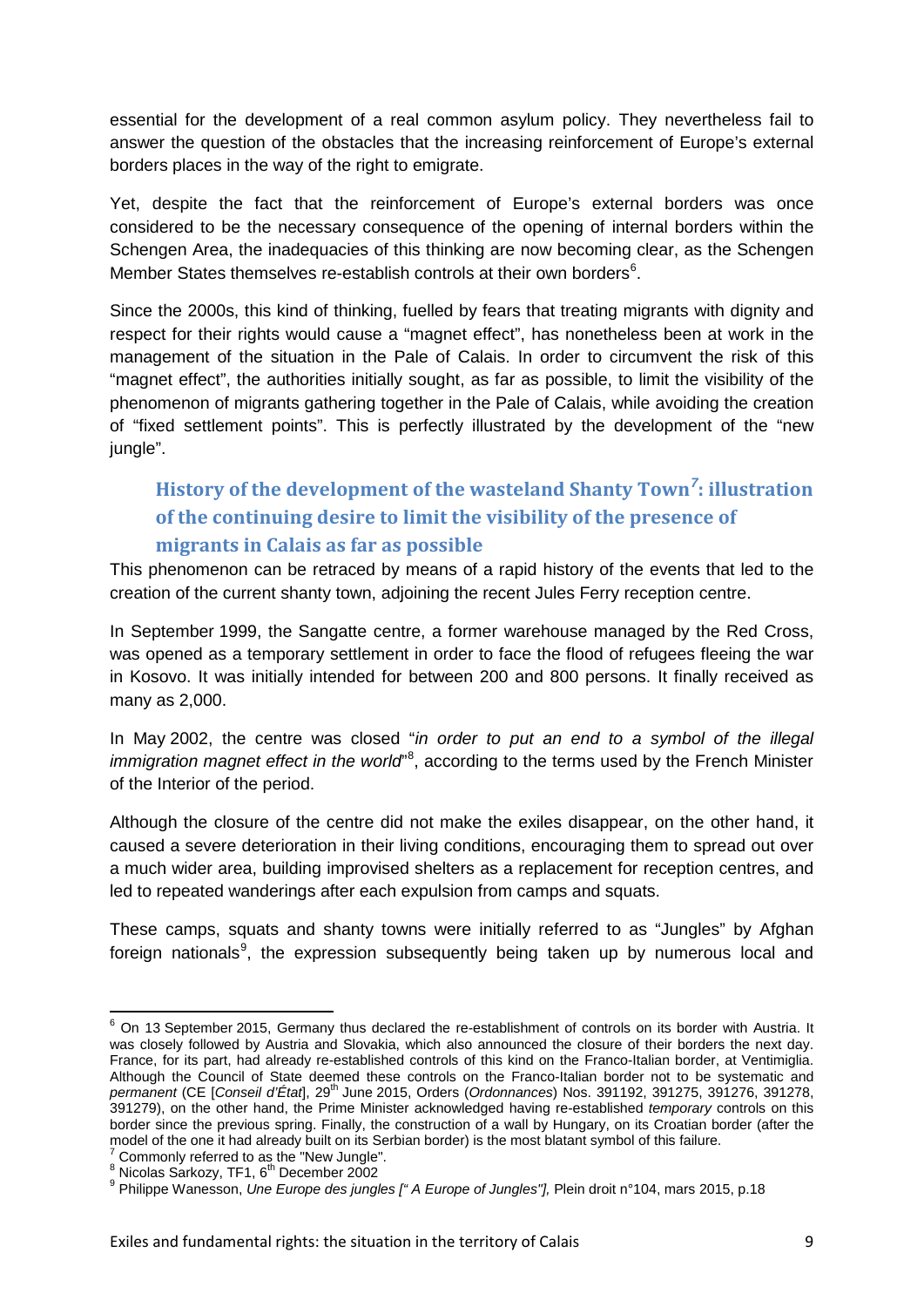national actors. The name refers to the trees, sand and dunes amongst which the camps are set up, as well as to the extreme harshness of the living conditions that prevail in them.

Today, the political choice of creating a reception and accommodation centre on the outskirts of the town, and the decision to tolerate the setting up of illegal improvised shelters around it, constitute a continuation of the approach initiated with the closure of the Sangatte centre.

For a long period, the idea of creating new accommodation centres, or merely day reception centres, with a view to reducing the unhealthy living areas of the Calais "Jungles", was forcefully rejected. Apart from the declared objective of the destruction of Sangatte, one might quote the current Minister of the Interior who, a few months before agreeing to the opening of the new Jules Ferry reception and accommodation centre, made the following statement: *"I do not want to create a reception centre which could be a new gathering point for migrants"*[10](#page-9-0)*.*

For a very long time, the authorities' desire to avoid the creation of fixed settlement points for exiles on the territory of Calais was manifested in high numbers of expulsions from living areas. The violence involved in of some of these expulsions left its mark upon members of the associations that the Defender of Rights' officials had the opportunity of meeting on 16<sup>th</sup> June and 20<sup>th</sup> July 2015 (cf. *supra*, part II).

In 2014 there was a turnaround. The opening of a day reception centre in a former children's outdoor activity centre located on the outskirts of the town was, in the first place, requested by Mrs Bouchart, the mayor of Calais, before finally being supported by Mr Cazeneuve, the Minister of the Interior. This turnaround may be explained, on the one hand, by the increase in the number of migrants present in the Pale of Calais – associated with wars in the Near and Middle East – and, on the other hand, by new awareness of the fact that the Calais migrants' fate needs to be viewed not only as arising from short-term conditions but rather, indeed, as a permanent problem, since the whole of the forms of deterrence and repression put in place have not succeeded in making them give up their intended destination of England (cf. *infra*, part II).

The Jules Ferry Centre thus finally opened its doors in March 2015. Managed by an association appointed by the authorities, *La Vie Active*, its principal mission is to serve around 2,500 meals a day to persons living in the adjoining shantytown. The centre also places sixty shower modules and thirty toilets at the migrants' disposal, as well as facilities for recharging mobile phones and washing linen. Finally, it provides access to a nursing service two hours a day, from Monday to Friday. In addition, the scheme includes an accommodation centre for women and children, providing accommodation for about a hundred people, while another hundred or so are currently on the waiting list.

Although the creation of this centre, which is allocated a budget of 10 million euros per year jointly provided by the European Union, Great Britain and France, unquestionably constitutes an improvement as far as totally destitute exiles' living conditions are concerned, the facilities nevertheless remain inadequate in relation to the scale of needs (cf. *infra*, Part I).

<span id="page-9-0"></span><sup>10</sup> *Le Monde*, 20th August 2014, *Afflux de migrants à Calais : Cazeneuve opposé à l'ouverture d'un centre ["Flood of Migrants in Calais: Cazeneuve Opposed to the Opening of a Centre"]*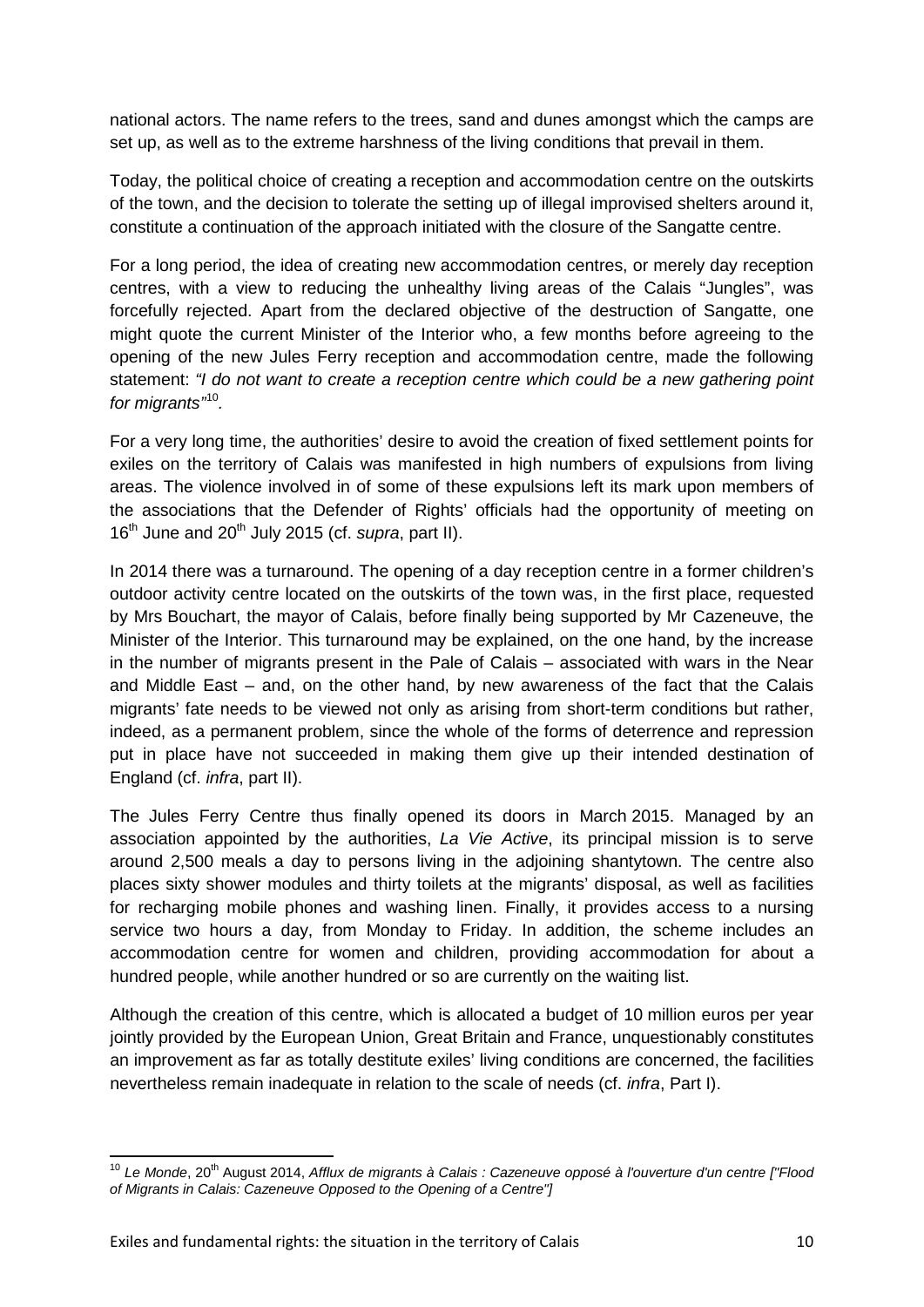Furthermore, the centre is located on the outskirts of the town, about 6 kilometres from the town centre and important places for the migrants such as, on the one hand, the headquarters of the AUDASSE association, appointed by the State to assist asylum applications and, on the other hand, the hospital and the PASS (*permanence d'accès aux soins de santé*) free medical clinic for persons without resources. This location appears to be the result of a political choice, as confirmed by similar testimonies from several different associations, as well as by the comment of the mayor of Calais that the opening of "*reception premises*" would make it possible to "*take 80% of this phenomenon out of the tow*n"[11](#page-10-0) and finally, the instructions to take a firm approach given to the Prefect of the Pas-de-Calais at the time of taking up her duties in February 2015*.*

At the same time as the establishment of the Jules Ferry centre, seven living areas were thus emptied of their inhabitants and destroyed, either by use of the police, or through simple "persuasion" to go to the land adjoining the centre, in order to have the benefit of its services.

#### Beyond political statements, **the will to group the migrants together on this new plot of land is evidenced by the mobilisation of several levers, of an institutional, legal and police nature**.

Indeed, it emerges from the exchanges held between the Defender of Rights' officials and the Prefect on  $17<sup>th</sup>$  June 2015, that from the time of taking up her post, in February 2015, the new representative of the State for the Pas-de-Calais was looking into ways of evacuating the squats and pieces of land in the town centre without resorting to the police, thus marking a break with past practices<sup>[12](#page-10-1)</sup>. With this approach in view, the Prefect mentioned that she had made contact with representatives of the majority of locally-established associations providing support for exiles in order to ask them to encourage the migrants living in the town's various different squats to settle on the land located near the Jules Ferry reception centre, while informing them that expulsion orders concerning the great majority of squats and "jungles" then inhabited were likely to be executed. At the same time, the associations were informed that if the migrants settled on this plot of land placed at their disposal by the town council, they would not be at any risk of expulsion. In this situation, the sub-prefect of Calais, Mr Gaudin, personally went to each of the towns "jungles" or squats, accompanied by interpreters and representatives of the French agency in charge of migration and the reception of foreign people (OFII / *Office français de l'immigration et de l'intégration*), in order to give this message to the migrants. They were given three weeks' notice to move to the new area.

The associations were deeply divided over the response to be made to this order issued to migrants to go and live on the outskirts of the town in order to avoid the risk of expulsion, on the one hand, and to have the benefit of the Jules Ferry reception centre's services, on the other. Although the majority of them rejected the principle of legitimisation of this "self-expulsion"<sup>[13](#page-10-2)</sup>, they were nevertheless led to help the migrants with the move, through fear of

<span id="page-10-0"></span><sup>11</sup> Quote reported by *La Voix du Nord*, 7th April 2014, "*Migrants de Calais : Natacha BOUCHART, de l'appel anti*squat à la "richesse culturelle"" ["Migrants of Calais: Natacha Bouchart, from anti-squat appeal to 'cultural asset'"]<br><sup>12</sup> See decision of the Defender of Rights No. 2011-113 of 13<sup>th</sup> November 2012<br><sup>13</sup> Expression used b

<span id="page-10-2"></span><span id="page-10-1"></span>*M* Expression used by certain members of the PSM Migrants Support Platform (*Plate-forme de Service aux Migrants*) at the time of their exchanges with the Defender of Rights' officials in Calais on 16<sup>th</sup> June 2015.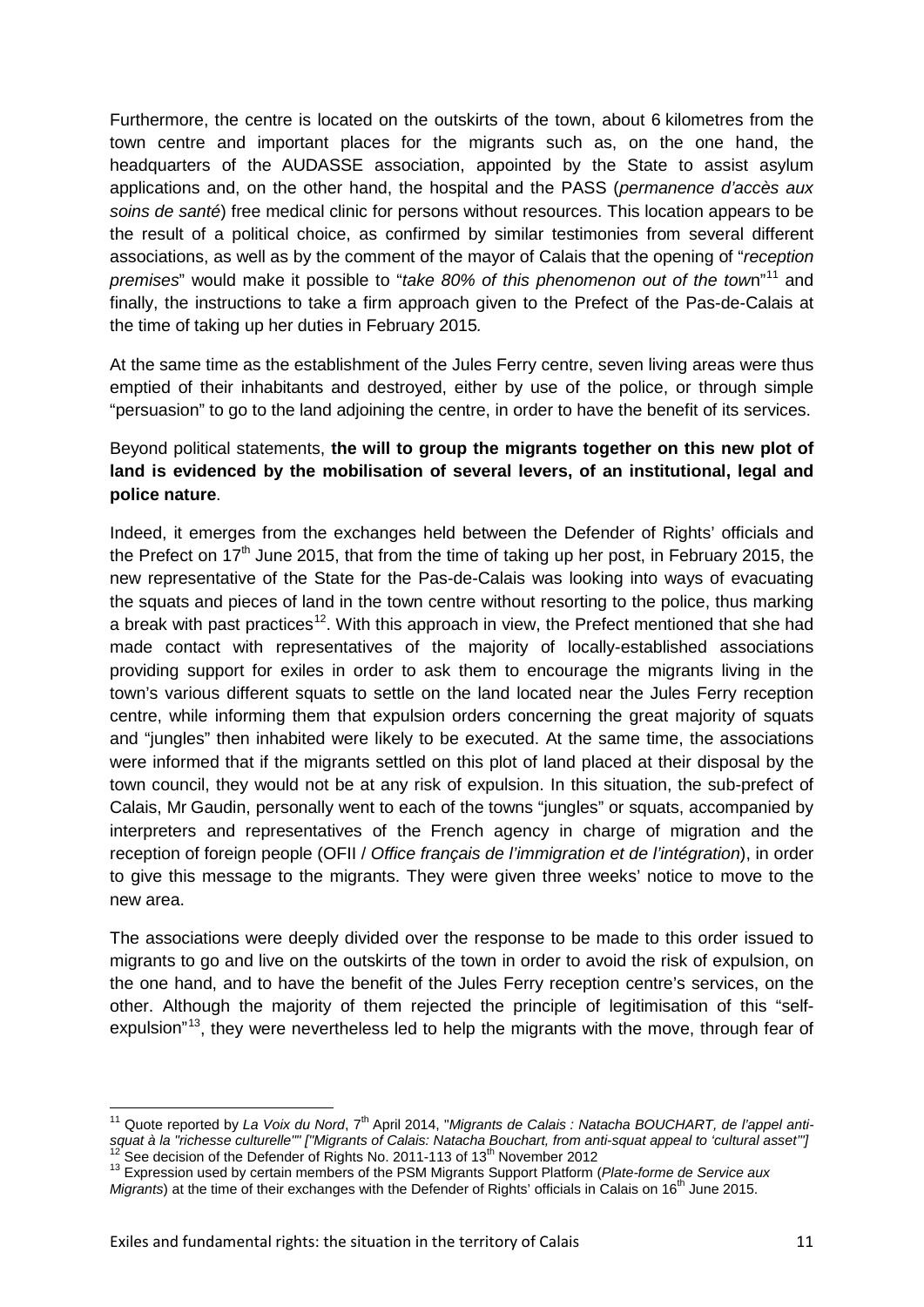new violent actions on the part of the police<sup>14</sup>. In particular, *Médecins du Monde* thus supplied tents and helped with the construction of certain groups of huts.

Virtually all of the town centre "squats" were very rapidly dismantled and by April 2015 the exiles had moved to this "new jungle", a sandy plot of land of 18 hectares, located in a marshy flood zone, particularly exposed to wind and bad weather.

In addition to this institutional support for moving the migrants to the "new jungle", two other levers were used, one involving legal means, the other the police, both also aimed at making the living areas located in the town centre disappear, without resorting to force or judicial expulsion procedures.

Well before the beginning of the year 2015, **several legal tools had been used in order to curb the increase in squats** and illegal occupancies on the territory of the municipality: prosecution for the offence of unlawful assembly and occupation of land, inspection of identity and residence papers, arrests for questioning, the sealing off of a building that had been a squat for several years, implementation of the administrative evacuation procedure on the basis of the existence of an imminent danger and the enactment of a municipal decree giving formal notice to the owner to carry out waste removal. The proceedings culminated with the enactment of a municipal decree prohibiting the distribution of food on a piece of land, which had long been occupied by migrants and on which a "historical" local aid association for exiles had been distributing meals for several years.

Within the framework of this overall strategy, the prefect – the current prefect's predecessor – also resorted to another legal instrument: the obligation to leave French territory (OQTF / *obligation de quitter le territoire français*). In July 2014, two hundred and three such removal measures were thus taken against migrants sharing the same living areas, accompanied with their placement in detention centres for illegal immigrants. Nevertheless, the Administrative Court of Melun had no illusions with regard to the real motives guiding the authorities' actions. In a series of rulings pronounced on  $19<sup>th</sup>$  February 2015, it set these administrative decisions aside, finding that the prefect of the Pas-de-Calais had committed an "*improper use of authority*" insofar as these obligations to leave French territory (OQTF) and detention centre placements did not actually pursue the objective of deporting the persons concerned from French territory, but only that of leaving the plot of land free with a view to destroying the groups of huts and tents found there<sup>[15](#page-11-1)</sup>.

On the other hand, the complaints made to the Defender of Rights mention **increased police pressure**, in 2014 and 2015, which also contributed to deterring occupants without any rights or title from remaining in Calais town centre. The use of practices of this kind, for the purpose of destroying camps and evacuating of plots of land without making use of the police, had already been noted by the Defender of Rights with regard to the evacuation of what are referred to as "Roma" shanty towns<sup>16</sup>. At that time, the Defender of Rights referred to the

<span id="page-11-0"></span><sup>&</sup>lt;sup>14</sup> These fears could prove to be well-founded if one is to believe the acts of violence recently reported to the Defender of Rights, concerning expulsions having taken place in September 2015, and currently undergoing investigation by the institution's officials – see infra.<br>
<sup>15</sup> Administrative Court (TA) Melun, 19<sup>th</sup> February 2015, No. 1406150 amongst others.<br>
<sup>16</sup> Defender of Rights, *Bilan d'application de la circulaire interminist* 

<span id="page-11-2"></span><span id="page-11-1"></span>*et l'accompagnement des opérations d'évacuation des campements illicites* ["Assessment of the application of the Interministerial Circular 26<sup>th</sup> August 2012 concerning anticipation and support of operations for the evacuation of unlawful camps"], August 2012-May 2013.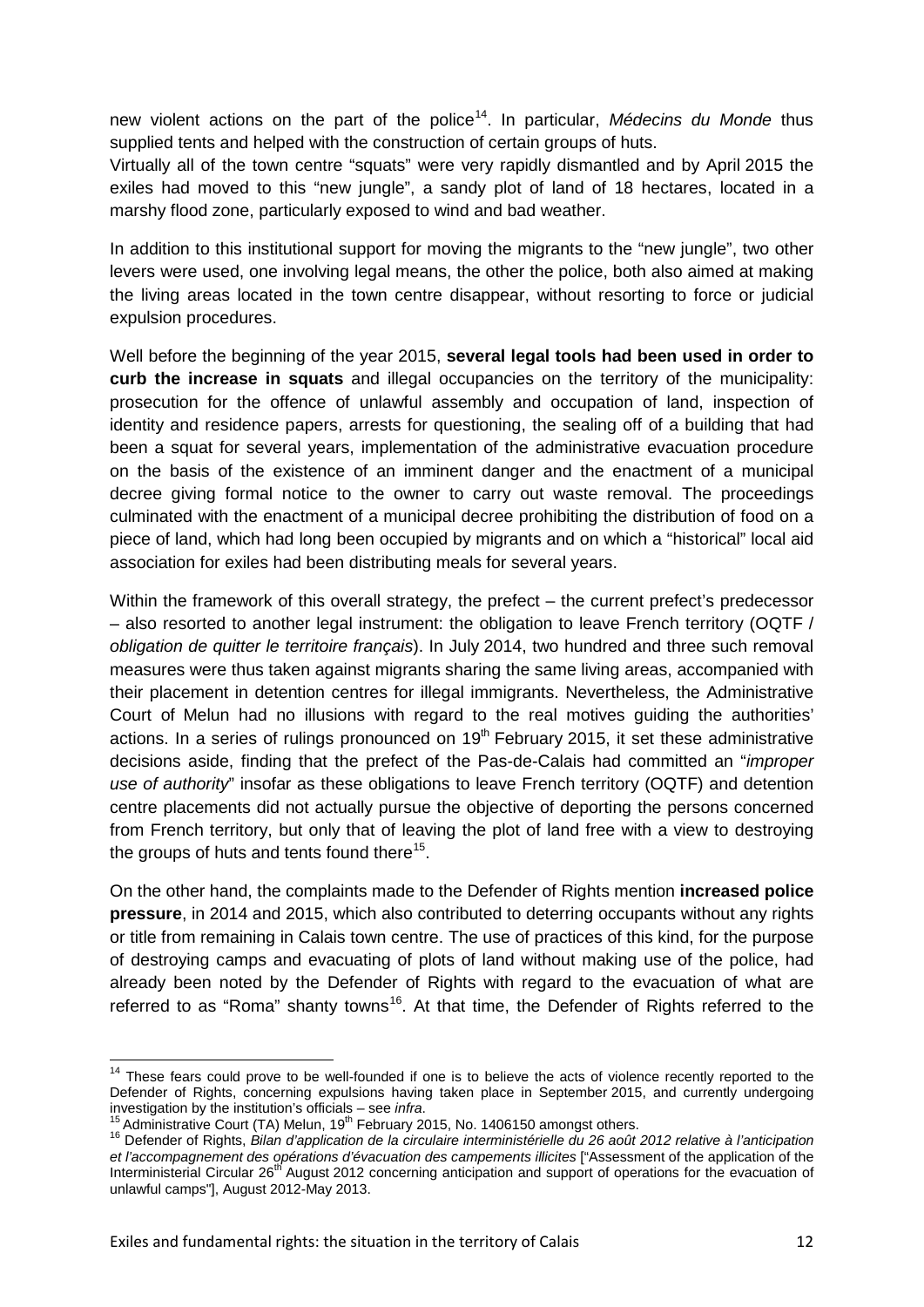"*forced nomadism*" to which these persons were subjected. This analysis is easily applicable to the Calais exiles' situation (cf. *infra*, Part II).

In June 2015, the prefect informed the Defender of Rights' representatives that her assessment of the migrants' move to the plot of land adjoining the Jules Ferry centre was positive since, on the one hand, it had enabled the disappearance of living areas in the town centre with appalling sanitary conditions ("*dumping grounds*") and, on the other hand, had made it possible to move the migrants away from the Calais bypass. This procedure of legitimisation of a camp – which for all that remains illegal and lacks any public infrastructure enabling the protection of the individuals found there – raises certain questions insofar as, according to the prefect, this "*camp*" is intended to become permanent.

In this respect, the press referred to an "*open air Sangatte*" and a "*roofless Sangatte*" [17](#page-12-0). Other actors are disturbed by this situation: *"We are currently witnessing the formation of a new concept: the sub-camp. It is the first in Europe*", noted Pierre Henry, the managing director of *France Terre D' Asile; "The birth of a shanty town is being orchestrated. Is France, the 5th world power, unable to take care of the provision of proper shelter for 2,000 people?"* asked Jean-François Corty, director of French missions for *Médecins du Monde*.

In view of what the shanty town adjoining the Jules Ferry centre has now become, in the course of a few months, - this "new jungle" intended to receive 1,500 people (there are now thought to be close to 4,000 people there) far from Calais town centre -, it appears that these initial concerns were far from unfounded (cf. *infra*).

This shanty town nevertheless remains a camp which is both illegal, - and may ultimately be evacuated at any time (one recalls the Calais jungle, "demolished"<sup>[18](#page-12-1)</sup> in 2009 when it numbered at least 800 exiles) -, and unfit for habitation, rather than being a real refugee camp of the kind managed by the UN Refugee Agency which, as such, would be subject to certain norms, and sanitary norms in particular.

Moreover, in spite of the site's extremely harsh living conditions and state of insalubrity (cf. *infra*, Part I), the State – *via* its representative in Calais – is now once again raising the question of "*to what extent can conditions in the "camp" be made human, without endangering the local inhabitants' situation through the creation of a magnet effect?"*[19](#page-12-2)

However, it is precisely this halfway house situation (illegal camp tolerated but not managed by the State) which is unsatisfactory, since it means that priority is given to an approach based upon mutually exclusive humanitarian / security concerns, offering no prospect of resolution of the problems and, in any case, preventing exiles from asserting their rights.

This same approach of fighting against the risk of a magnet effect involves two other dynamics, in addition to the will to reduce the migrants' visibility: the avoidance of creating attractive living conditions for migrants (Part II) and the will to ensure border security, at the

<span id="page-12-0"></span><sup>&</sup>lt;sup>17</sup> Le Monde, 3<sup>rd</sup> April 2015, Le bidonville de Calais, "Sangatte sans toit", ["The Calais Shanty Town, a 'Roofless Sangatte'"]*.* <sup>18</sup> *Le Parisien*, 18 Sept. 2009, *Eric Besson: « je veux que la jungle soit rasée »* [" I want the Jungle to be

<span id="page-12-1"></span>demolished"].<br>
<sup>19</sup> The prefect of Pas-de-Calais informed the Defender of Rights' representatives of her concerns at the time of<br>
<sup>19</sup> The prefect of Pas-de-Calais informed the Defender of Rights' representatives of her co

<span id="page-12-2"></span>their meeting on  $17<sup>th</sup>$  June 2015.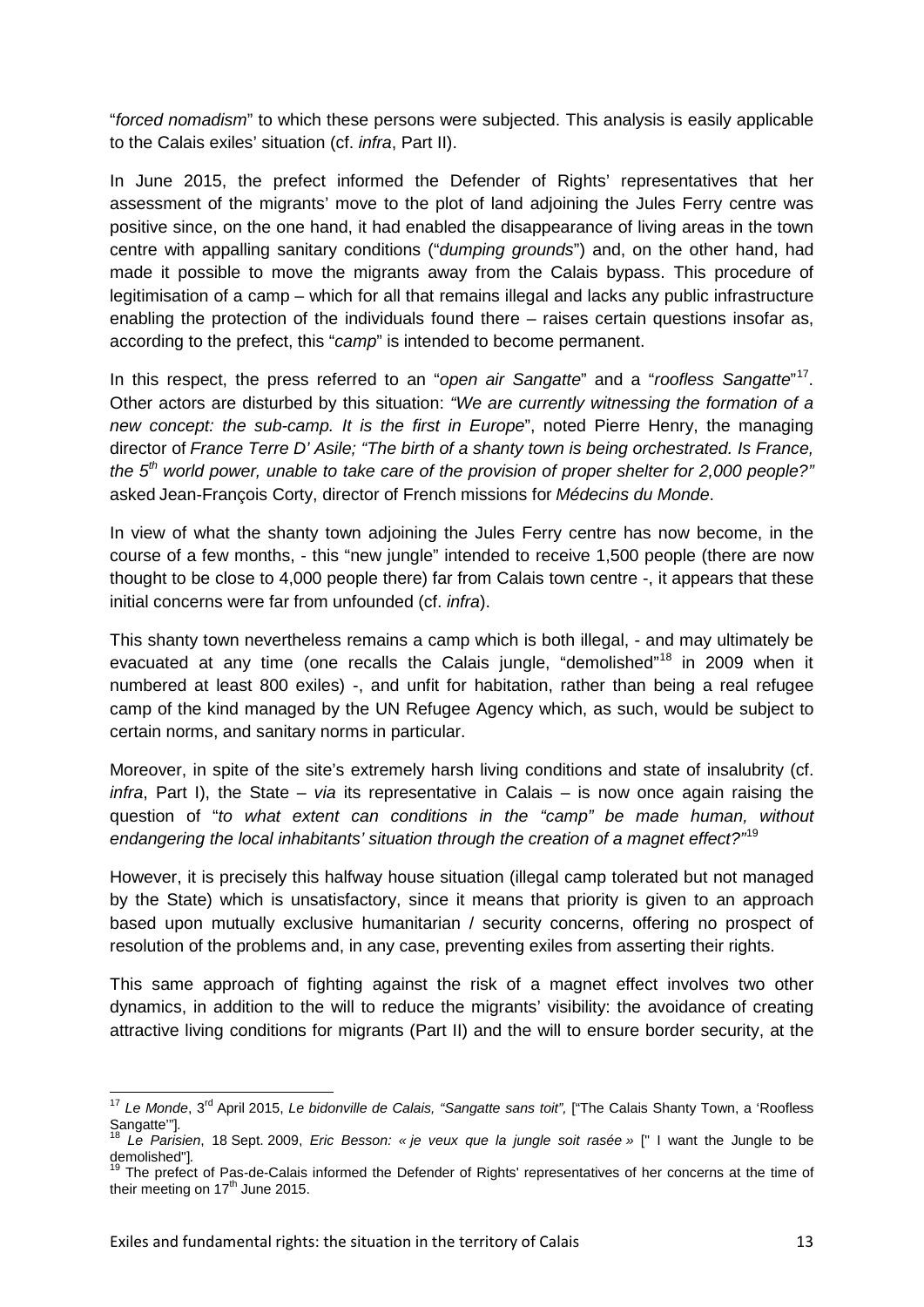price of an unprecedented security apparatus which, while in no way lessening exiles' determination to cross the Channel, actually leads to their exposure to bodily harm (Part II).

Nevertheless, none of these decisions have never made it possible to limit the number of exiles in the Pale of Calais, quite the reverse. This is easily explained by the fact that, when leaving Eritrea, Sudan, Afghanistan or Syria, migrants are not necessarily pursuing the objective of going to Calais in order to cross the English Channel<sup>[20](#page-13-0)</sup>. In the first place, exiles leave in order to flee countries that are prey to wars or dictatorship. This congestion in the West of Europe is rather the result of wandering situations associated, on the one hand, with phenomena of *persuasion*, on the part of smugglers in particular, intended to convince migrants that their fate would be better in Great Britain and, on the other hand, with phenomena of *deterrence*, exercised by other States determined not to receive them.

Conversely, the whole of the dynamics on which the authorities' actions in the Pale of Calais are based, have harmful consequences in terms of respect for the exiles' fundamental rights, at the very moment when, having in most cases fled because of the persecutions to which they were subjected in their countries of origin $^{21}$ , they are particularly vulnerable.

Today, solutions for resolving this situation, in a positive manner, should nevertheless impose themselves. The Defender of Rights hopes to contribute thereto by means of this report.

<span id="page-13-0"></span><sup>&</sup>lt;sup>20</sup> In this respect, in the report on the situation of migrants in the Pale of Calais handed over to the French Interior Minister in June 2015, Jean ARIBAUD and Jérôme VIGNON note that several studies, and British studies in particular, attest that plans to go to the United Kingdom were only rarely formed at the outset.<br><sup>21</sup> Indeed, the principal nationalities present in the Pale of Calais are the Afghan, Sudanese, Eritrean and Syrian

<span id="page-13-1"></span>nationalities.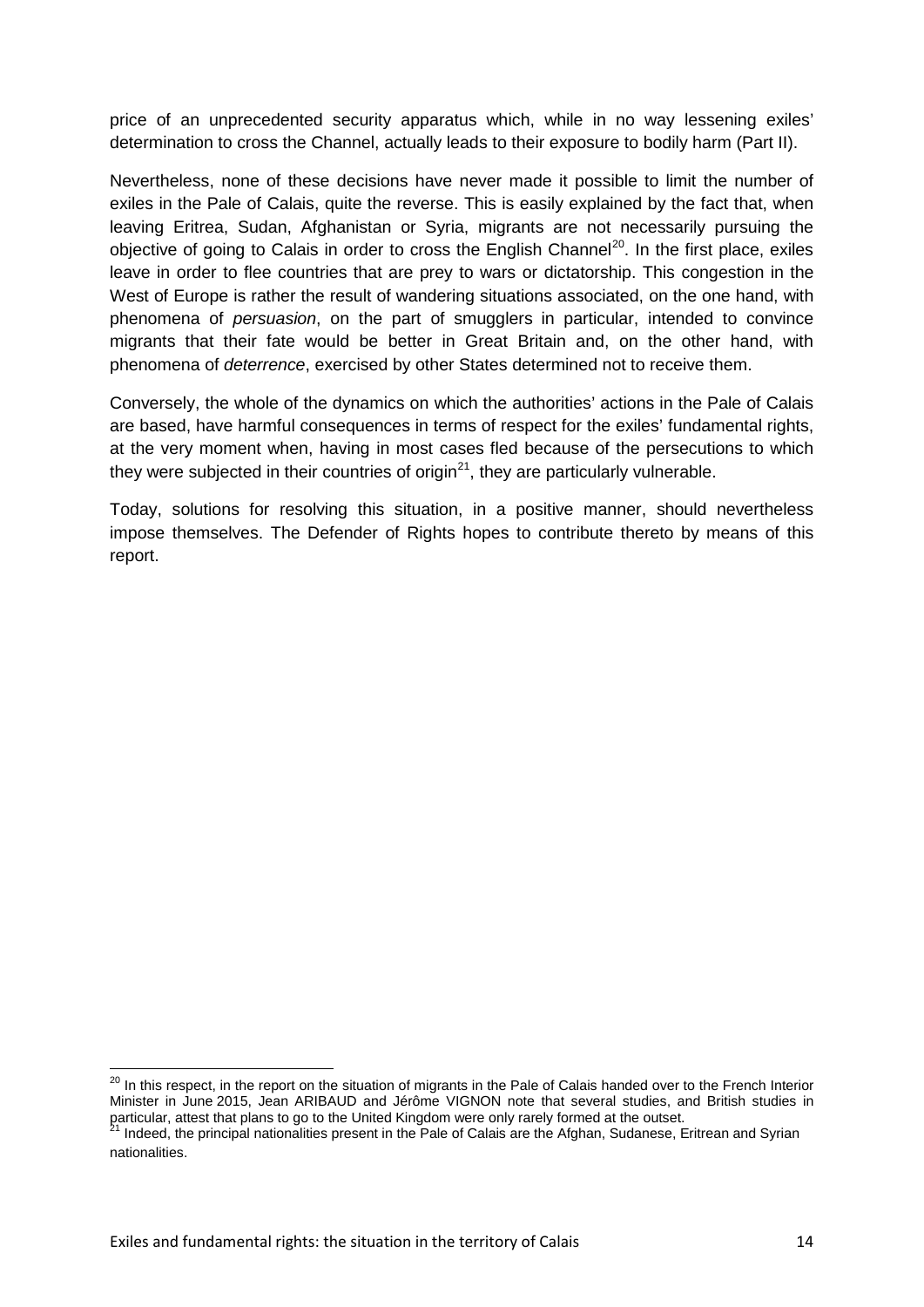## <span id="page-14-0"></span>**Part One**

## **Violations of fundamental rights associated with the fear of providing overly attractive living conditions**

Due to the fear of creating a "magnet effect", the authorities are careful not to make migrants' living conditions too "attractive", at points of transit to Great Britain, as well as within Britain itself.

This concern is shown in particular by the fact that several French politicians have urged Great Britain to reduce the benefits that it provides for migrants. In this respect, one might recall the speech made by the Mayor of Calais before British MPs in October 2014, in which she explained that migrants are "*prepared to die to get to the United Kingdom. [...] They know that they can easily find work, that they can get accommodation and that they can receive money every week".* Mrs Natacha Bouchart also mentioned the 36 pounds a week (around 45 euros) granted to asylum seekers present on British soil: these "*36 pounds may not appear very much in the United Kingdom, but these people […] come from very poor*  countries, they do not understand that it is not much money<sup>-22</sup>. For all that, the British "Eldorado" is not as radiant as it might appear: admittedly, asylum applications are examined much more rapidly than in France, and the rate of acceptance thereof is twice as high as in France. However, these figures are partly explained by the fact that Great Britain only receives half as many asylum applications as France. Above all, although asylum seekers present on British soil may indeed have the benefit of accommodation, this is at the price of a restriction of their liberty to come and go, since they are subject to curfews or have to wear ankle monitors<sup>23</sup>. For its part, the weekly allowance that they receive, considered in France to provide too much of an incentive, is in reality no higher than the allowances that may be claimed by asylum seekers present in French territory<sup>24</sup>, and is sometimes paid by means of a prepaid card only accepted in certain shops. Finally, asylum seekers present on British soil are not entitled to work. Moreover, the same applies with regard to foreigners in an irregular situation on British soil who, pursuant to English law, are indeed obliged to prove to their employer that their residence papers are in order.

Nevertheless, on  $3<sup>rd</sup>$  August 2015, the Prime Minister David Cameron announced new measures aimed at curbing the flood of migrants at the entrance to the Channel Tunnel, including an increase in the penal sanctions that can be taken against owners renting their accommodation to foreigners whose residence papers are not in order (an offence which will henceforth be punishable by a prison sentence whereas it was only previously punishable by

<span id="page-14-1"></span><sup>&</sup>lt;sup>22</sup> Comments reported by 20 Minutes, 29<sup>th</sup> October 2014, "Calais: la maire explique son cas au parlement *britannique"* ["Calais: the Mayor states her case to the British Parliament"]*.* <sup>23</sup> *Le Monde*, 19th August 2015, *"Royaume-Uni: après Calais, le soulagement puis l'attente" ["United Kingdom:* 

<span id="page-14-2"></span>*after Calais, relief followed by waiting"].*

<span id="page-14-3"></span><sup>&</sup>lt;sup>24</sup> Under the influence of legislation prior to Act No. 2015-925 of 29<sup>th</sup> July 2015 concerning the reform of the right of asylum, asylum seekers accommodated in reception centres for asylum seekers (CADA / *centre d'accueil des demandeurs d'asile*) had the benefit of a monthly living allowance whose amount varied according to the services provided by the CADA and the asylum seeker's family situation and resources. In addition, when they could not have the benefit of accommodation of this kind, due to overcrowding of the reception facility, they received a temporary waiting allowance to the approximate amount of 340 euros per month. The Act of 29<sup>th</sup> July 2015 replaced these different benefits with a single benefit, the Asylum Seekers Allowance (ADA / *allocation pour demandeurs d'asile*). Pending the implementing decree, the previous provisions continue to apply.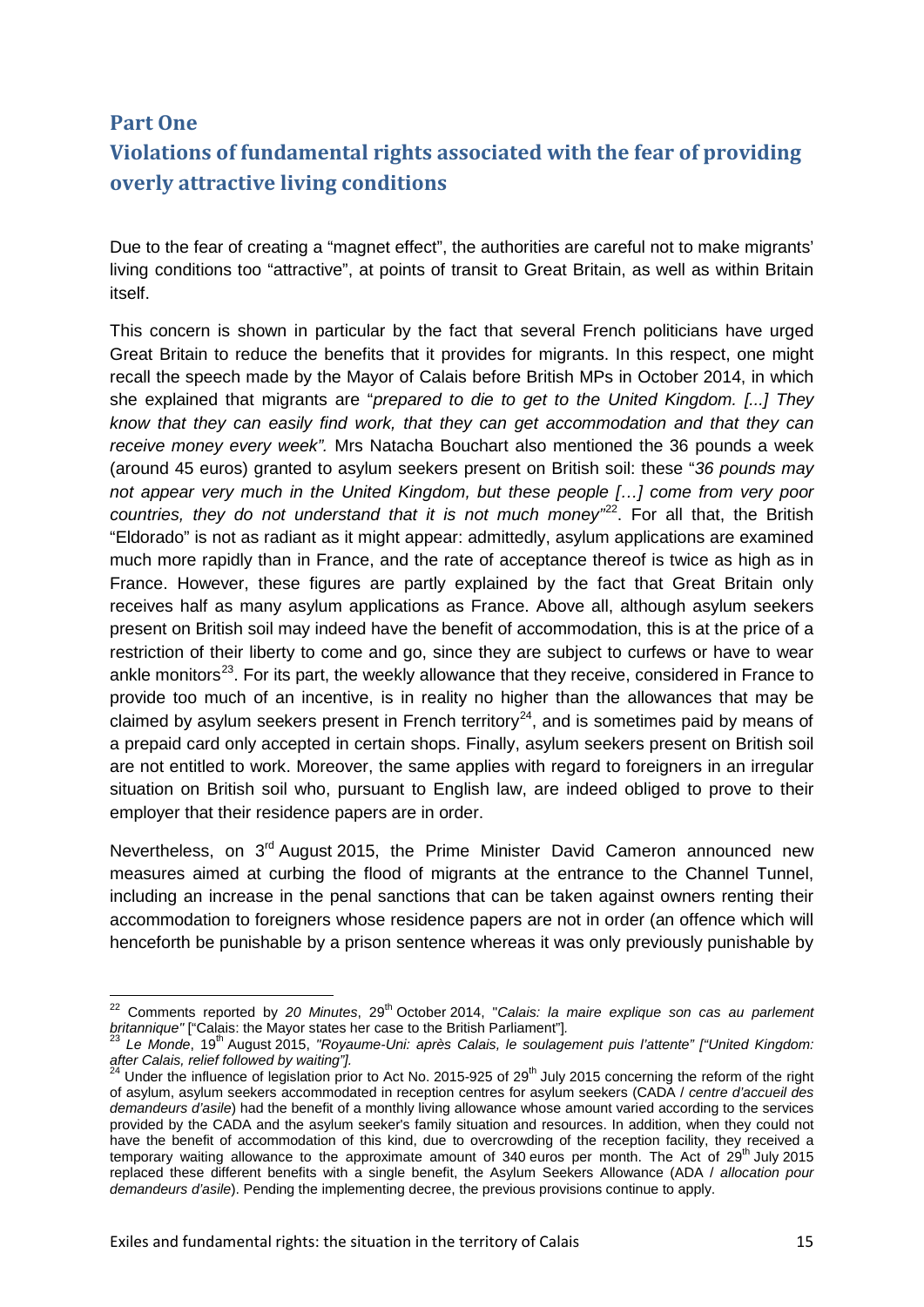a fine) and seizure of the wages of undocumented immigrant workers<sup>25</sup>. Thus, although the line of argument denouncing the British Eldorado is based upon beliefs that are sometimes unfounded, it nevertheless contributes to encouraging the levelling down of foreigners' reception conditions, in France and Great Britain alike.

The fear of developing overly-generous reception policies is reflected in the living conditions of migrants present in the Pale of Calais and seriously affects respect for their fundamental rights, which nevertheless should not be dependent upon their residence papers being in order or their possession of adequate resources. The Defender of Rights intends to take up this denial of rights in this report.

Infringements of the rights to accommodation (I), to respect for one's home (II), to have the benefit of decent living conditions (III), to medical care (IV) and to asylum (V) have an impact upon persons in a vulnerable position in particular, such as children (VI) and migrant women (VII).

## <span id="page-15-0"></span>**I. The right to accommodation and shelter**

Although the right to emergency accommodation for persons in situations of distress is unconditionally established by law (A), and asylum seekers should, in accordance with European and French legal texts, have the benefit of minimal reception conditions, including decent accommodation (B), the majority of migrants in Calais – and amongst them asylum seekers – find themselves obliged to live in the shanty town, in disgraceful conditions. This constitutes a blatant violation of their fundamental right to accommodation.

#### **A. Violations of the unconditional right to emergency accommodation**

<span id="page-15-1"></span>The unconditional right to emergency accommodation is established under article L.345-2-2 of the Social Action and Family Code (CASF / *Code de l'action sociale et des familles*), which provides that:

*"Any homeless person in a situation of medical, mental or social distress has access, at any time, to an emergency accommodation measure. This emergency accommodation should enable them, in reception conditions in accordance with human dignity, to have the benefit of measures ensuring board, lodging and hygiene, initial medical, mental and social assessment, carried out*  within the accommodation facility or, by agreement, by professionals or external *bodies, and to be directed to any professional or organisation likely to provide them with the assistance justified by their condition, in particular an accommodation and social rehabilitation centre (*centre d'hébergement et de réinsertion sociale*), accommodation for stabilisation and social integration (*hébergement de stabilisation*), a boarding house, hostel-accommodation, a retirement home for infirm elderly people, convalescence and healthcare accommodation for persons suffering from social exclusion (*lit halte soins santé*) or a hospital".*

In an Order of  $10<sup>th</sup>$  February 2012, the judge of French Council of State with power to hear urgent applications elevated this right to emergency accommodation to the level of a

<span id="page-15-2"></span><sup>&</sup>lt;sup>25</sup> Francetvinfo, 5<sup>th</sup> August 2015, "Le Royaume-Uni en fait-il assez pour aider à régler le problème des migrants à *Calais?"* ["Is the United Kingdom doing enough to help resolve the problem of migrants in Calais?"]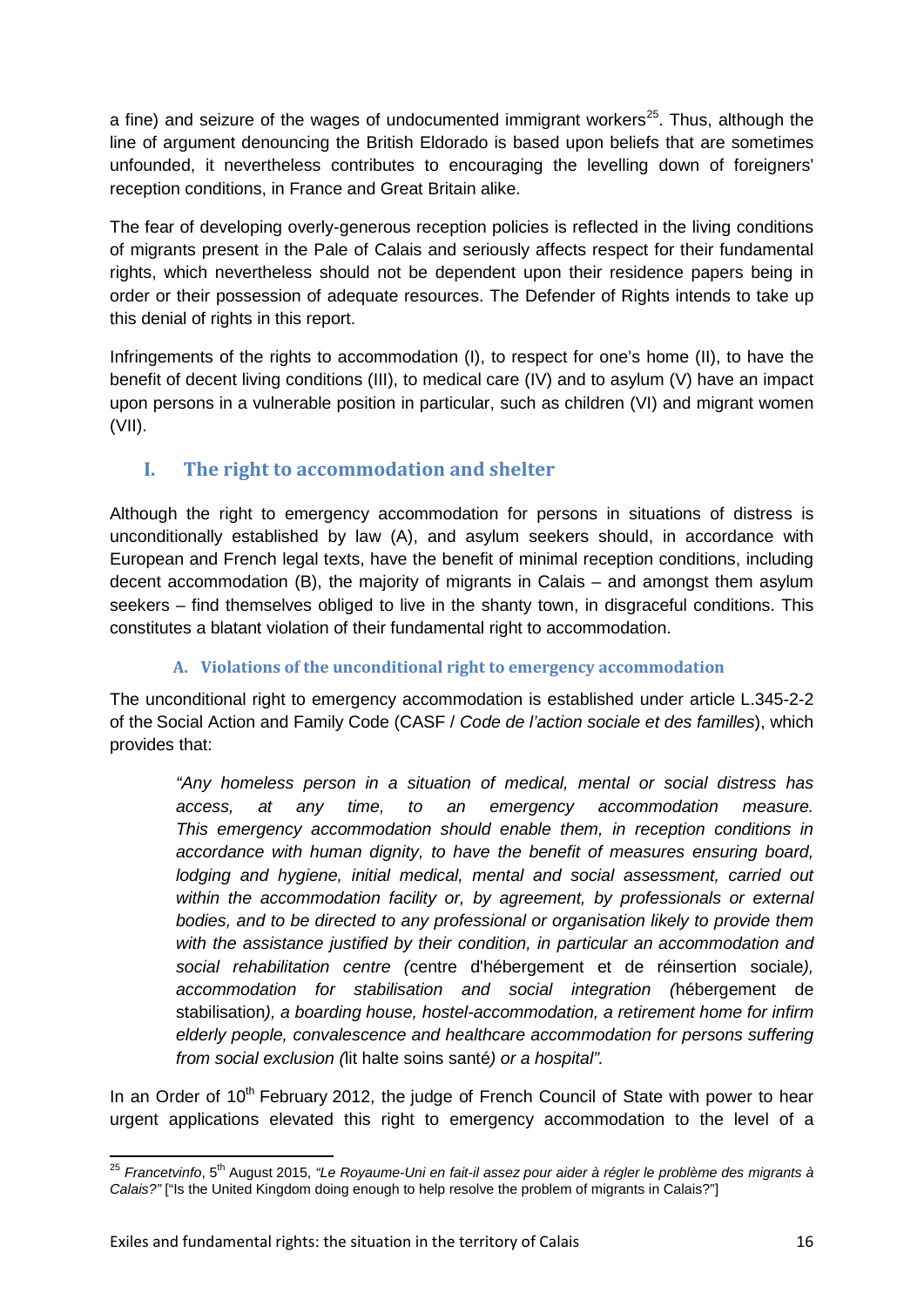fundamental right. Indeed, after having recalled that the implementation of this right is incumbent upon the State authorities, the supreme administrative court deemed that "*a clear case of inadequate accomplishment of this task may […] bring to light, with regard to the application of Article L.521-2 of the Code of Administrative Law (*Code de justice administrative*), a serious and manifestly illegal violation of a fundamental freedom when it leads to serious consequences for the person concerned" and specified "that in each case it is incumbent upon the judge with power to hear urgent applications to assess the procedures carried out by the administration, taking into account the means at its disposal as well as the age, state of health and family situation of the person concerned"*[26](#page-16-0).

It results from this case law that the extent of the best-efforts obligation incumbent upon the authorities with regard to emergency accommodation varies not only according to the state of overcrowding of accommodation facilities but also according to the vulnerability of the persons concerned. When confronted with situations of extreme vulnerability, the authorities thus appear to be bound by an onerous best efforts-obligation. In this respect, in another order of 12<sup>th</sup> March 2014, the Council of State found that neither the absence of places, nor the absence of budgetary credits, was enough to exonerate the State from its obligation when the person concerned was a minor<sup>[27](#page-16-1)</sup>. Similarly, the urgent applications judge of the Administrative Court of Limoges found that there was a clear case of violation of the unconditional right to emergency accommodation, in spite of the overcrowding of the accommodation facility, in a case concerning a single mother with two very young dependent children, one of whom was suffering from a heart disease $^{28}$ .

On the other hand, in more recent cases concerning persons whose asylum applications had been rejected and who were subject to deportation measures, the urgent applications judge of the Council of State found that "*foreigners whose asylum applications have been definitively rejected and who are subject to deportation measures against which all means of remedy have been exhausted, can only claim the benefit of these provisions [concerning emergency accommodation] in case of special circumstances bringing to light a sufficiently serious situation to stand in the way of their departure, for the period of time strictly necessary for that departure*" [29](#page-16-3). To take another example, the urgent applications judge found that a couple of Angolan nationals whose asylum applications had been refused, and who were the parents of four children, were not in a situation of distress justifying compulsory expenditure on emergency accommodation measures, despite the fact that there was no question that both parents' state of health was "*incompatible with their remaining on the*  street<sup>"[30](#page-16-4)</sup>.

These special cases show that their condition of vulnerability would never be so severe as to come within the field of situations referred to by the urgent applications judge of the Council of State as being "*sufficiently serious*" to enable persons whose asylum applications have been refused to claim the right to emergency accommodation.

<span id="page-16-0"></span><sup>26</sup> Council of State (CE), ref., 10th February 2012, *Fofana c. Ministre des solidarités et de la cohésion sociale*,

<span id="page-16-2"></span><span id="page-16-1"></span>

<sup>&</sup>lt;sup>27</sup> CE, ref., 12<sup>th</sup> March 2014, No. 375956.<br><sup>28</sup> Administrative Court of Limoges (*TA Limoges*), ord. ref., 18<sup>th</sup> April 2014, No. 1400858.<br><sup>29</sup> CE, ref., 4<sup>th</sup> July 2013, No. 399750.<br><sup>30</sup> CE, ref., 15<sup>th</sup> May 2014, No.

<span id="page-16-3"></span>

<span id="page-16-4"></span>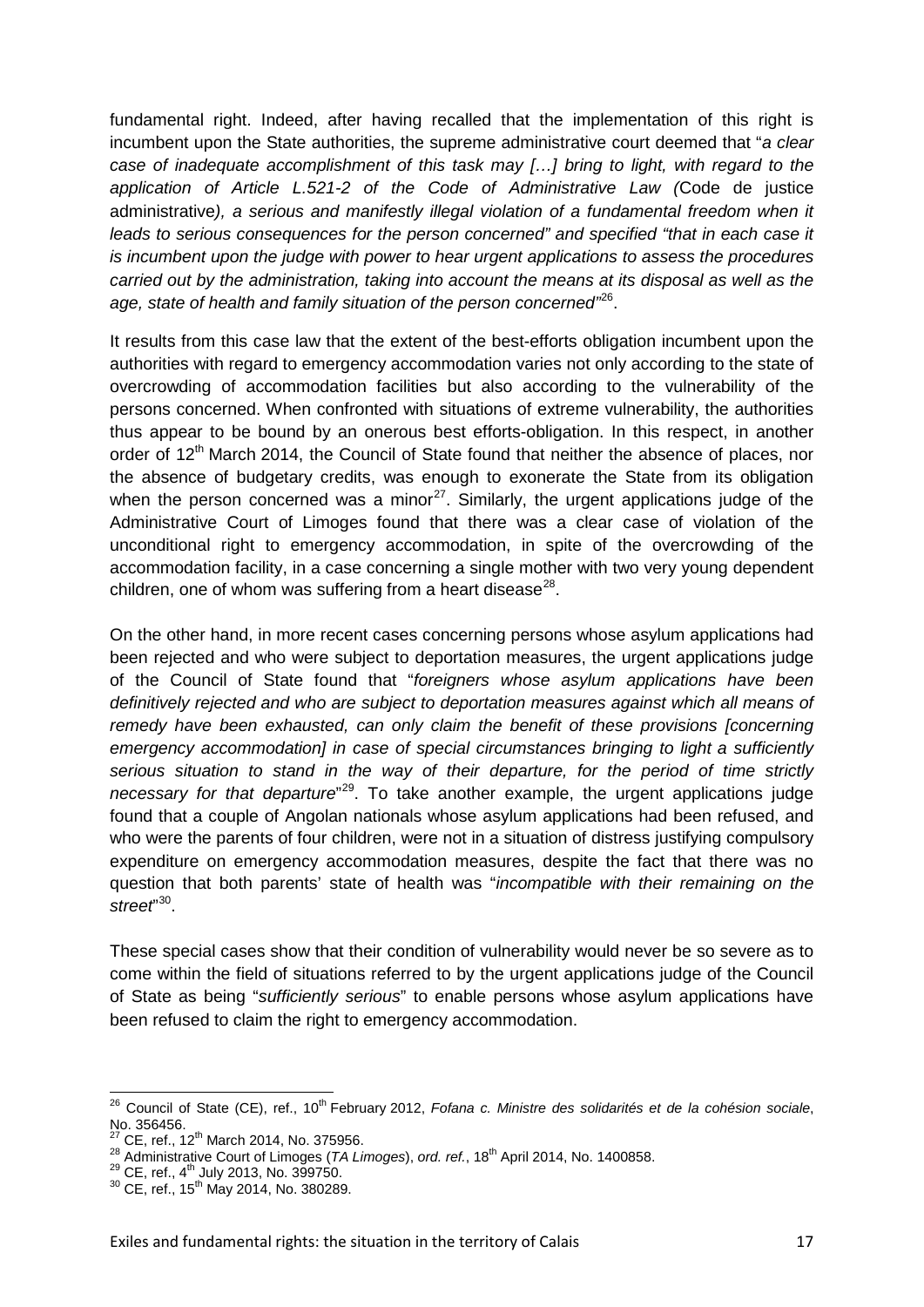Admittedly, within the framework of her or his duty, the urgent applications judge assesses whether an illegal situation is manifest and serious in view of the administration's behaviour as a whole, and in particular with regard to the means at its disposal. The judges are thus bound by a principle of realism and, in these cases, considered that they should not order the administration to take measures that it could not execute.

Nevertheless, this restrictive approach was very quickly manifested in two Circulars of  $11<sup>th</sup>$  March 2013 and 19<sup>th</sup> July 2013<sup>31</sup>, while in the most recent case law the specific cases dealt with by the urgent applications judge actually illustrate the de facto limitation of the right to emergency accommodation for persons whose asylum applications have been refused.

The situations of families lacking any accommodation solutions after refusal of their asylum applications have been referred to the Defender of Rights on several occasions. The Defender set out reserves with regard to the legality of the position of systematically excluding unsuccessful asylum seekers from the right to emergency accommodation, despite the fact that this right is unconditionally established under domestic law. In two decisions $32$ . he deemed that refusal to grant emergency accommodation to families of unsuccessful asylum seekers in situations of extreme vulnerability - as clearly evidenced in particular by the fact that these families had several minor children, some of whom were suffering from handicaps or serious pathologies requiring medical treatment -, appeared to be contrary to several international texts and, in particular, the higher interests of the child established under Article 3-1 of the Convention on the Rights of the Child and Article 31-2 of the revised European Social Charter. Furthermore, he considered that the different treatment effectively reserved for persons whose asylum applications have been refused, with regard to access to the unconditional right to emergency accommodation established by law, was liable to comprise a violation of Article E of the revised European Social Charter as well as of the combined Articles 3, 8 and 14 of the European Convention on Human Rights. In these two cases, the prefect finally granted the families concerned a place in emergency accommodation and withdrew the proceedings. In this respect, the Defender of Rights reserves the right to take action within the framework of a third-party intervention before the European Court of Human Rights should an application be referred to the latter, instituted by persons refused asylum who have been excluded from emergency accommodation measures despite their being in a situation of extreme vulnerability.

In any case, independently of the restrictive nature of these decisions, they only concern persons refused the right of asylum and do not apply to other foreigners, including those in an irregular situation. For the latter, the letter of the law applies with regard to the unconditionality of reception.

**Having ascertained the precarity of living conditions in the Calais shanty town, the Defender of Rights considers that the whole of the migrants obliged to live there indeed fall within the field of application of the provisions of Article L345-2-2 of the Social Action and Family Code (CASF).**

**Furthermore, the Defender of Rights wishes to recall the unconditional nature of the right to emergency accommodation established by law. He considers that, when faced**

<span id="page-17-0"></span> $31$  Circulars INTK1300190C of 11<sup>th</sup> March 2013 and INTK1307757J of 9<sup>th</sup> July 2013, concerning the fight against irregular immigration.

<span id="page-17-1"></span><sup>1999.</sup> Internal management of the MSP-MLD-2015-154 and MDE/MSP/MLD 2015-156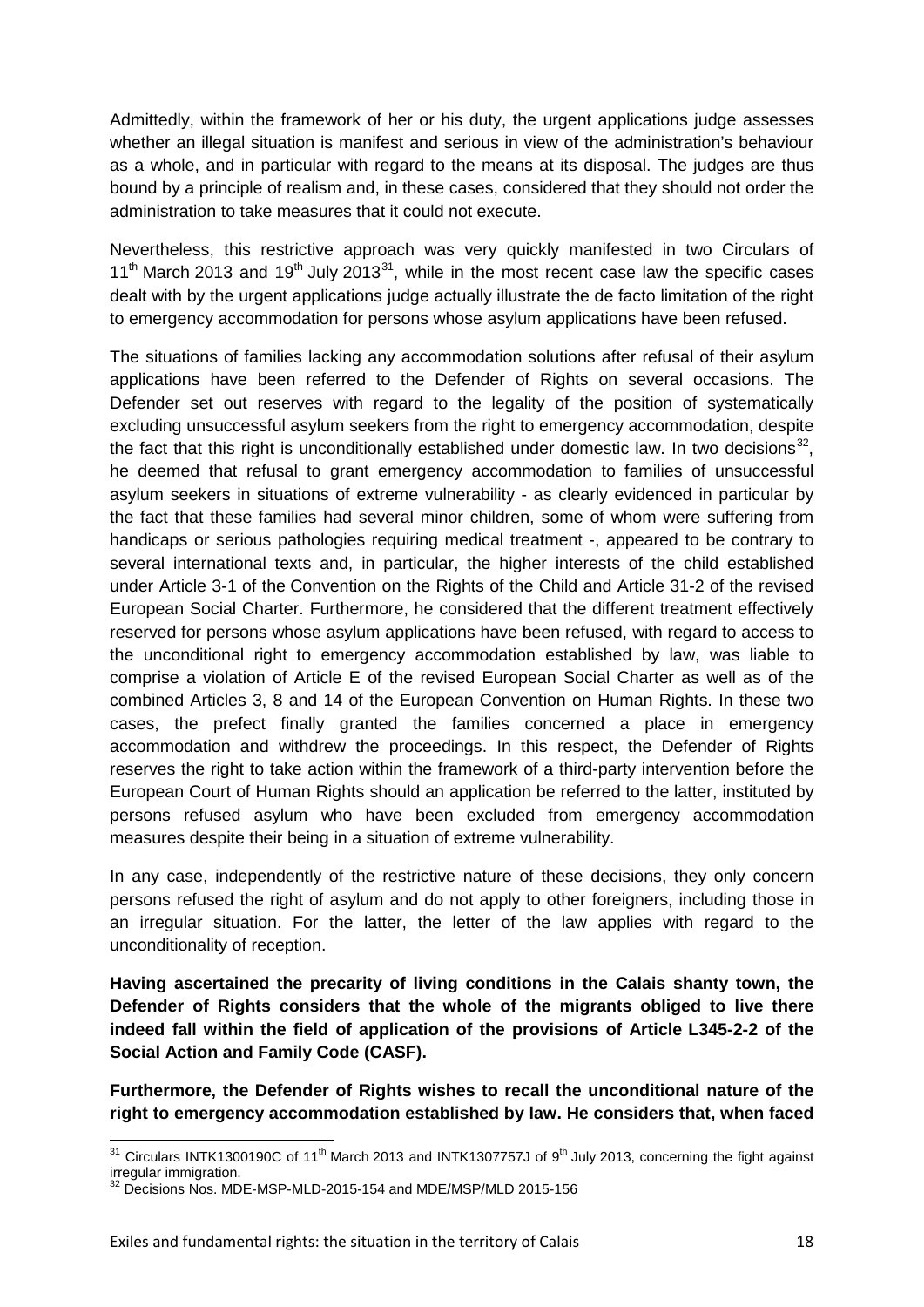**with situations of extreme vulnerability, as evidenced in particular by the presence of very young children, aged, sick or disabled persons, the authorities, upon which implementation of the right to emergency accommodation is incumbent, are bound by an onerous best-efforts obligation.** 

**The Defender of Rights recommends that, in accordance with the obligations recalled above, the authorities should make every possible effort to immediately offer accommodation solutions to all migrants obliged to live in the shanty town.** 

**The Defender of Rights considers that the means implemented in order to fulfil this objective should be proportional to the exceptional humanitarian situation existing in the Calais shanty town. In addition, he asks the authorities to take an inventory of public real property resources so that unoccupied buildings (barracks, disused premises etc.) can be used in order to accommodate these migrants and provide them with reception conditions that are dignified and in accordance with the law, as recommended by the United Nations High Commissioner for Refugees (UNHCR) in his report of 7th August 2015[33](#page-18-1).**

#### **B. Violations of asylum seekers' specific right to the benefit of material reception conditions including accommodation**

<span id="page-18-0"></span>The right of asylum seekers to have the benefit of decent material reception conditions is guaranteed by European Union law, as well as by European Court of Human Rights (ECHR) case law.

Established in EU Council Directive 2003/9/EC of  $27<sup>th</sup>$  January 2003 laying down minimum standards for the reception of asylum seekers in the Member States, referred to as the "Reception Conditions Directive", this right was reasserted in the Directives of 2013 referred to as the "Revision" Directives<sup>34</sup>. These Directives put in place a common European asylum system guaranteeing dignified living standards and minimum reception conditions to all non-EU national or stateless asylum seekers present in the European area. They were transposed into French national law by Act No. 2015-925 of  $29<sup>th</sup>$  July 2015 concerning the reform of asylum law.

These material reception conditions should not merely include food and clothing, but also accommodation, as well as a daily benefit allowance. Whatever the form of these reception conditions, they have to guarantee an adequate standard of living for asylum seekers with regard to their health and ensure their subsistence. If the State decides to pay financial benefits or vouchers, the amount of the financial assistance has to be adequate and enable them to have accommodation, if necessary on the private rental market<sup>[35](#page-18-3)</sup>.

Under the terms of Article 13 of the Reception Conditions Directive, these material reception conditions should be guaranteed to asylum seekers as from the filing of their asylum

<span id="page-18-2"></span><span id="page-18-1"></span><sup>33</sup> Report of the 63rd Meeting of the UNHCR Standing Committee (24-26 June 2015), A/AC.96/1151. <sup>34</sup> **Directives 2013/32/EU of the European Parliament and of the Council of 26th June 2013 on common procedures for granting and withdrawing international protection and 2013/32/EU of the European Parliament and of the Council 26th June 2013 on common procedures for granting and withdrawing international protection.**

<span id="page-18-3"></span><sup>&</sup>lt;sup>35</sup> See Article 13 of the Reception Conditions Directive as interpreted by the CJEU, 27<sup>th</sup> February 2014, C-79/13.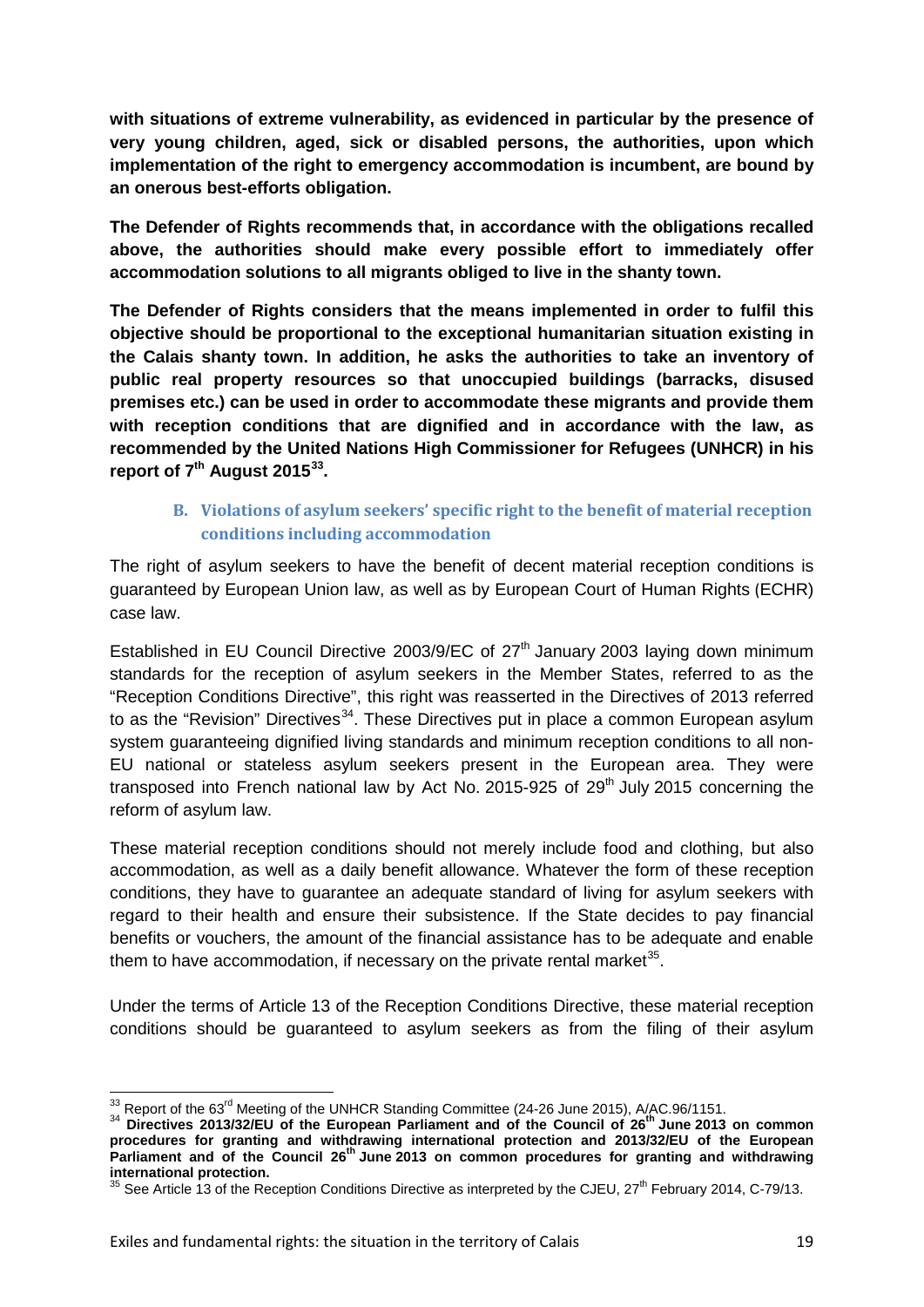application. This was recalled by the Court of Justice of the European Union (CJEU) in a judgement of 27<sup>th</sup> February 2014:

*"the general scheme and purpose of Directive 2003/9 and the observance of fundamental rights, in particular the requirements of Article 1 of the Charter of Fundamental Rights of the European Union, under which human dignity must be respected and protected, preclude the asylum seeker from being deprived – even for a temporary period of time after the making of the application for asylum […] of the protection of the minimum standards laid down by that directive"*[36](#page-19-0)*.*

All asylum seekers should have the benefit of these material reception conditions, whether placed under the normal, priority or "Dublin" procedure<sup>37</sup>.

For its part, when petitioned by asylum seekers in situations of extreme precarity, the European Court of Human Rights recalled the obligations incumbent upon States pursuant to Article 3 of the European Convention on Human Rights, which prohibits any inhuman or degrading treatment.

Indeed, since the *M.S.S. v. Belgium and Greece* judgement, the Court considers that "*the obligation to provide accommodation and decent material conditions to impoverished asylum-seekers has now entered into positive law*" and "*[the States of the European Union] are bound to comply with their own legislation, which transposes the Reception Directive*". The Court specifies that this obligation has entered into positive law due to the "*broad consensus at the international and European level*" concerning the need to grant special protection to asylum seekers. It recalls that vulnerability is inherent to their status as asylum seekers $38$ .

This case law has since been reasserted by the Court at the time of the case *V. M. et al. v. Belgium*, which concerned the access to material reception conditions of a family of asylum seekers placed under the "Dublin" procedure. The applicant family, which included children, had been obliged to live on the street for one month, with the exception of two nights. After having observed that this situation was particularly serious and that the Belgian authorities had not duly taken into account the applicants' vulnerability as asylum seekers, the Court considered that the authorities were responsible for the degrading treatment suffered by this family.

For this reason, the authorities are obliged to guarantee impoverished asylum seekers access to reception conditions enabling them to meet their basic needs (accommodation, food and clothing) and may be held liable in case of failure to fulfil this obligation.

The flood of asylum seekers within the territory and the inadequacy of means at the administration's disposal cannot exempt the authorities from their obligations. This was recalled by the Court in the recent *V. M. et al. v. Belgium* case, in which the Belgian government cited the overloading of the national system for the reception of asylum seekers:

<span id="page-19-1"></span><span id="page-19-0"></span>

 $\frac{36}{3}$ CJEU, 27<sup>th</sup> February 2014, C-79/13, point 35.<br><sup>37</sup> In this respect see CJEU, 27<sup>th</sup> September 2012, C-179/11; on applicants under the priority procedure: CE (Council of State),  $16^{th}$  June 2008, No. 300636; CE,  $7^{th}$  April 2011, No. 335924; on applicants under the Dublin procedure: CE, 14<sup>th</sup> February 2013, No. 365637 and 365638.<br><sup>38</sup> ECHR, Grand Chamber, 21<sup>st</sup> January 2011, *M.S.S. v. Belgium and Greece*, application No. 30696/09, §§49-

<span id="page-19-2"></span><sup>38</sup> ECHR, Grand Chamber, 21<sup>st</sup> January 2011, M.S.S. v. Belgium and Greece, application No. 30696/09, §§49-<br>251.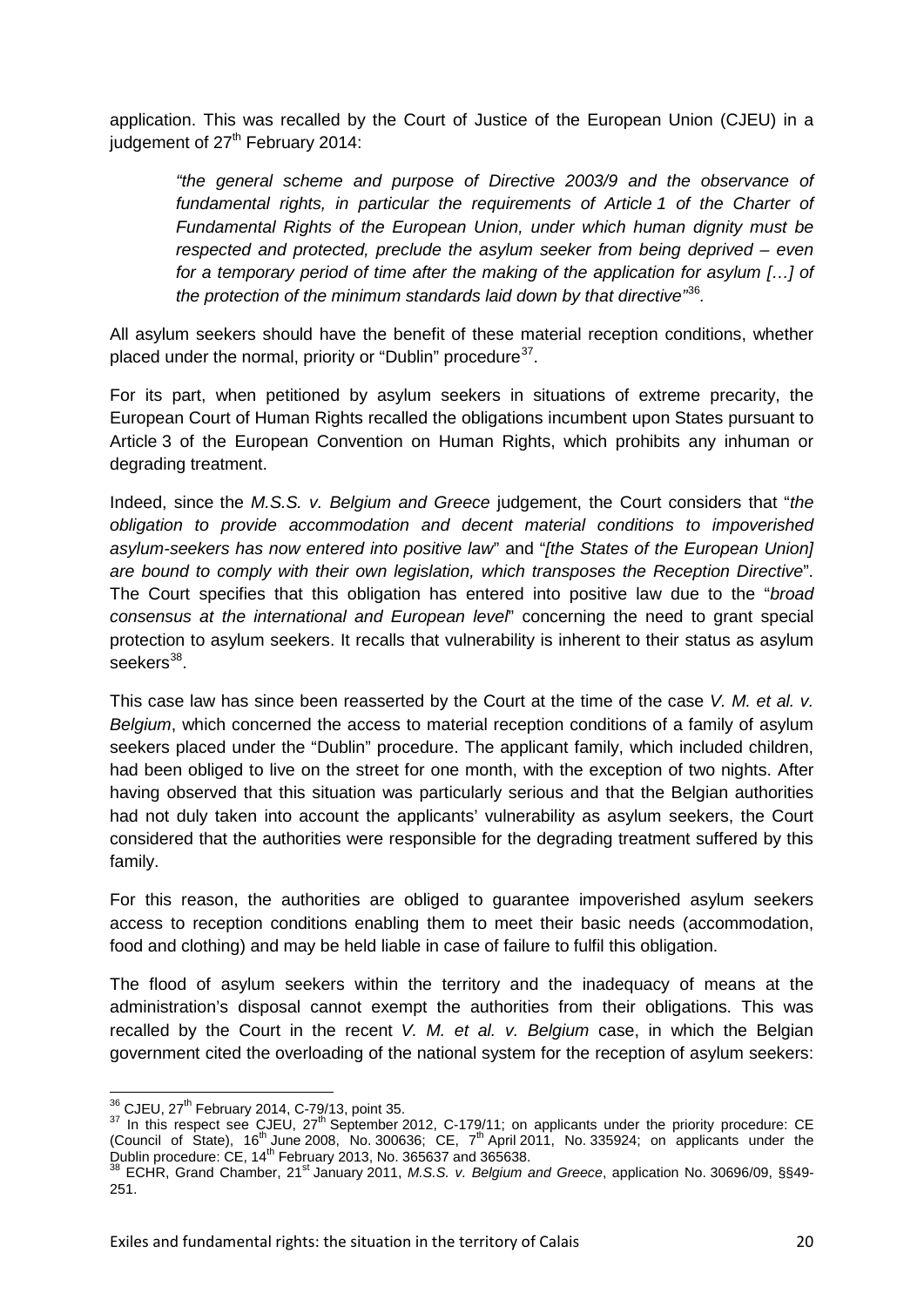*"Notwithstanding the fact that the crisis situation constituted an exceptional situation […] the Belgian authorities have to be considered as having failed to fulfil their obligation of not exposing the applicants to conditions of extreme destitution, having left them in the street for four weeks, with the exception of two nights, without resources, without any access to sanitary facilities, and without any means of meeting their basic needs"*[39](#page-20-1)*.*

At the time of their trip to Calais, the Defender of Rights' officials observed that numerous asylum seekers were living inside the shanty town itself. Although it is difficult to put a figure on their presence, this information was however confirmed by the AUDASSE, the association appointed by the French agency in charge of migration and reception of foreign people (OFII) for the purpose of establishing asylum seekers' official addresses and assisting them in the completion of formalities (cf. infra).

**The Defender of Rights notes that the situation of the asylum seekers present in the shanty town adjoining the Jules Ferry centre clearly constitutes a manifest violation of the above-mentioned protective European Directives, for which the State may be held liable. He recommends that asylum seekers should immediately be guaranteed effective access to national reception facilities, guaranteeing them decent living conditions, and accommodation in particular, in accordance with France's undertakings.**

#### <span id="page-20-0"></span>**C. Observations concerning the government plan to create a camp of 1,500 places**

On a visit to Calais on 31<sup>st</sup> August 2015, the Prime Minister announced work for the construction of a "migrants' camp"<sup>[40](#page-20-2)</sup>, on the wasteland adjoining the Jules Ferry reception centre. At an estimated cost of 25 million euros, including 5 million financed by the European Commission, this project consisting of earthworks and the installation of tents, would enable the reception of 1,500 persons in more decent conditions.

However, the dimensions of the project appear inadequate in view of the number of exiles in Calais, estimated at between 3,500 and 4,000. In this respect, he warns against any attempt to select exiles in order to have the benefit of this scheme.

On the one hand, it should be recalled that the Defender of Rights recommends accommodation of the persons concerned in actual buildings (cf. recommendations above) instead of the establishment of a new camp, this right being in any case unconditional.

On the other hand, in awareness of the fact that, were a camp to be set up including the whole of the migrants present on the wasteland, its dimensions would be such as to lead, quite apart from tensions between exiles, to the establishment of strict rules of operation (control of access, limitation of freedom to come and go etc.), thus constituting the de facto re-establishment of a new "Sangatte" on an even larger scale, the Defender of Rights instead recommends the creation, before the winter, of smaller facilities not concentrated in a single place.

<span id="page-20-2"></span><span id="page-20-1"></span><sup>&</sup>lt;sup>39</sup> ECHR, 7<sup>th</sup> July 2015, *V. M. et al V. Belgium*, application No. 60125/11, §162.<br><sup>40</sup> *Le Figaro*, 31<sup>st</sup> August 2015, *Calais : Valls annonce la création d'un camp de 1500 places ["Calais: French* Prime Minister announces the creation of a camp of 1500 places*"]*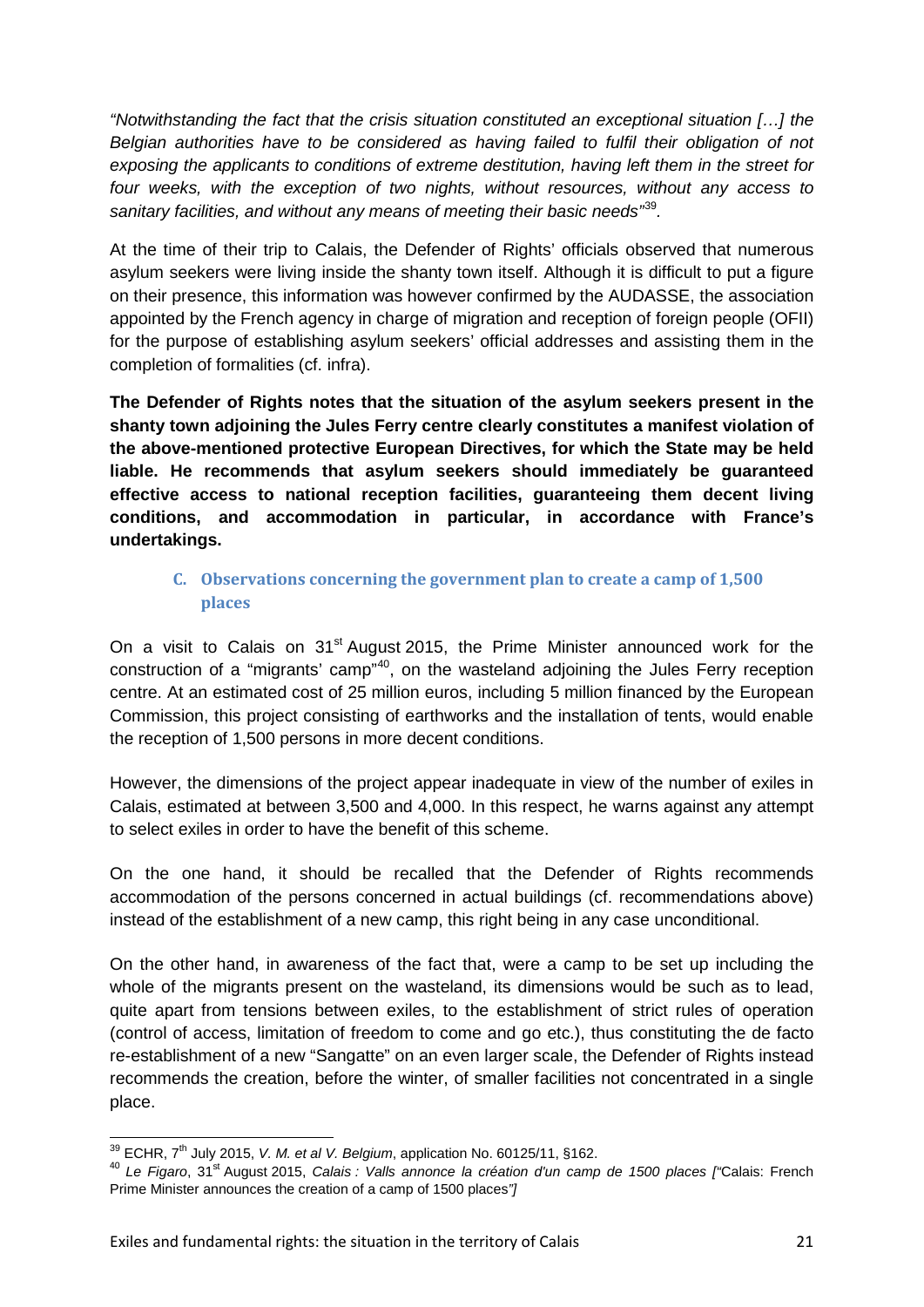#### <span id="page-21-0"></span>**D. Observations on the proposed creation of emergency shelter centres put forward by various bodies**

In the report to the Minister of the Interior on the situation of migrants in the Pale of Calais, quoted above, Jean Aribaud and Jérôme Vignon proposed the creation of an emergency shelter centre (*centre de mise à l'abri* / CMA), on an experimental basis, for "*persons who have considered the possibility of an asylum application*" (proposal No. 7). They specify that this centre could also, on a transitional basis, cater for asylum seekers awaiting a place in an asylum seeker reception centre (*centre d'accueil des demandeurs d'asile* / CADA) and persons subject to the "Dublin" Regulation pending transfers, to Italy in particular.

It would be created about 100 km from the coast and would comply with "*strict rules of operation with regard to entry and exit regulations (badges)*". Associations selected by the prefecture and representatives of the EASO [European Asylum Support Office] could hold regular sessions there in order to help migrants "*put together their asylum applications on a solid basis and, if necessary, return to their first country of transit*".

The report states that were this experiment to prove convincing, other centres could be created, in the Paris region in particular.

The idea that exiles should – in particular at the time of expulsions from squats and shanty towns – be able to have the benefit of reception in a safe place, away from any climate of violence and insecure living conditions, in order to calmly think about their right to make an asylum application has long been recommended, by *Secours Catholique* in particular, and holds numerous advantages.

It should however be recalled that these centres, which in the mind of the report's authors would be destined to increase in number within France, cannot provide a substitute for emergency accommodation centres (providing unconditional reception which cannot be subject to consideration of asylum applications) and still less replace the asylum seeker reception centres (CADA), which provide certain services connected with social integration.

Yet, the introductory terms of the Aribaud-Vignon report do nothing to allay these concerns since, on page 9, it is stated that "*the mission shares the conviction that access to accommodation is a fundamental point*. *It proposes that this sensitive need should not be a precondition as demanded by the associations, but rather an objective at the end of a controlled process. Today the conditions are not present".*

Indeed, this declaration hardly appears to be in accordance with the principle of the unconditionality of the right to accommodation established by law and by the European Court of Human Rights. Moreover, in this regard it is scarcely compatible with Defender of Rights' recommendations.

#### <span id="page-21-1"></span>**II. The right to respect for one's home**

Although the Defender of Rights noted a suspension of expulsions from living areas within the territory of the town of Calais in the first part of the year 2015, cases have nevertheless been referred to him for the preceding periods (evacuation of  $2^{nd}$  July 2014 in particular) and for more recent actions (evacuations of 21<sup>st</sup> September 2015, cf. *infra*, Part II). Quite apart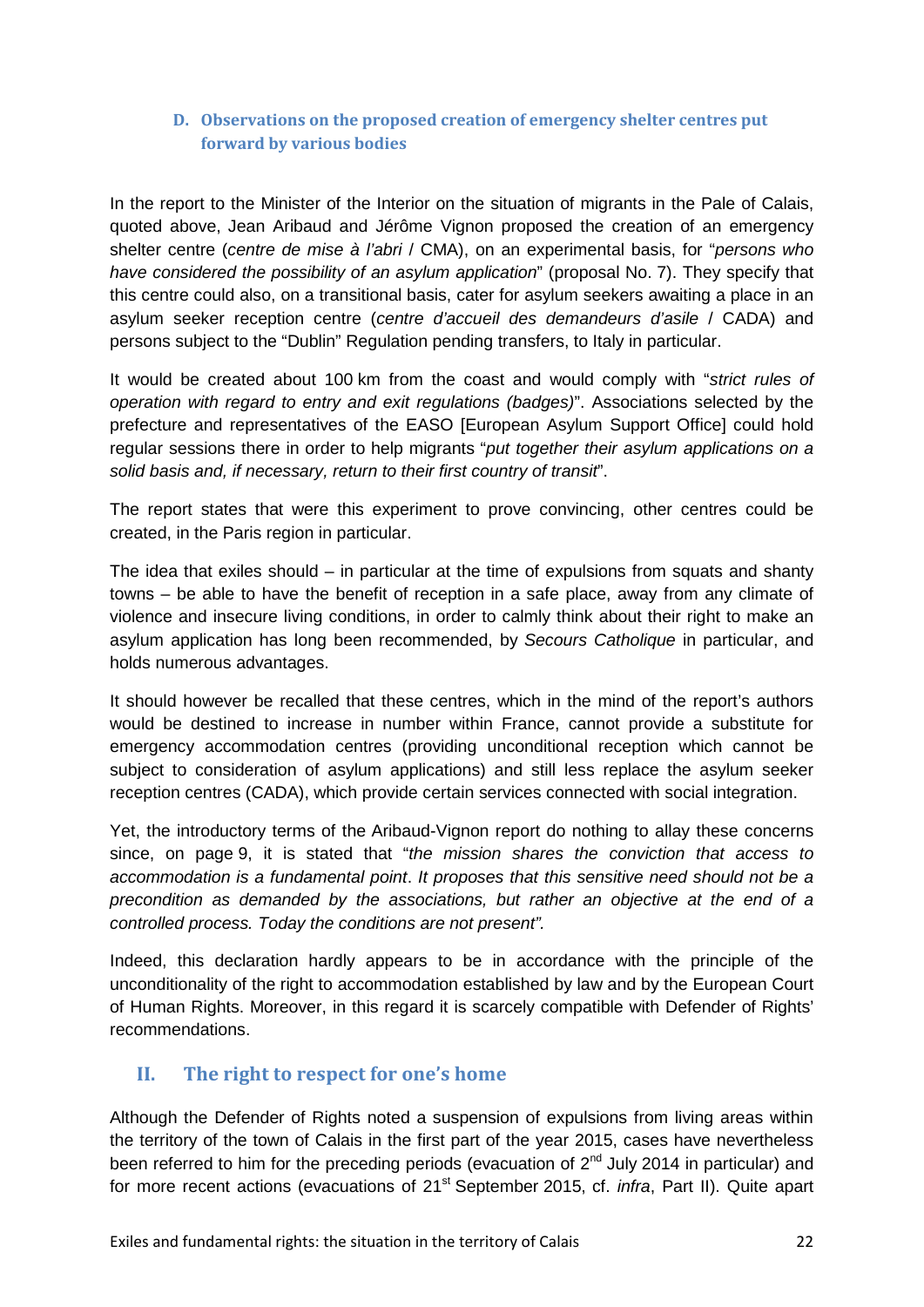from the material conditions under which these evacuations took place, with regard to which the Defender of Rights is conducting a detailed investigation, none of these operations appear to have been preceded by any social assessment, which would have made it possible to envisage continuity of the occupants' rights, as well as alternative accommodation solutions.

Pending the implementation of a voluntarist policy for the reduction of shanty towns in France, the urgent need for which has been emphasised on several occasions, by the Defender of Rights<sup>[41](#page-22-0)</sup> in particular, it should be recalled that homes are protected by Article 8 of the European Convention on Human Rights. In this respect, case law produced by the European Court of Human Rights clearly specifies that any shelter which a person considers to be their home falls within the field of this protection, even in the case of improvised shelters (tents, huts etc.) $42$ .

This case law should provide the yardstick for the conduct of police visits to plots of land occupied without any right or title and, if need be, for expulsions from such plots. The Interministerial Circular of  $26<sup>th</sup>$  August 2012<sup>[43](#page-22-2)</sup> should be fully applicable on this point, in particular with regard to compliance with legal proceedings, the obligation to ensure continuity of rights and the preservation of personal property etc.

In this respect, the whole of the recommendations made by the Defender of Rights in his report on the so-called "Roma" camps of June 2013, may be reiterated with regard to the Calais migrants' situation<sup>44</sup>. Similarly, in February 2015 the French National Consultative Commission on Human Rights (CNCDH / *Commission nationale consultative des droits de l'Homme*) called for expulsions to be halted in the absence of rehousing proposals and for respect to be shown for the winter truce for shanty town inhabitants<sup>[45](#page-22-4)</sup>.

The question of whether the shanty town expulsion procedures conducted in France were in compliance with the revised European Social Charter had already been referred to the European Committee of Social Rights (ECSR) which, in a decision of  $11<sup>th</sup>$  September 2012, observed that the legal protection for persons threatened with expulsion was inadequate, in view of the fact that these procedures could take place day or night, at any time of the year and, in particular, during the winter period. The procedures were condemned by the Committee as being contrary to respect for human dignity<sup>[46](#page-22-5)</sup>.

Similarly, in its ruling of 10<sup>th</sup> March 2011 the Constitutional Council of France (Conseil *constitutionnel*) had already condemned the provisions enabling prefects to conduct forced

<span id="page-22-0"></span><sup>41</sup> Defender of Rights, *Bilan d'application de la circulaire interministérielle du 26 août 2012 relative à l'anticipation et l'accompagnement des opérations d'évacuation des campements illicites* ["Assessment of the application of the Interministerial Circular of 26<sup>th</sup> August 2012 concerning the planning and support of operations for the evacuation

<span id="page-22-1"></span>of unlawful camps"], August 2012-May 2013.<br><sup>42</sup> The notion of domicile includes, in particular, the case of persons living in a tent (ECHR, 24<sup>th</sup> November 1986, *Gillow v. United Kingdom*, app. No. 9063/80; ECHR, 19<sup>th</sup> September 2006, *McKay-Kopecka v. Poland*, no. 45320/99).

<span id="page-22-2"></span><sup>43</sup> Interministerial Circular NOR INTK1233053C of 26<sup>th</sup> August 2012 concerning the planning and support of operations for the evacuation of unlawful camps.

<span id="page-22-4"></span><span id="page-22-3"></span><sup>&</sup>lt;sup>44</sup> Defender of Rights, Assessment of the application of the Interministerial Circular of 26<sup>th</sup> August 2012, op. cit.<br><sup>45</sup> CNCDH, Avis sur le respect des droits fondamentaux des populations vivant en bidonvilles, "Mettre *violation des droits*" ["Opinion on respect for the fundamental rights of inhabitants of shanty towns, 'Putting an end to the violation of rights"],  $20^{\text{th}}$  November 2014 (JORF [Journal officiel] No. 0034 of  $10^{\text{th}}$  February 2015).<br><sup>46</sup> ECSR,  $11^{\text{th}}$  September 2012, *Médecins du Monde – International v. France*, Decision on the m

<span id="page-22-5"></span>No. 67/2011, §§ 55, 73-82.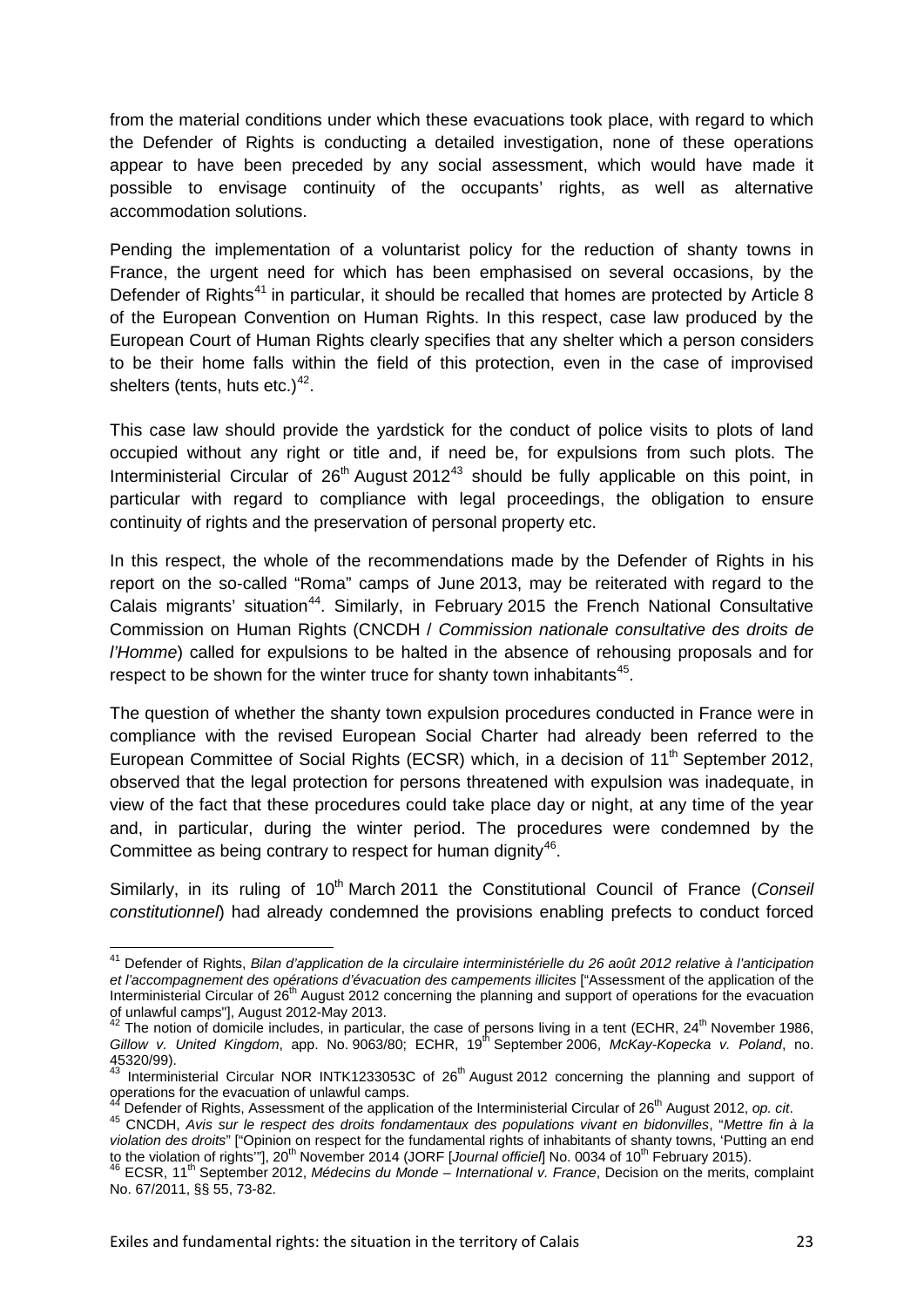evacuations of places occupied without any right or title, in particular insofar as they enabled "*evacuation procedures to be executed as a matter of urgency, at any time of the year, with regard to disadvantaged persons not possessing any accommodation, regardless of their personal or family situation*". One of the arguments providing the basis for this censure was the principle of prohibition of the expulsion of occupants of plots of land and improvised shelters at certain times of the vear $47$ .

Moreover, on numerous occasions the judges have granted notice periods for the execution of court decisions pronouncing the expulsion of occupants from such plots of land. The Defender of Rights set out observations within the framework of several of these disputes. The judges thus acknowledged the occupants' right to take advantage of the provisions of the Code of Civil Execution Procedures (*Code des procédures civiles d'exécution*) (Articles L.412-3 and L.412-4 in particular), considering that the field of application thereof should extend to improvised shelters, wasteland and caravans, when they constitute the only home of the persons against whom expulsion measures are taken $48$ .

In a recent judgement of  $22<sup>nd</sup>$  January 2015, the Paris Court of Appeal found that these provisions should apply "even for simple makeshift huts which, whatever the level of comfort and salubrity thereof, constitute dwelling places in the same way as any covered premises in which people dwell on a long-term basis"<sup>49</sup>.

This national case law is in accordance with the case law produced by the European Court of Human Rights on the basis of Article 8. Yet, the expulsion procedures implemented by the French authorities against persons occupying of plots of land without any right or title raise difficulties in view of the obligations incumbent upon France by virtue of the European Convention on Human Rights. For this reason, in 2014 the Defender of Rights, to whom a large number of cases of evacuations of camps by the authorities had been referred, decided to make a third-party intervention before the European Court in the case *Hirtu and others v. France* (app. No. 24720/13)<sup>[50](#page-23-3)</sup>. This case, which is still pending before the Court, raises the question of whether expulsion procedures against families in situations of extreme precarity are in accordance with Articles 3 and 8 of the Convention, with regard to the conditions under which such expulsions take place, the consequences thereof for the families' living conditions, and for children in particular, and the effectiveness of existing means of remedy.

**Having recently once again received complaints with regard to the evacuation of squats of migrants in the centre of Calais, the Defender of Rights wishes to recall that, in order to comply with national and international requirements concerning the right to accommodation and the fight against social exclusion, evacuations of plots of land occupied without any right or title need to comply with the Circular of 26th August 2012, which invites prefects to organise support for the persons evicted and seek emergency accommodation for them. No evacuation should therefore be carried out without guaranteeing continuity of school attendance and access to medical care, as recommended by the Interministerial Circular of 26th August 2012.**

<span id="page-23-1"></span><span id="page-23-0"></span><sup>&</sup>lt;sup>47</sup> Conseil constitutionnel (Constitutional Council of France), 10<sup>th</sup> March 2011, DC [Dalloz Critique] No. 2011-625.<br><sup>48</sup> In this regard cf. TGI [Court of First Instance] Bobigny, 24<sup>th</sup> January 2013, No. 12/13284; TGI

<span id="page-23-2"></span>

<span id="page-23-3"></span> $150$  Defender of Rights, Decision No. MDE-MSP-MDS/2014-11 of 15<sup>th</sup> September 2014 (unpublished).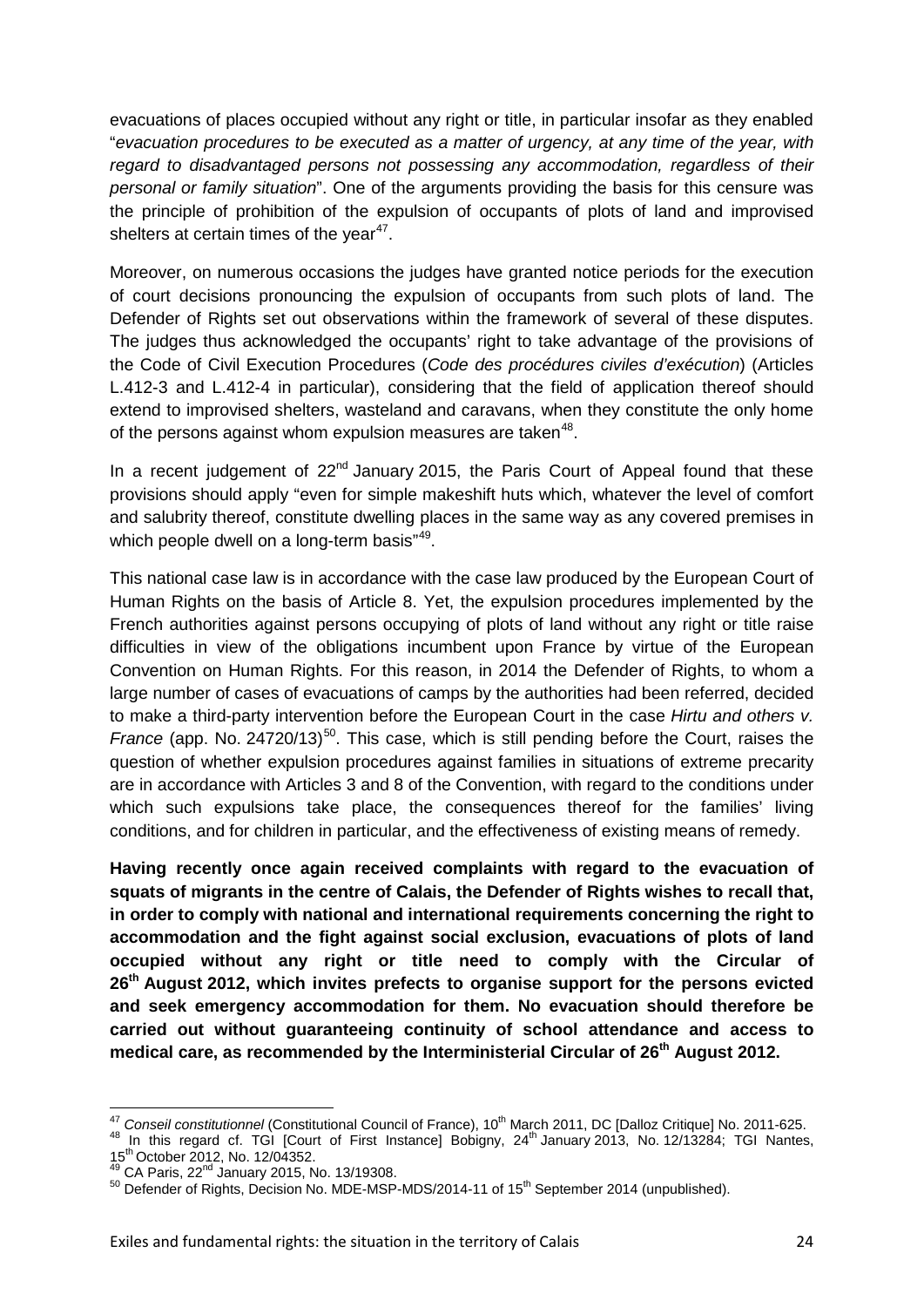**With regard to evacuations undertaken without prior implementation of the preparatory support measures in the fields of accommodation, school attendance and access to medical care recommended in the Circular, the Defender of Rights reiterates his recommendations that such evacuations should not be undertaken on the basis of general notions such as insalubrity or security risks, but should be limited to precisely-defined cases of extreme seriousness (prostitution, exploitation of vulnerable persons or children) in accordance with the requirements of case law.**

**In any cases where the support measures recommended in the Circular have not been implemented, in spite of the absence of a situation of extreme seriousness as mentioned above, the Defender of Rights once again recommends that provision should be made for deferment of the evacuation and that, without prejudice to any special circumstances justifying the granting of a longer notice period, the occupants should be granted a minimum 3-month notice period – as authorised by Articles L.412- 1 et seq. of the Code of Civil Execution Procedures – in order to enable the relevant authorities to find alternative emergency accommodation and/or housing solutions.**

**Finally, the Defender of Rights reiterates his recommendations intended to ensure the application of the winter truce provided for under Article L. 412-6 of the Code of Civil Execution Procedures with regard to the evacuation of plots of land occupied without any right or title. In this respect, he specifies that an obligation to defer the evacuation of illegally-occupied plots of land during the winter period results from several supranational norms by which France is bound – the Convention on the Rights of the Child, the European Convention for the Protection of Human Rights and Fundamental Freedoms and the European Social Charter.**

#### <span id="page-24-0"></span>**III. The right to decent material living conditions**

Article 3 of the European Convention on Human Rights, which prohibits cruel, inhuman or degrading treatments, established positive obligations which are incumbent upon States. The latter may thus be held liable on the grounds of Article 3 whenever they fail to act in order to put an end to situations in which persons are placed in destitute circumstances of such a kind as to constitute inhuman or degrading treatment.

Access to services and networks meeting the basic vital needs of persons living in the Calais shanty town should be measured by this yardstick, in particular with regard to access to food (A), water (B) and the removal of household waste (C).

#### **A. Distribution of meals**

<span id="page-24-1"></span>The Jules Ferry reception centre organises the distribution of one meal per day. Apart from the manifestly inadequate nature of this single daily distribution, at the time of their visits the Defender of Rights' officials ascertained the precarity of the conditions under which this distribution takes place: every day beginning at 4 p.m., almost 2,500 meals are distributed (while there are currently thought to be more than 3,500 persons in the shanty town). The queue outside is not sheltered. When the doors are opened, this queue is more than 500 metres long, and people may have to wait, under police surveillance, for up to three hours before being able to obtain a meal. The meals are distributed in takeaway containers. The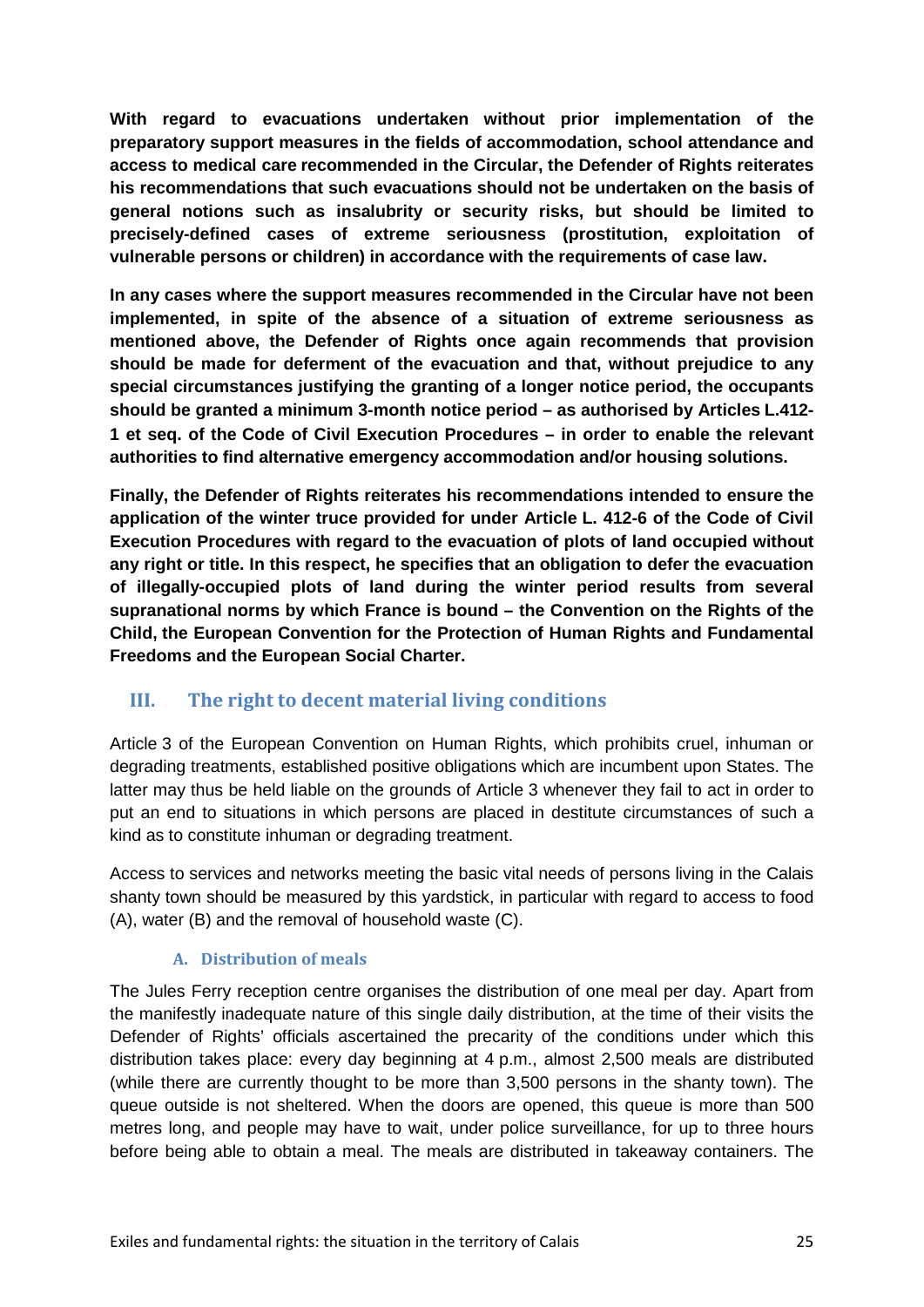centre's facilities do not enable the provision of shelter for a large number of people and the majority of migrants eat their meals outside, or return to the shanty town for shelter.

**Pending the provision of decent accommodation solutions in accordance with the unconditional right to emergency accommodation, the Defender of Rights recommends the allocation of material and financial resources to** *La Vie Active***, the association in charge of the management of the Jules Ferry centre, in order to enable it to serve a number of meals equal to the number of people currently living in the shanty town at least twice a day.**

#### **B. Access to water**

<span id="page-25-0"></span>The right to water is a fundamental right acknowledged by several international bodies.

On 26<sup>th</sup> November 2002, the UN Committee on Economic, Social and Cultural Rights (CESCR) found that the right to water resulted from Articles 11 and 12 of the International Covenant on Economic, Social and Cultural Rights, which respectively establish the right to adequate living conditions and the right to health. This right involves ensuring "*sufficient, physically accessible and affordable water for personal and domestic uses*" [51](#page-25-1).

More recently, in a resolution of  $28<sup>th</sup>$  July 2010<sup>[52](#page-25-2)</sup>, the United Nations General Assembly considered "*the right to safe and clean drinking water to be a fundamental right, essential to the full enjoyment of the right to life and all human rights*" [53](#page-25-3)*.*

The right of access to drinking water is also protected at the European level. On 17<sup>th</sup> October 2001, the Committee of Ministers of the Council of Europe thus reasserted every person's right "*to a minimum quantity of water of satisfactory quality from the point of view of health and hygiene*[54](#page-25-4)".

Above all, in a decision of  $7<sup>th</sup>$  December 2005, the European Committee of Social Rights concluded that Italy had violated article 31§1 of the European Social Charter concerning the right of access to accommodation of adequate standard, insofar as the infrastructures of camps intended for the population groups referred to as "Roma" did not constitute salubrious accommodation, which should in particular include access to water and electricity<sup>[55](#page-25-5)</sup>.

In French law, the right to drinking water and electricity is not expressly established at the constitutional level but may nevertheless be inferred from the protection of public health<sup>[56](#page-25-6)</sup> and the right to decent accommodation<sup>57</sup>, which constitute objectives of constitutional status, established in 1993 and 1995 respectively.

<span id="page-25-1"></span><sup>51</sup> Committee on Economic, Social and Cultural Rights, General Comment 15, U.N. Doc. E/C.12/2002/11 (2003), (§2 GC15).<br> $^{52}$  United Nations General Assembly, resolution A/64/L.63/Rev.1 of 28<sup>th</sup> July 2010.

<span id="page-25-3"></span><span id="page-25-2"></span><sup>52</sup> United Nations General Assembly, resolution A/64/L.63/Rev.1 of 28th July 2010. <sup>53</sup> Press Release of the United Nations General Assembly, "*General Assembly adopts resolution recognizing access to clean water, sanitation as human right, [and appoints Carman Lapointe of Canada Deputy Secretary-General for Internal Oversight Services] by recorded vote of 122 in favour, none against, 41 abstentions*",

<span id="page-25-4"></span> $28<sup>th</sup>$  July 2010.<br>  $5<sup>4</sup>$  Council of Europe, Committee of Ministers, Recommendation Rec(2001)14 of 17<sup>th</sup> October 2001 on the Europes, Sommittee of Millisters<br>European Charter on Water Resources, Point 5.

<span id="page-25-7"></span><span id="page-25-6"></span>

<span id="page-25-5"></span><sup>&</sup>lt;sup>55</sup> ECSR, 7<sup>th</sup> December 2005, *European Roma Rights Centre v. Italy*, complaint No. 27/2004.<br><sup>56</sup> Conseil constitutionnel, 13<sup>th</sup> August 1993, DC No. 93-325, cons. 70<br><sup>57</sup> Conseil constitutionnel, 19<sup>th</sup> January 1993, DC *constitutionnel*, 18th March 2009, *DC no. 2009-578, cons.* 12.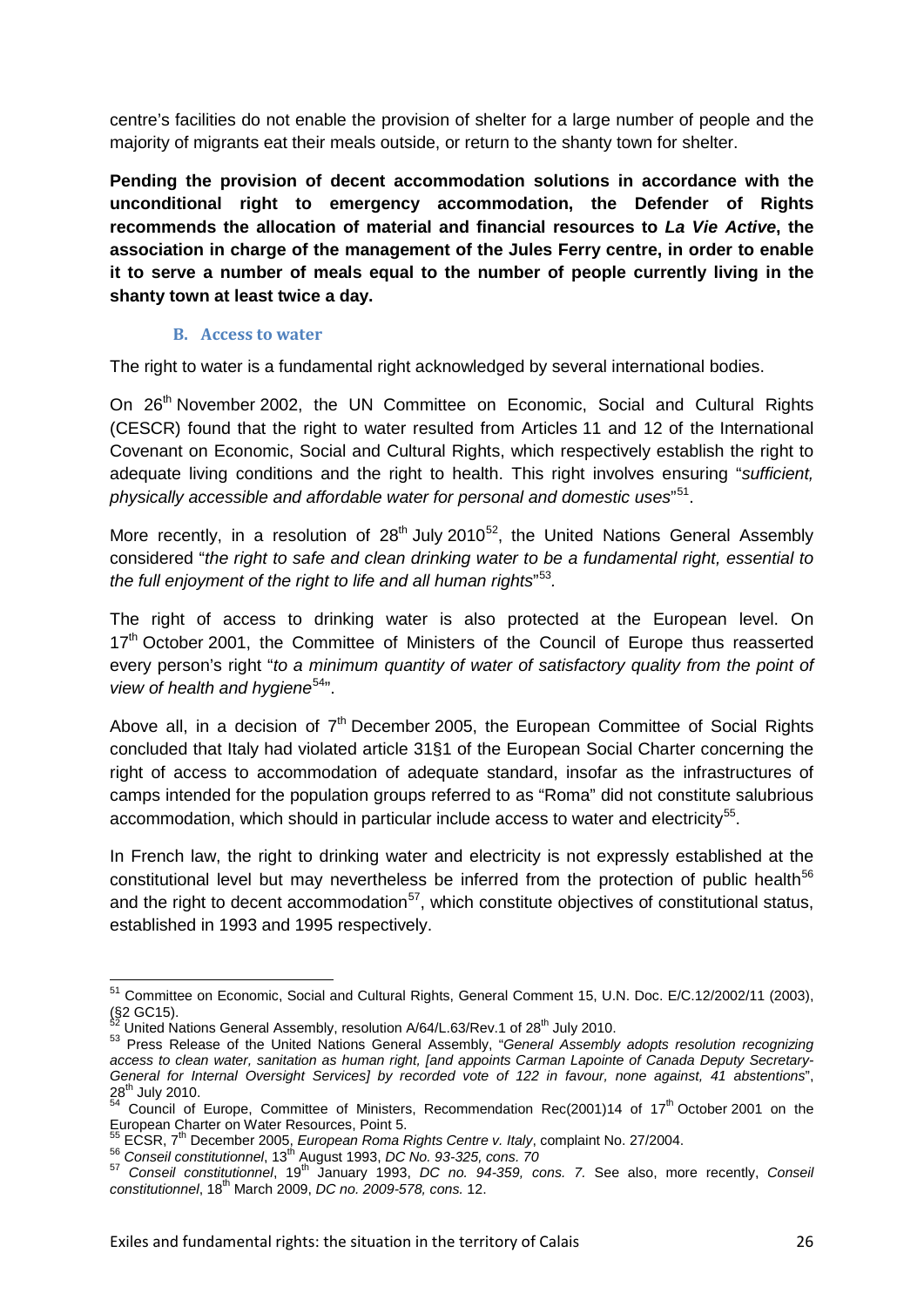Moreover, Article L.210-1 of the Environmental Code (*Code de l'environnement*) provides that: *"Water is part of the nation's common heritage. The protection, enhancement and development thereof as a usable resource, with due respect to natural equilibriums, is of general interest. Within the framework of laws and regulations as well as that of previously established rights, the use of water belongs to all and each natural person has the right of access to drinking water, for their sustenance and hygiene, under economically acceptable conditions for all […]"*.

The right to water established under these provisions is not absolute. Indeed, it is limited by the rules established under the Urban Planning Code (*Code de l'urbanisme*) with regard to mains connection. Definitive connection to the electricity, water, gas and telephone networks may thus be refused in case of unauthorised buildings or disregard of urban planning rules (article L.111-6 of the Urban Planning Code). Conversely, these provisions do not give mayors any jurisdiction to refuse provisional connection to the networks, as very clearly recalled by the Council of State in a ruling of  $12<sup>th</sup>$  December 2003<sup>[58](#page-26-0)</sup> concerning the refusal of a provisional connection to the electricity distribution network.

Moreover, with regard to the length of time for which provisional connections may continue, in a decision concerning the refusal of a connection to the electricity distribution network, the Council of State allowed the possibility of continuation of a connection of this kind until the end of the winter, in view of the urgent situation associated with the living conditions of the occupants of a caravan<sup>59</sup>.

More generally speaking, the Supreme Court calls upon the authorities, when considering any decisions to refuse provisional connections, to verify that the decision does not constitute a disproportionate infringement of the right to private and family life as protected under Article 8 of the European Convention on Human Rights<sup>60</sup>.

Apart from the taps and showers made available in the Jules Ferry centre, which is only open between 12 and 7 p.m., the Calais shanty town has an absolute total of no more than three taps. This is proving to be very inadequate.

By way of comparison, the Humanitarian Charter and Minimum Standards in Humanitarian Response, established within the framework of the SPHERE Project<sup>61</sup>, recommend a minimum of one tap for two hundred and fifty persons, that is to say, on the scale of the population of the Calais shanty town, fourteen taps for three thousand five hundred people. It also recommends that the distance separating living areas from water taps should be no greater than five hundred metres. Yet, in Calais, the most distant shelters are almost two kilometres away from the Jules Ferry centre.

The lack of access to water taps in the Calais shanty town constitutes a blatant violation of the right to water and sanitation, which is nevertheless recognised as a fundamental right by several international bodies.

<span id="page-26-3"></span><span id="page-26-2"></span>

<span id="page-26-1"></span><span id="page-26-0"></span> $^{58}_{59}$  CE, 12<sup>th</sup> December 2003, No. 257794.<br><sup>59</sup> CE, 9<sup>th</sup> April 2004, *Municipality of Caumont-sur-Durance*, No. 261521.<br><sup>60</sup> CE, 15<sup>th</sup> December 2010, No. 323250.<br><sup>61</sup> The Sphere Project is a non-profit making initi for a common objective: improving the quality of humanitarian aid as well as the acceptability of humanitarian actors in relation to those who appoint them, their funding agencies and disaster-stricken populations.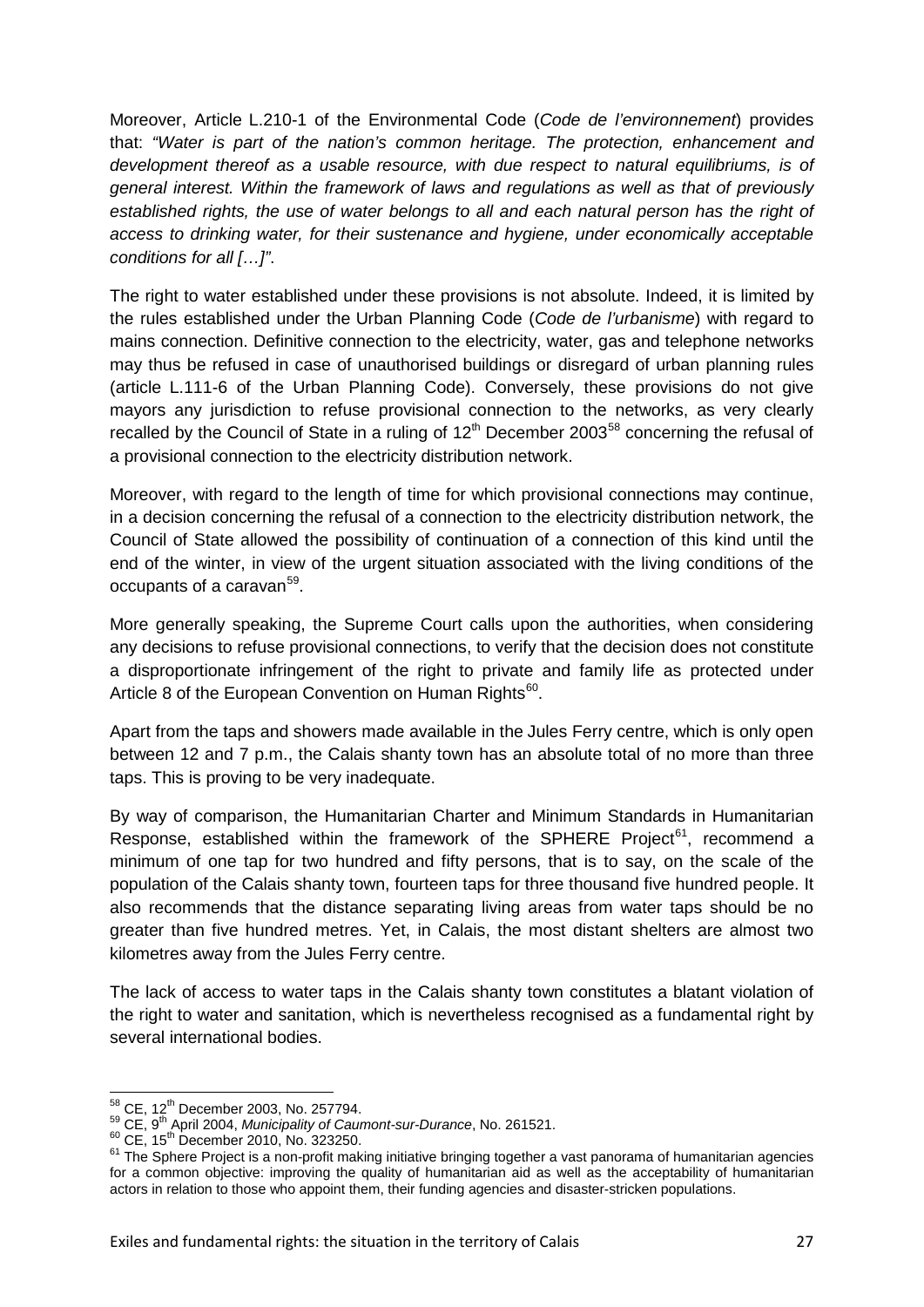**Pending the provision of decent accommodation solutions in accordance with the unconditional right to emergency accommodation, the Defender of Rights recommends that at least six additional water taps should be created in the shanty town, distributed in such a way as to ensure that the distance to be travelled in order to gain access to them is as short as possible.**

#### **C. Refuse removal**

<span id="page-27-0"></span>Under the terms of Article L.2212-2 of the General Code of Local and Regional Authorities (*Code général des collectivités territoriales*):

*"The purpose of the municipal police is to ensure proper public order, security, safety and health. In particular this comprises:*

*[…] 3° The maintenance of proper order in places where large gatherings of people take place, such as fairs, markets, public celebrations and ceremonies, shows, games, cafes, churches and other public places;* 

*[…] 5° The task of preventing and bringing to an end accidents, disastrous adversities, and pollution of all kinds, including fire, flood, the breaking of dykes, land and rock slides, avalanches and other natural accidents as well as epidemic, contagious and epizootic diseases, by means of appropriate precautions and provision of the required help, to take care of all urgent measures of assistance and rescue and, if necessary, to prompt action on the part of the higher administration […]"*.

Similarly, by virtue of their general police powers, mayors are bound to ensure respect for proper public order and health throughout the territory of their municipalities. The removal of waste comes within the scope of this obligation whenever it becomes a public health issue due to its nature or volume. In a judgement of  $29<sup>th</sup>$  April 2014, the Administrative Court of Appeal of Versailles found that lack of knowledge of the risks to public health caused by the unlawful occupation of a plot of land would be the sole reason for which a mayor might be exempted of the responsibilities incumbent upon them in their capacity as guarantor of public order and health within the territory of their municipality<sup>[62](#page-27-1)</sup>.

In this regard, the case law produced by the courts has indirectly established that, by virtue of a concern for public health and within the framework of disputes concerning expulsions from plots of land occupied in the absence of any right or title, it is incumbent upon the mayor to take care of ensuring the removal of household waste, at least pending the rehousing of illegal occupants<sup>[63](#page-27-2)</sup>.

In the Pas-de-Calais, the aforementioned obligations are reinforced by Articles 89 A and 89 B of the Departmental Health Regulations (*Règlement Sanitaire Départemental*), which prohibit the leaving of rubbish on public highways and private roads, implicitly placing responsibility upon the municipal authority for the removal of any such waste.

At the time of their visits, the Defender of Rights' officials observed that only one or two skips of the kind used for residential buildings were positioned at the entrance to the shanty town

<span id="page-27-1"></span><sup>&</sup>lt;sup>62</sup> *Cour administrative d'appel de Versailles*, 29<sup>th</sup> April 2014, "*Commune de Saint-Denis*", No. 12VE00814. <sup>63</sup> *TGI Créteil*, 23<sup>rd</sup> April 2013, No. 13/00149; *TGI Bobigny*, 24<sup>th</sup> January 2014, No. 13/02254.

<span id="page-27-2"></span>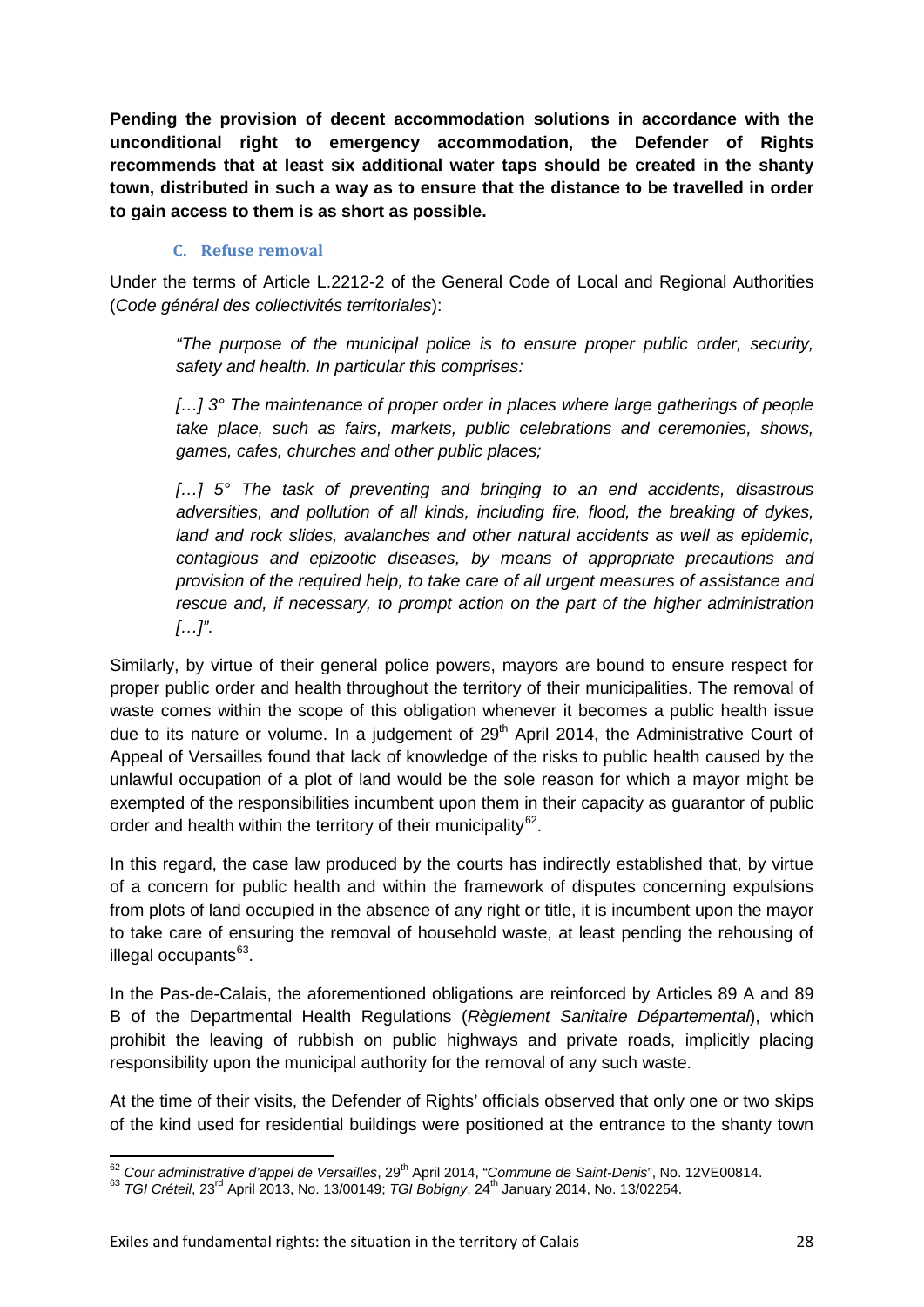for the purpose of waste removal. In order to offset this failing on the part of the local authorities, the occupants had put in place collection points, in the form of holes of about one metre in depth and two metres in diameter, in which rubbish was burnt.

These facilities are totally inadequate. Apart from the fact that they fall well below requirements pertaining to respect for human dignity, they involve major health risks.

**Pending the putting in place of decent accommodation solutions for the inhabitants of the Calais shanty town, the Defender of Rights recommends that the local authorities should provide the shanty town with regular waste collection facilities, in accordance with their obligation to ensure hygiene and salubrity within the territory for which they are responsible. This measure means the installation of high-volume skips at several collection points distributed along the edge of the shanty town, it being necessary to collect these skips at least three times a week.**

## <span id="page-28-0"></span>**IV. The right to protection of health**

The right to the protection of health, enshrined by several norms of international and French law, imposes positive obligations upon the authorities, in particular with regard to equal access to medical care for all.

Article 12-1 of the Covenant on Economic, Social and Cultural Rights thus upholds "*the right of everyone to the enjoyment of the highest attainable standard of physical and mental health*".

Similarly, at the European level, the right to the protection of health has been established on many different occasions.

Although not expressly protected by the Convention for the Protection of Human Rights and Fundamental Freedoms, it is nevertheless indirectly protected by virtue of the decisions announced by the European Court of Human Rights on the basis of Article 2 of the Convention, which protects the right to life. Indeed, from the consistent case law of the Court it follows that the right to life as protected by the Convention not only imposes negative responsibilities upon States (refraining from directly harming the life of persons coming under their jurisdiction) but also positive responsibilities (obligation to take the measures required for the protection of the lives of persons coming under their jurisdiction). Thus, in a judgement of 10<sup>th</sup> May 2001: "*The Court observes that an issue may arise under Article 2 of the Convention where it is shown that the authorities of a Contracting State put an individual's life at risk through the denial of health care which they have undertaken to make available to the population generally. It notes in this connection that Article 2 § 1 of the Convention enjoins the State not only to refrain from the intentional and unlawful taking of life, but also to take appropriate steps to safeguard the lives of those within its jurisdiction"*[64](#page-28-1). In two more recent judgements, the Court had the opportunity of specifying its case law with regard to the refusal of medical treatment, finding that a blatant violation of Article 2 had occurred when a malfunctioning of the hospital system had had the effect of depriving the applicants of any access to medical treatment<sup>[65](#page-28-2)</sup>. In this respect, in a judgement of

<span id="page-28-2"></span><span id="page-28-1"></span>

<sup>&</sup>lt;sup>64</sup> ECHR, (GC), 10<sup>th</sup> May 2001, *Cyprus v. Turkey*, application No. 25781/94.<br><sup>65</sup> ECHR, 9<sup>th</sup> April 2013, *Mehmet Sentürk and Bekir Sentürk v. Turkey*, application No. 13423/09, § 97: "*Thus, the deceased woman, victim of a flagrant malfunctioning of the hospital departments, was deprived of the possibility*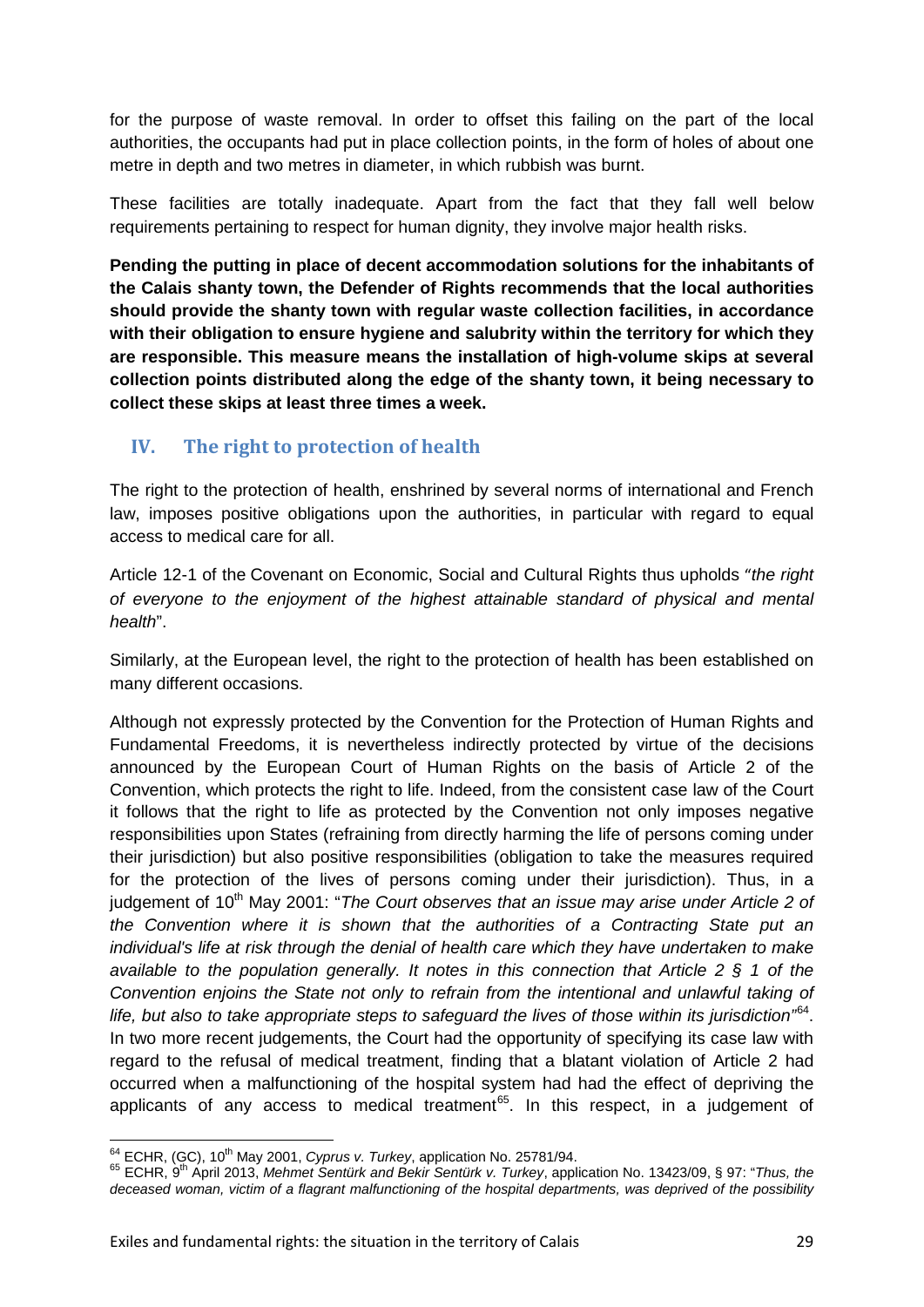January 2015 the Court noted a double failing, in the first place on the part of hospital doctors, due to a lack of coordination between hospitals, as well as on the part of the authorities, due to their failure to put in place a "*regulatory framework imposing upon hospitals, whether public or private, the adoption of suitable measures for ensuring protection of the lives of their patients"* [66](#page-29-0).

Moreover, with more specific regard to the right of foreigners in an irregular situation to protection of their health within the territory of a Member State, the Court has produced case law upon the basis of Article 3 of the Convention, which prohibits inhuman and degrading treatments. In this respect, the Court considers that it is not incumbent upon States to make up for the failings of other States that are not party to the Convention, with regard to access to medical treatment, by providing free and unlimited healthcare to all foreigners who do not have the right to reside on their territory<sup>[67](#page-29-1)</sup>. However, it is incumbent upon them, for as long as these persons are under their jurisdiction, to examine the consequences of any decisions that they may take, in particular with regard to deportation, in view of these persons' right not to be subjected to inhuman and degrading treatments. For this reason, the Court judged that the enforcement of the expulsion of a terminally-ill AIDS patient to St Kitts would constitute a violation of Article  $3^{68}$  $3^{68}$  $3^{68}$  and, more recently, that the extradition of a prisoner to the United States was liable to constitute a violation of Article 3 due to the sole fact of the seriousness of the mental illness from which they were suffering<sup>[69](#page-29-3)</sup>.

Positive obligations also result from the European Social Charter, under the terms of which the right to protection of health obliges the authorities to take measures aimed "*to provide advisory […] facilities for the promotion of health*" (Article 11) and "*to ensure that any person who is without adequate resources […] be granted adequate assistance, and, in case of sickness, the care necessitated by his condition*" (Article 13). In this respect, it should be recalled that the French Court of Cassation has, on several occasions, recognised the direct applicability of article E, which enshrines the principle of non-discrimination in the exercise of the rights established under the Charter<sup>[70](#page-29-4)</sup>.

Furthermore, at the level of European Union law, the right of access to medical care is enshrined in the Charter of Fundamental Rights, the legal force of which has been binding since the coming into force of the Treaty of Lisbon on  $1<sup>st</sup>$  December 2009. Article 35 of the Charter thus provides that "*everyone has the right of access to preventive health care and the right to benefit from medical treatment under the conditions established by national laws and practices".*

In French law, the right to protection of health, established under paragraph 11 of the preamble to the Constitution of 1946, is enshrined with the status of a principle of constitutional value<sup>71</sup>. By virtue of this principle, the Nation quarantees protection of health

**.** 

*of access to appropriate emergency care*. *This finding is sufficient for the Court to conclude that the State failed in its obligation to protect her physical integrity. Consequently, it concludes that there has been a violation of the* 

*substantive part of Article 2 of the Convention".*

<span id="page-29-2"></span>

<span id="page-29-4"></span><span id="page-29-3"></span>

<span id="page-29-1"></span><span id="page-29-0"></span><sup>&</sup>lt;sup>67</sup> ECHR, (GC),  $27^{\text{th}}$  May 2008, application No. 26565/05.<br>
<sup>67</sup> ECHR, (GC),  $27^{\text{th}}$  May 2008, application No. 26565/05.<br>
<sup>68</sup> ECHR,  $16^{\text{th}}$  April 2013, Aswat v. United Kingdom, application No. 30240/96.<br>
<sup>69</sup>

<span id="page-29-5"></span><sup>11-60235.</sup> <sup>71</sup> *Conseil constitutionnel*, 22nd July 1980, *DC* No. 80-117.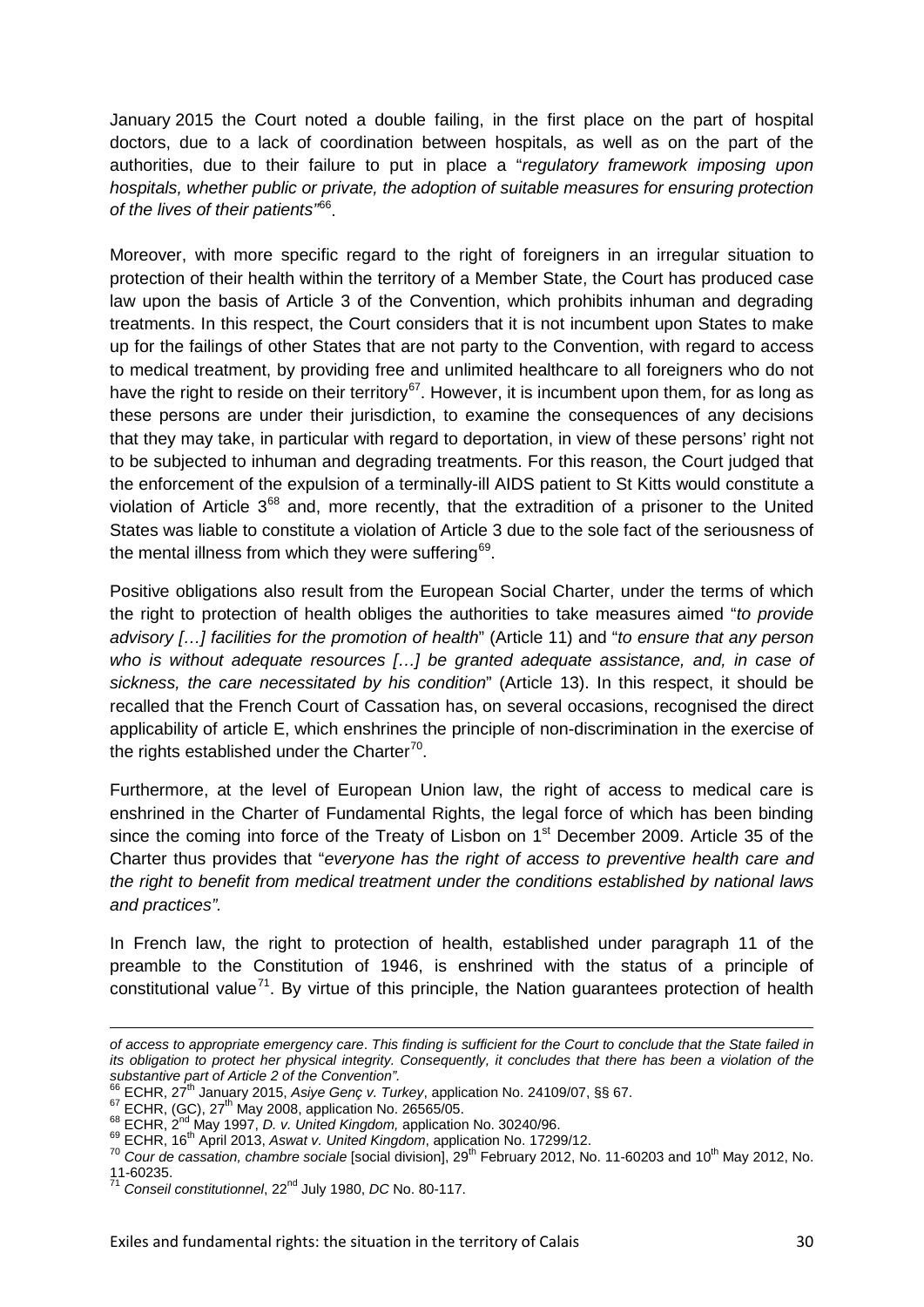and material security for all. In this respect, an obligation to implement the means to meet this objective is incumbent upon the authorities.

Among the most important laws, the Act of  $29<sup>th</sup>$  July 1998 concerning the fight against social exclusion devotes a whole chapter to access to medical care. In particular Article 67 of the Act provides that: *"access to prevention and treatment for the most impoverished persons constitutes a priority health policy objective. The public-health programmes implemented by the State as well as local and regional authorities and health insurance bodies take the specific difficulties of the most impoverished persons into account".*

Yet, at the time of their visit in June and July 2015, the Defender of Rights' delegations noted the extreme precarity of the migrants' conditions of existence in the shanty town adjoining the Jules Ferry centre: apart from a hundred women and children accommodated within the centre at night, the vast majority of exiles live together in very overcrowded conditions, sleeping in tents and improvised shelters (wood, plastic tarpaulins etc.) or even without any protection.

The lack of infrastructures (small number of water taps, distance to travel in order to reach them, limited access to showers and distribution of a single meal, for which a wait of several hours is required, cf. *supra*) contributes to making the sites hostile and the living conditions appalling. At the time of their on-site visits to the PASS free medical clinic and the shanty town, the Defender of Rights' officials took particular note of the state of physical and mental exhaustion of exiles who, after a migratory journey of several months or years, find themselves obliged to adopt a lifestyle even closer to bare survival. In this context, the persons concerned feel that medical treatment is pointless or unimportant rather being a vital act. This situation gives particular cause for concern with regard to the most vulnerable persons: pregnant women, children and any persons undergoing deterioration in their state of health due to the ending of medical care or treatment<sup>[72](#page-30-1)</sup>.

The pathologies shown by the exiles are characteristic of persons in situations of very great precarity and are combined, on the one hand, with disorders specific to their situation as migrants and, on the other hand, with police violence or pressure giving rise to post-traumatic stress disorders (A). Yet, one can only note that, in spite of the efforts undertaken, the availability of medical care remains very inadequate in view of the sanitary conditions (B), which in this respect constitutes a blatant violation of the migrants' right to protection of their health.

Apart from these overall and manifest infringements of the fundamental right of access to health, the Defender of Rights received a complaint from the Pas-de-Calais family planning service concerning the conditions under which requests for termination of pregnancy made by migrant patients are dealt with by Calais hospital (cf. *infra*, Part VII).

#### **A. Living conditions and vulnerability that are particularly harmful to the health of exiles present in Calais**

<span id="page-30-0"></span>The precarity of living conditions in the shanty town located near the Jules Ferry day reception centre has a direct impact upon the exiles' physical and mental state of health.

<span id="page-30-1"></span> $72$  This is the case with regard to chronic pathologies in particular (high blood pressure, asthma, diabetes and psychiatric disorders etc.)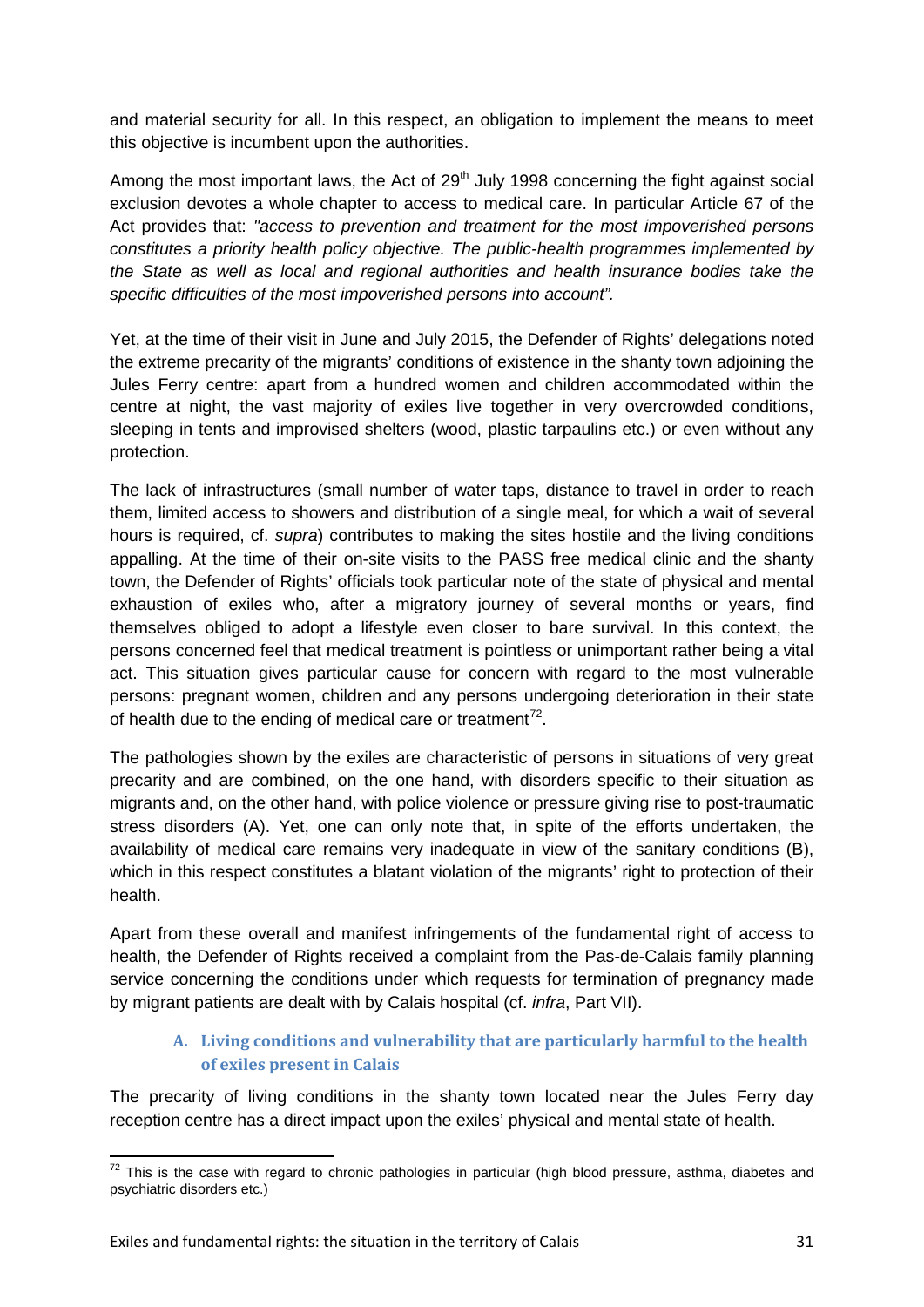From exchanges with *Médecins du Monde* and the PASS free medical clinic it emerges that the vulnerability of the Calais migrants' situation means that they are particularly exposed to certain pathologies. They are principally affected by infectious pathologies – of ENT (throat infections, ear infections and sinusitis), respiratory (bronchitis, pneumonia and tuberculosis), ophthalmological (conjunctivitis), digestive (diarrhoea), dermatological (dermatosis, scabies epidemics, abscesses) and dental (dental abscesses) origin – which bear witness to their great precarity.

In addition, the migrants' often fruitless attempts to get to Great Britain frequently result in trauma injuries if not death. Traumatic pathologies (ecchymosis, haematoma, wounds, amputations, burns, sprains and fractures) are constantly increasing and constitute a daily concern for health professionals. They currently constitute the principal reason for seeking treatment. They result in particular from risks taken at the time of attempts to reach England (falls, road accidents etc.), from violence occurring in the migrants' daily lives, often between communities, as well as acts of police violence, which are often recounted to the doctors of the PASS free medical clinic (blows, tear gas – cf. *infra*, section on police violence).

Apart from these reasons for consultations, it emerges from medical examinations conducted by the *Médecins du Monde* association (cf. *infra*) that the body mass index (BMI) of certain migrants living in the shanty town bears witness to a state close to undernutrition. The distribution of a single meal per day, when dietary norms are three meals per day, is unlikely to change this situation for the better.

Finally, due to their life stories (they have often suffered persecutions causing them to flee their country of origin or during their journey to reach Europe), the migrants living in the Calais shanty town present a high risk of suffering from mental disorders (post-traumatic stress disorders and depressions). Moreover, the doctors observe an increase in addictive behaviours (opiates and alcohol), particularly among young migrants, which is all the more worrying in so far as the prevalence of mental disorders among the migrant population and the risk of acts of violence between individuals are thereby increased. These disorders are obviously neglected both by sufferers and those who might provide treatment for them (cf. *infra*).

#### **B. Highly insufficient and unsuitable provision of medical care**

<span id="page-31-0"></span>It needs to be recalled that, whatever a person's administrative situation, they have a right of access to the treatment required by their state of health. Although healthcare access facilities exist in Calais, they are decidedly insufficient and/or unsuitable. These facilities comprise the PASS free medical clinic (*permanence d'accès aux soins de santé*) (1), the hospital (2), and the *Médecins du Monde* clinic in the shanty town (3).

#### **1. The Free Medical Clinic (PASS)[73](#page-31-2)**

<span id="page-31-1"></span>Due to the migrants' highly disadvantaged situation and the instability of their residence, the PASS free medical clinic is the main health facility providing them with access to treatment. The PASS clinic is located near Calais hospital and was put in place in 2006. In the course of

<span id="page-31-2"></span> $73$  Established in health institutions by the Act laying down the basic principles for government action in the fight against social exclusion (*Loi d'orientation de lutte contre les exclusions*) of 29th July 1998, the PASS free medical clinics are intended to enable effective access to healthcare for destitute persons.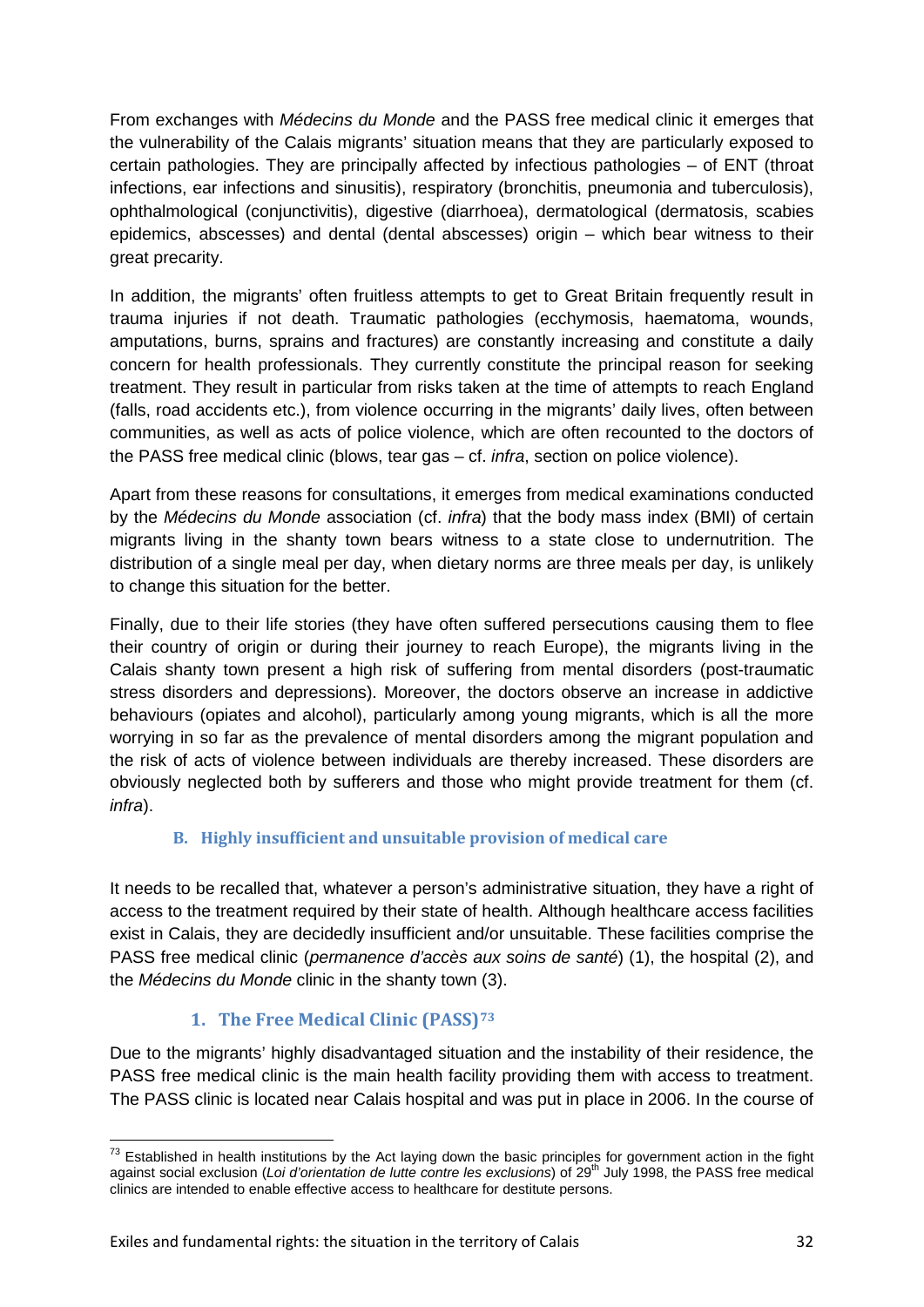a visit in the month of July 2015, a delegation of the Defender of Rights met the coordinating doctor of the PASS and observed the reception of migrants within the clinic and medical consultations.

The PASS clinic has been established in a prefabricated building located near Calais hospital since 2012. It operates as an independent consultation and treatment service in its own right, although it nonetheless comes under the authority of the accident and emergency department. The personnel comprises a coordinating doctor (emergency department doctor), ten shift-working general practitioners, a dental surgeon, three nurses, two interpreters, a psychologist (present twice a month by appointment) and a (female) social worker available two hours per day. The PASS clinic is the "fixed" medical facility providing physical and mental treatment for Calais's most destitute patients. It constitutes the principal ordinary facility available to migrants in terms of access to treatment. Its opening times are from Monday to Friday, between 1:30 and 5:00 p.m., catering for 7,000 visits per year from 4,500 outpatients. For the past several years, the patients attending consultations have been predominantly migrants (90 to 95%). The doctors work half-days, seeing an average of forty to fifty patients per day, with recorded peaks of up to seventy consultations. There is a dedicated waiting room for children. The PASS clinic shares its premises with the free and anonymous HIV and viral hepatitis screening centre (*Centre de dépistage anonyme et gratuit* / CDAG).

However, first difficulty that the migrants encounter in terms of access to treatment is getting to the PASS clinic, since it is located almost eight kilometres from the shanty town adjoining the Jules Ferry centre, and access via public transport is very limited (one bus every four hours). The *La Vie Active* association can only transport a maximum of sixteen people per day. Although numerous associations, including *Médecins du Monde* organise return trips to the PASS clinic, this is not enough and the only solution open to numerous migrants (almost half) is to go there on foot (more than an hour and fifteen minutes), when their state of health so permits. In view of the fact that wounds and injuries are the most common cause of consultations, this obvious lack of accessibility stands out all the more flagrantly as an obstacle to access to treatment.

On their arrival at the PASS clinic, from 1:30 p.m., the patients are initially received by the office, where the reception staff (secretary and nurse) process their administrative medical file (identity, medical history, reason for consultation etc.). This initial phase of patient identification may take more than an hour before the doctor begins their first consultation, and then continues according to the arrival of patients throughout the afternoon. The personnel ask for papers proving the person's identity in order to avoid the situation of having to deal with multiple identities, should the person return to the clinic under a different identity. Indeed, it is not uncommon for certain migrants to give different false identities at each consultation due to "fear of administration". At the present time, the reception of patients at the PASS clinic is not computerised and does not involve the creation of any personal identification numbers of the kind usually issued in other health institutions and certain PASS clinics (e.g. the Bichat clinic). However, tools of this kind, which enable limitation of the risks of identification errors and mistaken identities, would facilitate follow-up care and the continuity of migrants' treatment.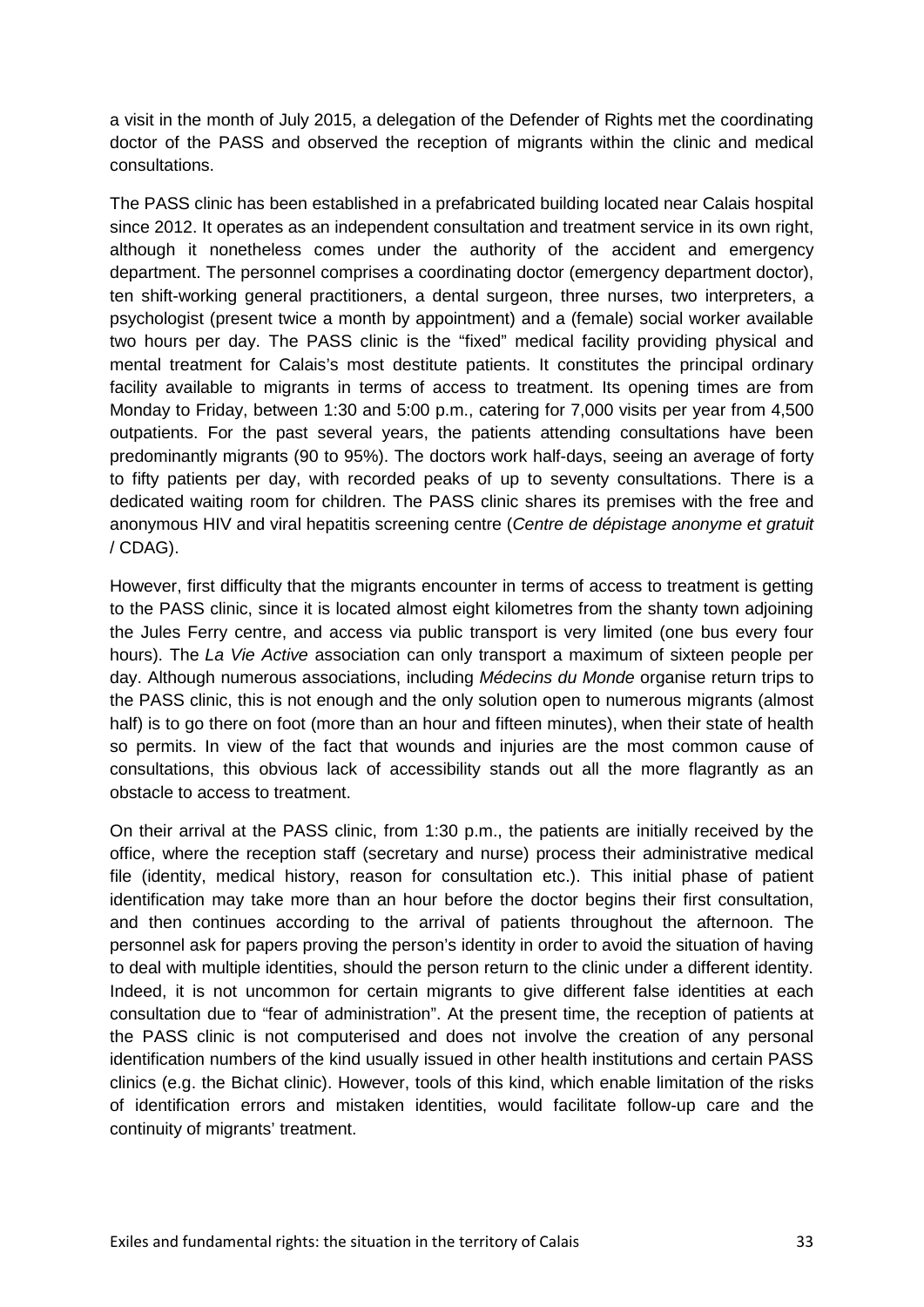In spite of the efforts of the medical personnel, who are manifestly highly motivated, surgeries at the PASS clinic suffer from overcrowding on a daily basis. Designed to cater for 500 outpatients per year, the PASS clinic is now catering for 4,500 patients for the same period. Working under difficult conditions, the PASS clinic personnel are sometimes obliged to turn patients away, thus increasing the number of persons abandoning the attempt to receive treatment. Only patients accompanied to the PASS clinic by associations (*La Vie Active, Médecins du Monde*) are certain to be granted a consultation on the day of their arrival, since the associations take care to inform the PASS clinic personnel of the urgency of their situation.

Due to the very large number of visits, the average time devoted to each patient is estimated at between three and five minutes. This limited time does not appear conducive to provision of suitable medical care to patients, since the presence of an interpreter is often required.

A situation of this kind leads patients to make repeated demands on the PASS clinic medical staff, thus making the outpatient numbers all the more cumbersome: half of the persons arriving for consultations have come at least once before. In the face of urgency, medicines are issued on-site by the nurse, without their original packaging and without prescription. This mode of organisation increases the risk of dosage errors and makes the implementation of effective follow-up care difficult, when the migrant is led to consult the medical personnel in another treatment centre.

Physical injuries occupy a special place in the daily life of the PASS clinic doctors. The origin of these traumas often raises questions for health professionals. Are these physical injuries accidental (falls, road accidents etc.), which remains the most frequent case, or are they the result of deliberate acts of violence (between individuals, the police etc.)? In this respect, in the course of consultations the PASS clinic doctors, - who informed us of hearing accounts of acts of violence on the part of the police (cf. *infra* Part II) -, constantly remind migrants that they are able to draw up medical certificates detailing their injuries, in order to serve all legal purposes and, in case of doubt, prompt them to make criminal complaints. However, according to the PASS clinic's coordinating doctor, due to their insecure administrative situation, it is rare for them to fully complete such formalities. Moreover, the question of physiotherapy, after a sprain or fracture, is inconceivable under current conditions.

Dental care is provided in specific, dedicated and equipped premises, by a dental surgeon present one morning a week. Dental appointments may nevertheless be made seven days in advance for the most urgent treatments. In the meantime, dental infections and pain are dealt with by medical consultation. The fact remains that the material and human resources remain inadequate in the face of the scale of demand.

Asylum seekers and migrants' experiences are often punctuated with dangers and acts of violence that expose them to increased risk of mental disorders (post-traumatic stress disorders and depressive states). These disorders are often neglected, both on the part of sufferers and those in charge of treating them. The psychologist, who is only present twice a month and sees patients exclusively by appointment, is often obliged to conduct interviews alone, without the help of the "official" interpreter, who is already heavily occupied with the medical consultations. These working conditions complicate the handling of patients' problems and do not enable the provision of long-term care. A mobile "precarity psychiatry" team has recently been created, composed of medical personnel trained in intercultural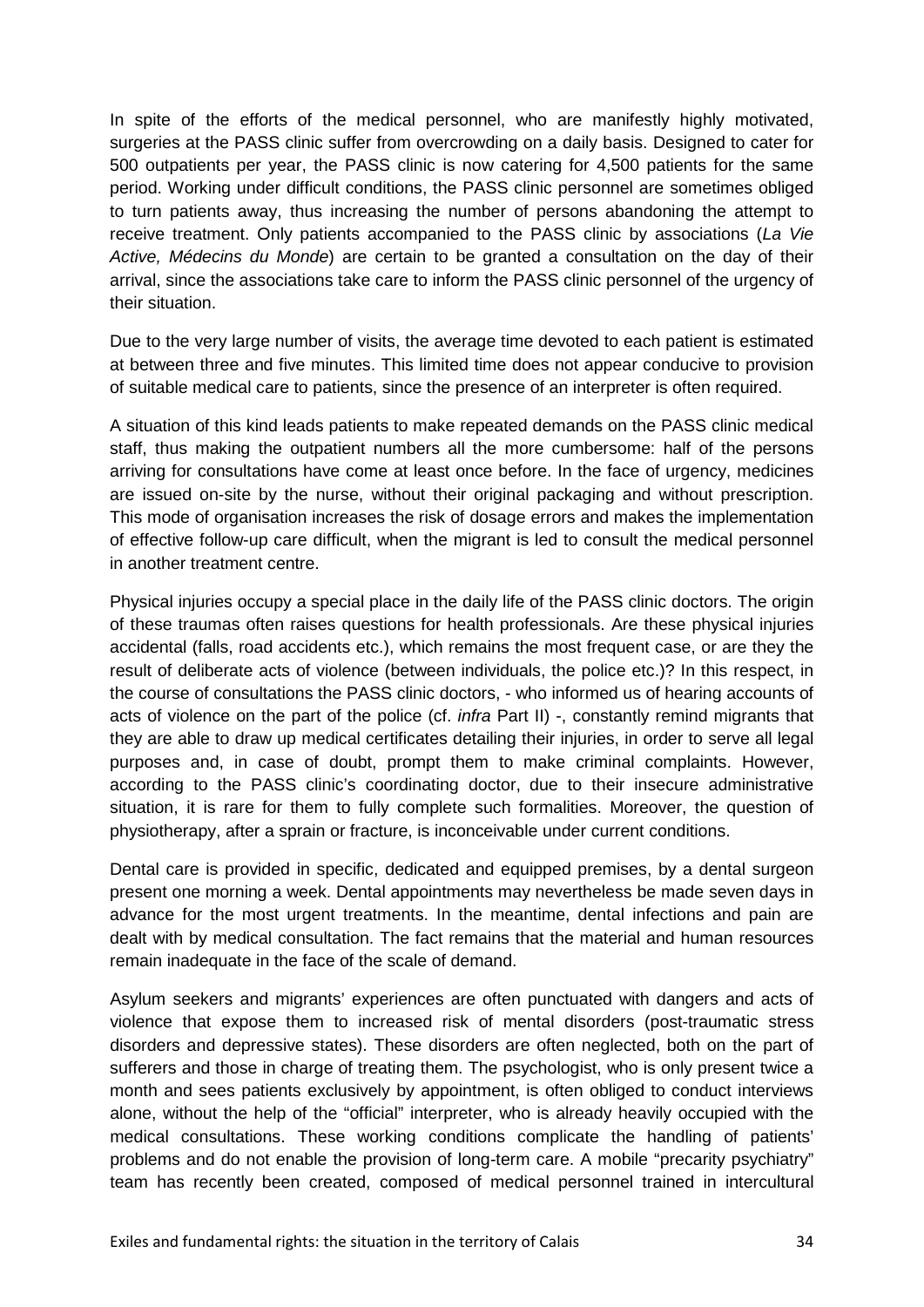relations, in liaison with the PASS clinic and dedicated to the disadvantaged population. Nevertheless, the team does not work in the migrants' living areas or at the Jules Ferry centre, which would be appropriate in view of the increase in addictive behaviours (opiates and alcohol) noted by the doctors (PASS clinic and associations).

#### - *The consequences of the absence of health insurance cover*

The PASS clinic scheme does not meet the need for specialised consultations and, above all, for continuity of treatment, with regard to chronic illnesses in particular. As far as access to rights is concerned, persons living in the shanty town very rarely have the benefit of health insurance cover, even when they could have access thereto. Indeed, asylum seekers are eligible for health insurance, on the basis of affiliation according to social and occupational or residence criteria. Persons in an irregular situation may claim State Medical Assistance (*Aide Médicale d'État* / AME) after three months of uninterrupted residence in France<sup>[74](#page-34-1)</sup>. However, patients claiming health-related benefits are rare, in spite of the presence of a social worker. The latter obviously does not have enough time to offer assistance with claims, for State medical assistance (AME) in particular, or to provide information on asylum application procedures and the issuance of residence permits on medical grounds (2% of migrants). Furthermore, because of their administrative situation, migrants are little inclined to undertake formalities due to the fear of being denounced, or because they hope to get to Great Britain.

In the absence of health care insurance cover, migrants do not have access to private medical practices, which would enable de facto relief of the overcrowding of the PASS clinic and hospital services. More generally, this absence of health insurance cover means that the migrants are only entitled to urgent and essential treatment – i.e. of an unexpected nature – which excludes the treatment of any long-term illness.

## **2. The hospital**

<span id="page-34-0"></span>When a patient's state of health gives cause for concern, the PASS clinic doctors may be led to send them to the accident and emergency department. Although the nurse indeed prepares their medical file and announces their arrival to the accident and emergency department by fax, migrants regularly go there alone, on foot, or accompanied by a local association, at the request of the PASS medical personnel, which in practical terms does not have the available time to accompany them.

The PASS coordinating doctor informed the Defender of Rights' officials that all medical acts prescribed by the PASS doctors are completed by the hospital, which places no obstacles in the way of performance of even the most costly acts (MRI, scans and x-rays etc.), aimed at establishing more detailed diagnoses. However, in the face of the growing number of injuries, fractured limbs and circumstance-related pathologies, Calais hospital's accident and emergency department is, like the PASS clinic, increasingly unable to cope. Additional human resources for these situations are more than ever indispensable.

Outside of the PASS clinic opening times, migrants sometimes go directly to the hospital accident and emergency department in case of emergency. According to *Médecins du Monde* and certain local associations, they are then identified by means of a bracelet which, rather than showing the patient's name, shows the name of a flower or animal followed by a

<span id="page-34-1"></span><sup>74</sup> Article L251-1 paragraph 1 of the Social Action and Family Code (*Code de l'action sociale et des familles*).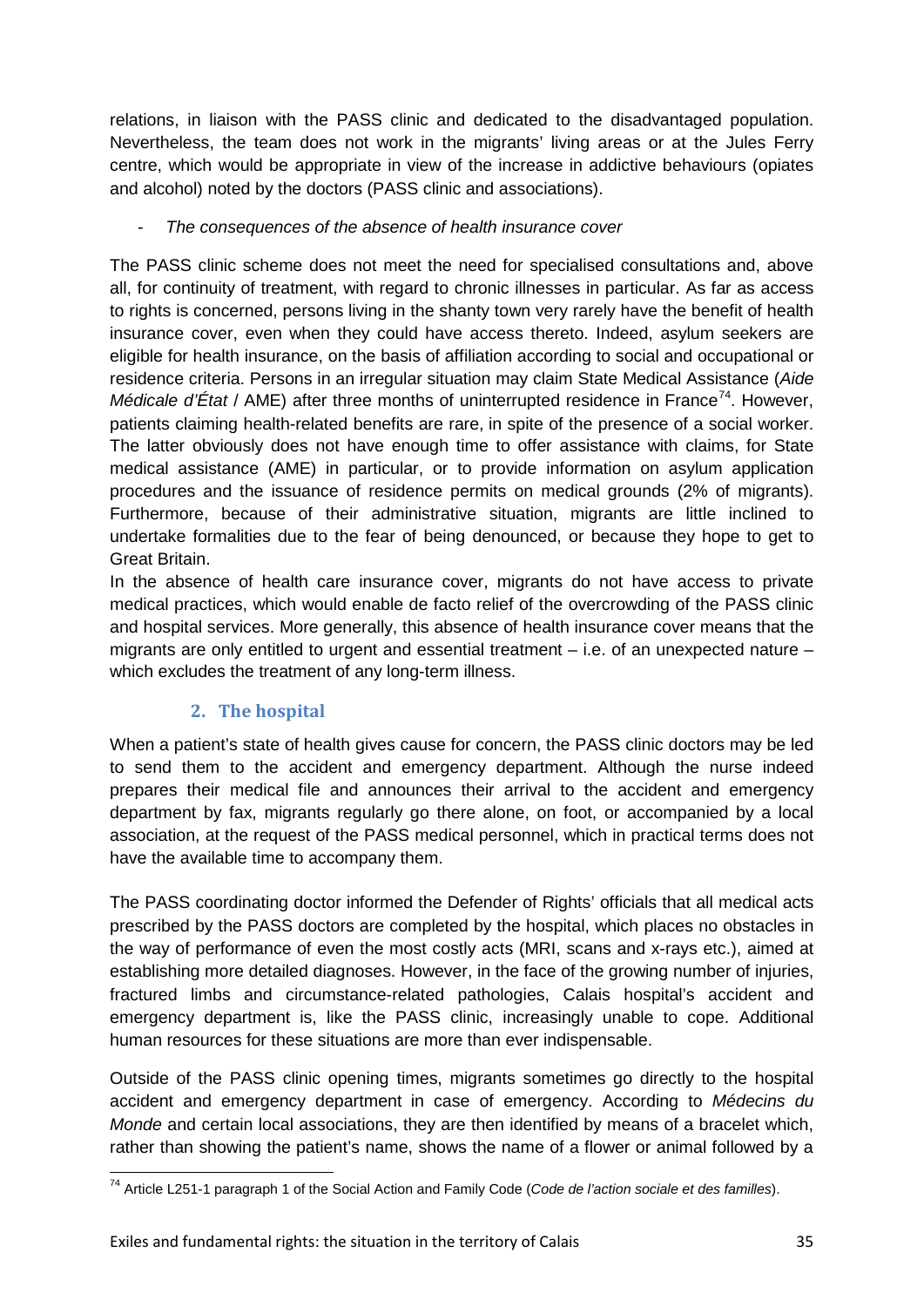number, determined in a random manner on the basis of pre-established lists. Although the hospital Management has not yet been questioned on this point, this information has nevertheless been confirmed by several members of the PASS clinic medical personnel, who condemned the practice.

The Defender of Rights intends to undertake a detailed inquiry of this issue and considers that, should the existence of an identification procedure of this kind be confirmed, it would in any case be prejudicial to personal dignity and thus contrary to the rules fixed under the Code of Medical Professional Ethics (*Code de déontologie médicale*).

Indeed, medical ethics dictate that doctors "*exercise their duties with respect for human life,*  persons and their dignity"<sup>[75](#page-35-1)</sup> and that they thus "respect the principles of morality, integrity and *devotion essential to the practice of medicine*" [76](#page-35-2) in all circumstances.

Furthermore, respect for human dignity, which is a principle of constitutional value, demands that patients – whatever their nationality and administrative situation with regard to residence – be considered in all of their "prerogatives" as human beings, on an equal footing with all other patients, who cannot be treated in a degrading manner.

In addition, the Defender of Rights is concerned that this practice may lead to patients being deprived of certain rights.

In the first place, the Public Health Code (*Code de la santé publique*) gives all patients the right of access to their medical files (Article L.1111-7). In the absence of proper identification of the patient, any access to medical files and any requests for the latter to be passed on to another doctor are impossible.

In the second place, the same Code provides that continuity of treatment is a duty (R. 4127- 47). However, the "identification" put in place by the hospital does not appear to guarantee the possibility of effective medical follow-up care, since any migrant patient hospitalised on a subsequent occasion would be allocated a new identification "code", entirely unrelated to the previous one.

Finally, since it applies only to migrant persons, a practice of this kind is discriminatory in nature, whereas the law and medical ethics alike impose that doctors shall treat all patients with the same conscientiousness, without any discrimination based on their origin, political or religious convictions or social status, without regard to their feelings towards them and irrespective of circumstances.

#### **3. The development of humanitarian services in the shanty town**

<span id="page-35-0"></span>The PASS doctors do not work in the areas where the migrants live. Since 15<sup>th</sup> March 2015, the Calais migrants have had access to a nursing care room established within the Jules Ferry day reception centre. A nurse from the PASS clinic is seconded there from Monday to Friday, and attends to migrants between 11 a.m. and 2:30 p.m. Nursing consultations are exclusively devoted to women and children between 11 a.m. and 12 p.m. From 12:30 to 2:30 p.m. consultations are open to the whole of the population on the site.

<span id="page-35-1"></span><sup>75</sup> Article 2 of the Code of Medical Professional Ethics (*Code de déontologie médicale*), repeated under Article R.4127-2 of the Public Health Code (*Code de santé publique*).<br><sup>76</sup> Article 3 of the Code of Medical Professional Ethics, repeated under article R.4127-3 of the Public Health Code.

<span id="page-35-2"></span>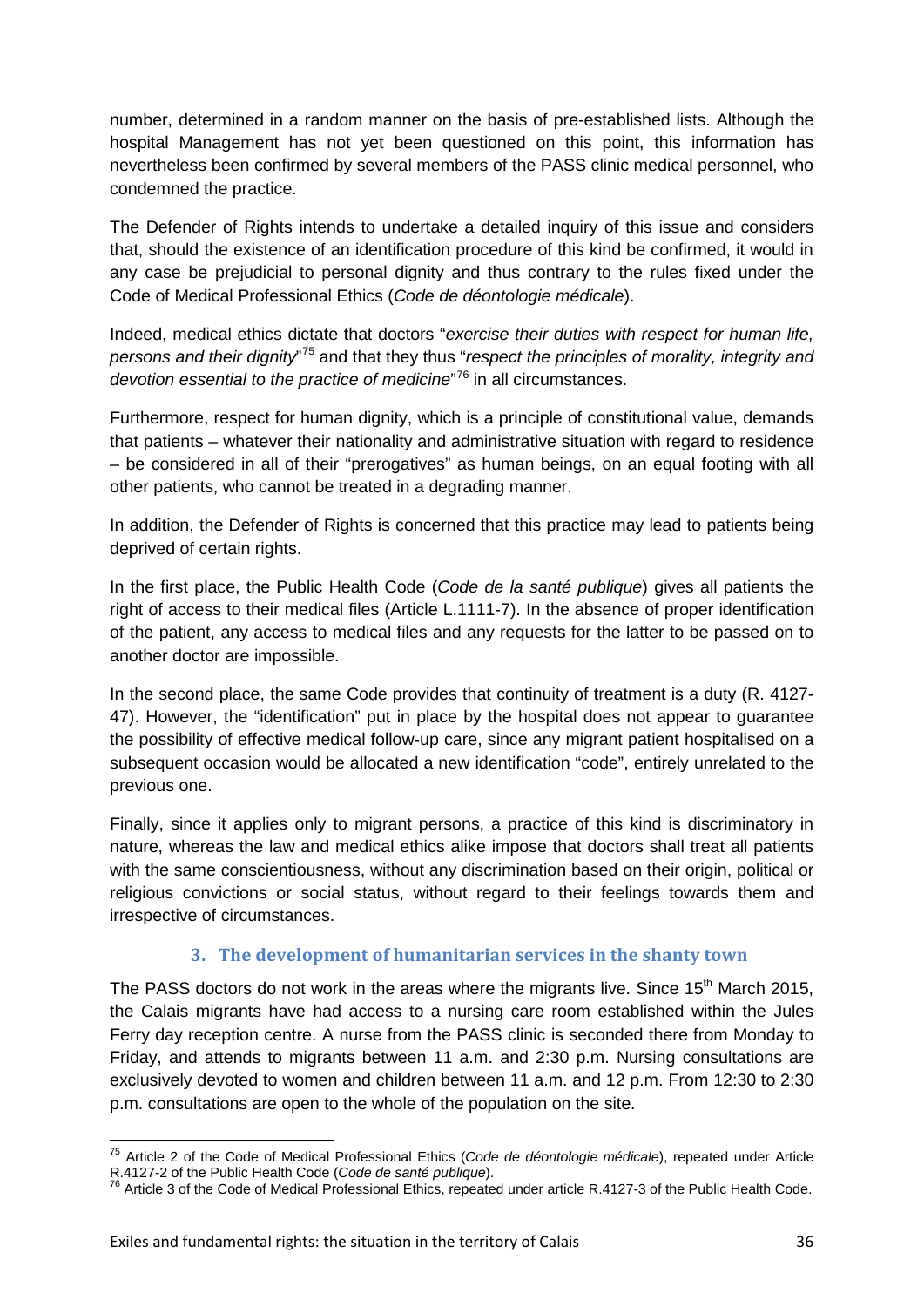The nurse's role is the provision of care not requiring medical treatment (no issuing of medicines), preventive action (health education) and to direct patients to the PASS clinic or the accident and emergency department at Calais hospital, according to the degree of urgency.

Only 15% of consultations actually come within the scope of nursing care. The majority of migrants coming to consultations show a state of health calling for medical examination, thus leading the nurse to direct them to the PASS clinic. The *La Vie Active* association organises their transport. Due to crowds at the nursing room opening times, it is not possible for all of the patients hoping to see the nurse to be received. The nurse usually holds between twenty and thirty consultations.

Although the establishment of a nursing care room in the Jules Ferry reception centre constitutes a real step forward, the fact remains that the migrants require medical treatment more than nursing care. In this respect, it is regrettable that a doctor is not present on-site, that the most common medicines are not issued in order to avoid needless journeys to the PASS clinic, that the nursing consultations are provided by a single medical worker, that the hours of the latter are limited and that, due to insufficient transport facilities, not all patients who need to be directed to the PASS clinic have the benefit of the shuttle system.

Moreover, in the absence of access routes and public lighting at night, the emergency services (fire brigade, emergency medical services and police) do not actually go into the shanty town. Persons in need of their assistance have to go to the site entrance by their own means, when no help is available from local associations, which in any case do not have the necessary resources to organise secure transport for persons requiring emergency attention. Circumstances of this kind therefore inevitably constitute an obstacle to any emergency care and prove to be particularly dangerous in case of life-threatening situations.

In the face of these failings in public services, actors from private associations have gradually taken the State's place, without prior authorisation from the latter and without any funding on its part.

"*It is astounding to find a worse situation in French territory than in crisis areas! You can see this in Sudan or Nepal, after an earthquake. But here, in Calais, it's preposterous"* [77](#page-36-0), declared "*Solidarités International*", a humanitarian NGO which has been working in the field of international humanitarian crises for thirty-five years.

At the end of June 2015, four humanitarian organisations – *Médecins du Monde, Secours Catholique, Secours Islamique* and *Solidarité Internationale* – decided to join forces in order to respond to the population's immense needs and support local actors unable to cope: "*each is deploying its own skills and logistical resources, usually reserved for war or disaster*  situations<sup>"[78](#page-36-1)</sup>. For the time being, the operation is intended to last for a limited period, rather than being permanent. Apart from providing immediate humanitarian aid (the distribution of hygiene kits, flasks and jerry cans for the storage of drinking water and the construction of toilet blocks), the operation is aimed at alerting the authorities and public opinion, in order to ensure that the announced facilities are completed as quickly as possible.

<span id="page-36-0"></span><sup>77</sup> *Le Quotidien du médecin*, 3rd September 2015, "*Avec les 3000 migrants de Calais, Les humanitaires sur le pied de guerre*" ["With Calais's 3,000 migrants, Humanitarian workers on the war path"] <sup>78</sup> Press release – *Médecins du Monde* – June 2015.

<span id="page-36-1"></span>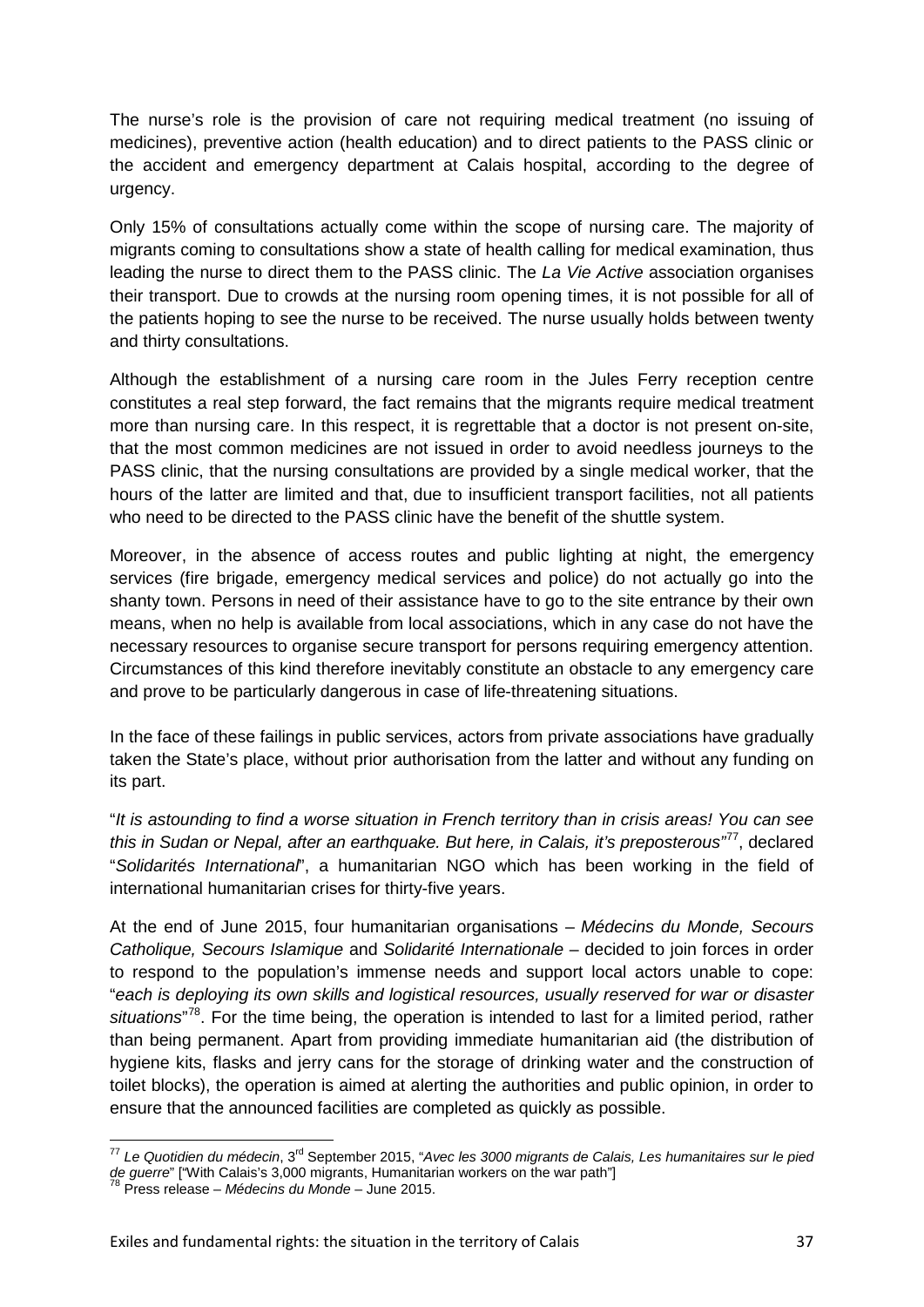More specifically, at the beginning of July 2015 *Médecins du Monde*, for its part, set up a mobile clinic composed of three tents and three wooden chalets, identical to those set up in countries subject to difficult humanitarian situations (war or natural disaster), in order to provide local community-based medical consultations, provided on a voluntary basis every day by about fifteen health professionals. Two doctors give three hours of consultations in the morning and three hours of consultations in the afternoon, providing sixty medical consultations per day. In addition, four nurses are continuously present in the shanty town, providing thirty consultations. In spite of this availability, thirty patients are turned away every day, attesting to the great need of the persons concerned for medical treatment. Listening, physiotherapy and psychological support sessions have also been put in place. When necessary, migrants are taken to the PASS clinic by shuttle, then taken back to the site after receiving first aid. Teams visit the various sectors of the shanty town, meeting the different communities, in order to ensure that treatments are properly followed and to detect any problems.

Apart from emergency humanitarian needs, provision still remains to be made for preventive measures with regard to hygiene, testing for sexually transmitted diseases, - and HIV in particular -, contraception and vaccinations.

**In awareness of the sensitive situation with which Calais hospital is faced, and moreover in a context of financial constraints, the Defender of Rights recommends:**

- **an increase in the resources of the PASS clinic, which are currently ill-adapted to the situation in Calais, in order to enable it to cater for patients throughout the day, instead of exclusively in the afternoon as at present, and organise better follow-up care (it should be recalled that the Calais PASS clinic caters for up to 7,000 patients per year as compared, for example, with the 5,000 patients catered for by the PASS clinic of Marseille Hospitals Authority**[79](#page-37-0) **(***Assistance Publique des Hôpitaux de Marseille***);**
- **the creation of a "mobile PASS clinic" to work within the shanty town, the considerable demand for medical treatment (and not only nursing care) currently being left to NGOs, which usually work in war zones and natural disaster areas;**
- **an increase in the Jules Ferry centre's material and human resources in order to be able to organise the physical accompaniment of patients to the PASS clinic;**
- **the implementation of social assistance for better provision of information on access to rights, and to health insurance and state medical assistance (AME) in particular;**
- **the immediate ending of the practices of identification of migrants at the hospital, as described above, in so far as they constitute an unacceptable violation of the principle of respect for human dignity and are a potential source of danger for the state of health of the persons concerned;**
- **the putting in place of an identification system for patients catered for at the PASS clinic, after the model of the personal identification number already**

<span id="page-37-0"></span><sup>&</sup>lt;sup>79</sup> For the year 2011.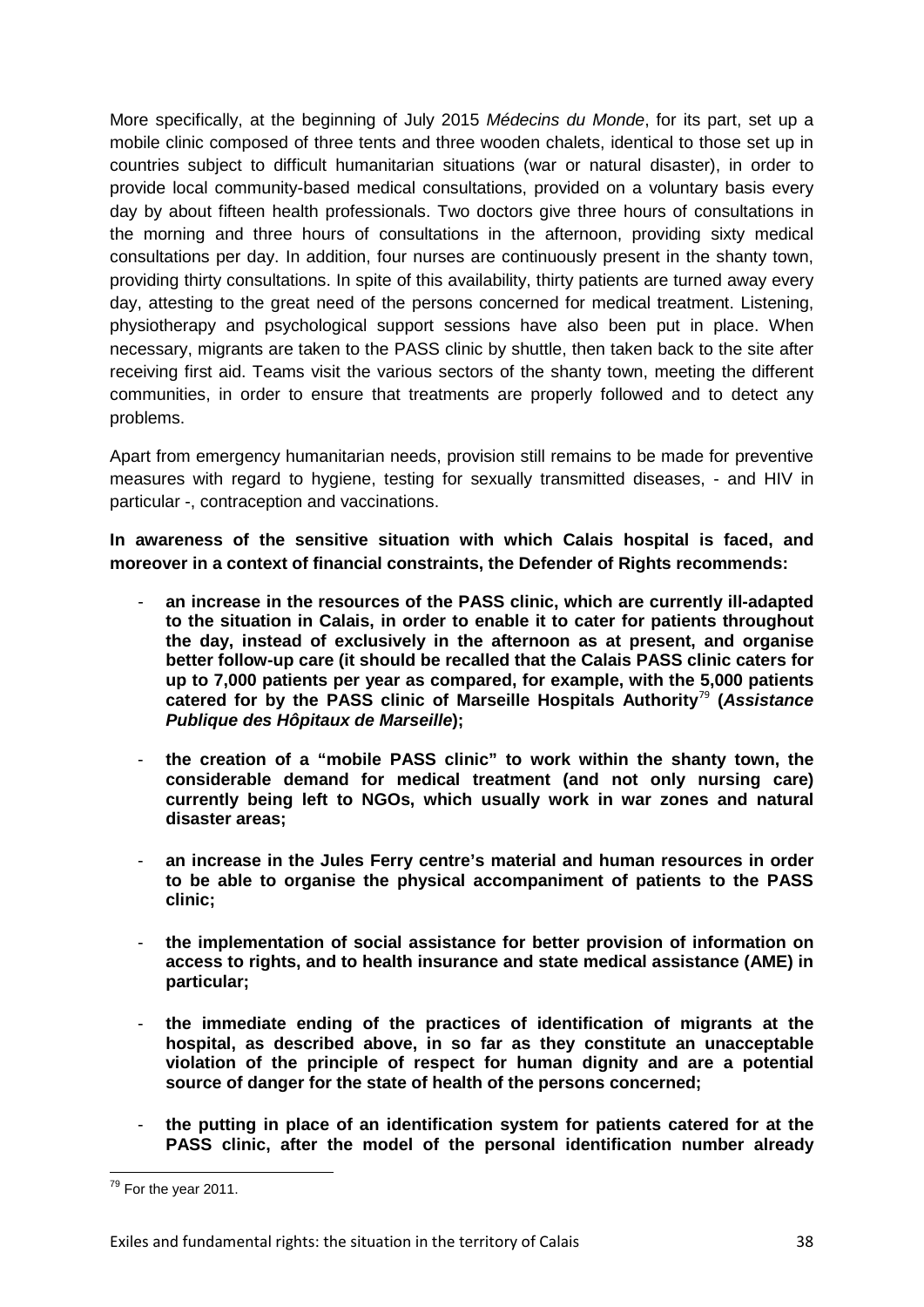**existing in certain PASS clinics (Bichat teaching hospital in Paris), which has enabled the improved provision of follow-up care for patients.**

# **V. Access to asylum for exiles living in the Pale of Calais: a change of position not devoid of all ambiguity**

Although a real will is today observable on the authorities' part to encourage access to asylum applications – a will manifested in statements as well as in certain symbolic measures – (A), the national and European decisions taken in this respect nevertheless very greatly reduce the achievement of the objectives thus declared (B).

### **A. A positive change in the processing of asylum applications in the Pale of Calais…**

For a number of years, the authorities did not encourage the associations present in Calais to issue migrants with information concerning the asylum procedure in France. In 2001, one of the rare documents issued for the purpose of provision of information to exiles present in the Sangatte camp was entitled "Dignity or exploitation: the choice is in your hands" ("*Dignité ou exploitation: le choix est entre vos mains"*)*.* This booklet comprising a few pages, the publication of which was jointly organised by the French International Migration Office (OMI / *Office des migrations internationals*) and the International Organization for Migration (IOM), remained silent with regard to the formalities to be accomplished in order to make an asylum application.

Today, access to asylum appears to be a priority in public statements. In May 2015, at the time of a visit to Calais, the French Minister of the Interior, Bernard Cazeneuve<sup>[80](#page-38-0)</sup>, lamented the still significant hesitations of potential asylum seekers in France and encouraged them to complete these formalities with the French authorities.

For the past few years, this position has been accompanied with an improvement in prefectural services, in terms of staff, reception and waiting times for the processing of applications. By way of example, in order to take the specific context of Calais into account, a decision by the Minister of the Interior of  $25<sup>th</sup>$  September 2014 created an exception to the trial regionalisation of asylum applications, begun in 2006, by restoring jurisdiction to the Pasde-Calais prefecture for residence permit applications made in the territory of the Calais districts. In this respect, it should be noted that between 2013 and 2014 the number of initial applications for international protection made at this prefecture increased by 189%. This figure is representative of the major challenge that rapid and effective processing of these applications represents for the prefectural services.

Data collected from the French Office for the Protection of Refugees and Stateless Persons (OFPRA / *Office français de protection des réfugiés et des apatrides*) reveal that special processing has been put in place for asylum seekers in the Pale of Calais, taking the area's specific situation into account. While the ordinary waiting period for asylum application is six months, with an overall rate of 20% of them being granted, it is forty days in Calais. It nevertheless needs to be specified that this short waiting period begins after the granting of residence by the prefecture, and access to the prefecture is already very time-consuming in

<span id="page-38-0"></span><sup>&</sup>lt;sup>80</sup> Accompanied by Mr Pascal Brice, Director of the OFPRA, who has been visiting Calais twice a month for the past year.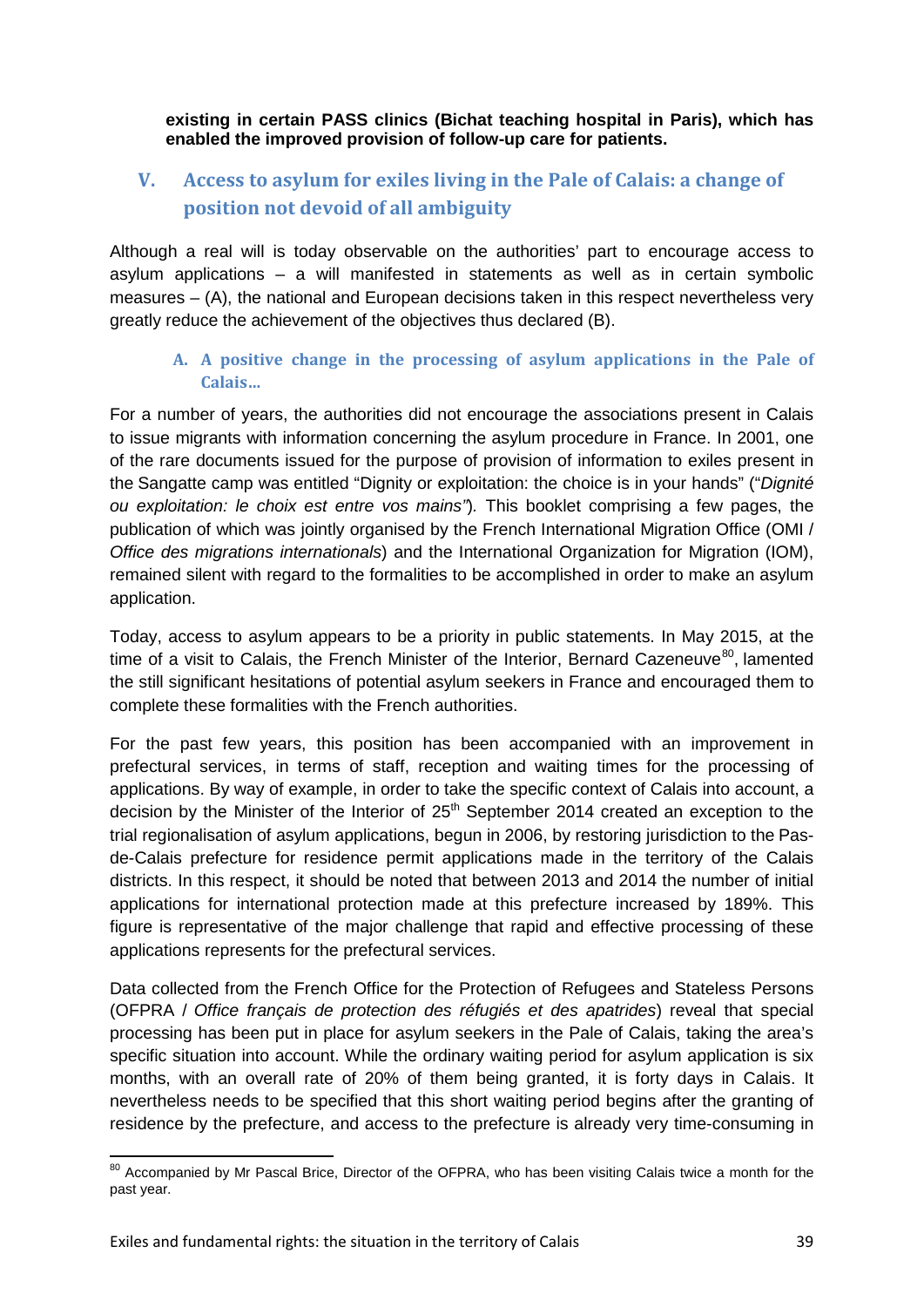itself (cf. *infra*). The overall rate of asylum applications granted in Calais is 42% according to the Director of the French Office for the Protection of Refugees and Stateless Persons  $(OFPRA)^{81}$  $(OFPRA)^{81}$  $(OFPRA)^{81}$ .

Moreover, the State has decided to finance an association known as the AUDASSE, in order to assist migrants in their asylum application formalities.

Initially specialised in assistance for access to accommodation and housing, and then in the management of an asylum seeker reception centre (CADA), the AUDASSE has been appointed by an agreement entered into with the French agency in charge of migration and the reception of foreign people (OFII) for three principal tasks: establishing a place of domicile for persons wishing to make asylum applications, providing support in the completion of formalities for the granting of temporary residence to asylum applicants by the prefecture and, finally, assisting applicants in the completion of their applications lodged with the OFPRA (however it does not take action within the framework of appeals brought before the French Court of Asylum (*Cour nationale du droit d'asile*)).

In addition, the association is responsible for the task of coordinating about ten associations in charge of emergency accommodation.

In the absence of adequate resources, the association is obliged to set reception limits in its objectives. Its objectives are based upon the prefecture's capacity to register applications. Since the prefecture can only receive fifteen persons per day, the association accordingly sends it an appointment sheet every day containing the names and addresses of the persons that it intends to present the following day. It establishes priorities according to the urgency of the situation and the asylum seekers' vulnerability (persons suffering from illness, pregnant women, families etc.).

It should be recalled that this mode of operation infringes legal provisions and the European requirements that they transpose: asylum seekers should be interviewed by the prefecture within an allowed time of fifteen days, reduced to three days under the terms of the recent legislative reform of asylum law<sup>[82](#page-39-1)</sup>, without the possibility of establishing any filter system or limiting the number of persons received. The Defender of Rights considers that the failure to comply with these texts is not attributable to the AUDASSE, but rather to the lack of resources, and human resources and in particular, from which this organisation suffers. At the beginning of the year 2013, the association had two employees. It now has ten, but this remains highly inadequate in view of the scale of the tasks with which it is entrusted.

In view of its resources, the AUDASSE divides the hourly load of its tasks in a progressive manner. The first stage is simple and rapid and consists of the establishment of domicile, through the issuance of a card, which then enables the person to check whether they have any mail directly at reception, by means of dedicated software. Thirty minutes are devoted to the second stage of application for temporary residence (organisation of access to the prefecture). Finally, preparation of the account to be submitted to the OFPRA – the longest stage of the procedure – takes 1 hour 45 minutes. In order to optimise the time spent on this preparation, the AUDASSE partly recruits its legal experts on the basis of their language

<span id="page-39-1"></span>

<span id="page-39-0"></span><sup>&</sup>lt;sup>81</sup> Letter of 12<sup>th</sup> August 2015 from Mr Pascal Brice to the Defender of Rights<br><sup>82</sup> Articles L.743-1 and R. 742-1 of the Code for Entry and Residence of Foreigners and Right of Asylum (CESEDA) resulting from Act No. 2015-925 of  $29<sup>th</sup>$  July 2015.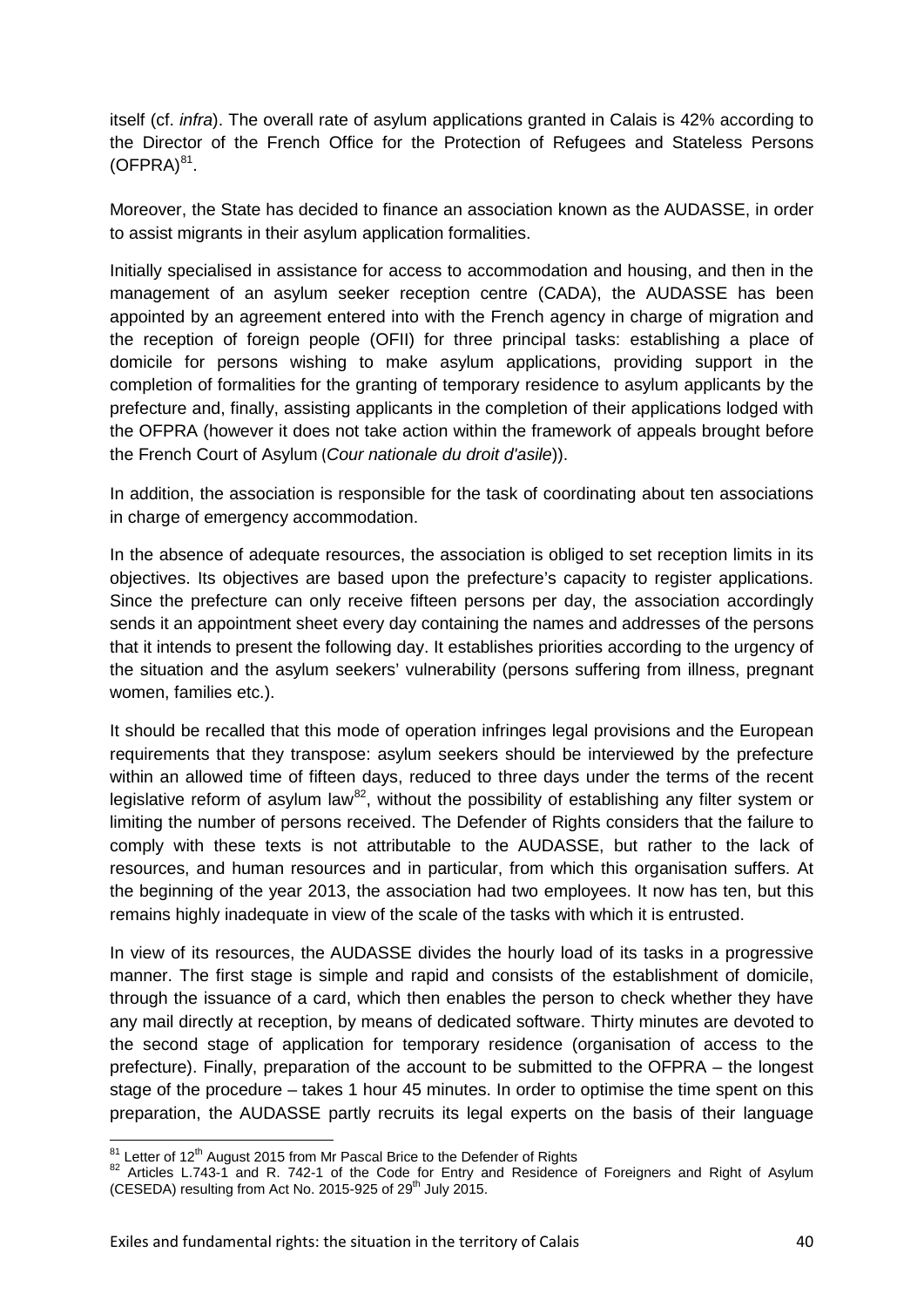skills (the language used being 95% Arabic), the latter then receiving training in asylum law. These legal experts prepare an average of four applications per day, which represents a considerable task.

The AUDASSE registers two hundred persons per week and can only actually process seventy-five applications (5×15 applications per day); there is therefore a differential of seventy-five persons. However, this waiting list is reduced by the loss of applications that are not finally completed, estimated at 50%, in particular due to persons going to Great Britain.

The entirely positive steps taken by the authorities in specifically appointing and financing an association in Calais, in order to promote effective access to asylum applications, would be fully convincing were it not for the fact that the dimensions of the tool thus created remain inadequate. It is particularly regrettable that this lack of resources means that the waiting periods for accompanying applicants to the prefecture are not in accordance with the law, a situation for which the State may be held liable. Similarly, proper handling of asylum applications would also mean appointing the AUDASSE to provide assistance with regard to accounts given before the French Court of Asylum (CNDA). Indeed, the granting of protection is often determined before the Court, which calls for the serious and detailed preparation of an appeal.

Among public initiatives considered to have led to better protection of exiles in terms of asylum, mention still remains to be made of the proactive actions undertaken by the OFPRA, which made a large number of grants of international protection with very short waiting times, via the use of travelling missions.

The latter institution's involvement in the understanding of problems concerning access to the right of asylum in Calais should be noted, since the OFPRA is responsible for examining asylum applications and protecting recognised refugees and persons with subsidiary protection.

Broadly speaking, since 2013 the OFPRA has shown a will to take local action when justified by protection needs.

One year ago, because the asylum situation in Calais unquestionably required specific attention, the OFPRA decided to go to Calais regularly in order to contribute to provision of information and proper organisation of the processing of asylum applications within tight deadlines. Conducted in cooperation with other administrative actors, its initiatives sometimes have the benefit of operational support from certain associations in Calais.

Between November 2014 and April 2015, more than six hundred asylum applications originating from Calais were registered with the OFPRA. Almost 90% (today closer to 80%) of the applications were made by asylum seekers of Sudanese nationality. In order to meet rapid deadlines, in the course of April 2015 the OFPRA therefore organised a mission in Paris dedicated to the Sudanese demand for asylum. Within the framework of this initiative, the institution heard two hundred and twenty-six persons and the proportion of applicants granted protection amounted to 32%.

Moreover, after several visits, the OFPRA ascertained an increasing presence of Eritrean nationals in Calais. However, unlike the situation in the town with regard to Sudanese applicants, the demand for international protection among Eritreans remained virtually non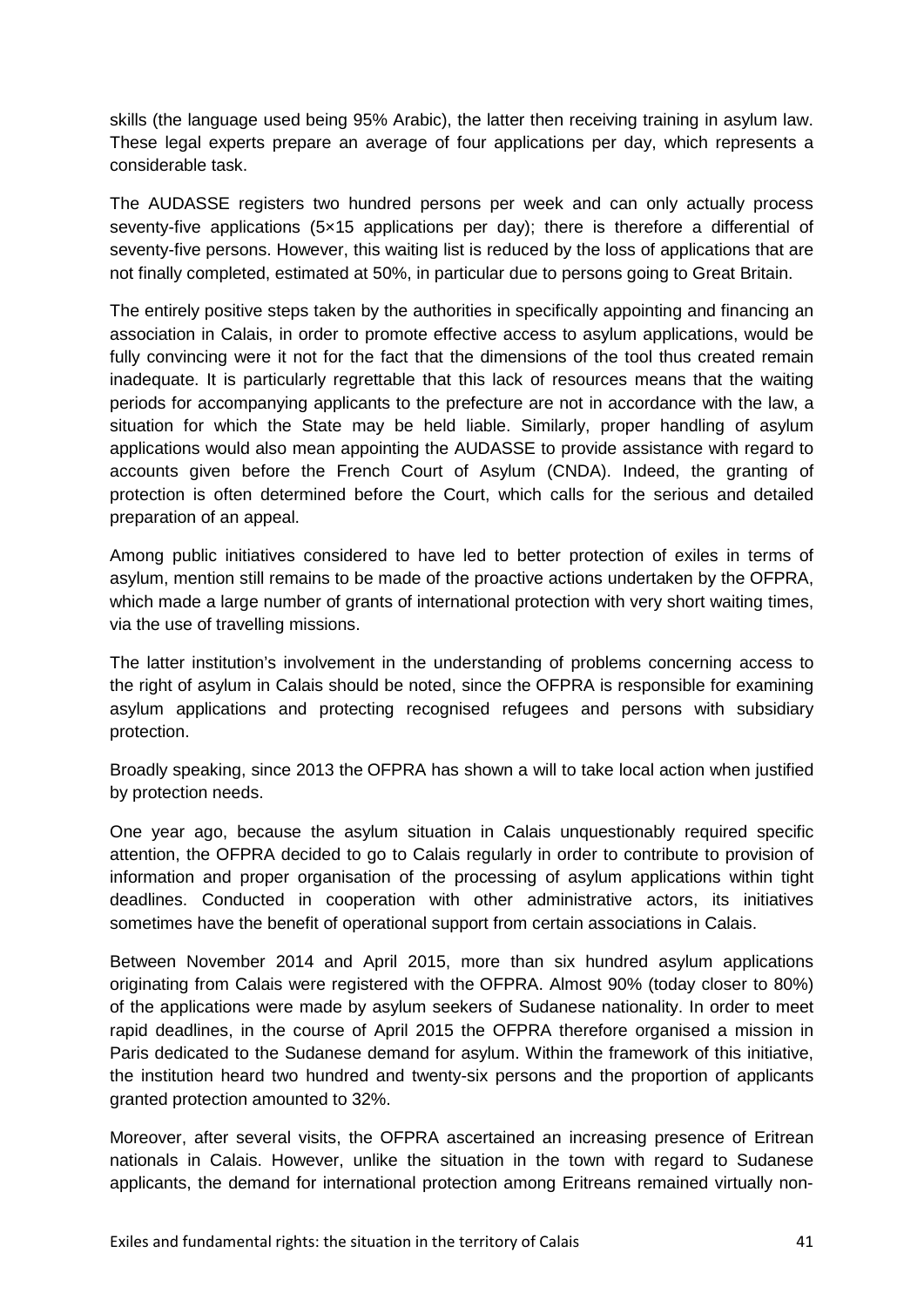existent. Within the framework of an initiative for providing information and prompting applications, aimed at encouraging persons of Eritrean nationality to apply for asylum, the OFPRA organised a travelling mission, which was held from  $16<sup>th</sup>$  to 21<sup>st</sup> May in Calais. On this occasion, one hundred and eleven persons (out of the one hundred twenty heard) of Eritrean nationality were granted refugee status.

Although these initiatives made it possible to facilitate formalities for applicants, while providing rapid responses to their applications, in the opinion of several members of associations as well as migrants, the operations lacked openness.

Indeed, although according to Mr Brice, Director of the OFPRA, these missions were organised with the support of actors from the associations, it nonetheless emerges from the inquiry conducted by the Defender of Rights that not all of the latter were consulted. Certain local and historical associations, as well as "private-public" associations such as the AUDASSE, - which comes under the authority of the French agency in charge of migration and the reception of foreign people (OFII) -, were only rather belatedly informed of the holding of this mission, by the migrants themselves.

In addition, the travelling mission worsened the tensions, which admittedly already existed, between migrants of different nationalities, since Sudanese, Afghan and Syrian nationals did not understand the reason for this procedure, lacking in openness and reserved for Eritreans.

In spite of explanations provided beforehand by the OFPRA, the migrants, and Sudanese migrants in particular, felt this special treatment of Eritrean asylum applications to be an injustice. The negative impression made upon actors from various different associations by the mission in Calais appears to be confirmed by the prefect's declarations of  $17<sup>th</sup>$  June 2015, when she revealed to the Defender of Rights that she preferred not to repeat the experiment due, on the one hand, to the magnet effect created among Parisian migrants and, on the other hand, to the interethnic rivalries to which it gave rise.

### **B. … not devoid of all ambiguity.**

Although, at first sight, these changes in the handling of asylum are to be welcomed, the current position is not free of all ambiguity. Indeed, the application of the "Dublin" Regulation (1), the choices made within the framework of the relocation of exiles, the visa policy (2) as well as the failure to comply with the law as far as access to material reception conditions is concerned (3) all constitute effective obstacles to asylum applications in Calais, obstacles which the State has not definitively decided to eliminate.

# **1. The harmful effects of the Dublin regulation**

In the first place, it is important to note that in reality the positive changes in terms of the handling of asylum only concern a very small proportion of the migrants present in Calais. Indeed, the majority of these persons are liable to come under the "Dublin" procedure. In this case, France should not, in principle, examine their application, but rather transfer them to the responsible EU Member State.

It should be recalled that the system instituted by the Dublin Convention of 1990, incorporated in the "Dublin II" Regulation in 2003 and, since  $1<sup>st</sup>$  January 2014, in EU Regulation 604/2013/EU referred to as "Dublin III", means that asylum applications should be examined by a single country among the Regulation's signatories (the countries of the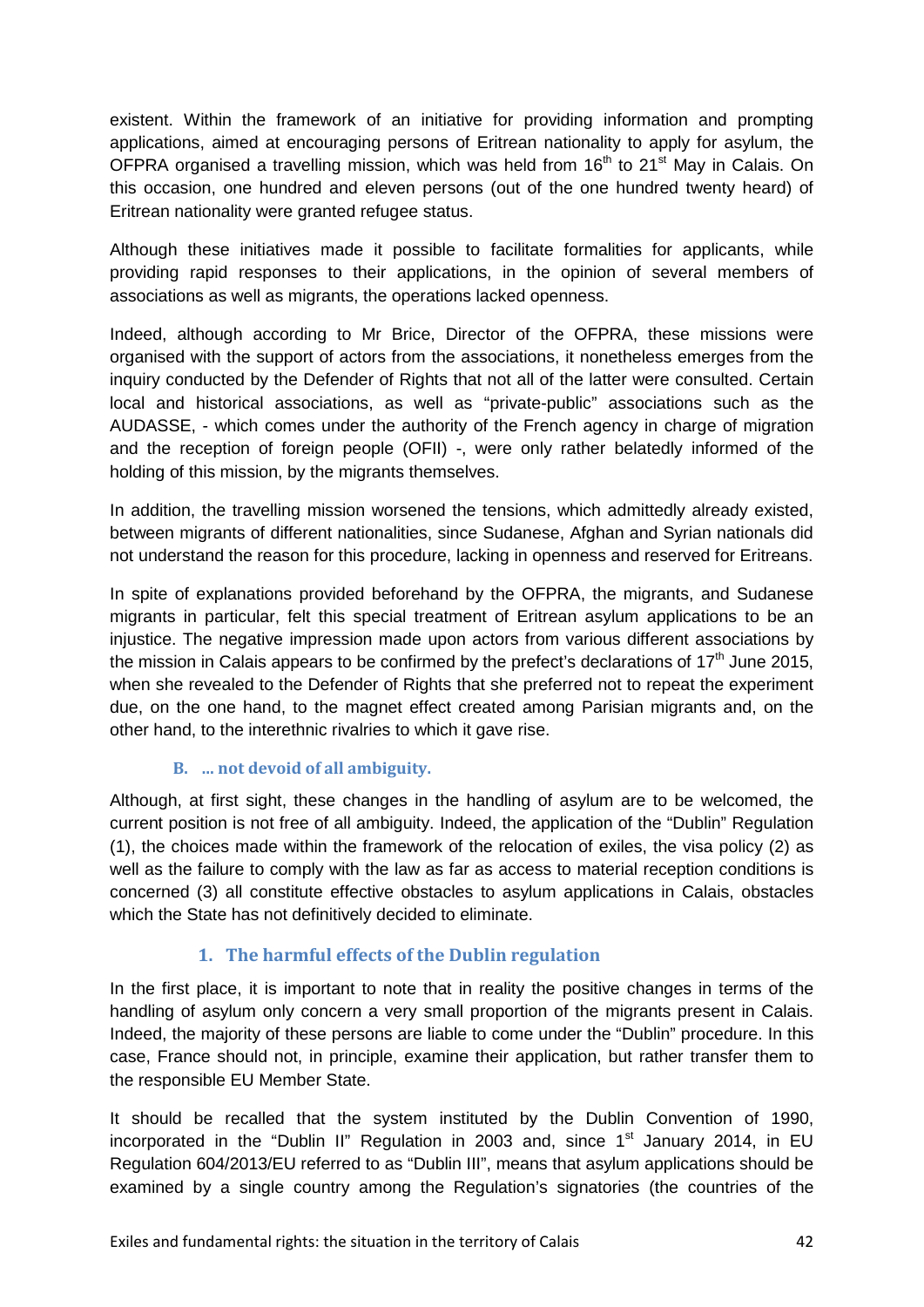European Union, Norway, Iceland, Switzerland and Liechtenstein). In order to determine which country is responsible several criteria are applied, such as the place of residence of a member of the family, the State which issued a visa or the State whose borders the person concerned illegally crossed. In the latter case, fingerprints are taken and recorded in the "EURODAC" file, which then permits France to transfer the foreigner to that State<sup>[83](#page-42-0)</sup>.

The application of the "Dublin III" regulation is not without effect upon asylum applications in Calais. Indeed, the whole of the exchanges conducted by the Defender of Rights' officials, both with migrants and with the managers of associations, within the framework of the visit to Calais organised on 16<sup>th</sup> and 17<sup>th</sup> June and 20<sup>th</sup> July 2015, show that the exiles are perfectly aware of this system and therefore know that, in making an asylum application within French territory, they risk being readmitted to Italy or Hungary in particular. Moreover, the fact that France is the European country on whose initiative the greatest number of transfer requests are executed<sup>[84](#page-42-1)</sup> greatly deters migrants from lodging asylum applications.

Nevertheless, articles 17 and 18 of the Dublin regulation provide the State with the right to decide to process an asylum application, even if it is not *a priori* responsible for it, either for humanitarian reasons (due to the vulnerable condition of the persons concerned or family ties that they may have in France), or on totally discretionary grounds for which it does not have to provide any justification.

What is more, France has to declare itself responsible for the processing of an asylum application if it cannot be unaware that the responsible State is undergoing systemic failings in its procedure and reception system (Article  $3.3<sup>85</sup>$ ). However, although for this reason asylum applicants are no longer transferred to Greece, they are still transferred to Italy and Hungary despite the fact that the serious breakdowns in asylum procedures and reception conditions for asylum seekers in these States are liable to be called into question  $86$ .

**This decision to continue the strict application of the Dublin Regulation – supported by the position taken by the European Council 23rd September 2015 reiterating the need to return to the principles established by this Regulation - is particularly paradoxical, on the one hand, in view of the authorities' declared will to encourage asylum applications in the Pale of Calais and, on the other hand, due to the fact that the system does not appear to be very operational, since only 16% of transfers are actually executed[87.](#page-42-4)**

In any case, the humanitarian situations of migrants reaching Europe via the Mediterranean manifested in massive arrivals on the Franco-Italian (Ventimiglia) and Franco-English borders are closely linked and should find a common solution. In this context, there appears

<span id="page-42-0"></span><sup>&</sup>lt;sup>83</sup> If the prefect considers that France is not responsible for the application, they have a deadline of three months to refer the case to the European country assumed to be responsible. The State to which the readmission request is addressed then has a 2-month deadline to respond. Beyond this deadline, the latter State has given its tacit agreement, and the exile cannot lodge their asylum application in France. The prefecture has six months to actually hand the person over. After the expiry of this deadline, the asylum application is incumbent upon France.

<span id="page-42-2"></span><span id="page-42-1"></span><sup>&</sup>lt;sup>84</sup> Eurostat and French Ministry of the Interior, statistical information for 2013.<br><sup>85</sup> In substance this article takes up the case law of the European Court and Court of Justice: CJEU, 21<sup>st</sup> December 2011, *NS cv. SSHD, C-411/10; and ECHR, Grand Chamber, 21<sup>st</sup> January 2011, MSS v. Belgium and Greece*, application No. 30696/09.<br><sup>86</sup> ECHR, Grand Chamber, 4<sup>th</sup> November 2014, *Tarakhel v. Switzerland*, application No. 29217112 87 Eurostat and French Ministry of the Interior, *Op. Cit*.

<span id="page-42-3"></span>

<span id="page-42-4"></span>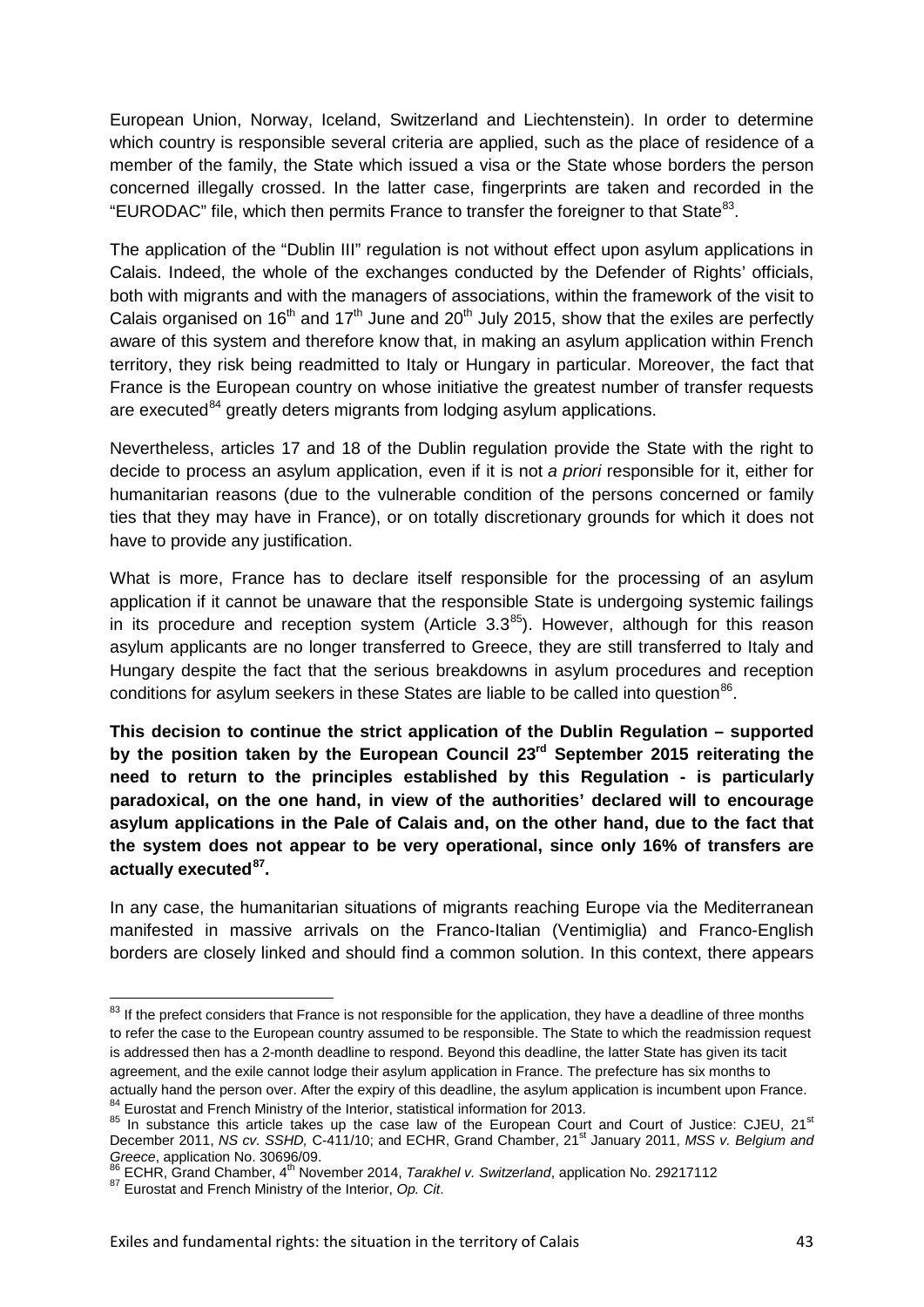to be a need for all of the EU member countries to engage in reflection on a joint and longterm basis, as the only means of being able to effectively offset the difficulties connected with the failure of these transfer procedures.

Several factors encourage a change of perspective of this kind since certain recent decisions have, in reality, led States to suspend the application of the Dublin Regulation. At the national level, one thinks of the travelling mission organised by the OFPRA and also, at the European level, of the relocation decisions made precisely for the purpose of entrusting asylum applications to a State (Germany and France in particular) other than the responsible State, in order to relieve the European countries whose borders are the first to be crossed, such as Italy, Greece and Hungary, from processing them. It is to be noted that this suspension was expressly called for by the European Parliament on  $8<sup>th</sup>$  September 2015<sup>88</sup>.

# **2. Visa policy, with regard to Syrians in particular**

The legitimacy of applications for international protection on the part of Syrian nationals is evident in view of the war situation in Syria and the exactions committed upon the civilian population. The obstacles which are nevertheless placed in the way of these nationals' legal entry into French territory bear witness to the ambiguity of the position taken on asylum, described above.

On the one hand, in 2013 France re-established the requirement for airport transit visas for these foreign nationals, in view of the risk of massive floods of migrants that might be caused by the treatments experienced in French airports. This decision, formalised three months after the commencement of its implementation, was validated by the Council of State in 2014**[89](#page-43-1)** on the grounds that this obligation meets "*needs of public order aimed at avoiding misuse of the international air zone, at the time of a stop in France or a change of aeroplane, for the sole purpose of entering France*" and that it does not infringe the right of asylum.

Shortly afterwards, the refusal of a visa application lodged by a Syrian family for the purpose of applying for asylum in France was, in turn, validated by the urgent applications judge of the Council of State on the grounds that "*although the right to request refugee status in France is the corollary of the constitutional right of asylum, the guarantees attached to this fundamental right recognised as pertaining to foreigners within the territory of the French Republic do not involve any right to the issuance of a visa with a view to lodging an asylum application in France" [90](#page-43-2).*

Traditional case law was thus applied based upon the sovereign nature of decisions to grant or deny visas since "*the State is entitled to define the conditions of admission of foreigners to its territory[91"](#page-43-3)* when "*no principle or rule of constitutional value guarantees foreigners rights of a general and absolute nature in terms of access to and residence within the national territory*[92](#page-43-4)".

Admittedly, by law, once a person has entered the territory it is not necessary for them to have obtained a visa in due form in order to apply for asylum. In reality, the visa policy

<span id="page-43-2"></span><span id="page-43-1"></span>

<span id="page-43-0"></span><sup>&</sup>lt;sup>88</sup> Resolution [2014/2254\(INI\)](http://www.europarl.europa.eu/oeil/popups/ficheprocedure.do?lang=fr&reference=2014/2254%28INI%29) of 8<sup>th</sup> September 2015 on the situation of fundamental rights in the European Union.<br><sup>89</sup> **CE, 2<sup>nd</sup> et 7<sup>e</sup> SSR, 18<sup>th</sup> June 2014, [Anafe et Gisti](http://www.legifrance.gouv.fr/affichJuriAdmin.do?oldAction=rechJuriAdmin&idTexte=CETATEXT000029103363&fastReqId=1298789758&fastPos=1), No. 366307.**<br><sup>90</sup> CE, ref., 9<sup>th</sup> July 20

<span id="page-43-3"></span>

<span id="page-43-4"></span><sup>&</sup>lt;sup>92</sup> Cons. const. 13<sup>th</sup> August 1993, No. 93-325 D.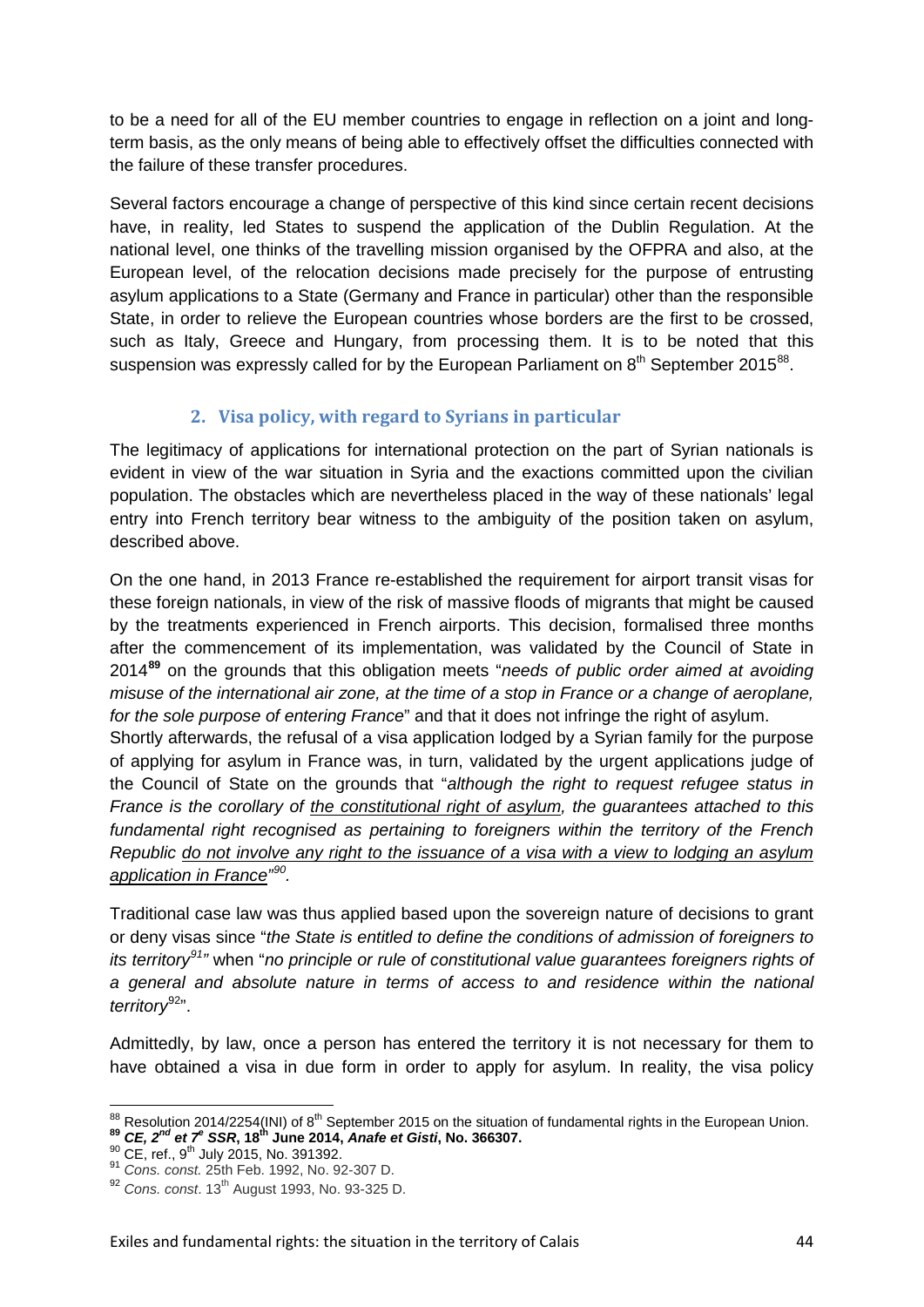conducted by France necessarily obliges a large number of the persons concerned to choose other, illegal and dangerous means of moving about, despite the fact that the right to leave one's country – the right to emigrate – is enshrined under Article 13  $2^{\circ}$  of the Universal Declaration of Human Rights (UDHR) and Article 2-2 of additional Protocol No. 4 of the ECHR, and despite the fact that the right to apply for asylum is a fundamental right protected by the 1951 Refugee Convention and enshrined with the status of a constitutional right in France. Nevertheless, in the course of their migration and in the absence of having arrived in French territory via the legal channels, these same people find themselves in a situation of very great vulnerability, misinformed and without the provision of any measures for them – except on the part of smugglers able to convince them that it would be worth continuing their journey to another destination (cf. *infra*) –, and often obliged to live in disgraceful conditions, in Calais or other border areas with equally precarious conditions $93$ .

# **3. Asylum in France, an unconvincing alternative to the choice of departing for Great Britain**

The French asylum system is in itself a factor deterring the lodging of asylum applications in France: the excessively long waiting periods, absence of any right to work for a nine-month period<sup>[94](#page-44-1)</sup> and, above all, failure to comply with material reception conditions – including the right to accommodation and social measures in particular - explain why exiles living in the Calais shanty town, in spite of the fact that the legitimacy of their claim to asylum protection is particularly well-founded in view of their nationalities, decide to continue their migratory journey to the United Kingdom or elsewhere, at the price of remaining in an irregular situation and ultimately refraining from applying for asylum there, through fear of being readmitted to France, Italy or Hungary.

This situation is not new for the Defender of Rights who, on two occasions, has made third-party interventions before the ECtHR<sup>[95](#page-44-2)</sup> in order to denounce the violations of asylum seekers' fundamental rights in France, placing some of them in a situation of great impoverishment and extreme vulnerability, contrary to the right not to be subjected to inhuman or degrading treatments (Article 3 of the ECHR).

Moreover, the Defender has also had occasion to state his position within the framework of the Parliamentary debate on the Act concerning the reform of asylum law<sup>[96](#page-44-3)</sup> by explaining in two opinions<sup>[97](#page-44-4)</sup> that, with regard to different points, the text was not fully in accordance with the Procedures, Reception and Qualification Directives. The Defender of Rights' analysis has recently been confirmed by the decision taken by the European Commission on  $23<sup>rd</sup>$  September 2015 to begin proceedings, against France in particular, for infringements involving failure to fully transpose these Directives and for having insufficiently informed the Commission with regard to proper application of the law in terms of the reception of refugees.

<span id="page-44-0"></span><sup>93</sup> See. for example, the sixty or so Syrian nationals living in tents at the Porte de Saint-Ouen in Paris. Cf. *Libération*, 25th September 2015, *Réfugiés de la Porte Saint-Ouen : "c'est la gestion désespérée"* ["Refugees of the Porte de Saint-Ouen: "the management of despair"]<br><sup>94</sup> After this 9-month period, the opposability of the employment situation for the issuance of a work permit in

<span id="page-44-1"></span>practice prohibits any employment, except for rare exceptions.<br>
<sup>95</sup> Decisions of the Defender of Rights Nos. 2014-087 and 2015-221.<br>
<sup>96</sup> Act of 29<sup>th</sup> July 2015 mentioned above.<br>
<sup>97</sup> Opinion 14-10 (at the French Nation

<span id="page-44-2"></span>

<span id="page-44-3"></span>

<span id="page-44-4"></span>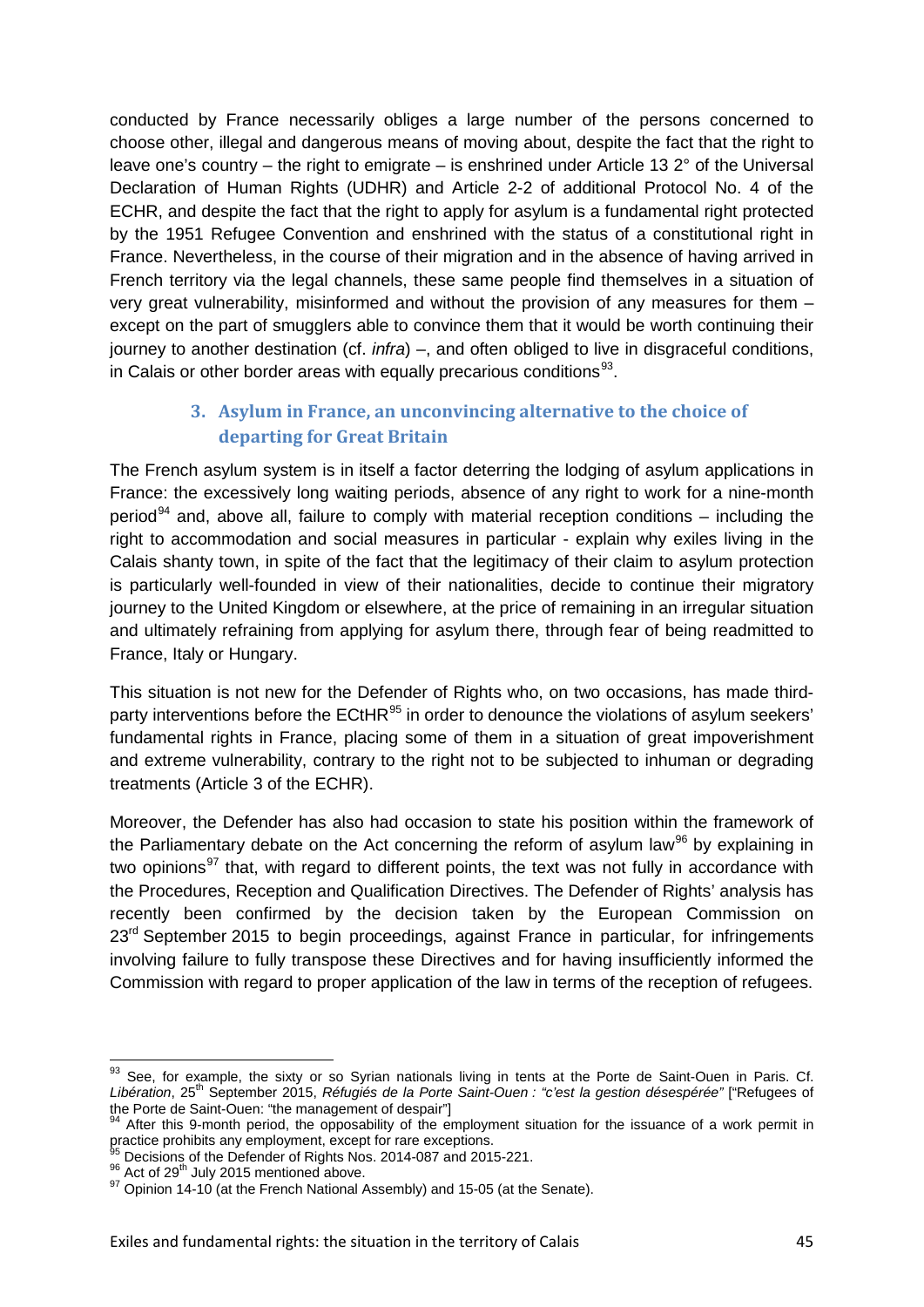Yet, apart from the fact that the granting of material reception conditions results from strict application of the law and European requirements, it is also a factor influencing migrants' decisions and changing their migratory paths.

In this respect, although the OFPRA travelling mission concerning Eritreans, organised between 16<sup>th</sup> and 21<sup>st</sup> May 2015, raised certain questions and was not satisfactory on all points, it nevertheless made it possible to call into question the false but solidly entrenched idea that the Calais exiles would be unlikely to abandon their plans to go to Great Britain. Indeed, this experiment showed that as soon as the exiles knew that they would quickly have the benefit of legal protection and accommodation, a future in France appeared possible and even desirable to them.

Finally, among the factors discouraging asylum applications in France, the rather low overall rate at which applications brought before the OFPRA are granted<sup>[98](#page-45-0)</sup> may also be identified as a cause. It is even remarkable to note that the latter grants less protection than the French Court of Asylum (CNDA).

In 2014, a few months before being considered a priority by the OFPRA (*via* a travelling mission), applications from Eritrean nationals were granted at the rate of 14.8%. Out of 607 new applicants, 70 received protection from the OFPRA. Conversely, before the CNDA, 113 Eritreans were granted the setting aside of OFPRA decisions, thus obtaining refugee status. 13.3% of applications from Sudanese nationals, for their part, were granted by the OFPRA in 2014. Out of 1,793 new applicants, 170 obtained protection through the OFPRA. The CNDA pronounced the setting aside of 232 OFPRA decisions and granted refugee status 120 persons and subsidiary protection 112 persons.

The unlikelihood of obtaining international protection after living in appalling conditions, without forgetting the risk of being transferred to a European State in which one does not wish to live, means that the undertaking of such formalities has little relevance for migrants, and it is easy to understand why the invitation to apply for asylum in France will necessarily remain contradictory unless certain political choices and legal instruments are called into question. Moreover, this is attested to by the fact that, although decisions to "relocate" asylum seekers may be judged pertinent in terms of the will to ensure solidarity in the processing of asylum applications, they have nonetheless remained without any impact with regard to reducing the gathering together of migrants at Europe's borders, and in Calais in particular.

**The Defender of Rights welcomes the opening of numerous asylum application procedures since the beginning of 2015 and recommends:**

*With regard to European migration policy and European initiative:*

- **Suspension of the Dublin III Regulation, at least on a temporary basis, in the de facto form in which it appears to be taking shape in several regions of Europe, a simple reorientation of the system appears to be insufficient in view of the current situation;**

<span id="page-45-0"></span><sup>&</sup>lt;sup>98</sup> Except in the case of Syrian applications, which are not however among the most common. The rate of granting of Syrian applications is very high, 95.7 % in 2014. Out of 2,072 new applicants, 1,404 were granted protection. For its part the CNDA pronounced the setting aside of 63 OFPRA decisions.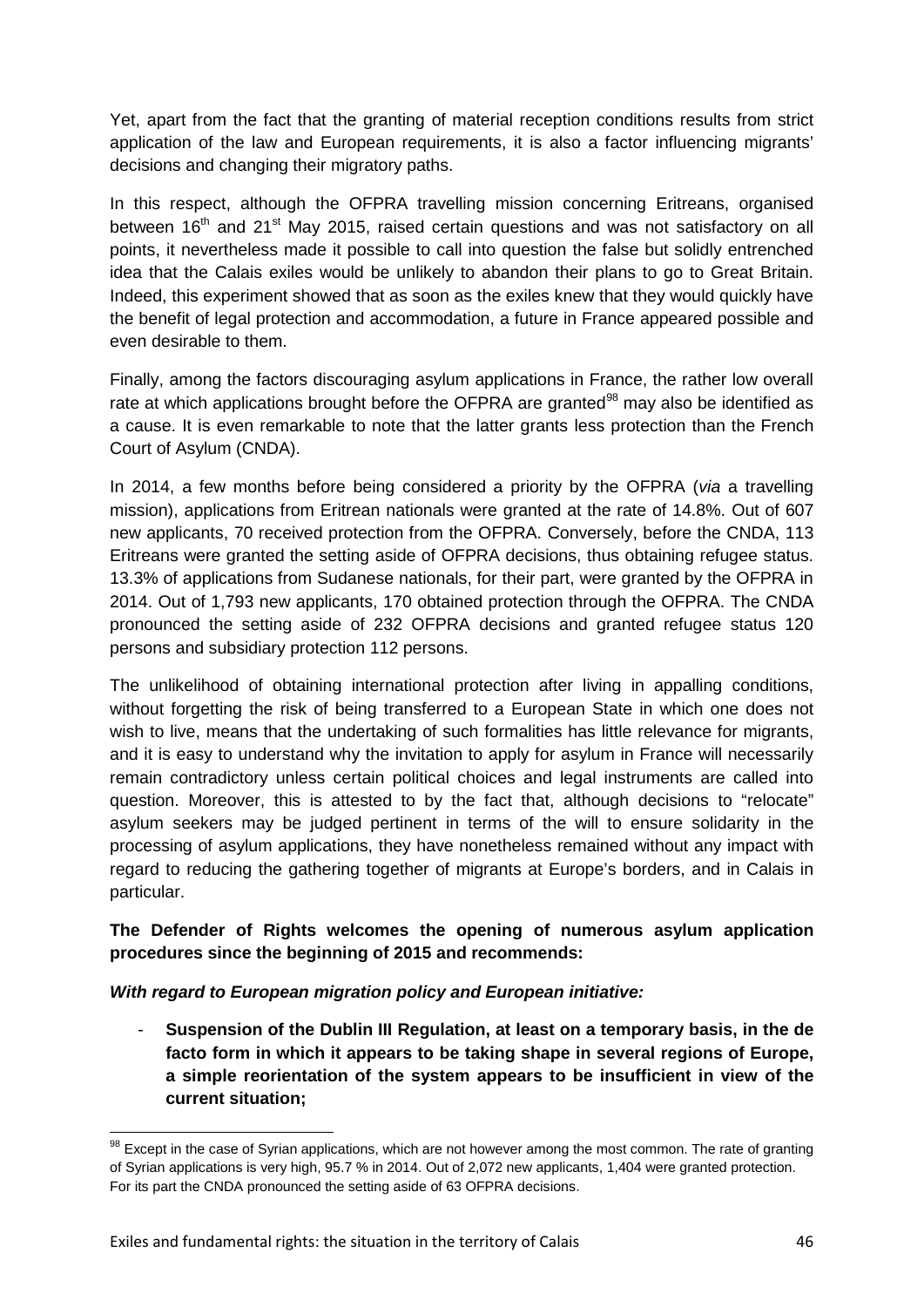- **That measures be taken to make sure that the new solidarity mechanisms – referred to as relocation mechanisms – between the various different States of the European Union do not lead to the fate of exiles present at the borders of the territory becoming a secondary issue, whether with regard to the occupants of the shanty towns of the Pale of Calais or the camps that appear to be taking shape, e.g. at Ventimiglia.**

### *With regard to the right to provision of information about the right to apply for asylum in France:*

- **The establishment of permanent representation for the different institutional and private actors in order to ensure an effective, full and coordinated system of provision of information to asylum seekers. This representation could include the OFII, the OFPRA, the UNHCR, the AUDASSE and local associations providing support for exiles. All of these organisations should be provided with additional resources in order to meet the government's will to find positive solutions – by means of asylum in particular – in order to resolve the critical humanitarian situation affecting the shanty town exiles in the Pale of Calais, respect for whose fundamental rights raises particularly serious problems;**
- **The organisation of "cruises" intended to better inform groups in especially vulnerable situations, possibly under the aegis of the UNHCR, accompanied by persons having acquired refugee status, or more broadly speaking persons sharing a comparable life history of exile, which could prompt migrants to undertake formalities, their words being likely to enjoy a certain prestige.**

*With regard to the role of prefects in determining the State responsible for the processing of asylum applications:*

- **In the absence of a European decision to suspend the Dublin III Regulation, greater involvement of the prefectural services in the implementation of the sovereignty clause of the Dublin Regulation and dynamic application of the whole of the provisions of the latter Regulation, in particular in order to enable migrants to be reunited with family members already in a Member State's territory;**

#### *With regard to material reception conditions:*

- **The immediate ending of the manifest violation of protective texts in this regard (cf.** *supra***, Part I), as clearly evidenced by the situation of the asylum seekers present in the shanty town adjoining the Jules Ferry centre, a violation for which the State may be held liable;**
- **Effective access to the national reception system guaranteeing decent living conditions for asylum seekers, and accommodation and social measures in particular, in accordance with France's undertakings.**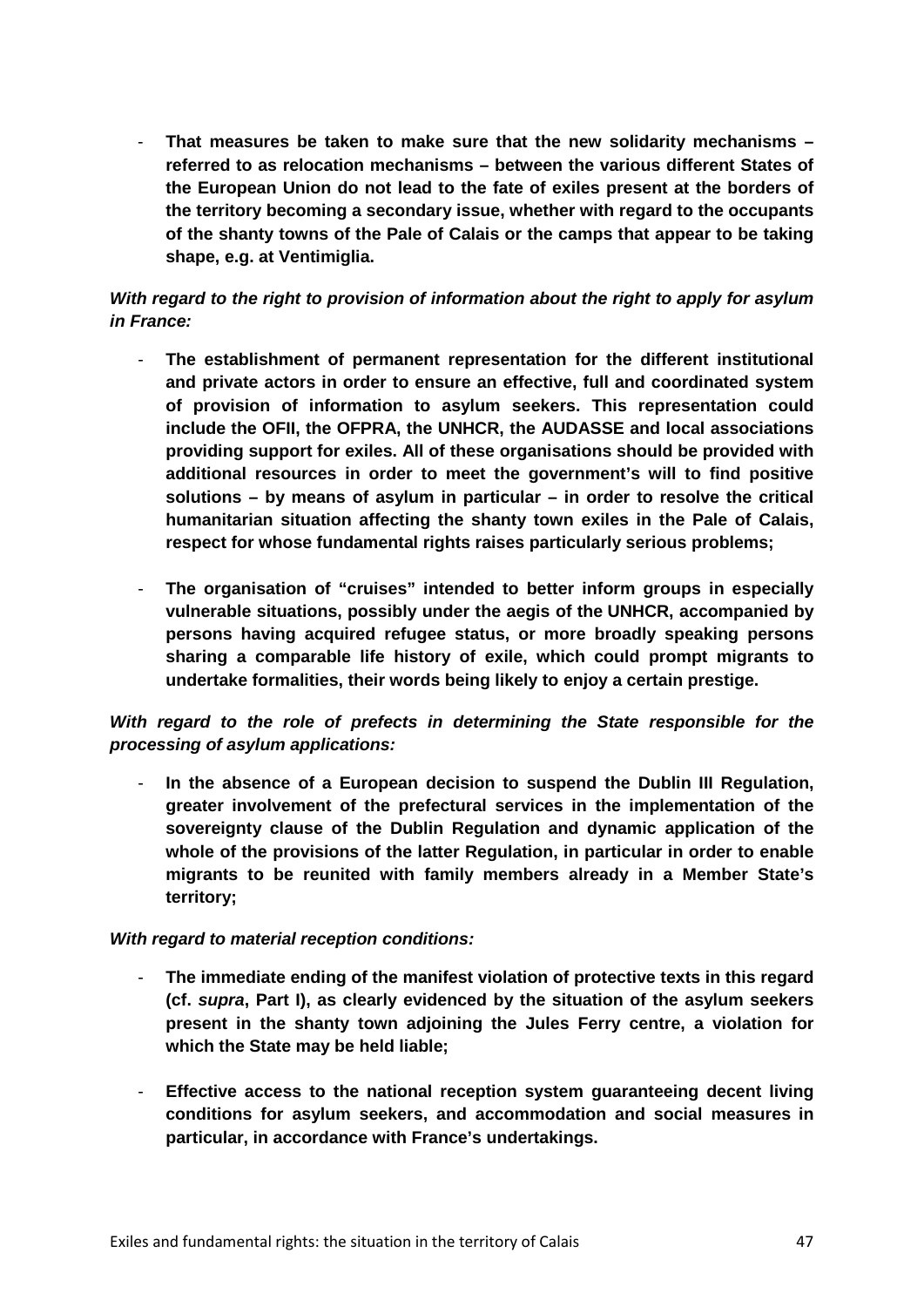# **VI. The right to the benefit of protection measures for both unaccompanied and accompanied minors**

The situation of migrants in Calais does not only involve adults. Indeed, the interviews conducted by the Defender of Rights' representatives show an increase in the number of children accompanying adults, in the 11-12 years age group in particular. This proves to be all the more cause for concern insofar as it is very often impossible to determine whether the adult is their parent, a family member, a smuggler or a procurer. In addition, according to information passed on to us by the *France Terre d'Asile* association, unaccompanied foreign minors represent 5 to 10% of the migrants present in the camps.

These children, whether accompanying their parents, travelling alone or with third-party who does not hold parental authority, live in appalling material conditions, the harmful consequences of which are increased by the vulnerability inherent to their condition of minors.

### **A. Alarming living conditions clearly constituting situations of danger for children**

The foreign children present in the Pale of Calais are often subjected to dangerous situations. Indeed, the parents, accompanied by their children, attempt to reach Great Britain at night. These attempts are undertaken at the risk of their own lives and those of their children.

The journey, these futile attempts to get to England and the families' living conditions are a definite cause of trauma for children. The interviews conducted by the Defender of Rights' officials have made it possible to ascertain that, in addition to intense anxiety manifested by problems of enuresis in particular, certain children develop psychiatric pathologies. However, although they are able to see doctors on an occasional basis, their reception conditions make it difficult to set up suitable and regular follow-up care.

In addition, the Defender of Rights' officials were informed by the associations and voluntary workers, as well as by the managers and employees of the Jules Ferry centre, of rumours of prostitution both outside and within the "Jungle". The information brought to light exclusively concerns women and girls. However, it is impossible to rule out the possibility that this phenomenon may also involve boys. The Defender of Rights is greatly concerned about this phenomenon, both with regard to its consequences for minors engaged in prostitution and for its consequences for the children of prostitute mothers. The impossibility of gaining more objective information on the situation raises questions. One reason, mentioned on several occasions by various different actors, concerns the difficulty of making contact with women in the Pale of Calais, even for female voluntary workers. Indeed, the women appear to be on the defensive and to find it difficult to "confide" and trust in others. The associations also observed that, when they were finally able to engage in discussion with a woman present in the camps, they were often quickly joined by a man, whereupon the woman fell silent, thus ending the discussion and any possibility of being able to exchange freely.

Finally, children and adolescents not accompanied by parents, and for whom no care is provided on the basis of their status as unaccompanied foreign minors, are left alone. Among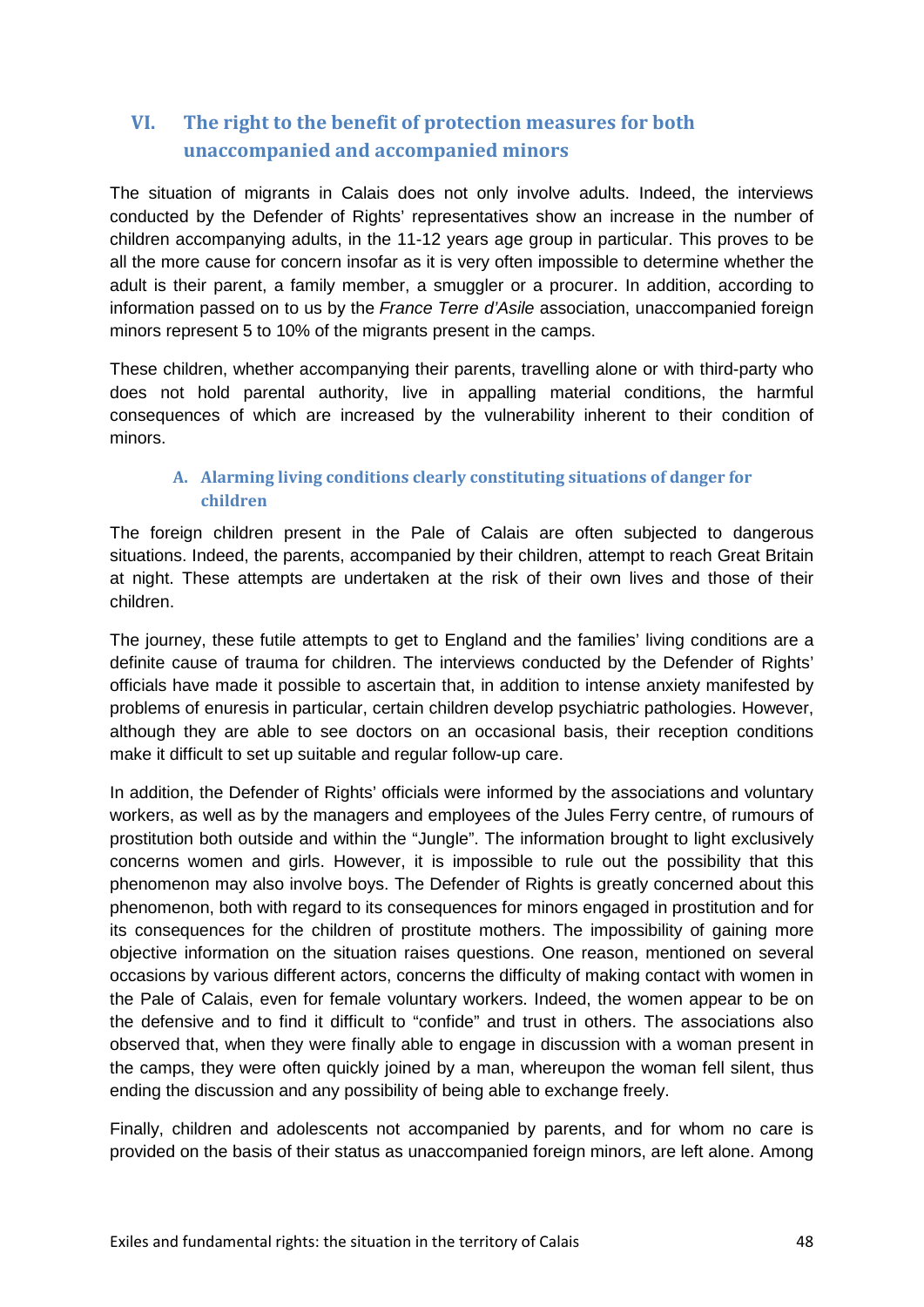adolescents, more and more high-risk behaviours are observed, principally connected with increasing alcohol use.

The foreign children present in Calais are thus growing up in living conditions which give extreme cause for concern. These conditions quite clearly constitute a dangerous situation for the children coming under Article 375 of the Civil Code (*Code civil*), which provides that "*when the health, safety or morality of a non-emancipated minor are in danger, or when the conditions of their education or their physical, emotional, intellectual and social development are seriously compromised, educational assistance measures may be ordered by the courts*". Although these provisions are generally applicable in case of failings or mistreatment on the part of parents or guardians, this is not the case in this instance, since the danger to which the Calais minors are exposed is a direct result of the conditions in which they are obliged to live, in the absence of suitable responses on the part of the authorities.

The on-site visits, interviews and hearings conducted by the Defender of Rights' officials have made it possible to shed light upon the exceptional situation of the migrants present in the Pale of Calais. The children's terrible conditions of existence require measures and means proportional to this situation to be deployed as a matter of urgency, as imposed by the conventions to which France is a party and the law with regard to the protection of children and the assistance of families in situations of social precarity. These measures should ensure respect for the children's physical and moral well-being, while maintaining their ties with their parents.

Indeed, the State has an obligation to protect all children present on its territory, without regard to their nationality. This obligation is enshrined in article 3-2 of the Convention on the Rights of the Child (UNCRC), which provides that "*States Parties undertake to ensure the child such protection and care as is necessary for his or her well-being, taking into account the rights and duties of his or her parents, legal guardians, or other individuals legally responsible for him or her, and, to this end, shall take all appropriate legislative and administrative measures*."

As recalled by the Committee on the Rights of the Child in General Comment No. 6 of 1<sup>st</sup> September 2005, "*the enjoyment of rights stipulated in the Convention is not limited to children who are citizens of a State party and must therefore, if not explicitly stated otherwise in the Convention, also be available to all children - including asylum-seeking, refugee and migrant children - irrespective of their nationality, immigration status or statelessness*".

The children's extreme vulnerability should take priority over their status as foreigners in an irregular situation. The European Court of Human Rights has also had occasion to specify this in the case *Popov v. France*<sup>99</sup>.

The obligations incumbent upon the State are also established in French law. Article L.112-4 of the Social Action and Family Code provides that "*all decisions concerning children should be guided by the child's interest, taking into account their essential, physical, intellectual, social and emotional needs as well as respect for their rights*". The French Court of Cassation recalled that *"the interests [of the child], taking their needs and respect for their rights into account, constitute grounds of common interest [corresponding to] constitutional* 

<span id="page-48-0"></span><sup>99</sup> ECHR, 19<sup>th</sup> January 2012, *Popov v. France*, application Nos. 39472/07 and 39474/07.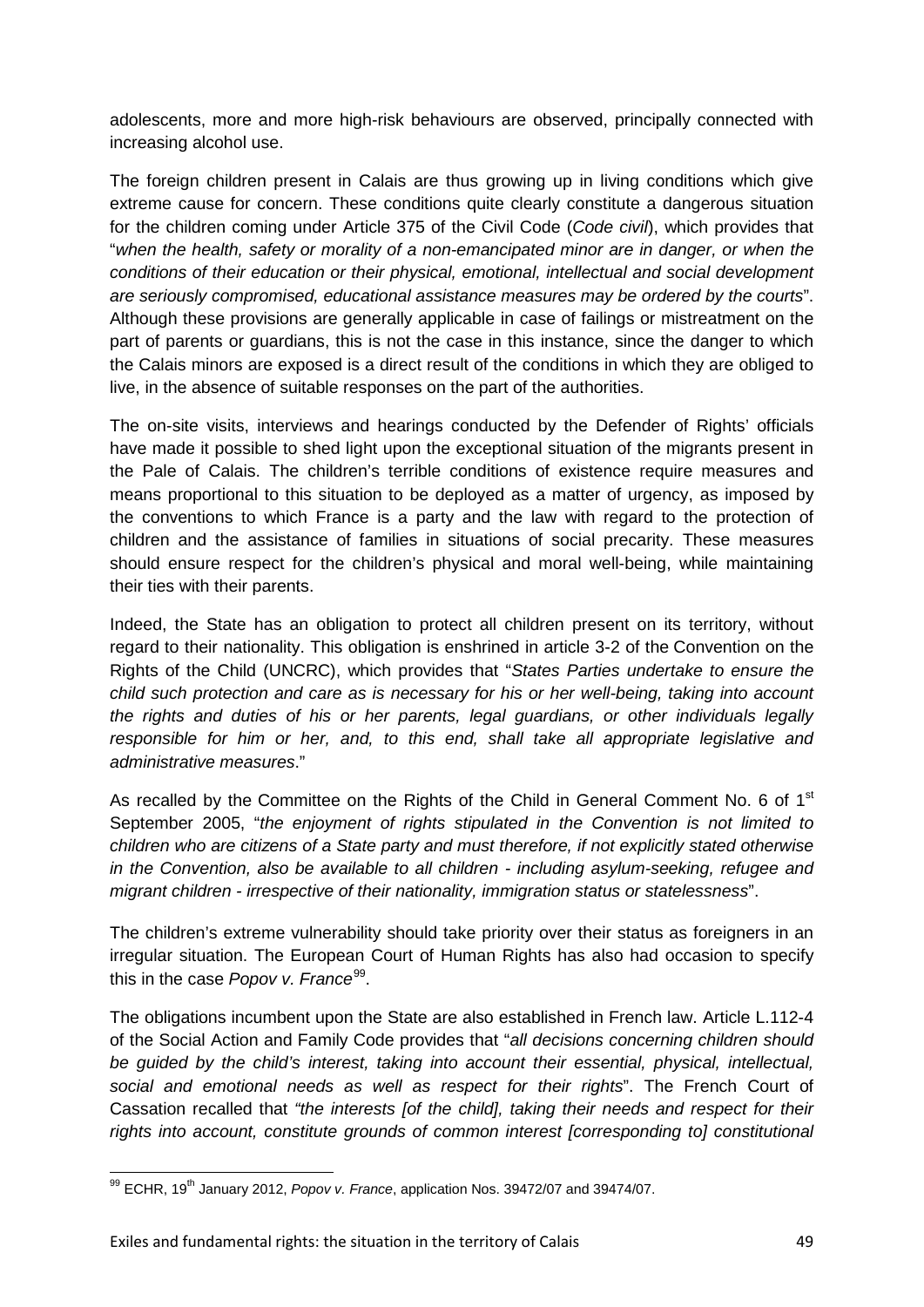*requirements recognised and guaranteed by paragraphs 10 et 11 of the preamble to the Constitution of 1946 and with the constitutional value of the objective of maintenance of public order"*[100](#page-49-0).

**The Defender of Rights calls upon the government to consider the fate of the children present in Calais and in the neighbouring migrant camps to be a priority. It is imperative for the authorities to draw the immediate consequences of the conditions these children are living in and adopt appropriate measures as a matter of urgency in order to ensure their protection and enable them to develop according to their age and needs, in accordance with the provisions of both the Convention on the Rights of the Child and French law.**

# **1. A system for the provision of shelter that is overcrowded and illadapted to needs**

The "*Maison des Femmes*" is located within the Jules Ferry centre, near the Calais migrants' camp. It was opened in March 2015, with the objective of providing shelter for women and their children.

The facility is managed by the *La Vie Active* association and is designed for 100 persons. However, on  $20<sup>th</sup>$  July 2015, it was catering for 86 women and 26 children, i.e. 112 persons. Despite this, about thirty women and children were still waiting for accommodation. This figure has apparently increased still further, since the association recently mentioned a waiting list of 70 persons.

The team at the centre informed the Defender of Rights that about fifty additional places, or even another accommodation centre reserved for unaccompanied girls of between 16 and 18 years of age, would be needed in order to cater for the whole of the women and children present in the shanty town and wishing to have the benefit of the facility.

Moreover, this centre only accommodates children accompanied by their mothers. Any man arriving at the centre with a child with a view to providing it with shelter would thus have no other option than to entrust it to a woman from his community, even if the latter had no bonds with the child, in order for her to accompany the child in the centre. The Defender of Rights is concerned by the fate reserved for these children.

**The Defender of Rights recommends an increase in accommodation capacities and the creation of specific facilities enabling the reception of unaccompanied girls between 16 and 18 years of age, on the one hand, and of children accompanying their fathers, on the other.**

# **2. Children lacking any educational facilities**

At the time of visits, the Defender of Rights' officials ascertained that the children of the Calais shanty town did not have the benefit of the provision of any educational measures, in

<span id="page-49-0"></span><sup>100</sup> *Cass. Crim.*, 22nd January 2013, No. 12-90.065.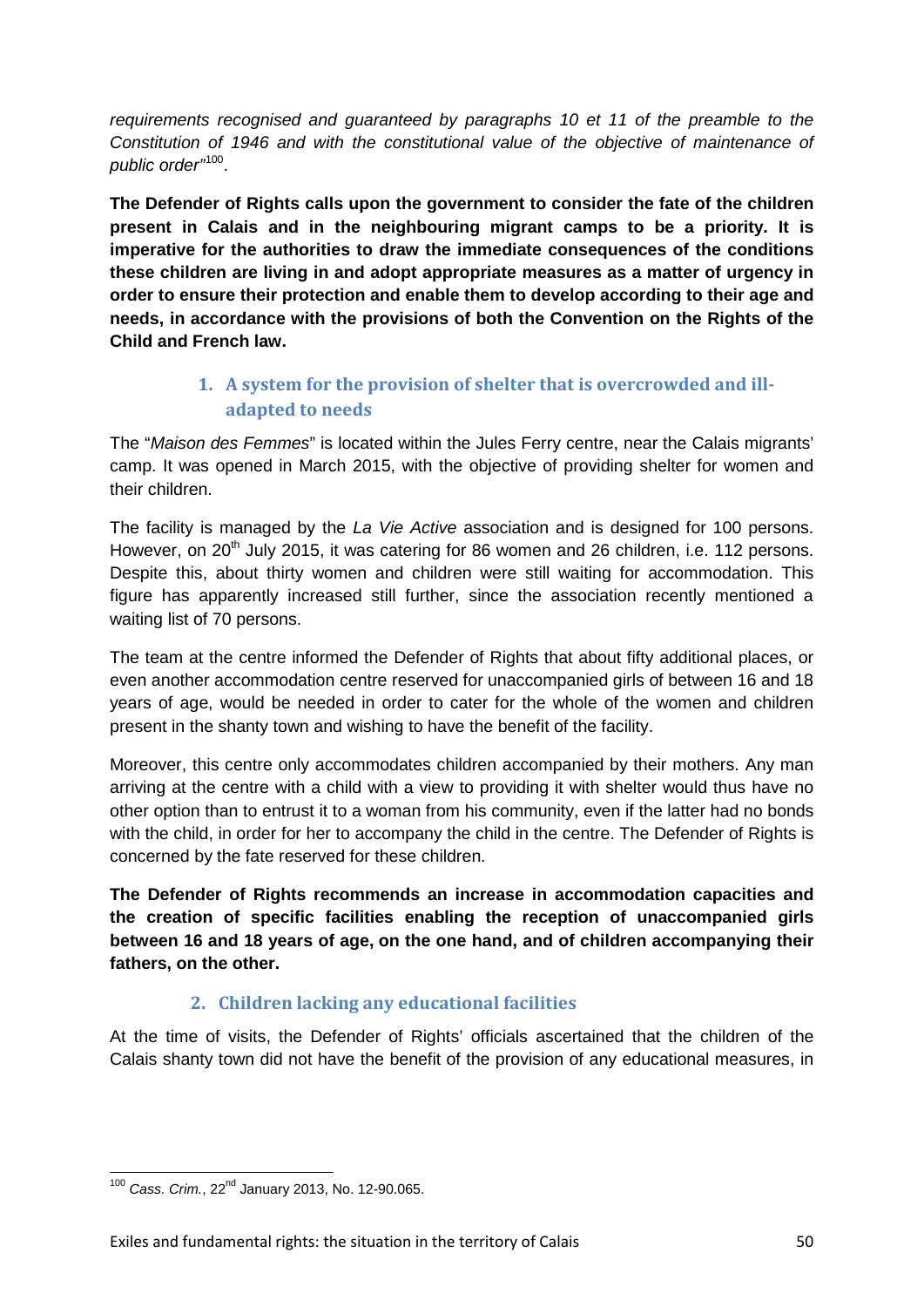violation of the fundamental right, enshrined in the constitution, of education for all<sup>[101](#page-50-0)</sup>, and the corollary thereof, compulsory school attendance.

Nevertheless, the compulsory nature of school attendance for all children, whatever their parents' administrative situation and conditions of residence – whether legal or not – within the territory of the municipality, is recalled by a number of Circulars<sup>[102](#page-50-1)</sup>, in accordance with Articles L.111-1, L.122-1 and L.131-1 of the Code of Education (*Code de l'éducation*) and France's international undertakings. In application of the same texts, Circular No. 2014-088 of 9<sup>th</sup> July 2014 recalls that "*education is a right for all children residing within national territory, whatever their nationality, migratory status and previous history*" and that the UNCRC "*guarantees the right of education to children irrespective of any distinction based upon their nationality or personal situation*".

In this respect, under the authority of the prefect, mayors are bound to draw up a list of all of the children residing in their commune who are subject to compulsory school attendance.

Moreover, the Defender of Rights' officials noted that the children of the Calais shanty town did not have the benefit of the provision of any activities. At the time of their visit to the *Maison des Femmes*, the Defender of Rights' officials ascertained the absence of any toys or premises dedicated to children, the room initially provided for this purpose having been requisitioned in order to accommodate a larger number of people. The team of the *La Vie Active* association mentioned plans to set up a marquee in order to be able to provide activities for children, pending the possible provision of a new multi-purpose hall. There is therefore a real will to improve the provision of educational support for the children catered for. However, for the time being it has not been possible to fulfil this desire, due to insufficient resources.

Children nevertheless need to take part in activities in order to grow and develop. These activities are essential in so far as they call upon cognitive skills and physical aptitudes which need to be exercised. They also enable the child to acquire self-confidence, and even to relieve suffering by restoring hope of a return to normal life.

In this respect, Article 31 paragraph 2 of the Convention on the Rights of the Child places an obligation upon the State to promote the child's right to take full part in cultural and artistic life, and to encourage the organisation of appropriate facilities for leisure, recreational, artistic and cultural activities for children, under conditions of equality.

**The Defender of Rights asks for the Prefect of Pas-de-Calais and the mayor of Calais to meet the responsibilities incumbent upon them by virtue of the legal obligation to provide an education for children, to draw up a list, in accordance with Article L.131-6 of the Code of Education, of all of the children in the Calais shanty town to whom this obligation applies and to ensure that these children are sent to school.**

**In addition he recommends that financial, material and human resources be allocated to the implementation of real support for the migrant children of Calais, in order to** 

<span id="page-50-0"></span><sup>101</sup> Paragraph 13 of the Preamble to the Constitution of 1946: "*The Nation guarantees equal access of children and adults to education, professional training and culture. The organisation of free and secular public education at all levels is a duty of the State."*

<span id="page-50-1"></span><sup>&</sup>lt;sup>102</sup> See in particular Circular No. 2012-142 of 2<sup>nd</sup> October 2012 on the education and schooling of children from itinerant and traveller families.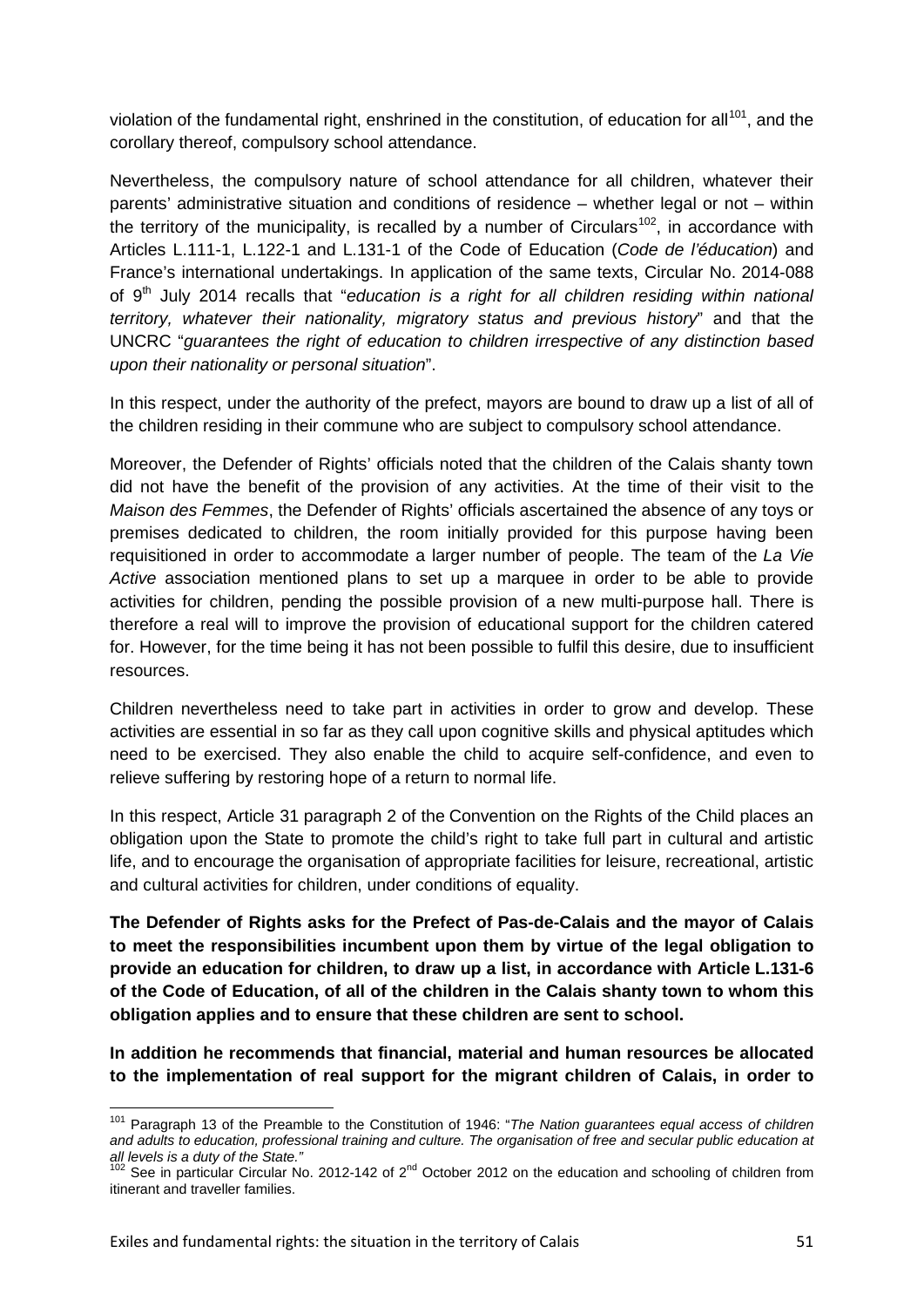**enable them, in spite of the harshness of their daily lives, to develop as children of their age.**

# **3. The need for greater diligence in the implementation of existing legal provisions**

The interviews conducted by the Defender of Rights' officials made it possible to bring to light the presence of female asylum-seekers within the *Maison des Femmes*, whereas the latter should have access to the national reception system. This failure to provide accommodation within the asylum-seekers reception system is likely to paralyse a facility that is already overcrowded and not only leave women on the street, but also their children (Cf. *supra*).

In addition, it was ascertained that there was a particularly long waiting period, of up to three months, before asylum-seekers could obtain an appointment enabling them to lodge an asylum application. The Defender of Rights has raised the question of these administrative practices, which are put in place in certain regions, with the authorities. They are justified by the flood of asylum applications, but deprive asylum seekers of access to material reception conditions (accommodation and support in particular; on material reception conditions for asylum seekers, cf. *infra*). Act No. 2015-925 of 29<sup>th</sup> July 2015 reforming asylum law provides that asylum applications shall be registered within three days. In principle, this should enable asylum seekers to have the benefit of material reception conditions more quickly. However, as the Defender of Rights has already emphasised in his opinion No. 14-10 of  $6<sup>th</sup>$  November 2014, there is reason to doubt that the registration deadlines are in reality complied with, the current practices of prefectures being so far removed from them. Moreover, the law attributes the right to depart from this three-day rule to the regulator under certain unspecified conditions.

In the *Tarakhel v. Switzerland* case, the European Court of Human Rights had occasion to assert that asylum seekers are even more vulnerable in the case of families with children and that reception conditions for child asylum seekers should be adapted to their age, in such a way as to ensure that they do not lead to their being placed in situations of stress and fear having a particularly traumatic impact upon their psyche  $103$ .

**The Defender of Rights therefore recommends that special attention should be given to the situation of asylum seekers accompanied with children, in particular when the latter are very young. These children's vulnerability makes it necessary to ensure that the registration of their parents' asylum applications and guidance of the latter for securing accommodation solutions are completed with the greatest diligence.**

Moreover, numerous minors present in Calais, whether accompanying an adult or unaccompanied, hope to join a member of their family living in England. It would be appropriate to speed up the time for performance of existing procedures enabling family reunification (on the basis of Article 17 of the Dublin Regulation). Indeed, the current waiting times, which are often longer than one year, prompt these young people to resort to circuitous and dangerous channels, instead of the legal channels provided for the purpose.

<span id="page-51-0"></span><sup>&</sup>lt;sup>103</sup> ECHR, Grand Chamber, 4<sup>th</sup> November 2014, *Tarakhel v. Switzerland*, application No. 29217/12.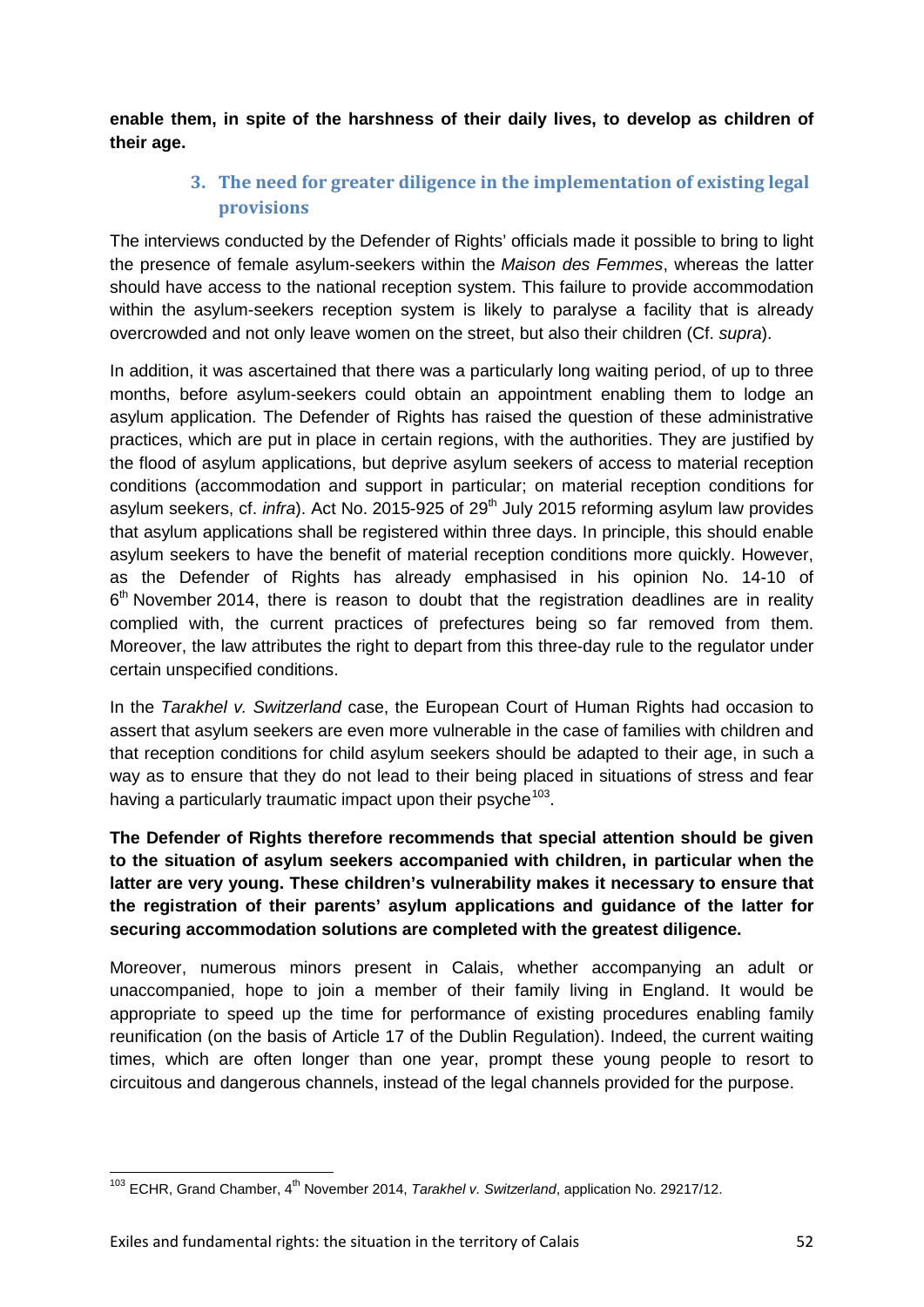#### **B. A specific system dedicated to unaccompanied foreign minors**

The reception and care system for unaccompanied foreign minors within the Pas-de-Calais department came into force on  $10<sup>th</sup>$  September 2012. It is subject to a protocol fixing the general framework of the system and the various different actors' respective undertakings.

# **1. Emergency accommodation which despite being unconditional is illadapted to the needs of the majority of unaccompanied minors present in the Pale of Calais**

Two specific procedures have been elaborated according to the age of the unaccompanied minors concerned.

Emergency reception for children under fifteen years of age comes under the responsibility of *La Vie Active*, which has four places within a children's care institution, where they are accommodated for a maximum period of eight days while their situation is assessed, thus enabling the child welfare services to direct the minor concerned to the most suitable place.

At first sight, the number of places devoted to the emergency reception of unaccompanied foreign minors under fifteen years of age appears to be rather limited. However the system is not overcrowded. It would therefore appear that the number of places is adequate. However, the minors concerned very often refuse emergency reception because they do not want to leave the shanty town, due to fear of being separated from the group. In addition, the fact that the reception facility is not overcrowded in reality reveals the unsuitability of the reception system, which does not take into account the specific situation of unaccompanied minors in the Pale of Calais, their life histories and their tenacious will to reach England.

The same considerations apply to unaccompanied foreign minors over fifteen years of age. For the latter, emergency accommodation, assessment and long-term care are entrusted to *France Terre d'Asile* (FTDA), which opened a reception centre devoted to these young people in 2012, in Saint-Omer.

Cruises are organised in the camps on a daily basis by the association's youth workers in order to spot unaccompanied foreign minors, offer them emergency accommodation and accompany them to the reception centre. Voluntary workers from the associations working with migrants also call the cruise teams when they encounter unaccompanied foreign minors wishing to use the accommodation facility.

However, due to its distance from Calais, the centre in Saint-Omer does not enable provision of effective shelter for all of the young people who could be received there.

In this respect, FTDA informed the Defender of Rights' officials that the fact that the centre is located 45 kilometres from the Pale of Calais constituted an advantage in so far as it keeps the smugglers at a distance, who can exercise considerable pressure upon the young people they accompany.

Moreover, in addition to the emergency accommodation service, the Saint-Omer centre provides a day reception service and a stabilisation and social integration service for young people looked after on a long-term basis. According to the FTDA, the presence of minors who have joined the child welfare scheme within the centre makes exchanges possible with new arrivals. In some cases the latter, after seeing how the measures provided for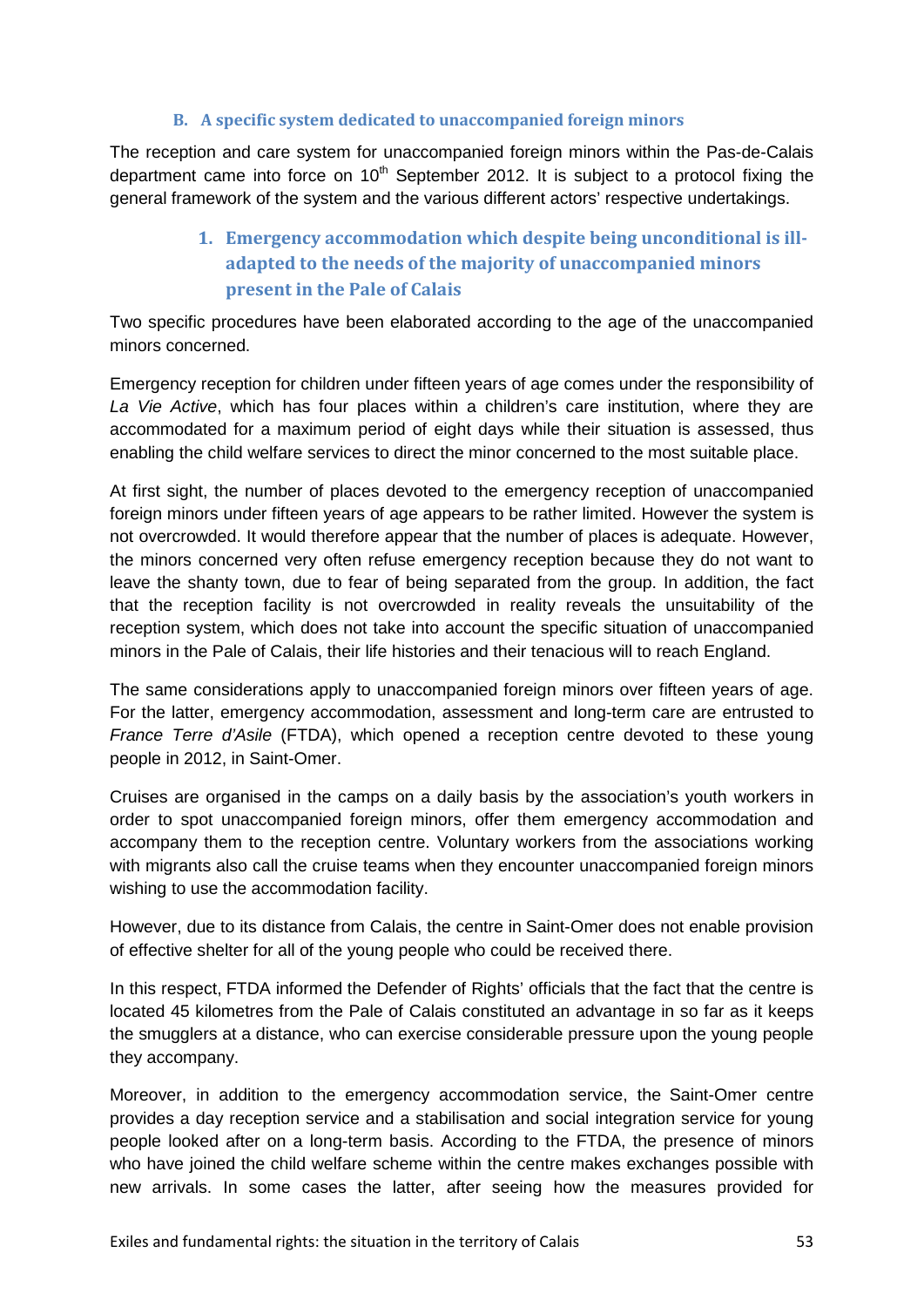unaccompanied minors work on a long-term basis, change their outlook and decide to settle down in France. The encounters between these two groups therefore appear to have a nonnegligible influence upon new arrivals' migration plans.

Nevertheless, although the location of the centre quite far from Calais meets a legitimate objective, that of separating the young people from persons likely to harm them, it is also a shortcoming for the reception facility, since this geographical distance constitutes a hindrance to the provision of accommodation for young people.

Indeed, it was observed that the centre's geographical distance constitutes an obstacle for the young people, who do not want to leave the group of adults they have been travelling with, or risk being far away from the places of transit to England when a favourable opportunity arises to continue their journey. During the week only ten to fifteen young people are thus catered for, although thirty places are available. The majority of the young people who agree to go to the Saint-Omer centre do so on Saturday evenings, the time when there are no heavy goods vehicles going to England. They then take advantage of this time to rest and have a shower, but without any intention to stay.

The statistical data provided by the FTDA confirms this information: although the number of young people received for emergency accommodation increased threefold between 2013 and 2014, they stayed for shorter periods, most of them henceforth only staying for a single night on average. Indeed, with fewer possibilities of reaching England, young people do not want to miss any opportunity for getting there that may arise. Moreover, the number of young people coming for accommodation at the centre on their own initiative was greater in 2013. The majority of young people arriving at the centre are now directed there by the cruise teams, sometimes after long discussions in order to persuade them.

In addition, the population catered for has changed. There were few Eritreans in 2013, but their numbers increased sharply in 2014. However, it is more difficult to stabilise and socially integrate these young people because they have definite plans to depart to England. Indeed, the associations present on the ground have observed that the young people who do accept accommodation have plans to settle down in France and are often originally from West Africa. However, the young people present in Calais for the most part want to reach England and rarely go back on their decision. Other emergency accommodation centres have therefore been opened, on an exceptional basis, in particular at the time of the expulsions of migrant camps in May 2014. They have enabled the provision of shelter for one hundred and twenty-four young people. Amongst these, only one young person decided to live in France.

The reasons driving these young people to abandon the prospect of settling down in order to get to England at any cost are many: they may involve a common language or the existence of family ties in Britain, but may also be the result of the young people's lack of information on their rights, the opportunities offered by measures provided for them in France and, more generally, the positive prospects of living in France. Be that as it may, these young people who, for various different reasons, refuse to take part in the reception system and remain in a vulnerable situation, reveal two kinds of shortcomings on the part of the authorities resulting, on the one hand, from failure to implement legal provisions, despite the existence thereof, which would enable family reunification with regard to these young people and, on the other hand, from lack of resources devoted to the provision of information to young people about the choices open to them. The specific situation of unaccompanied foreign minors present in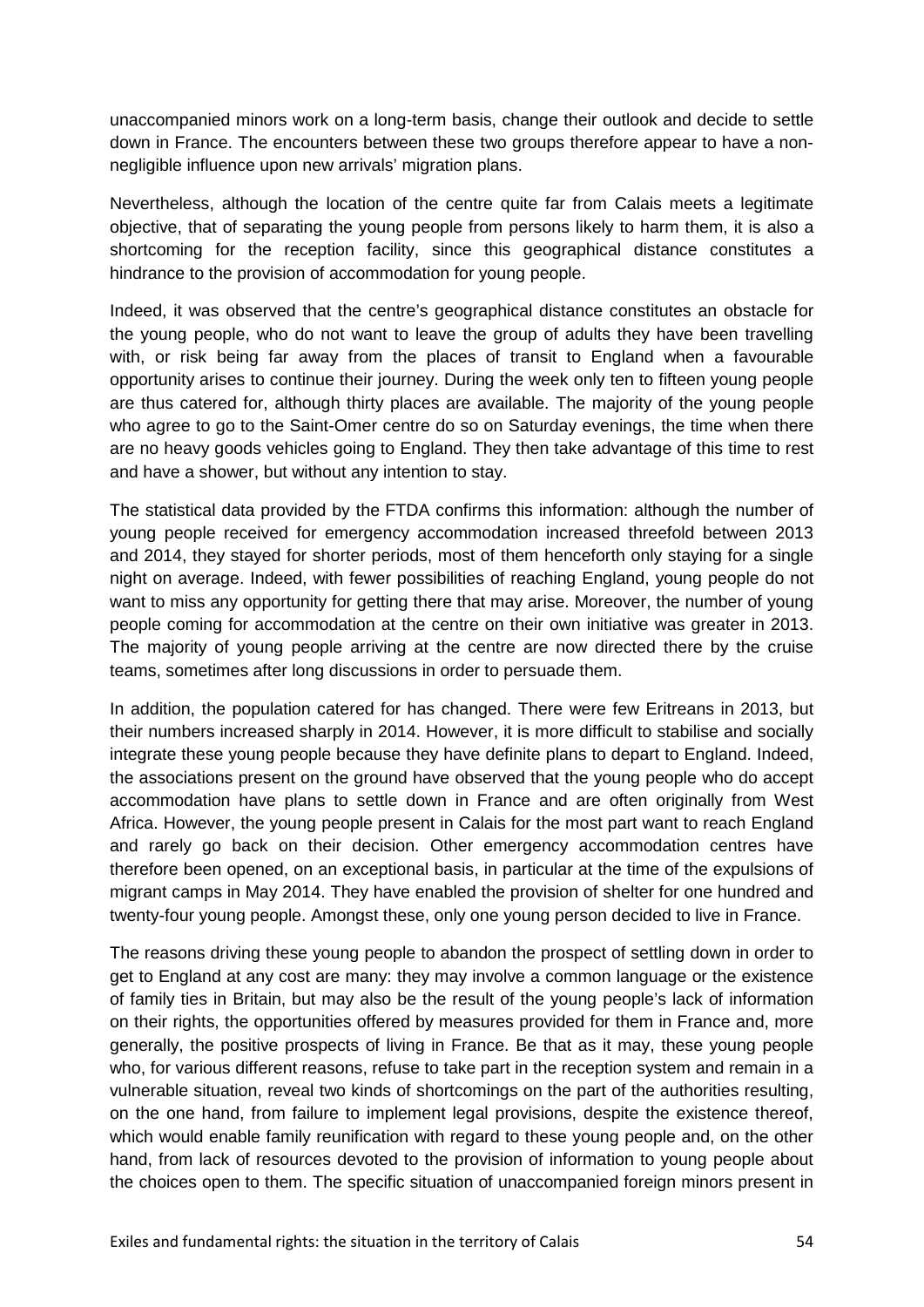Calais, that is to say their determination to get to England and their refusal, whether free or under duress, to settle down in French territory, therefore needs to become a prior consideration before any reflection with regard to the provision of measures for them.

**The Defender of Rights recommends that resources be allocated to increasing the provision of access to legal information and advice for minors, enabling them to receive full information on the various different legal mechanisms open to them, with a view to settling down in France as well as departure to England and, if necessary, legal support in the procedures undertaken for this purpose.**

**The Defender of Rights also recommends that an alternative solution should be put forward for young people who do not wish to move away from Calais. The opening of an accommodation centre and day reception facility, also open to young people under 15 years of age, near the Calais migrant camp, would enable provision of shelter for them as well as the detection of especially vulnerable situations (influence of smugglers, risks of trafficking and prostitution etc.). This centre could also enable the establishment of contact with young people desiring more permanent protection and agreeing to move away in order to take part in the scheme created at Saint-Omer.**

### **2. The Problem of the Reliability of Age Assessments for Minor Status**

Shelter is provided at the Saint-Omer centre on simple declaration of minor status. However, when declared minors decide to settle down, they can only be admitted to the child welfare scheme after an assessment aimed at confirming or invalidating their declarations concerning their unaccompanied minor status. This assessment is conducted by the FTDA association and is based upon an interview between an assessor and the young person concerned. The results of this appraisal, that is to say the FTDA's assessment of the consistency of the account, life history and age declared by the young person, are simultaneously sent to the child welfare services (for the purposes of information) and to the State Counsel's Office (*parquet*) (for follow-up procedures).

Amongst the young people who express a desire to settle down in France, only 46% are subject to provisional placement orders, the rest being deemed to be major after completion of the assessment.

Although the Defender of Rights approves of the presumption of good faith on which the emergency provisional reception system provided for under Article L.223-2 of the Social Action and Family Code (CASF) is based, on the other hand he calls for special vigilance with regard to the quality and reliability of the assessment process. Indeed, it may prove difficult for young people who have expressed the desire to settle in France to go back on their decision, in particular when this decision leads to the breaking off of relations with parents who financed the journey or smugglers who were previously accompanying them.

### **3. Failure to take civil status documents into account**

After receiving the assessment, the State Counsel's Office either orders a provisional placement measure or decides to discontinue the procedure.

The Circular issued by the Minister of Justice on 31<sup>st</sup> May 2013, concerning the practical details of provision of measures for unaccompanied foreign minors, recommends that the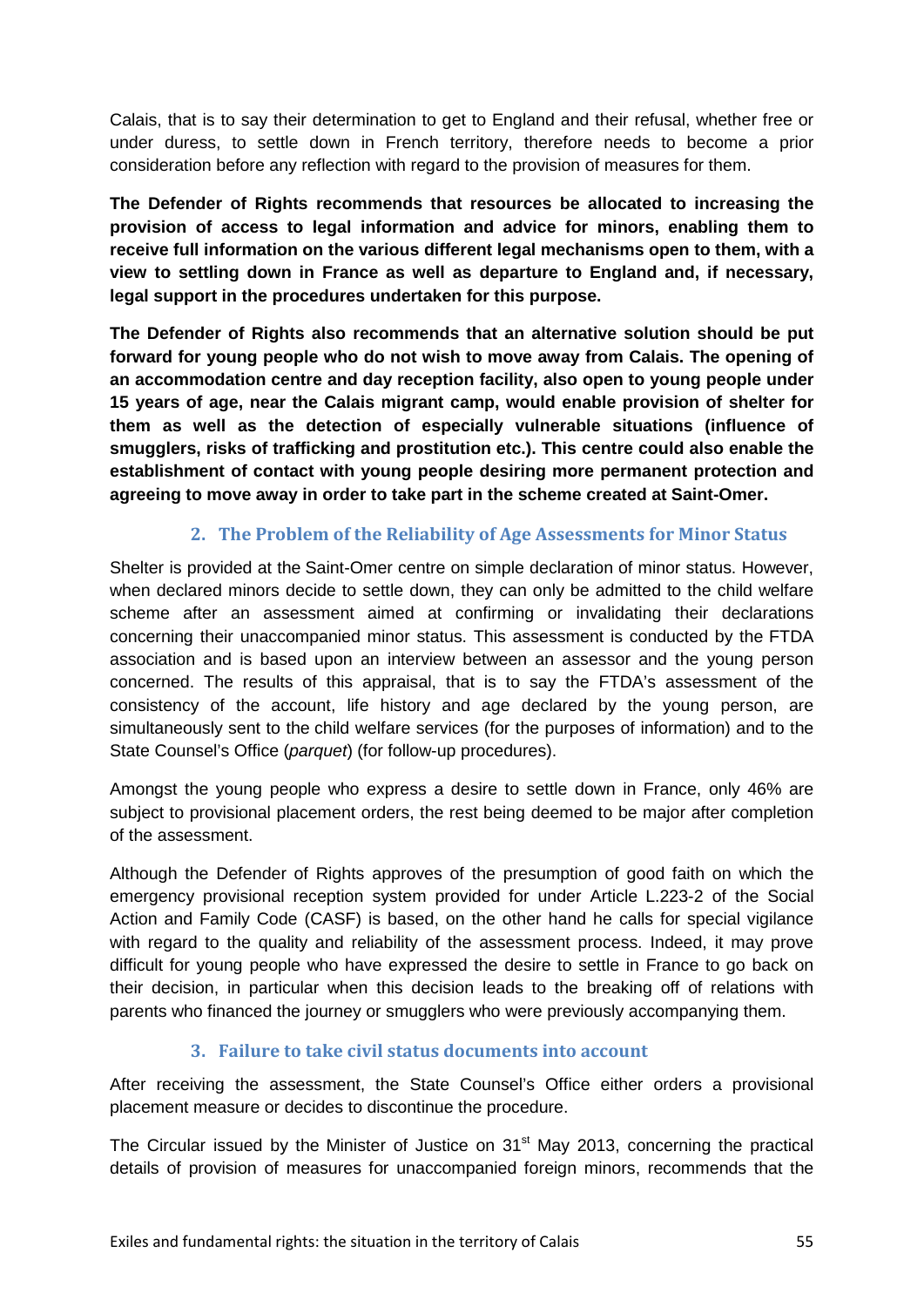assessment of minor status should be based upon a range of different pieces of information including assessment by youth workers, the taking into account of civil status documents and, in case of continuing doubt and as a last resort, a bone age test.

However, although the assessment made by the FTDA association is, quite logically, based upon the account given by the young person and the credibility thereof, it apparently does not take into account any civil status certificates or identity documents produced by the latter. Nor is any greater attention paid to civil status documents by the State Counsel's Office, which apparently bases its decisions solely upon the assessment conducted by the youth workers of *France Terre d'Asile* and follows the latter's conclusions in 99.9 % of situations.

In a letter of 21<sup>st</sup> September 2015, in response to the Defender of Rights' requests, the State Counsel thus confirmed that his Office never orders any additional investigations with regard to the authenticity of civil status documents, even when the latter contradict the conclusions of the assessment made by the association.

The Defender of Rights recalls that under the terms of Article 47 of the Civil Code, "*Full faith must be given to acts of civil status of French persons and of foreigners made in a foreign country and drawn up in the forms in use in that country, unless other records or documents held, external evidence, or elements drawn from the act itself establish, after all useful verifications that may be necessary, that the act is irregular, forged, or that the facts declared therein do not correspond to the truth".*

This Article establishes a presumption of regularity with regard to foreign civil status certificates. It is incumbent upon the administration to overturn this presumption by producing proof of the irregular, forged or inaccurate nature of the document in question. This right to overturn the presumption of authenticity with regard to civil status documents should be exercised through the implementation of a legal verification procedure, with the guarantees attached thereto.

**The Defender of Rights reminds the whole of the actors concerned that the civil status documents produced by young persons in support of their minor status should be considered to be conclusive evidence in their favour, insofar as the document has not been subject to an expert documentary assessment finding it to be lacking in authenticity or fraudulent in nature. He specifies that, an assessment by youth workers should never take precedence over an undisputed civil status document certifying the minor status of the person concerned.**

# **4. Absence of legal support for young people excluded from the reception system**

When the State Counsel pronounces a decision to discontinue proceedings with regard to young persons assessed as being major, the latter are still able to directly refer their cases to the juvenile court judge on the basis of Article 375 of the Civil Code. When examined by the Defender of Rights' officials, the FTDA team declared that they systematically inform the young persons concerned of the existence of this means of remedy. However, the association does not offer any support for these procedures, which in practice deprives the right of any real effect.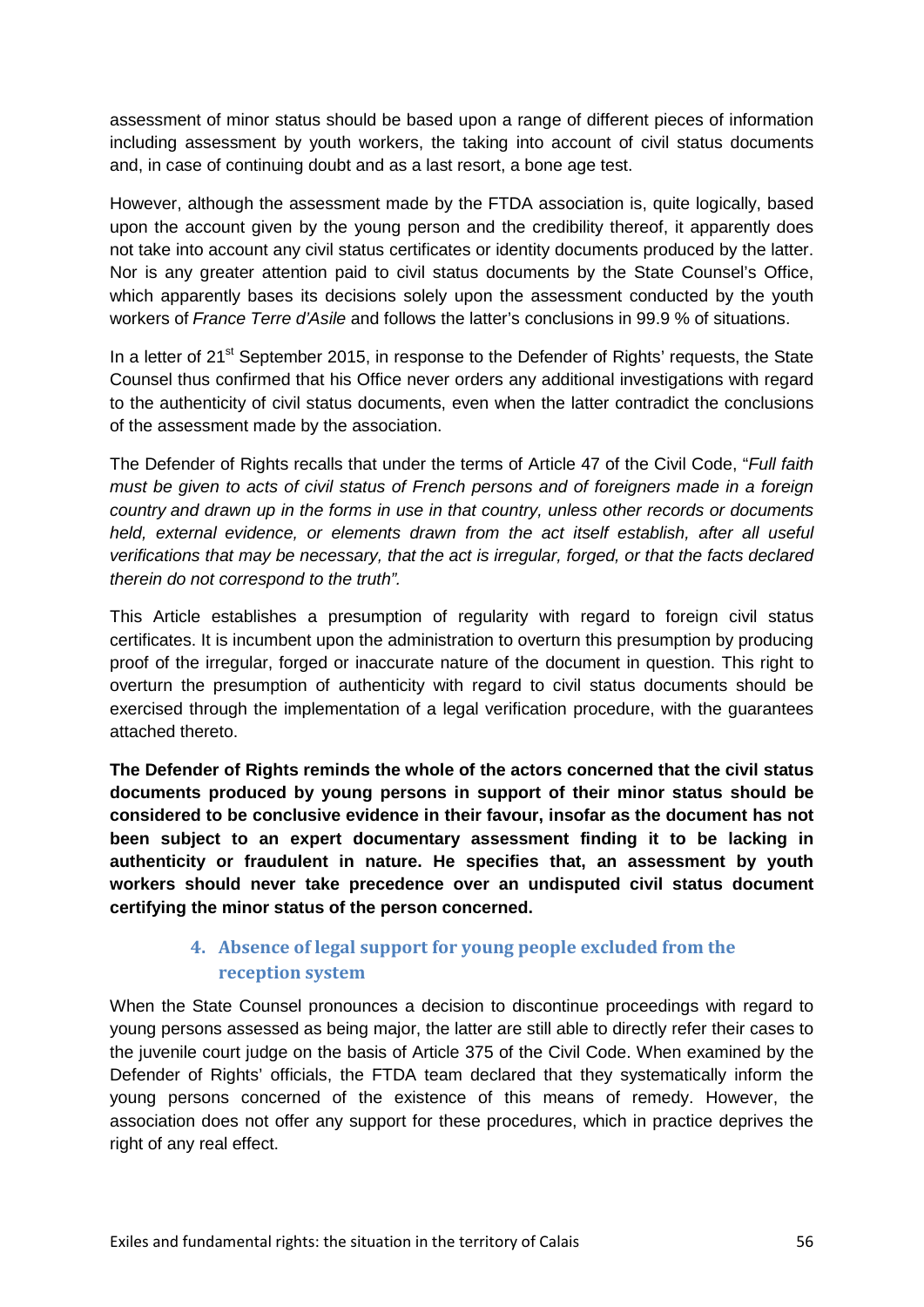Yet, there is no association working in the area of legal support for minors assessed as being majors, whether in Calais or at Saint-Omer. As a result, after the dropping of their cases has been pronounced by the State Counsel, young persons assessed as being major apparently never refer their cases to the juvenile court judges of the Court of Saint-Omer.

**In view of the small percentage of young people actually subject to placement orders after having expressed the desire to settle down in France (less than half) and the importance that the State Counsel's Office gives to the minority assessment conducted by** *France Terre d'Asile* **(the sole basis of decisions to discontinue proceedings in virtually all cases), despite the fact that there is no means of measuring the reliability of such assessments, the Defender of Rights considers that it is absolutely essential to guarantee that young persons assessed as being major have effective access to the court.**

**In this respect, the Defender of Rights reiterates the recommendations of his decision**  No. 2014-127 of 29<sup>th</sup> August 2014 in which he recommended that "*any young person deemed to be major shall be issued a copy of their minority assessment as well as the ruling pronouncing them not to be entitled to child welfare assistance, mentioning the means of appeal to higher administrative authorities and legal remedy, as well as instructions concerning access to legal advice. At this time it is essential for the young person to be provided with information, in a language that they understand, concerning the right to be assisted by a lawyer in the proceedings that they may wish to lodge against this decision (referral of the case to a juvenile court judge or an administrative court).***"**

### **5. A need to emphasise the quality of provision of long-term educational measures**

The FTDA is directly and fully responsible for the situation of unaccompanied foreign minors, since nobody is in charge of them within the child social welfare service in the Pas-de-Calais and the only action taken by the Council of the Department in this area is the financing of the system.

In this regard, the Defender of Rights emphasises the quality of the educational support enjoyed by unaccompanied foreign minors subject to child protection measures.

The interviews conducted by the Defender of Rights' officials show that considerable work of building relationships and raising awareness is undertaken by *France Terre d'Asile*, both among the inhabitants of Saint-Omer and in relation to the sector's various different administrative bodies. This work contributes to facilitating the procedures undertaken for the young people's social integration. The association thus notes that, thanks to this work, applications for provisional work permits submitted with a view to professional training, and those made, at the time of reaching full legal age, for the issue of a "private and family life" residence permit, as well as for access to reception support for young adults, are almost systematically granted.

However, the Defender of Rights regrets that these unaccompanied foreign minors' cases are almost never referred to the guardianship judge, which results in their being deprived of suitable legal status.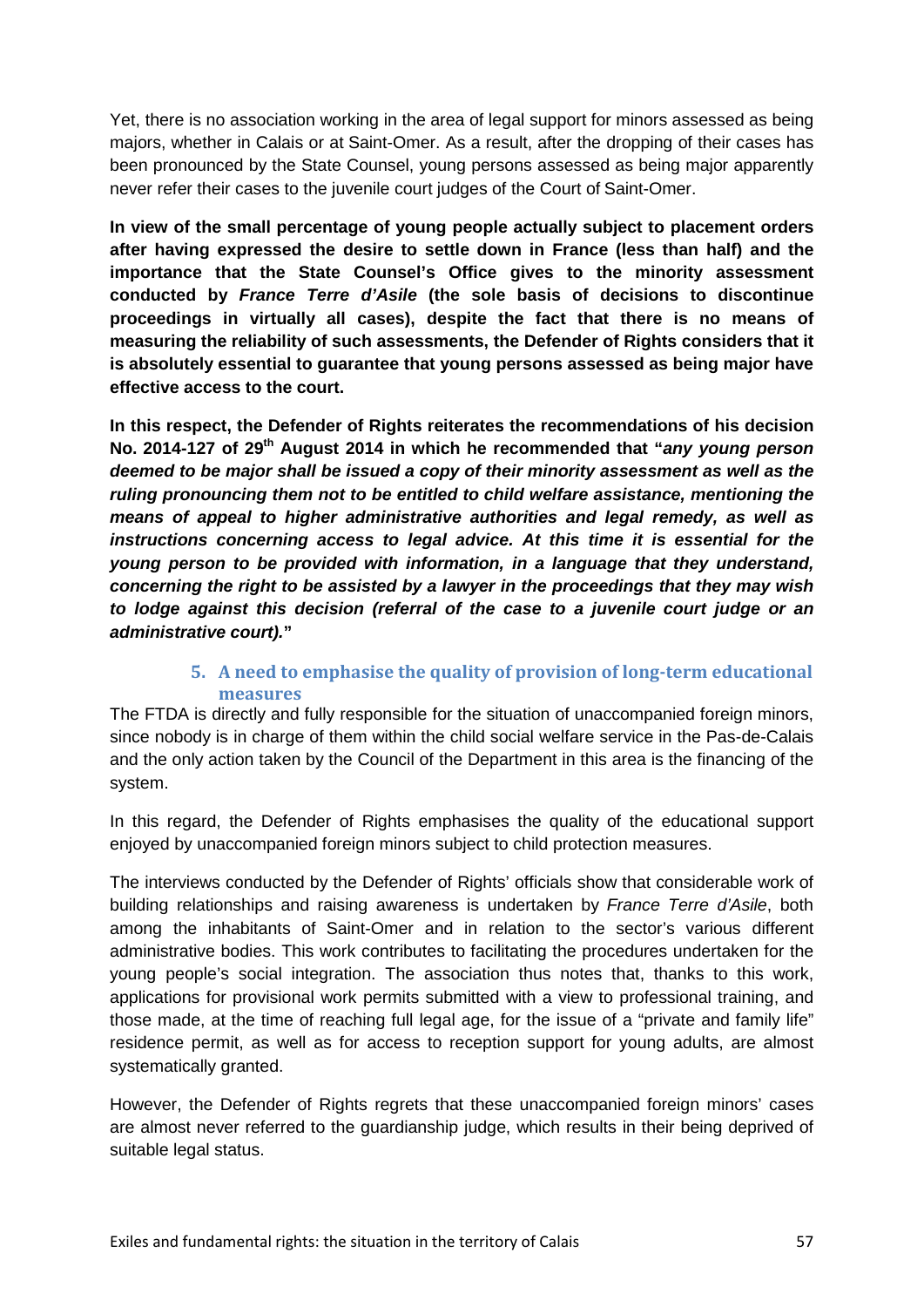Indeed, under the terms of Article 390 of the Civil Code, "*Guardianship becomes applicable*  when the mother and father are both deceased or deprived of the exercise of parental *authority. It also becomes applicable with regard to children whose filiation is not legally established. No departure is made from the specific laws governing the child social welfare service".* Article 373 of the Civil Code specifies that "*Fathers or mothers who are not in a position to express their will, due to incapacity, absence or any other cause, are deprived of parental authority*".

Yet, in the absence of a ruling by the guardianship judge, the service to which the unaccompanied foreign minor is entrusted cannot make any decision falling within the field of parental authority (signature of an apprenticeship contract, authorisation of a surgical act etc.) without submitting a specific request to the juvenile court judge and receiving the latter's authorisation on each occasion. The provision of care for minors on a daily basis is thereby rendered complex and, indeed, less in accordance with their interests.

**The Defender of Rights therefore recommends that the cases of all unaccompanied foreign minors subject to child protection measures within French territory should be systematically referred to the guardianship judge.**

# **VII. The right, as a woman, to specific health protection and not to suffer sexual violence**

The presence of women in the Calais squats and "jungles" is, in itself becoming ever less rare. In addition to some 100 women accommodated at the Jules Ferry centre, some 200 women currently live in the shanty town, some by choice, to remain with people they accompany and others because there is no room at the Jules Ferry centre. Some of them are accompanied by children.

The fact of being a woman, a migrant and without a home puts those exiled in the Calais "new jungle" in an extremely vulnerable position. They not only experience the same sort of obstacles in relation to access to fundamental rights that anybody living in these conditions would have but also suffer obstacles relating to their gender.

### **A. Obstacles to their right not to suffer sexual violence or to be victims of trafficking.**

However, according to information reported by *Médecins du Monde* to the Defender of Rights, women in the camp are very often isolated and rarely accompanied by their spouse, companion or travelling companion or other members of their family. Because of this isolation they are particularly vulnerable and in particular, targets for sexual aggression or in a situation of forced prostitution. The volunteers at *Médecins du Monde* "clinic" testify to the state of terror in which these single, stray women live in the shanty town They refer, for example to the case of a young Eritrean woman of 25 who had arrived alone the day before in the shanty town. This young woman was suffering from a number of old traumas but, they explained, the true reason for her coming for consultation was that "*she had to pass the night outside in the open and was in a state of panic at the idea of another night outside. She had been harassed by men wanting to take her into their tent by force".* A female mediator went with the young woman to the Jules Ferry centre, where she was registered on the waiting list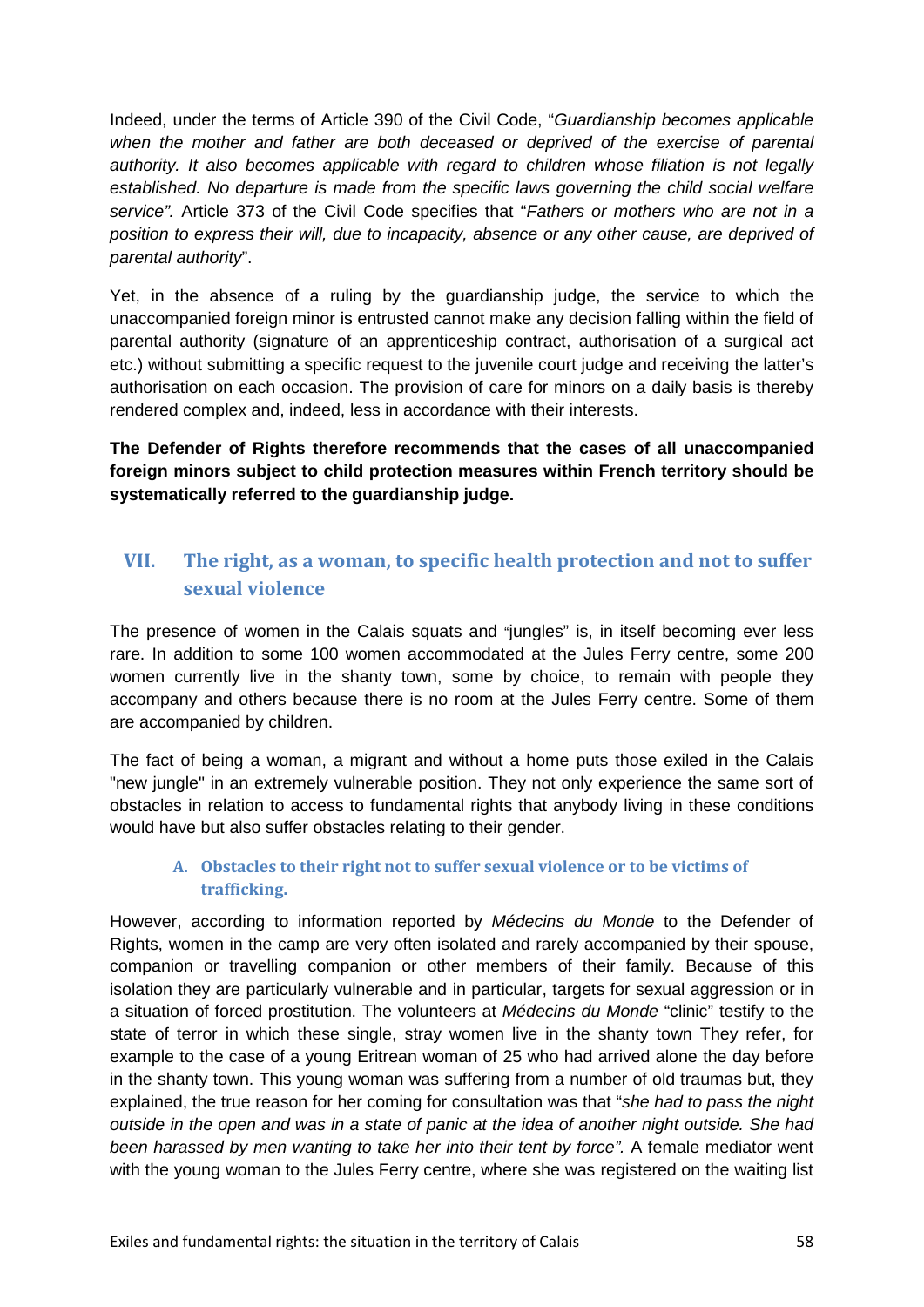(56th) the capacity of the centre being completely insufficient for the growing number of women on the camp<sup>104</sup>. Whilst waiting for a place to become free for the young Eritrean woman, *Médecins du Monde* supplied her with a duvet and the mediator found her a tent where another Eritrean woman allowed her a space for the night. The next day, *Médecins du Monde* explained, the young woman came to the clinic in tears. "*the husband of the woman who had allowed her to stay in the tent came back drunk in the night. She was crying and didn't want to tell us what happened".* [105](#page-58-1)

### **The** *Defender of Rights* **recommends that an immediate shelter should be organised for all single women on the camp. The** *Defender of Rights* **requests that funds be allocated so that the capacity of the accommodation centre for women and children is tripled (from 100 to 300 places).**

The Defender of Rights' officials have been informed of rumours of the existence of prostitution in the camp. Under the provisions of Article L.316-1 of CESEDA, the Code for Entry and Residence of Foreigners and Right to Asylum, a foreign national making complaint against any person accusing them of having committed the offence of procuring or trafficking human beings or who is a witness in criminal proceedings in relation to a person being tried for such offences may be issued with a residence permit for "private and family life". This temporary residence permit gives the right to work. It is renewable throughout the criminal proceedings subject to the provisions for its issuing continuing to be satisfied. In the event of final sentencing of the accused, a residence permit is issued by right to the foreign national having made the official complaint or having been witness.

### **In this respect, the Defender of Rights recommends that procedures should be set up so that clear, precise information on rights of residence may be issued to women who are victims of trafficking or procurement.**

Additionally, everything should be done in relation to the danger to which women are exposed who decide, sometimes at the risk of their life, to undertake this process of denouncing their procurement or the person exploiting them. With regard to the problems inherent to such procedures, it is important that these women are able to count on assured real protection and not simply hypothetical protection. On this last point, the GRETA (the Group of experts fighting against the trafficking of human beings) has exhorted the authorities to ensure that, in practice, victims of trafficking have assistance and are not subject to the latters' co-operation at enquiries and to criminal proceedings which are necessarily long, stressful and whose outcome is uncertain. In this respect, the fact that States are able, as in France to issue a residence permit in exchange for a victim's cooperation may block unconditional access for victims to this assistance as the European Commissioner Mr Nils Muižnieks has recalled in his press release mentioned above. [106](#page-58-2)

**The Defender of Rights also, at the same time, recommends that legislative changes should be envisaged in order that, where a foreign national accuses a person of procuring or trafficking, or witnesses against them in criminal proceedings, the** 

<span id="page-58-0"></span><sup>104</sup> The association managing the Jules Ferry centre, *La Vie Active* then said that there were over 60 women currently on the centre waiting list.

<span id="page-58-1"></span><sup>105</sup> Mady DENANTES, « Le bidonville de Calais est-il en France ? » ["Is the Calais shanty town french?"]: <http://blogs.mediapart.fr/blog/mady-denantes/030915/le-bidonville-de-calais-est-il-en-france> <sup>106</sup> Nils MUIŽNIEKS, "*Without papers but not without rights: the basic social rights of irregular migrants"*, Press

<span id="page-58-2"></span>Release, Strasbourg, 20 August 2015.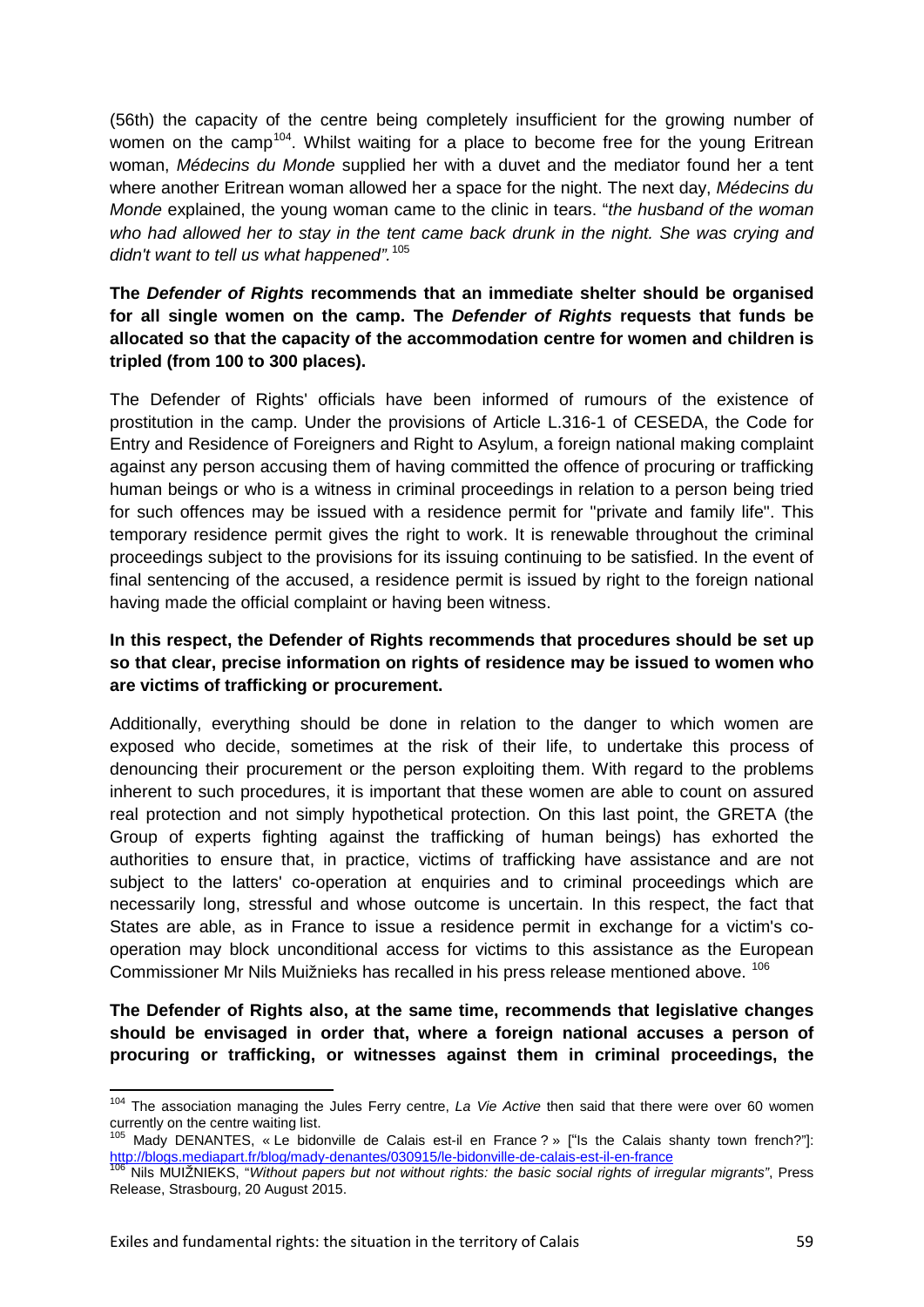**prefect no longer has the simple right to issue a residence permit but is obliged to apply the law as it stands without exercising discretion. Article L 316-1 of CESEDA could thus be amended to provide for a temporary residence permit to be (without any "maybes") issued to the foreign national making official complaint against a person they accuse of offences under Articles 225-4-1 to 225-4-6 and 225-5 to 225-10 of the penal code or is a witness in criminal proceedings relating to a person being tried for the same offences, as has elsewhere been proposed in the first reading by the Senate in debates on the gender equality bill (Article 14a of the new proposal adopted on first reading by the Senate on 17 September 2013).** 

#### **B. Obstacles to access to termination of pregnancy for migrant women**

In addition to the overall patent breaches of fundamental rights of access to health which have been described in part IV, the Defender of Rights has received a claim for family planning from the Pas-de-Calais relating to the conditions of accepting applications for terminating pregnancies made by migrant patients.

Under Articles 18 and 20 of Constitutional Law No. 2011-333, the Defender of Rights carried out an in-depth examination of the case and twice asked the hospital inspection for information. In the context of this examination, departmental memorandum No. 4 "Details of accepting disadvantaged patients for birth control and in particular foreign patients in an illegal situation" was brought to its notice. This memorandum raised a number of questions which some have not yet been asked.

Firstly, this memorandum states that "it is obligatory that all patients [who are disadvantaged and in particular foreign nationals in an illegal situation] are sent to the PASS, the Healthcare Centre for those without resources, who will be responsible for coordinating consultations". Under the terms of the replies given to the Defender of Rights' officials by the hospital on 17 September 2015, this would mean that except in the case of an emergency, any pregnancy test which might be necessary as a result of a consultation, suggesting there was a pregnancy, is not to be carried out at the hospital but requires a meeting with the PASS. This decision not to carry out this examination when the person is already in the hospital is, according to the hospital, applicable to all women in a disadvantage situation and not just for migrant women, on the grounds that they would need an interpreter which, rightly, would be found at the PASS.

In so far as, in certain cases, this acceptance for care is carried out directly at the hospital, the hospital Director stated to the Defender of Rights' officials that they would change this memorandum to delete the word "obligatorily" This change enabling a too restrictive reading of this memorandum to be avoided does not result in a refusal to provide emergency care and is certainly an improvement but does not appear to be sufficient. Indeed, this service memorandum presents another problem in this respect: in not distinguishing foreign patients in an illegal situation according to whether they have health insurance cover (AME) or not the memorandum may be interpreted as forcing all patients who are in an illegal situation - even those having health insurance cover - to have a meeting at the PASS which is not necessary for them, the pregnancy test being part of the "basket" of care under this medical cover.

Secondly, in this same memorandum, it is stated that "*the secretary will ensure that the patient shall, as an obligation, have a consultation at the family planning centre for contraception access"*. The Defender of Rights has asked the hospital about the legislative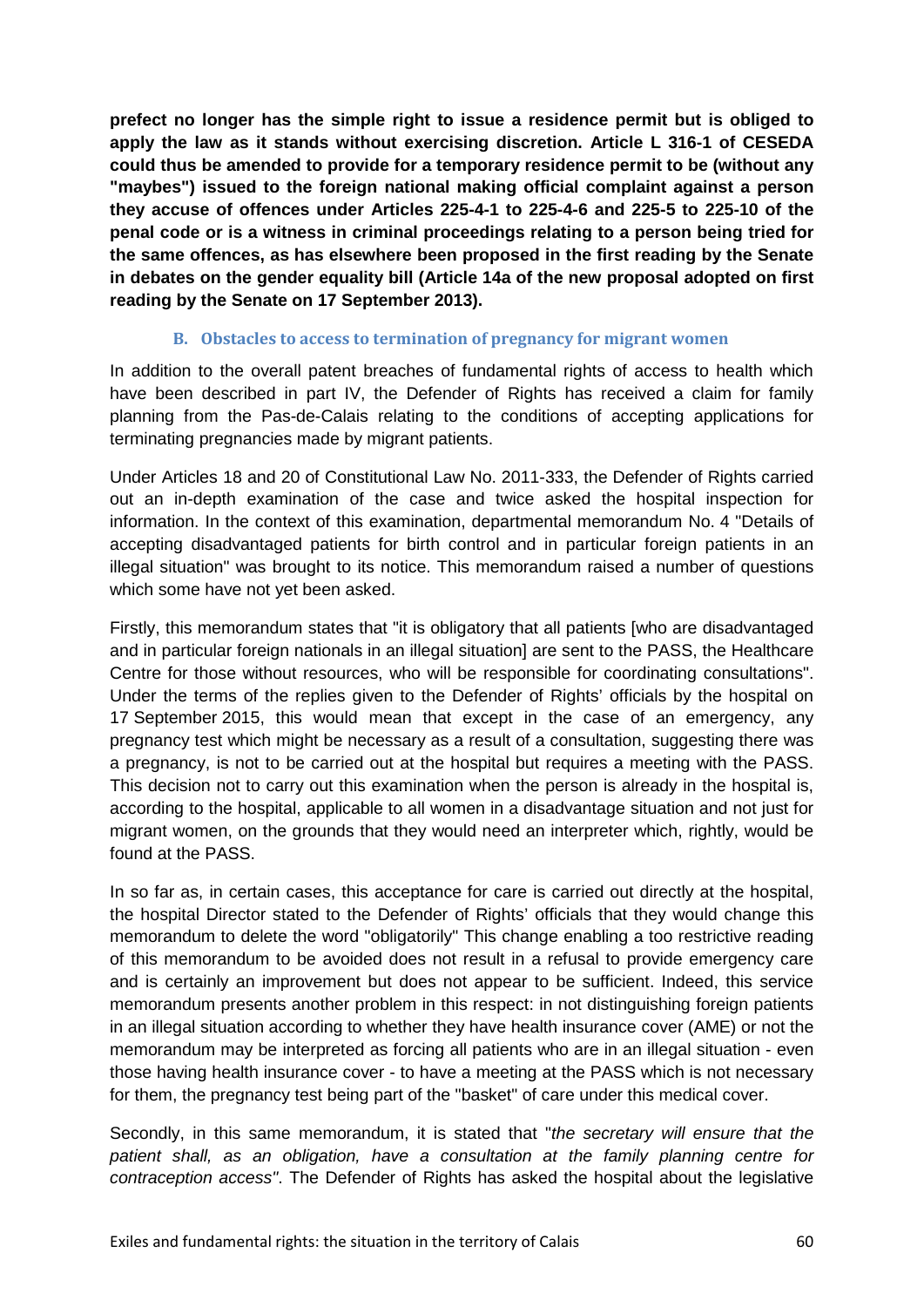basis for this obligation, deeming that this constraint was such as to create an obstacle to acceptance for care within legal time limits, in particular because of mobility problems that these patients encounter and the distances between the places where they live and the institution concerned. Looking at applicable legislation there is indeed an obligation for the healthcare provider, after pregnancy testing, to provide information to the women in question in relation to contraception and in no case to being sent to a family planning centre - however relevant and well advised this might be - is not a necessary preliminary for terminating a pregnancy. The hospital Director stated, in his letter dated 17 September 2015 that he agreed with this analysis and stated that the departmental memorandum would be changed in this respect.

Moreover, the Defender of Rights also questioned the actual significance of the doctor's right to "*challenge the patient at any time where they deem that legislative and safety provisions have not been met"*, which is mentioned in this internal memorandum. The reply from the hospital hardly convinced the Defender of Rights: if, as set out in his letter of 17 September mentioned above this specification has just one purpose, that of complying with regulatory provisions relating to complying with time limits and receiving consent, he cannot understand why this reminder is set out in a departmental memorandum relating only to patients in disadvantaged situations

Finally the principal concern of the Director relating to this service memorandum, relates to non-French speaking patients being assisted by an interpreter, the internal memorandum stating that their presence is "*obligatory for all consultations*". In effect, without challenging the need for a patient to give informed consent, voluntary abortion is, nevertheless, subject to compliance with a legal time limit for it being carried out which might, in some circumstances be difficult to reconcile with the need for an interpreter for all meetings. To the question of knowing whether the obligation of there being an interpreter present at each meeting is such as to delay consultations when an interpreter is not available, the hospital replied to the Defender of Rights' officials that it had never been its intention to impose such constraints to delay consultations. It should be stated that the Defender of Rights does not, in any event, consider that the possible incompatibility between the requirement for an interpreter for all meetings and keeping to time limits is intentional by nature. It is simply that whilst the presence of an interpreter is a recommendation for best practice issued by the health authorities there is in fact no legal obligation. Therefore if this recourse is of benefit, *a priori* for the patient in question it would not be right to remove their possibility of having full actual access to the right to voluntarily terminate an undesired pregnancy, this right having been defined as being a "freedom" by the Constitutional Council in 2001 $107$ 

From this it may be found that the obligatory nature of this presence, stated in the departmental memorandum from the hospital is excessive as it is not based on any legal obligation liable to stop access to healthcare which has been requested even though it is true that the recruitment of a second interpreter in January 2015 was to limit these risks.

In this respect, to enable informed consent to be best received from patients, the Defender of Rights" officials have questioned the hospital on the possibility of making the capacity of interpreter available to any person chosen by the patient (family member, friend, social worker or association helper) whilst the Defender of Rights officially notes the efforts already

<span id="page-60-0"></span><sup>107</sup> The Constitutional Council, 27 June 2001,Dalloz Critique No. 2001-446, Act No. 2001-588 dated 4 July 2001 relating to voluntary termination of pregnancy and contraception.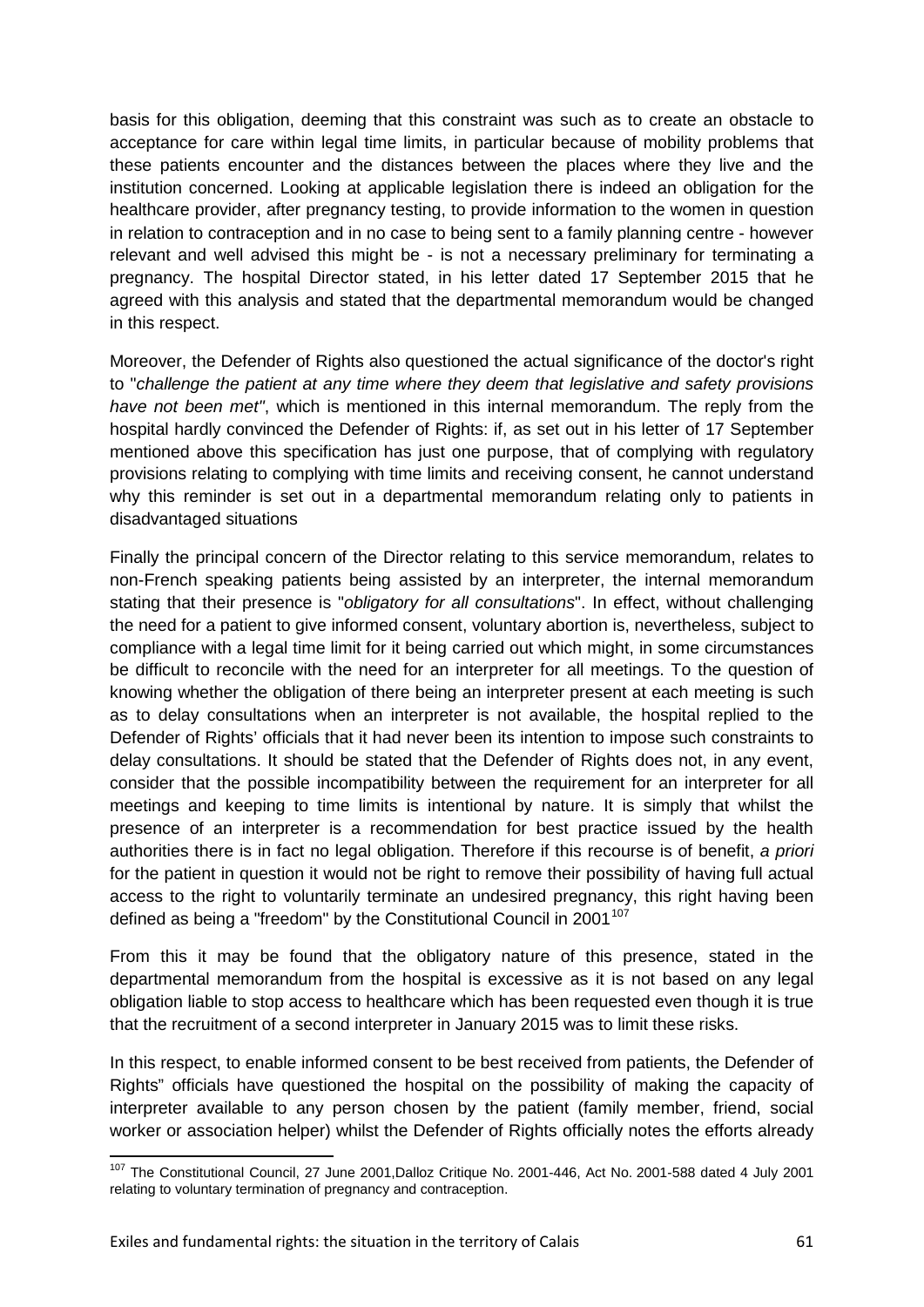undertaken for the translation of all documents relating to pregnancy termination in the hospital. In his response dated 17 September mentioned above, the hospital Director stated that he was not in favour of such possibility being made available, deeming that "*some of these patients could be pressurised by family members and traffickers*". The Director has however said that he is in favour of the presence of a third party interpreter on condition that the hospital interpreter can confirm the veracity of their interpretation. This information having been brought to the attention of the Defender of Rights demonstrates rather that in the interests of confidentiality, some patients might not prefer - where they were accompanied by a member of an association or of their family able to translate the doctor's words- to be accompanied by an additional person, particularly where it is a man and not part of the healthcare team.

The Defender of Rights' officials asked the hospital about the existence of this same obligation for the presence of an interpreter for other healthcare operations requiring the patient's consent. In other words, he questioned whether the administration departments of the hospital other than the family planning department also identified non-French speaking patients to provide, if necessary, an interpreter at consultations and in particular surgical consultations. The hospital Director replied to the Defender of Rights that this obligation existed for all of the institution's departments but has not, until now, sent any memoranda deriving from other departments mentioning such a requirement. Moreover no details have been given to the Defender of Rights about the existence of such an obligation to non-French speaking patients who are not in a disadvantaged position.

In addition to the terms of this internal memorandum, the association making application alleged that following the retirement of a doctor who at that time carried out terminations of pregnancies in the hospital, these operations were referred to other hospitals in particular that at Dunkirk for at least one month at the end of 2014 and this information was confirmed by the PASS coordinating doctor at the meeting in July 2015. The hospital Director, in his response dated 17 September 2015 stated that a short-term problem (the retirement of the practitioner in charge of pregnancy termination) and the conscience clause which was opposed by a number of practitioners caused patients to be redirected to other cities including Dunkirk whilst awaiting reorganisation of the department.

There is one single point which has not been explained: the hospital has not yet explained the allegations of family planning under which the doctor, having temporarily taken over responsibility for pregnancy terminations before the actual reorganisation of the department would have required proof of residence prior to accepting a patient, specifying that these were the new directives from the hospital management. In the absence of additional information brought to the attention of the Defender of Rights it must be thought that these requirements are more explained by a misunderstanding of French legislation by the practitioner having taken over the pregnancy terminations after the retirement of the practitioner who had been at the hospital for many years. In any case, the Defender of Rights would issue the reminder that no conditions relating to the residence or administrative position of the patient should stop or hinder their right to access to pregnancy termination. Whereas the claimant was finally able to have their pregnancy termination in Grande-Synthe, it was at the cost of additional constraints and anxieties and solely because of the special family planning assistance from which all migrant women are not able to benefit in Calais.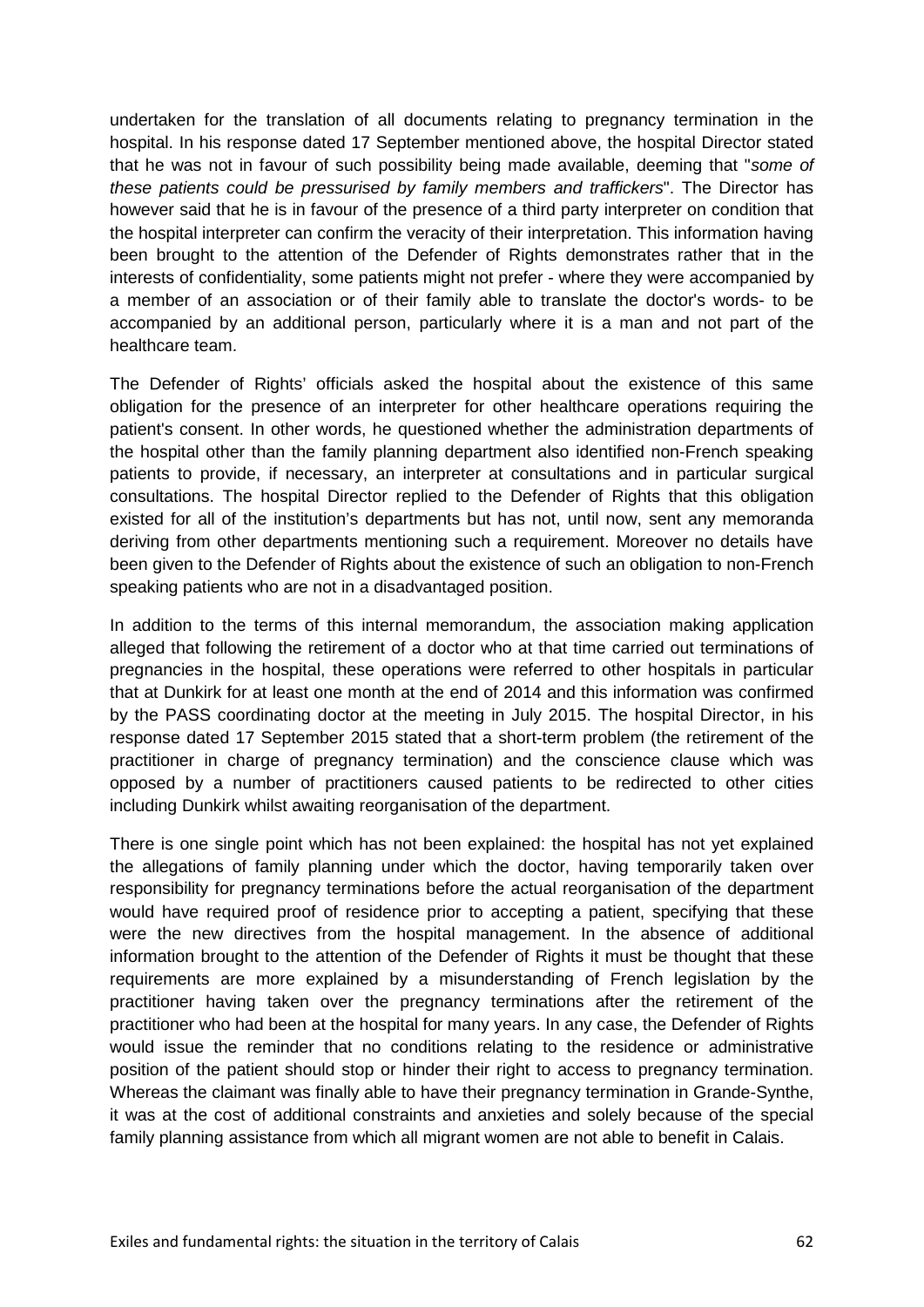**The Defender of Rights requires that:**

- **Either the obligation to have an interpreter present at all meetings relating to the pregnancy termination be cancelled where the patient does not wish a third party to be present, such requirement not being based on legislative requirements but simple good practice;**
- **or there be a right for patients to the family planning department to be accompanied by a member of an association locally supporting migrants and/or an interpreter of their choice;**
- **or a reminder be issued of the prohibition on submitting access to pregnancy termination to any form of residence and generally, cancel specific conditions for foreign women accessing pregnancy termination, the latter being able to terminate the pregnancy without any requirement as to the duration and regularity of their stay in France.**

**The Defender of Rights is satisfied to note the fact that his intervention "has obliged [the hospital] to improve [its] practices" according to its director's own words and asks to be kept informed of changes made to make family planning department practices fully compliant with legislation in force.**

**Finally, the** *Defender of Rights* **knows that having insufficient funds and negligence in implementing rights to pregnancy termination are such as to make its content empty or at the least reduce its scope. These obstacles make access to this right to a number of places in the region "***often difficult***"[108](#page-62-0) for which reason the Defender of Rights will be particularly vigilant that actual access to this right is ensured for the most vulnerable and deprived women liable to be subject to sexual violence which undoubtedly some of the migrants living in the Calais shanty town suffer. In this respect, we note that whereas the European Court for Human Rights maintains its wish to leave States the freedom to acknowledge right to abortion or not, it increasingly shows willingness to ensure full effectiveness of this right where it is protected internally.[109](#page-62-1)**

<span id="page-62-1"></span><span id="page-62-0"></span><sup>&</sup>lt;sup>108</sup> Report relating to access to pregnancy termination by the Haut Conseil à l'Égalité entre les femmes et les hommes (HCEfh) [gender equality Council], issued on 7 November 2013 to the Ministry for Women's Rights.<br><sup>109</sup>ECHR, 26 May 2011, Risks Review v. Poland, appeal. No. 27617/04.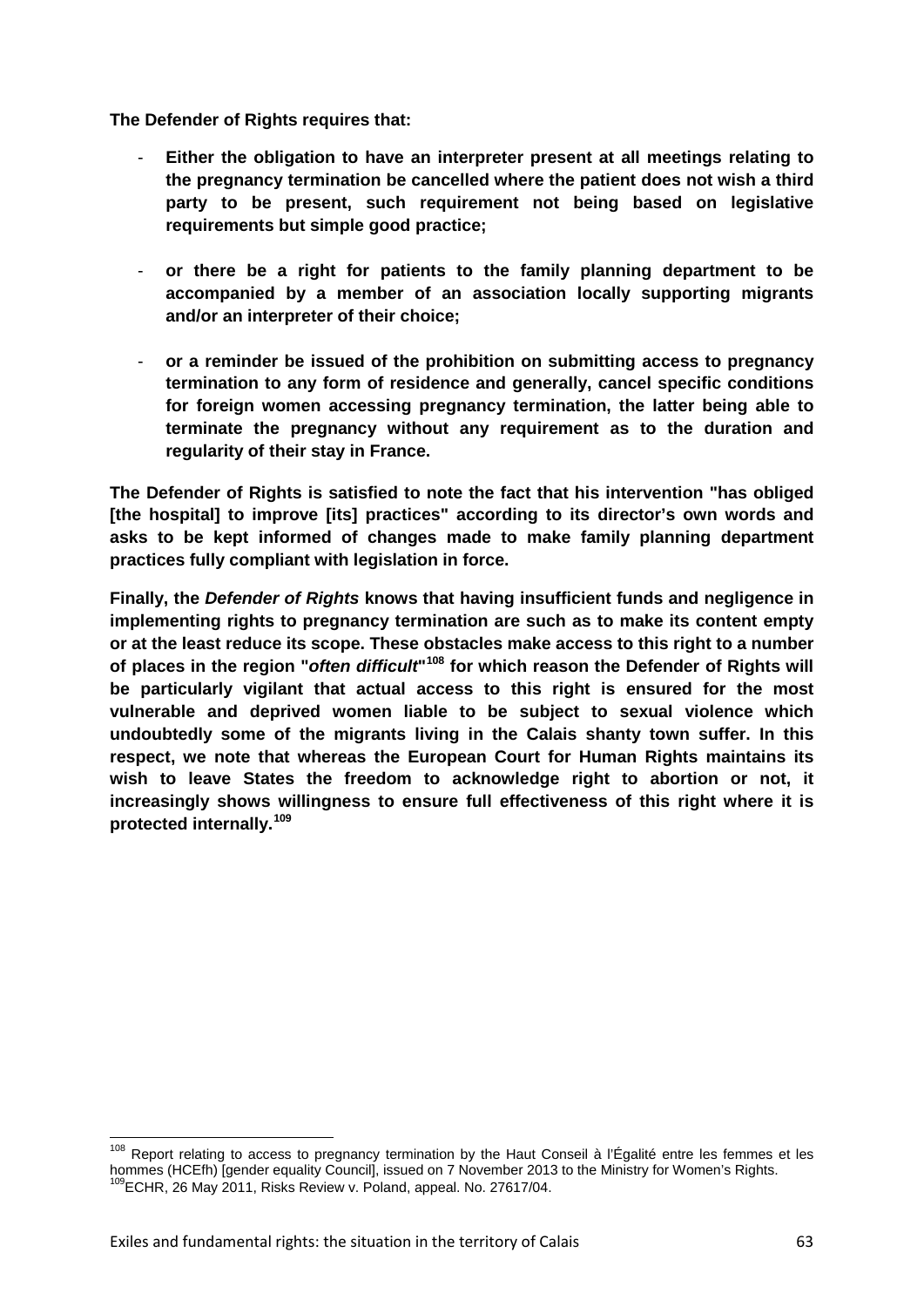# **Second Part Threats to fundamental rights increased by a policy of hermetically sealing the border**

Whereas the unprecedented increase in security procedures (I) has had no dissuasive effect on the determination of exiles to continue their migratory journey, it has on the other hand resulted in multiple breaches of their most essential rights and in particular their rights to life and not to suffer inhuman or degrading treatment (II)

# **I. An unprecedented increase in security procedures**

Between April 2014 and June 2015, the number of migrants in Calais increased from 400 to almost 4000 according to Pas-de-Calais prefecture sources. This situation results in tension not only with the police but also between migrants. Above all it has very worrying health and humanitarian consequences (please see above). Whereas the response of politicians to this increase in the number of persons undeniably has a humanitarian aspect - resulting in particular in creating the Jules Ferry reception day centre - nonetheless the insufficiency of response, in particular in relation to the emphasis on security, in their intervention by the authorities has to be noted. The increase in the number of migrants at Calais has resulted in the deployment of an impressive security system, financed jointly by the French and British governments, represented on the one hand by an exceptional police presence (A) and on the other hand by an even greater physical strengthening of the border (B).

### **A. Exceptional police presence**

On 13 November 2012, following claims by a number of associations the Defender of Rights made a report<sup>[110](#page-63-0)</sup> relating to incidents of harassment between 2009 and 2011 against migrants in the Pale of Calais involving the police.

In this report, the Defender of Rights had already referred to the peculiarity of the situation in Calais, the border between France and the United Kingdom being a border which is outside the Schengen Area and therefore requiring specific controls. These controls were strengthened by a number of agreements entered into by the two governments including the Treaty of Le Touquet signed on 4 February 2003, a few months after the closure of Sangatte: this treaty gave the right to bilateral border controls at all maritime ports in the Channel and in the North Sea situated in the other party's territory. "The Administrative Arrangements" dated 6 July 2009 strengthened the Treaty of Le Touquet and " *provides for setting up latest detection technology financed by the UK, which will maintain it, in exchange for a decrease by France in the number of foreign nationals in an irregular situation at the joint border and its surrounding areas".*<sup>[111](#page-63-1)</sup>

<span id="page-63-1"></span><span id="page-63-0"></span><sup>&</sup>lt;sup>110</sup> Decision by the Defender of Rights No. MDS 2011-113 dated 13 November 2012.<br><sup>111</sup> Please see the Migreurop report, *"Les frontières assassines*", Hors collection, October 2009, p.69. A second phase in the administrative arrangements also provided for participation by France in "joint operations in relation to returning migrants, in particular joint returns by air" with the implementation at national level "on a regular basis" of "forced returns to their countries of origin of a significant number of foreign nationals in an irregular situation of key nationalities" in particular those who "are not asking for asylum or are not eligible for asylum respectively in France or the United Kingdom, where they are situated", and those who "refuse an offer of voluntary return".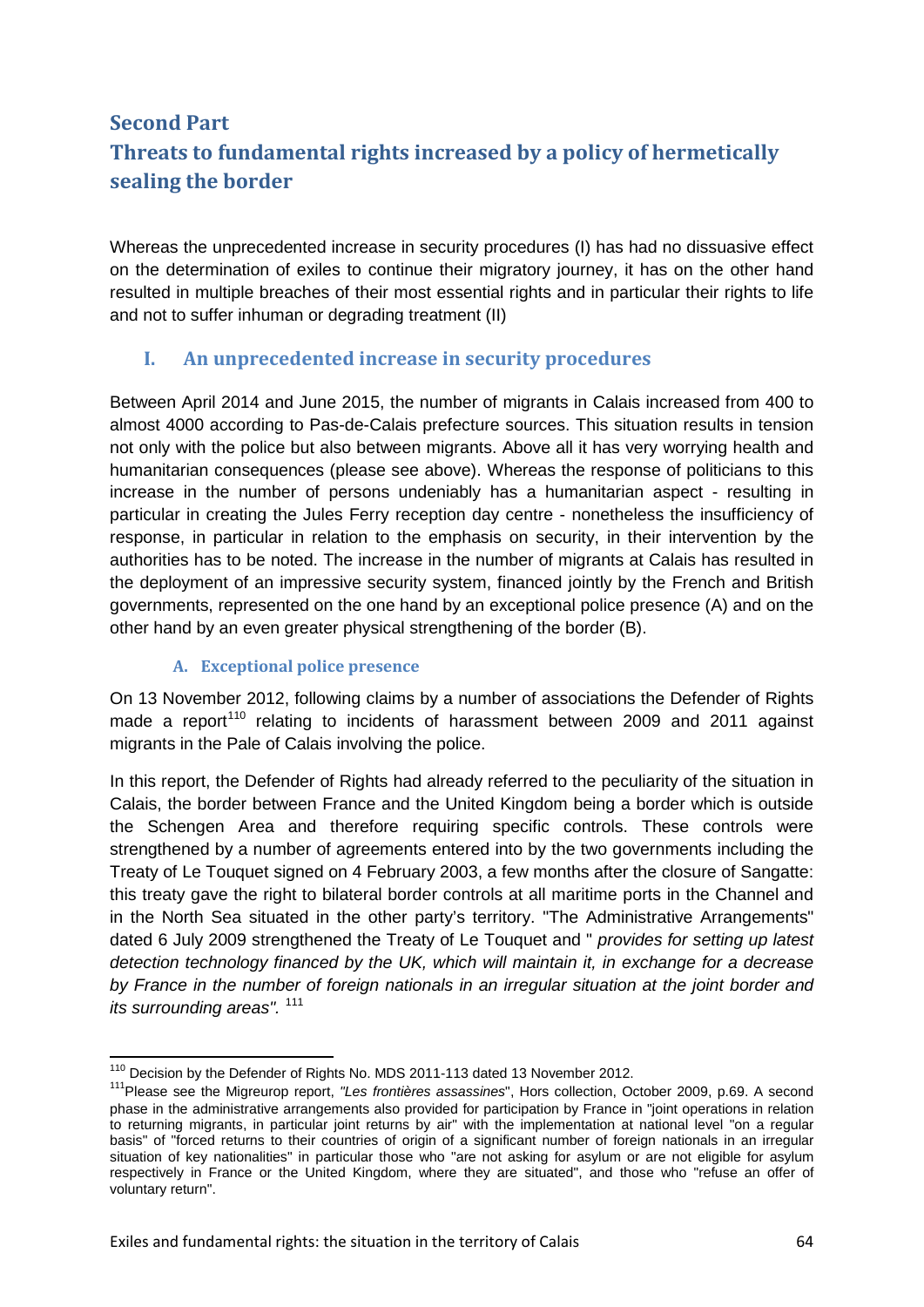In application of these agreements a large policing system was set up in Calais with a view to decreasing the "migratory pressure" on this border. In his report published in 2012, the Defender of Rights described the organisation of this system and in particular the role devolved to the border police carrying out the duties of border control at crossing points and the fight against illegal immigration (specific to this Département and forced by the claimed attractiveness of the United Kingdom and the size of the migratory flow) with the support of Republican Security Companies riot police, the CRS. Up until December 2013, the principal mission of these CRS was the "*Vigipirate"* homeland security process (in the port and tunnel) and then the fight against illegal immigration and work traditionally devolved to the CRS (the maintenance of public order and safety, official travel) based on the needs of the border police, the PAF.

However, from 12 December 2013, "the long-term "*Vigipirate"* process and fight against illegal immigration" by the CRS for the PAF was suspended by decision of the Ministry of the Interior to be replaced by "generally securing the Calais public safety area" (under the authority of the Pas-de-Calais Departmental Directorate for Public Safety, (the DDSR)<sup>[112](#page-64-0)</sup>. In this context, between July 2014 and September 2014, CRS staff were increased and in October 2014 "*in the face of ever more frequent invasions of an ever more determined nature by the migrants"*[113](#page-64-1) a squadron of mobile gendarmes was sent to reinforce the process of fighting against illegal immigration. *"Up until this new order ["from 23 October 2014"] according to the CRS North area directorate memorandum dated 17 December 2014] the CRS acted in the context of the fight against illegal immigration whilst being placed under the authority of the Pas-de-Calais Departmental Directorate for Public Safety*" [114](#page-64-2). From 23 October 2014, the DDSP received reinforcements of a half unit of CRS for securing the Calais city centre, commercial areas and the centres for distributing meals which then existed.

From 11 December 2014, when the migrant population in Calais was estimated at two thousand three hundred migrants, a plan for fighting against illegal immigration and handling human beings in the Calais area was ordered by the General Directorate of National Police, the DGPN, relating to all of the active Directorates of the national police (DDSP, DZCRS, DDPAF). [115](#page-64-3) This had three objectives, set out as being: *"to guarantee public safety in the Pale of Calais; destabilise illegal immigration networks and trafficking in human beings; supporting local coordination of security forces and operational contacts with bordering countries".*

The coordination of all forces on site taking part in this work was placed under the General Inspectorate of the IGPN, the General Inspectorate of National Police, itself placed under the authority of the Pas-de-Calais Prefecture.

The security forces' operations in Calais may be summarised as follows: *"DDSP services and those of the gendarmerie group are to carry out their traditional duties of public safety and* 

<span id="page-64-0"></span><sup>&</sup>lt;sup>112</sup> Memorandum No. 5081/2014D/53 from the CRS North area Directorate dated 17 December 2014 relating to co-ordinating the CRS process in Calais.<br><sup>113</sup> Memorandum No. 5081/2014 R/58 for the compact of a compact of the co

<span id="page-64-1"></span>Memorandum No. 5081/2014D/53 from the CRS North area Directorate dated 17 December 2014 relating to co-ordinating the CRS process in Calais.<br>
<sup>114</sup> Memorandum No. 5081/2014D/53 from the CRS North area Directorate dated 17 December 2014 relating to

<span id="page-64-2"></span>co-ordinating the CRS process in Calais.<br><sup>115</sup> Memorandum No. 5081/2014D/53 from the CRS North area Directorate dated 17 December 2014 relating to

<span id="page-64-3"></span>co-ordinating the CRS process in Calais.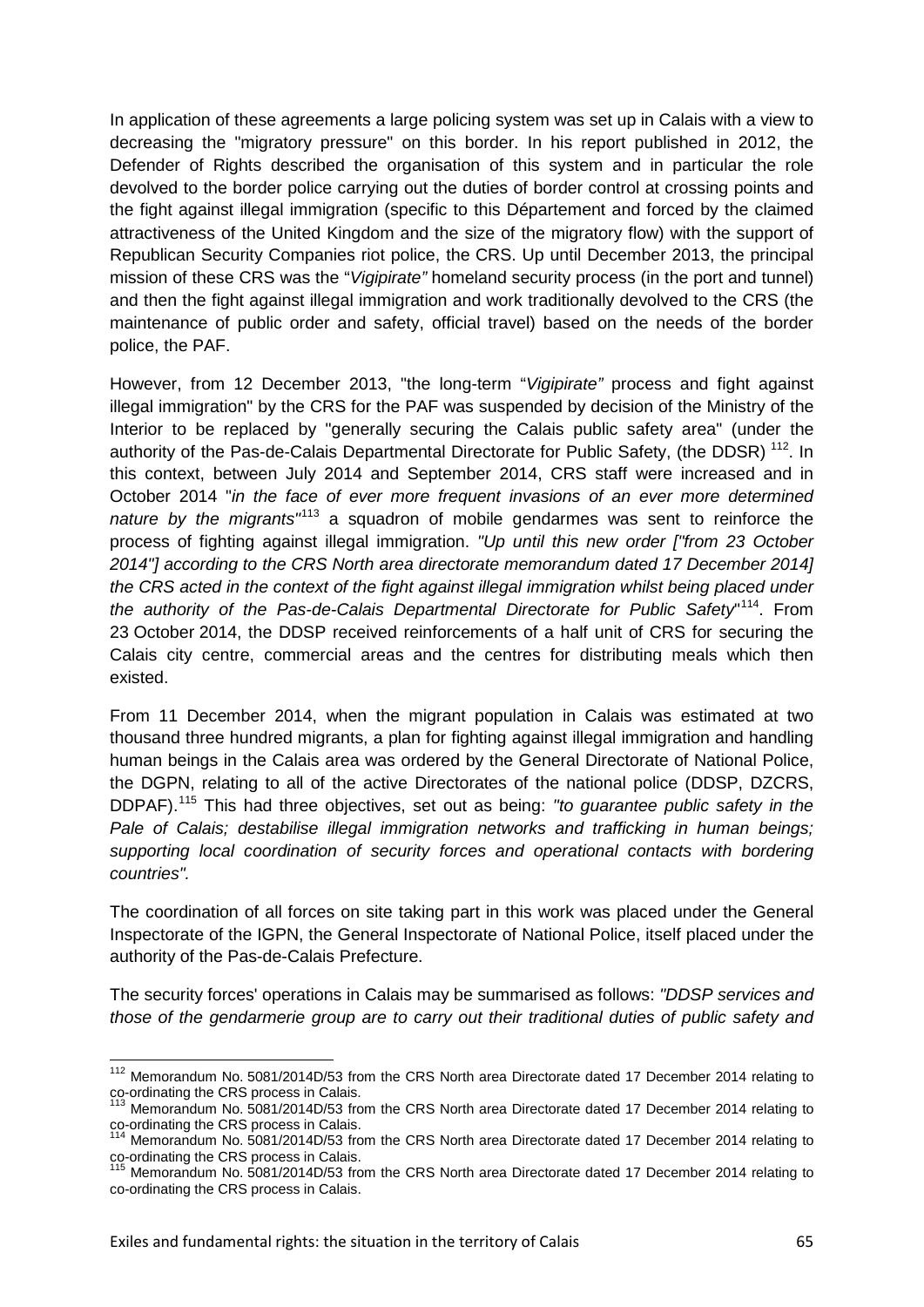*are therefore to be involved in ascertaining illegal presence, delinquency on the public highway and violence between or within communities. Mobile force units (principally CRS) are to strengthen regional service operations (principally the DDSP). They are to secure the*  approaches to port and tunnel control points where the size of the flow results in a backup of *lorries [...] The municipal police, whose job is not to fight illegal immigration are, nonetheless, to be aware of the related problems". In relation to the PAF, its services are to "ensure application of the foreign nationals code in particular in implementing measures for removal as well as the fight against smuggling networks"*[116](#page-65-0). In relation to the latter point, Defender of Rights' officials have been informed that six networks had been dismantled by the PAF since the start of 2015 and that action was also being taken in collaboration with the United Kingdom authorities relating to international networks.<sup>[117](#page-65-1)</sup>

Amongst the forces of order present, it appears that the mobile forces (and more particularly the CRS) play a central role insofar as they are asked to ensure highway security and proper functioning of public transport services and, in this respect, to keep migrants away from lorries carrying goods to the United Kingdom (insofar as the migrants attempt to get into them to cross the Channel).  $118$ 

Concretely, two principal duties have been devolved to the CRS<sup>119</sup>. Firstly a duty to "fiaht *against illegal immigration"*, which, in particular, consists of ensuring fixed surveillance at various precise points - one of its purposes is to detect "*any slowdown in road traffic (favouring attempts to enter lorries by migrants)"* - and active surveillance. Secondly, a duty to "*secure*" in particular aiming to ensure that there is a permanent presence on the ground to prevent delinquent activity, with external reinforcements from the anti-criminality brigade from December 2014 - principally in the city centre and commercial areas -, but also to "secure" the centre for distributing meals at the Jules Ferry Centre.<sup>[120](#page-65-4)</sup>

In the context of their duties, CRS officers may, in particular, be confronted by migrants who do not have the right to residence in France. In this case, "*they should be stopped and questioned and provide a procedural response without in any way removing the process which has been set up. Responsibility for providing this procedural response will be with the*  Pas-de-Calais DDPAF<sup>121</sup>. To do this, the information room and command centre of the DDSP are to request the DDPAF. As appropriate, the DDPAF will be responsible for transferring the individuals in question and "*procedures for verifying the right to be or reside in France*".[122](#page-65-6)

<span id="page-65-1"></span><span id="page-65-0"></span><sup>&</sup>lt;sup>116</sup> Report by Jean ARIBAUD and Jérôme VIGNON, *op. cit.* 117 *information from declaration* from declarations made by the Pas-de-Calais Prefect at her meeting with agents of the Defender of Rights in Calais in June 2015.

<span id="page-65-2"></span>Information from declarations made by Police Authorities at their meeting with agents of the Defender of Rights in Calais in June 2015.

<span id="page-65-3"></span><sup>119</sup> Memorandum No. 5081/2014D/53 from the CRS North area Directorate dated 17 December 2014 relating to co-ordinating the CRS process in Calais.<br><sup>120</sup> Memorandum No. 5081/2014D/53 from the CRS North area Directorate dated 17 December 2014 relating to

<span id="page-65-4"></span>co-ordinating the CRS process in Calais.

<span id="page-65-5"></span><sup>18</sup> DDPAF 62 memorandum No. 244/2014 dated 9 December 2014 relating to "coordinated operations in the fight against illegal immigration implemented from 10 September 2014 within and at the entry to the Calais port area". In connection with Memorandum No. 36955 from the DDSP dated 8 September 2014 relating to "local organisation in the fight against illegal immigration - Instructions applicable to the Calais CSP". These two memoranda set out the procedures for cooperation between the PAF, the DDSP and the CRS provided to it.<br>
<sup>122</sup> DDPAF 62 memorandum No. 244/2014 dated 9 December 2014 relating to "coordinated operations in the fight

<span id="page-65-6"></span>against illegal immigration implemented from 10 September 2014 within and at the entry to the Calais port area".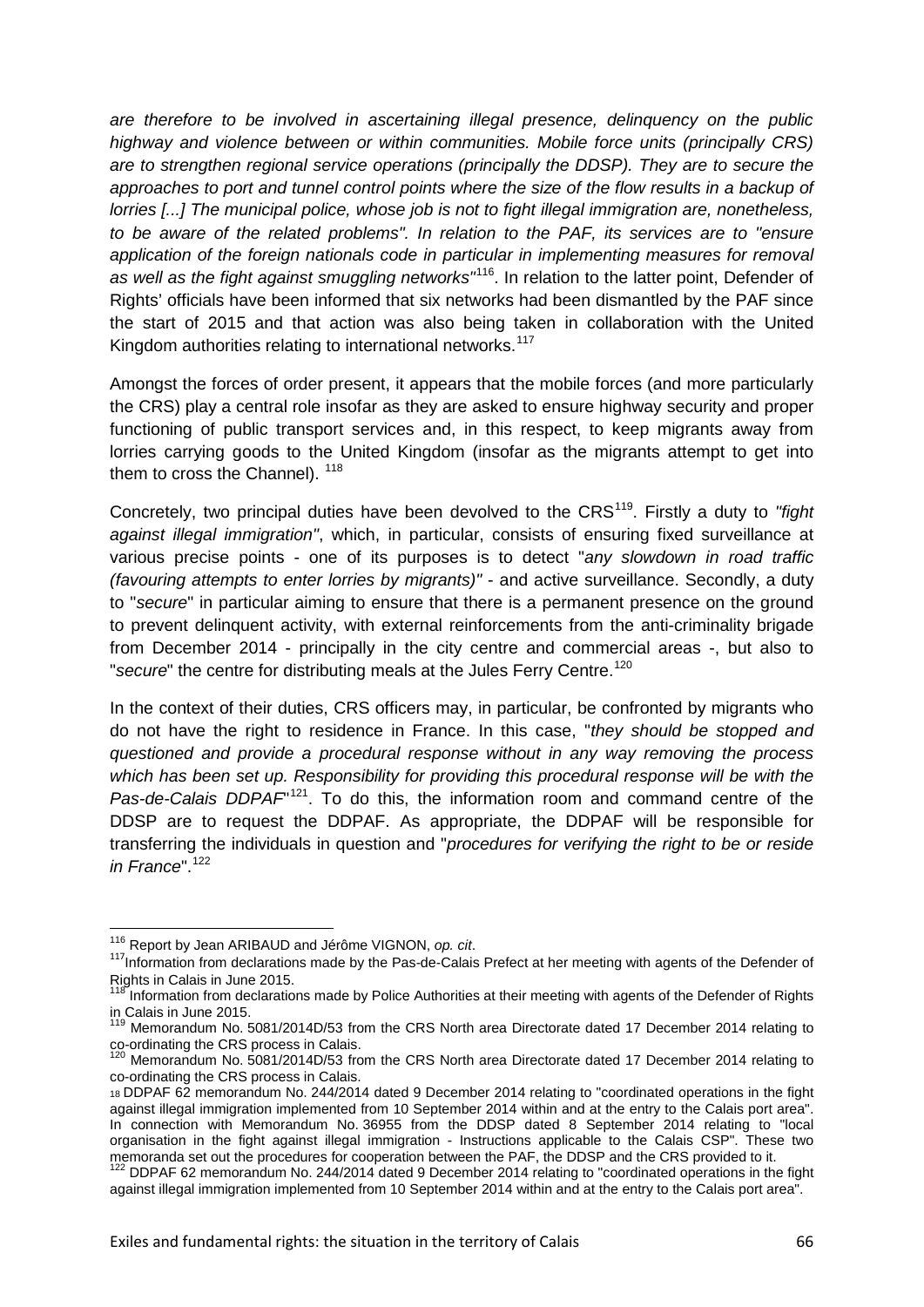In relation to mobile gendarmes, these are to provide periodic reinforcement to forces and, principally at night in port and railway areas. Their duty is to carry out visual checks on vehicles and persons entering the embarkation terminals, ensure that road traffic is kept moving, secure working areas at night and to carry out surveillance of the distribution of meals at the Jules Ferry centre when the CRS are not there. <sup>[123](#page-66-0)</sup>

We therefore note that there is a multiplicity of security forces present in Calais: public safety, CRS, border police, departmental gendarmerie, mobile gendarmerie, not forgetting municipal police. To these is to be added private security agents carrying out surveillance of parking areas in the port area.

This summer, in response to "*massive intrusions*" [124](#page-66-1) reported on site, the Minister of the Interior decided to reinforce these staff by adding two additional units to the five and a half units of mobile forces already present in Calais on a permanent basis. Over 500 mobile gendarmes have thus been added to the local forces, increasing the number of police and gendarmes deployed to 1300. This is a completely exceptional procedure for a city of 75,000 inhabitants and Calais has become the city with the highest ratio of police officer per inhabitant in France<sup>125</sup>. The Minister of the Interior himself agreed to this when he decided, in October 2014, to send 100 additional police and gendarmes to Calais, stating, nevertheless, that the procedure appeared "*fully justified given the situation*" *[126](#page-66-3)*

#### **B. Strengthening the physical border**

As well as this exceptional police presence numerous resources have been devoted to strengthening the physical border firstly by use of additional security at the port (2) and then secondly at the site managed by the Eurotunnel group (2).

### **1. Securing the port by the construction of a wall**

In their declaration dated 20 September 2014, the British and French Ministers of the Interior announced their agreement to create a joint operating fund including a UK contribution of €15 million over three years which was, in particular, to be used to increase security at the port of Calais and the port area in order, as the agreement states to ensure "*greater protection against migrant incursions*". This strengthening of security involved "*the construction of strong barriers along the bypass giving access to the port area in compliance with the investment plan drawn up by the port management"*. It was on this basis that, last April the construction of a wall was started on the Calais border along the bypass leading to the port of Calais docks. This "secure corridor" which extends for nearly 3 km comprises a

<span id="page-66-0"></span> <sup>123</sup> According to information provided by the mobile gendarmerie to agents of the *Defender of Rights* at their meeting in Calais in June 2015

<span id="page-66-1"></span><sup>&</sup>lt;sup>124</sup>The decision to strengthen police presence at the Eurotunnel site was in reaction to the figures published in the press and confirmed by the Eurotunnel group and the Minister of the Interior showing over 2000 attempts at intrusion by night at the Eurotunnel site. These figures have led the President of the Eurotunnel group to speak of "regular mass high scale and possibly organised invasions for media purposes". These figures are to be taken with precaution. Effectively they suggest that every night almost all of the migrants in Calais attempt to enter the Eurotunnel site which seems hardly possible given the 8 km which separates Eurotunnel from the camp and that all of the migrants are far from making this journey daily. In reality, these figures do not take account of the fact that one single person on the site may be identified several times by security systems.

<span id="page-66-2"></span><sup>&</sup>lt;sup>125</sup>Report « Le pas d'après » on the situation of migrants in the Calais area provided by Jean ARIBAUD and Jérôme VIGNON to the Minister of the Interior in June 2015.<br><sup>126</sup> La Voix du Nord, 23 October 2014, *Migrants : Bernard Cazeneuve déploie 100 hommes de plus à Calais* 

<span id="page-66-3"></span>*<sup>(</sup>Migrants: Bernard Cazeneuve deploys another 100 men in Calais)*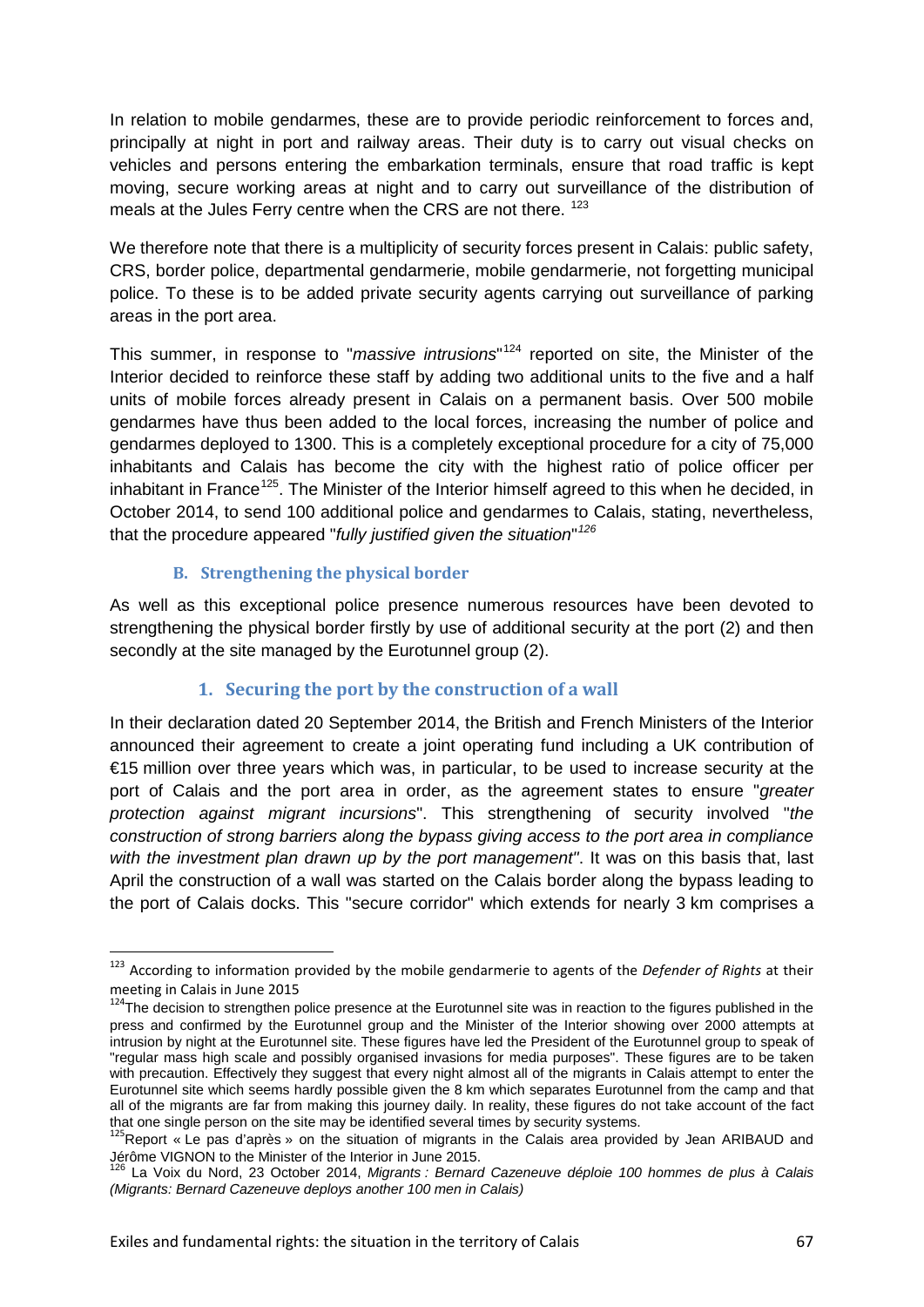double fence, one four metres high and the other over two metres high with razor wire along the top. This arrangement is also supported by an infrared detection system

The construction of this immense fence known as the "wall of shame" by some associations<sup>[127](#page-67-0)</sup> cannot help reminding one of other walls on the Europe borders, at Melilla, the Spanish enclave in Morocco, in Greece, in Bulgaria, and more recently in Hungary which are perceived as symbols of "fortress Europe". However the Calais wall, as demonstrated by the anthropologist Claude CALAME<sup>128</sup>, has a special dimension; it is part of the policy of externalising borders which is being implemented, generally at European Union level except that in this case it is not outside Europe but within it that the border has been moved (externalising the UK border to French soil). Additionally the new wall does not aim to stop people from entering the Schengen area but in fact to stop them from leaving it. We are therefore looking here at a sort of inverted "Schengen logic" which has failed to question the serious obstacle to the law, protected by the European Convention of Human Rights, of leaving any country whatsoever including ones' own.

# **2. Securing the Eurotunnel site involves delegating border controls to private contractors**

Along with the construction of this physical barrier, exceptional funds have been allocated by France and the United Kingdom to strengthen security at the Eurotunnel site. Thus in the first half-year of 2014, the group received 13 million euros from the French and British governments in compensation for security costs incurred whilst the British government undertook to pay nearly 5 million euros to the group for 2015. In July 2015, the group asked for additional compensation of 9.7 million euros.

This funding has enabled the implementation of a large scale security system: over 400 cameras provide surveillance for the site and film is analysed in real time by a "security control" room where coordination is also carried out of the various participants. The security guard service has 200 employees added to the French police presence on site. Thus nearly 1000 people work on a shift basis in the surveillance and security of the Eurotunnel terminal.

The cooperation agreement entered into between France and Great Britain dated 20 August 2015 has strengthened this process yet again. Effectively, it comprises a particularly elaborate security dimension, in particular providing for the creation of a new control room within which additional freight search teams will be deployed 24 hours a day and seven days a week to reduce the number of illegal passengers and the deployment of British police officers in Calais to help the French authorities in the fight against trafficking networks. The agreement provides additionally for the payment of 10 million euros by Great Britain which is to be allocated to reinforcing police cooperation and the provision of additional facilities for Eurotunnel site security (barriers, cameras, security staff), which goes to confirm a process which has already been engaged of delegating a highly sovereign area to the private sector, being border control.<sup>[129](#page-67-2)</sup>

 $\overline{a}$ 

<span id="page-67-0"></span><sup>&</sup>quot;No to the wall of shame" is the slogan of the meeting on 18 December 2014 called, in particular by Emmaüs at which there were several hundred people to denounce the construction of the wall around the port in the context of the International Migrants Day.

<span id="page-67-1"></span><sup>128</sup> Claude CALAME, *Calais : des murs contre l'immigration [*Calais: walls against immigration], 24 September 2014, blog hosted by Médiapart<br><sup>129</sup> Jacques GOUNON, CEO of [Eurotunnel,](http://www.boursier.com/actions/cours/eurotunnel-FR0000224578,FR.html) confirmed this as follows: *"We continue to carry out a sort of sealing* 

<span id="page-67-2"></span>*of the tunnel under the Channel in relation to migrants passing into Great Britain as the number of migrants*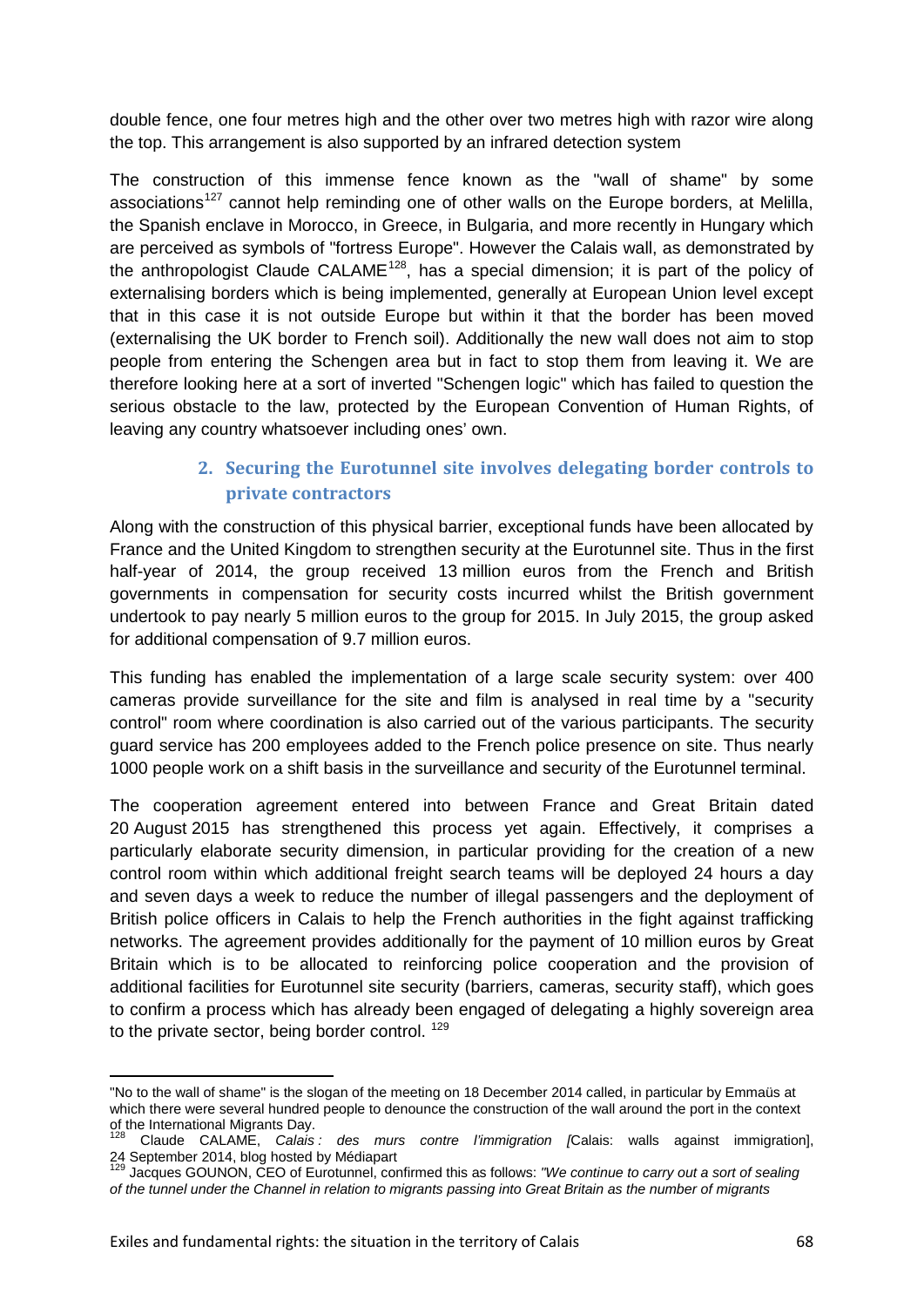# **II. Violence suffered by refugees, in particular relating to police action**

Whereas violence suffered by refugees in Calais are the result, above all, of physical risks resulting from attempts to cross the border (cf. *infra*), the most symbolic of these - and the most criticised- is that relating to the paradoxical duties given to the police to contain migrants and stopping them from leaving French territory.

Given all of the information brought to the attention of the Defender of Rights, it seems that the hybrid nature of the duties allocated to the police as with the inappropriateness of the legal context for intervention, encourages confrontation (D). However when it relates to harassment (B) or other ethical breaches (C), the investigation of claims submitted for examination to the Defender of Rights is hindered by a number of obstacles (A).

### **A. Investigation of claims hindered by specific obstacles**

In the context of investigating numerous claims that it receives, showing breaches of ethics in relation to migrants in the Pale of Calais, the Defender of Rights finds himself confronted by a number of problems relating both to the extremely atypical nature of the situation in Calais (1) and the legal context of implementing his prerogatives (2).

### **1. Problems relating to the situation in the Pale of Calais**

Firstly migrants who believe that they are victims of harassment by the forces of law and order are rarely identified in applications as they generally prefer not to disclose their identity for fear of reprisals as they are often in contact with the police in their attempts at crossing and also for fear that this might be an obstacle to their departure.

Moreover, in those rare cases where migrants are identified, their great mobility means that they have often left Calais by the time the Defender of Rights is referred to, so stopping additional details from being collected. It should be stated that in sufficiently substantiated cases or those which are highly serious, the departure of a migrant or the inability to identify them does not stop investigations proceeding.

In relation to proving claims, it is often difficult for migrants to collect proof in support of their allegations. Particularly in relation to violence, victims have limited chances of having their injuries officially recorded by a medical certificate, given their living conditions which often resemble survival conditions, but also problems of access to a doctor. In fact, the PASS, the free medical clinic for persons without resources, and the hospital are a long way away by foot from the shanty town where the migrants are (8 km on foot) and therefore present difficulties of access for persons with injuries unable to be driven. It is certainly the case that PASS nurses are on duty daily at the Jules Ferry centre and thus carry out first-aid and even assist migrants in emergency cases. However in the event of serious injury, no doctor is present. Only associations like *Médecins du Monde* work directly with the migrants. In relation to those who come to the PASS, the coordinating doctor for this centre has stated to the Defender of Rights that the principal reason for consultation was traumatology and that when asking patients about the origin of their injuries they very often explained that they

**.** *intercepted by the British forces can be counted on the fingers of one hand. Most are intercepted in France. This has a cost", Le Monde, 22 July 2015.*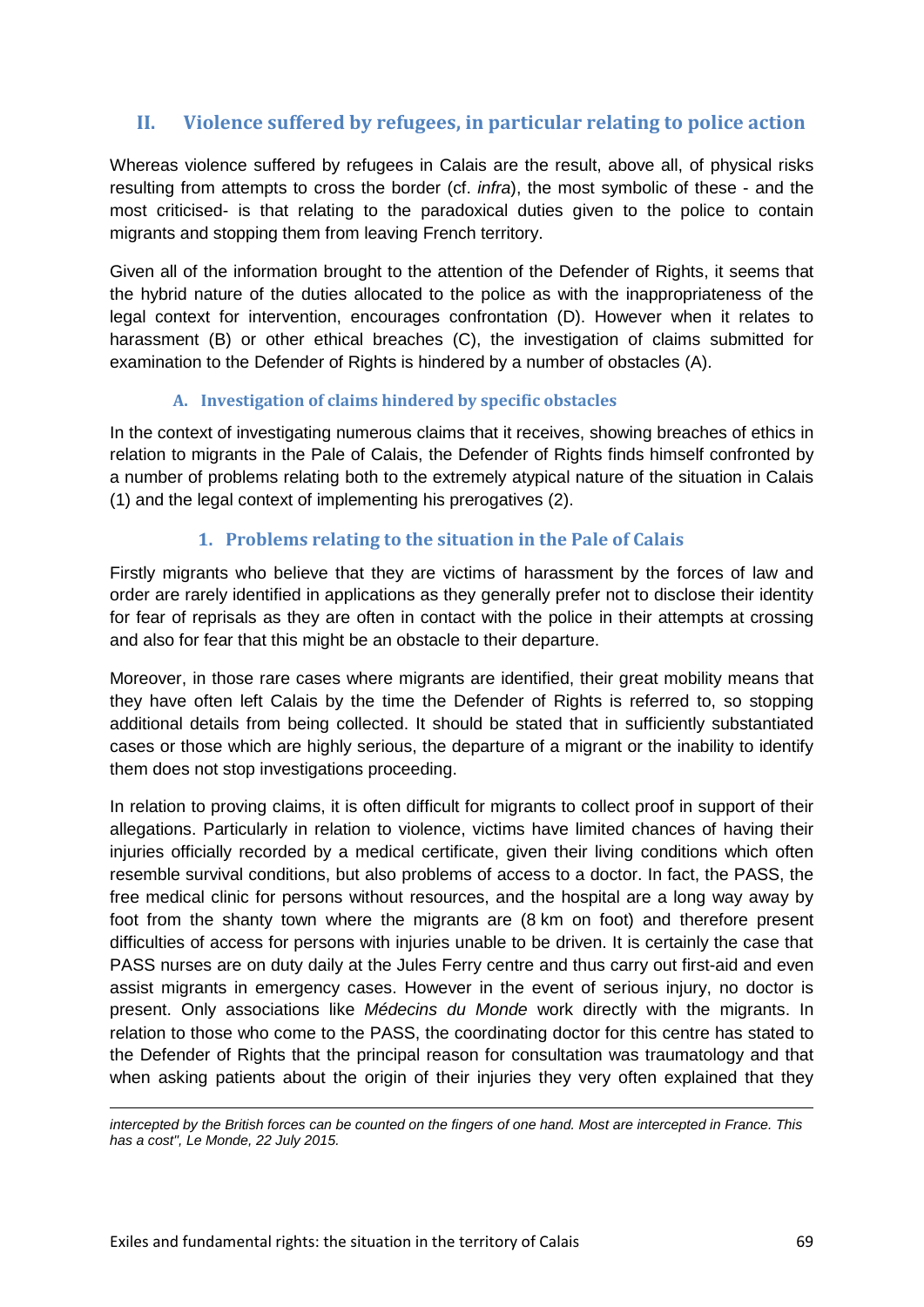were linked to attempted crossings (falling from lorries, walls and trains) but also, to a lesser extent but on a regular basis nonetheless, violence by the police. In these cases, the doctor offers patients to provide them with a medical certificate certifying these injuries and informing them of their right to make official complaint.

Migrants not understanding their rights or trivialisation of the injuries suffered are other obstacles in obtaining information which might prove their allegations.

Thus the absence of precise information and the diversity of forces of law and order on site as well as their high mobility often makes it difficult, not to say impossible, to identify the accused officers.

### **2. Legal problems**

Other procedural problems may also arise in investigating claims by the Defender of Rights. Firstly his investigations may be made very difficult by the circumstances being old. Some associations, having made application to the Defender of Rights have provided a considerable amount of work in collecting information and witness statements in relation to incidents between 2012 and 2014. However if referred to in 2015, the Defender of Rights will find it difficult to carry out useful investigations relating to facts occurring in 2012 and 2013, in particular because of the impossibility of finding the persons in question or those likely to be able to provide information and the loss of evidence.

Moreover the Defender of Rights' investigating procedures may be subjected to delays imposed by other procedures. Thus, where allegations result in the opening of an enquiry by the Public Prosecutor, the Defender of Rights has to ask the legal authorities to have access to the proceedings in compliance with Article 23 of the Constitutional law No. 2011-333 dated 29 March 2011 by which "*where the Defender of Rights is referred to or automatically creates an application in relation to facts giving rise to a preliminary enquiry or on the spot investigation or for which a court enquiry is opened and court proceedings are being carried out, he has to receive prior agreement from the jurisdictions applied to or from the Public Prosecutor as the case may be for implementing Article 18 except for the last paragraph of Articles 20 and 22 [...]*". The Defender of Rights finds himself therefore subject to delays which cannot be avoided relating to the progress of legal procedures. In other cases, he is subject to delays relating to requests that he makes to higher authorities of accused state employees.

Currently, the Defender of Rights carries out his investigations relating to numerous allegations of harassment by the forces of law and order that he receives making best efforts to reconcile as best as possible the need to clarify these cases with the above-mentioned problems. Thus where he knows that an enquiry has been opened in relation to incidents for which he has been referred to, the Defender of Rights has asked the Public Prosecutor to provide the related case file as shown later and is still waiting for some of these.

To be precise, a first case file relating to a migrant complaining of police violence on 16 July 2014 was requested on 27 August 2014 in relation to a claim occurring before the overall referral on 29 January 2015 (CF. *infra* point C). In the absence of any response, two reminders were sent out to the Public Prosecutor on 6 March and 4 May 2015. The Defender of Rights finally obtained the case file on 26 May 2015 which was closed without further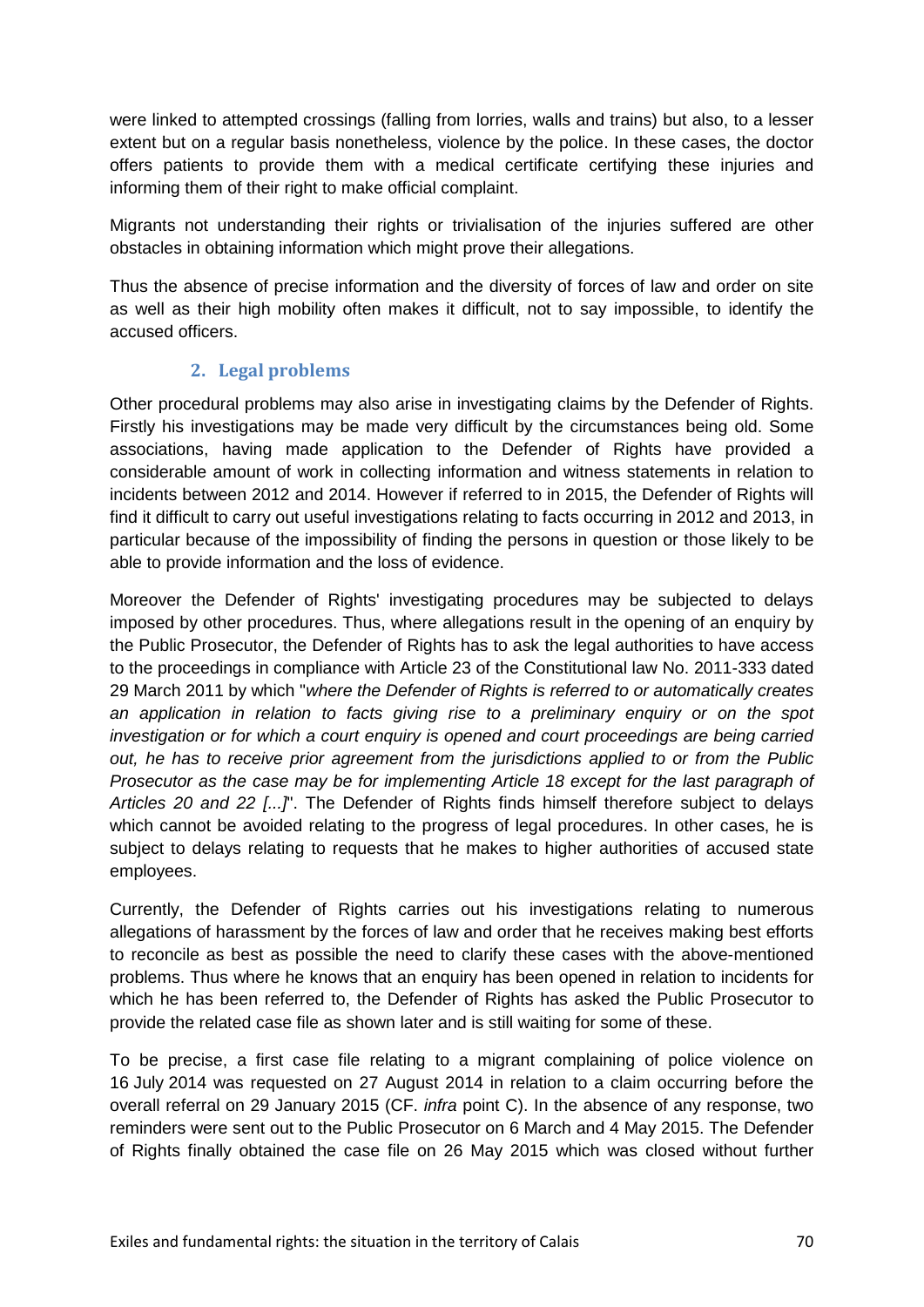action on 22 April 2015. Investigations are currently being carried out on the basis of the documents received.

At the same time, on 2 April 2015, a second case file was requested from the Public Prosecutor relating to a migrant complaining of violence at the time of his questioning by the police on 23 May 2014<sup>[130](#page-70-0)</sup> and, in the absence of response, the reminder was sent out on 4 May 2015. The Public Prosecutor refused to supply this case file on the grounds that an investigation was currently being carried out relating to this case and that no evidence could be disclosed because of this.

Moreover, in his request dated 4 May 2015, the Defender of Rights asked the Public Prosecutor for three other case files to be sent relating to applications for incidents occurring on 20 and 29 January and 14 March 2015. However in the absence of response, the agents of the Defender of Rights met with the Public Prosecutor on 17 June 2015 to share the need to obtain the information requested to complete appropriate investigations in these cases. Following this meeting, a reminder was sent to the Public Prosecutor on 17 July 2015 with a new application relating to 3 other case files which the Defender of Rights knew of relating to incidents from 1 December 2014, 22 April and 5 May 2015. This request and the preceding one have not been replied to and another reminder was sent to the Public Prosecutor by email on 8 September 2015. Attempts to contact the Public Prosecutor by telephone upon each reminder in writing were unsuccessful. In summary, six case files are still awaited.

We would note, in this respect, that such refusals to provide files or absences of responses, despite reminders by the *Defender of Rights' officials* are exceptional - or practically nonexistent - in cases where the establishment has to deal with matters of security ethics.

In relation to the cases referred described above, the Defender of Rights will give his conclusion at the end of his investigations. He reserves the right, in the event of there being found individual breach of ethics by the police, to send individual recommendations to the Ministry of the Interior; being, in particular, requests for reminder of their ethical obligations to the security agent in question, an application for disciplinary sanctions against the officer or yet again sending to the public prosecutor where a criminal breach has been found to have been committed by the security agent in question.

### **B. Continuing evidence of harassment since publication of the 2012 report**

At the time his 2012 report was published, the *Defender of Rights* criticised individual behaviours found - some of which were acknowledged by the police - consisting of provoking or humiliating migrants. His investigations enabled light to be shed, in particular, on the existence of a "non-settlement" strategy for migrants (providing surveillance of their places of settlement and movements; avoiding tented settlements; increasing the presence of police units etc.) The Defender of Rights had then recommended extreme vigilance by the police in relation to certain regular practices disclosed, in particular those consisting of taking migrants a few kilometres from the place where they were living and then letting them out, sometimes on the edge of the motorway; these consisting of increasing identity controls on the public highway without real grounds and inspections of the places where the migrants live, covert evictions and pressurising community activists. With this aim in mind, the Defender of Rights

<span id="page-70-0"></span> $130$  Application sent by the General Inspector of Confinement centres.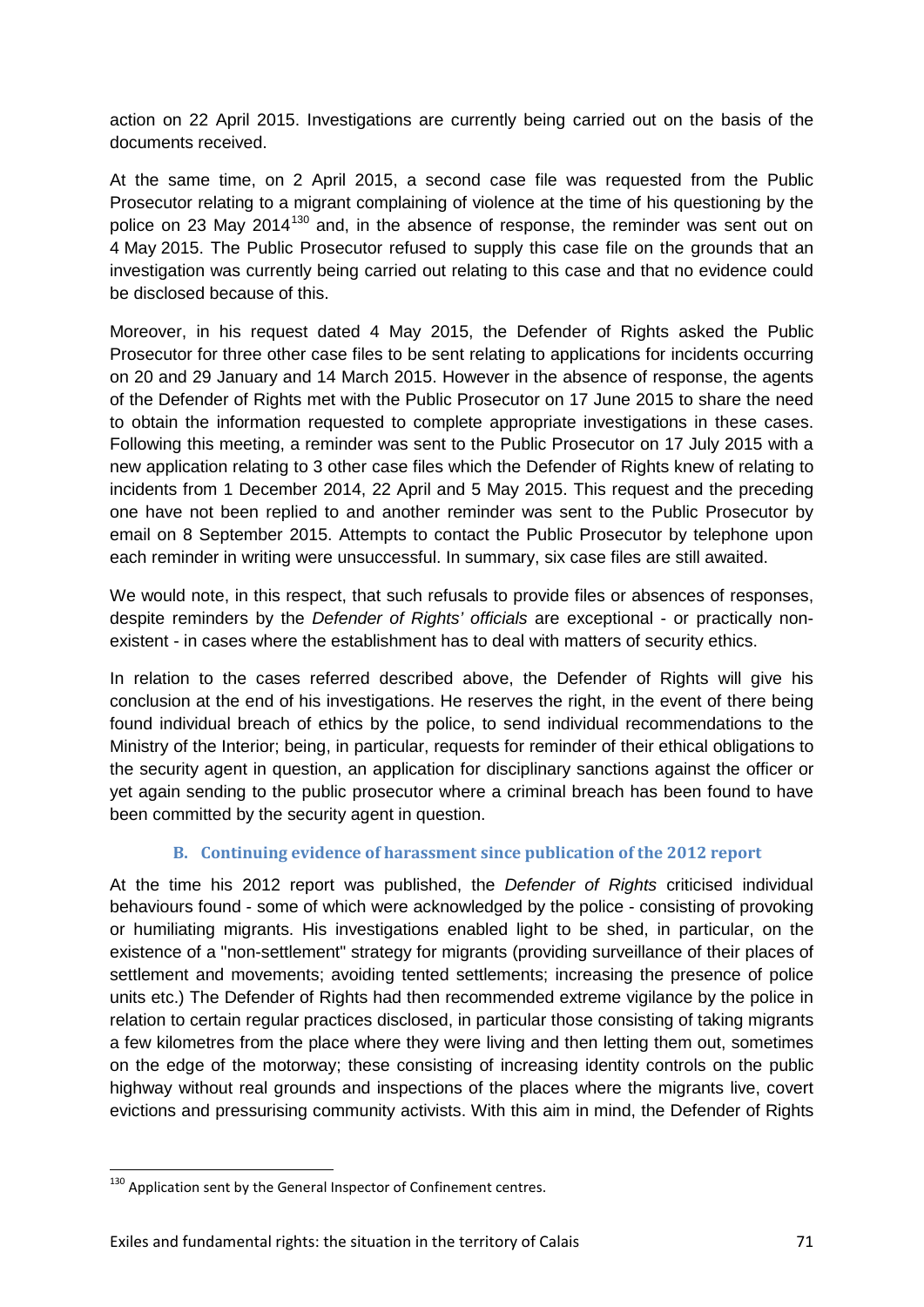has asked that precise written general instructions forbidding these practices be distributed and regular reminders given to staff working in the field.

In response, the Minister of the Interior stated on 6 March 2013 that the General Inspectorate of National Police, the IGPN, had carried out a review of police/public relations in the Pale of Calais. An progress report on this work contained comments and proposals which had been included in replies that the Minister of the Interior sent to the Defender of Rights. In fact, the Minister refuted the existence of the practices complained of considering that they were essentially based "*on declarations made by association managers relating to remarks which are not verifiable relating to old situations*" that there was no evidence to support it. Additionally, he stated to the Defender of Rights that some of the evidence mentioned had already been brought to his attention and that enquiries had been carried out and that they had not been able to establish any behaviour representing breach of disciplinary or ethical regulations by police officers.

It should however be recalled that the recommendations issued by the Defender of Rights in his 2012 report resulted in numerous investigations, in particular hearing a number of police officers (border police, Republican security companies, public safety), whether operators or managers and the use of numerous videos. We would note in this respect, that recommendations made by the Defender of Rights are always preceded by a fair in-depth investigation taking care to respect the principle of all parties being present.<sup>[131](#page-71-0)</sup>

Moreover a number of European and International authorities and a number of nongovernmental organisations (NGOs) have since recognised the reliability of the Defender of Rights' conclusions, joining the consensus on its findings and in turn making their own recommendations, deeming that the situation had not improved.

Firstly, the Commissioner for Human Rights for the Council of Europe in his report dated 17 February 2015, stated that the decision by the Defender of Rights which "*disclosed humiliating and destructive police practices in relation to humanitarian gifts and personal effects and the expulsion of migrants from their shelters carried out outside the legal context*" to conclude that "*the decision [which] recommended that these practices should be ended [ did not seem to have been more carried out. The evacuation of 610 migrants from a camp in Calais situated next to a site where meals are distributed on 2 July 2014 provides a recent illustration of this lack of improvement".* 

The Commissioner continued by stating that he *"profoundly regretted this continuing state of affairs for a number of years in Calais and in the region [...]* and believed that it was *"urgent that the French authorities fully implemented the Circular dated 26 August 2012 and the recommendations made by the Defender of Rights relating to evacuating sites and proposing* 

<span id="page-71-0"></span><sup>131</sup> Hearings of Mrs L. H. from Amnesty International and A. C. from Médecins du Monde, Messrs. M. Q., No Border collective supporters, C. S. from the Auberge des Migrants, V. D. C. from Secours Catholique, Mr. QN. from Médecins du Monde, Mrs S. M., journalist, Messrs. E. H., deputy director for Calais town hall technical department and D. S., environmental director at Calais town hall. Hearings of Messrs. H. D., superintendent, deputy to the Departmental Director of Border Police for the Pas-de-Calais (DDPAF), T. C., police commander and coordinator for the coastline, deputy at the DDPAF, Mrs L. M., police lieutenant, Mr. A. D., deputy brigadier at the departmental directorate of border police; and Messrs. P. P., former chief inspector and former regional director for the Republican Security Companies (CRS) for the North, V. R., brigadier-chef, with the Sainte-Adresse CRS, H. N., brigadier-chef, with the Lambersart CRS , E. C., brigadier major, with the Béthune CRS. Hearings of MM. A. K., R. A., H. A., A. M. (migrants). Hearings held in Calais on 22 and 23 May 2012 by his officials who collected a number of testimonies from migrants whether anonymous or not which they had made at different places where they have lived and to the town hall technical department.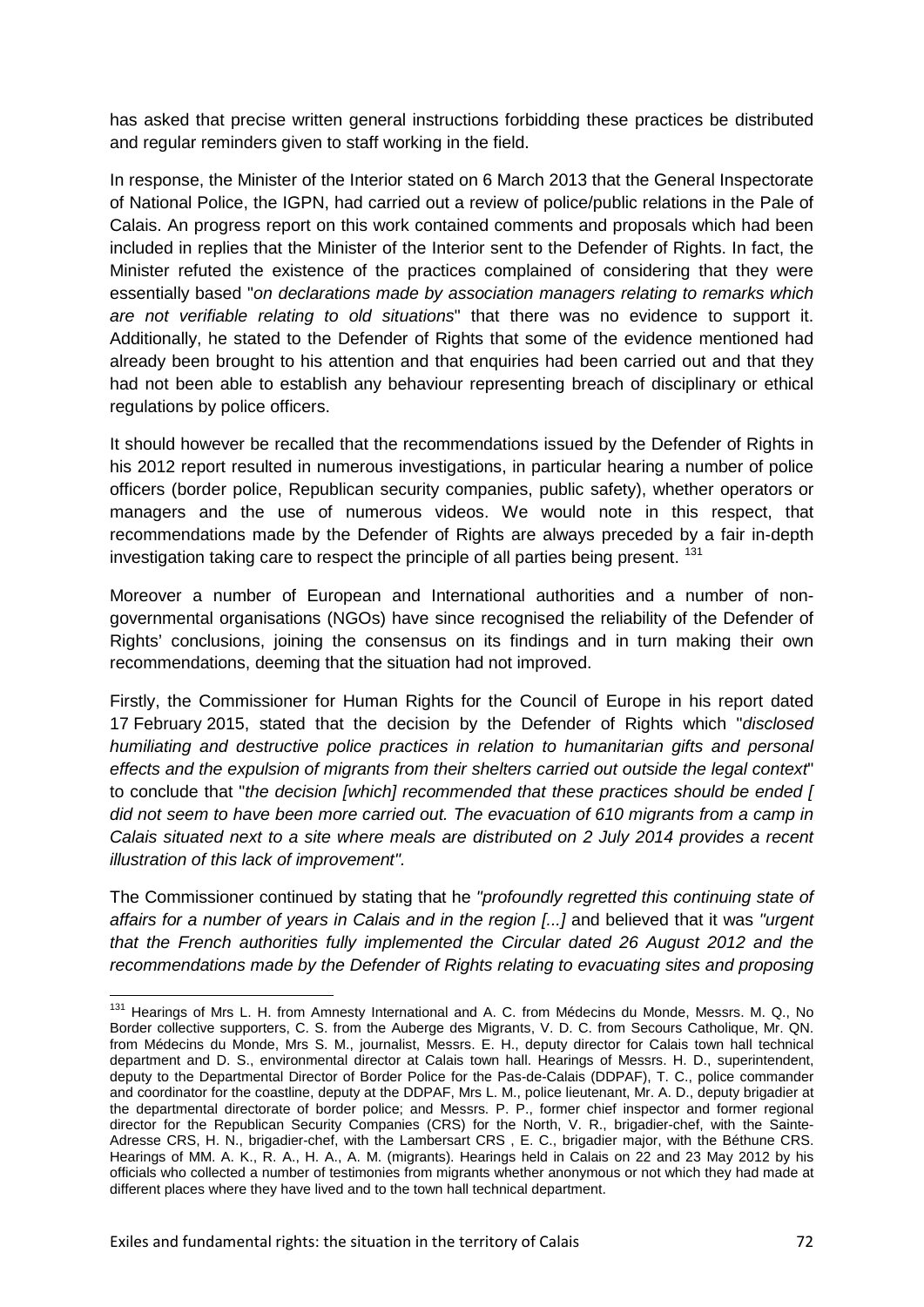*long-term solutions for decent reception and accommodation arrangements for migrants in Calais and in the region. All hate activity targeting migrants is to be subjected to effective enquiry and severely sanctioned by the courts"*.

Secondly the findings of violence, established by the Defender of Rights have also been repeated by the United Nations Committee for Human Rights on 21 July 2015. Indeed, in its report: *"the Committee is concerned about allegations of bad treatment, excessive use of*  force and disproportionate use of intermediary weapons and in particular at the time of *questioning, forced evacuation and maintaining law and order. It is also concerned about continuing "ethnic profiling" and allegations of police harassment, verbal abuse and the abuse of force against migrants and those seeking asylum in the city of Calais [...]."* [132](#page-72-0)

In addition to the European and International Authorities, NGOs have once again emphasised the problems which migrants living in Calais encountered with police. Thus, for example the Human Rights Watch report published on 20 January 2015 relating to abuse described by the migrants, which *"[...] include beatings and attacks with tear gas (...)". Thus, "In November and December 2014, Human Rights Watch held interviews with 44 persons seeking asylum and migrants in Calais including three children. Most of the interviews were held in groups; the migrants and those seeking asylum have described what appear to be*  routine abuse by police officers which they attempted to hide, in lorries or when they were *walking in the city. Nineteen people including two children stated that the police had mistreated them at least once in particular by beating. Eight had had arms or legs fractured or other visible injuries which according to them had been caused by the police in Calais and in the area. Twenty one of them including two children told the police that they had been sprayed with tear gas. [...] In November 2014, the departmental director for public security, addressing journalists, denied the allegations of bad treatment. In a meeting with Human Rights Watch on 16 December 2014, the advisory members of the Minister of the Interior's Office stated that they were not up to date with police violence against migrants and those seeking asylum in Calais but that they would make enquiries as to whether these allegations were founded on "specific facts". On 14 January 2015, the prefect for the Pas-de-Calais Département denied unjustified use of force by the police against migrants in Calais [...]"*.

Whereas the current French government no longer contradicts the conclusions drawn by the Defender of Rights as the preceding government did, it has not however taken this up. To the contrary, it has made comments on the report by the Human Rights Commissioner mentioned above. Thus, in particular it stated that *" public authorities have strongly mobilised their resources to provide solutions to the serious problems that the situation in the Calais area produces. This action is organised according to the following priorities: to keep public order and safety, fight against trafficking networks, provide a humanitarian response to the extremely disadvantaged position in which the migrants find themselves, and to comply with rights to asylum requirements relating to those persons needing protection. This action has been carried out by State institutions in continuous discussion with local government organisations concerned and associations working with migrants and the United Nations High Commission for Refugees". <sup>[133](#page-72-1)</sup>* 

<span id="page-72-0"></span><sup>132</sup> The United Nations Committee on Human Rights made its final observations on 21 July 2015 after having examined the fifth periodic report from France (CCPR/C/FR/5) dated 10 July 2015, page 5.

<span id="page-72-1"></span><sup>&</sup>lt;sup>133</sup> Comments by the French government on the report by the Council of European Human Rights Commissioner, Mr Nils Muižnieks, following his visit to France from the 22nd to 26 September 2014, Pages 16-17.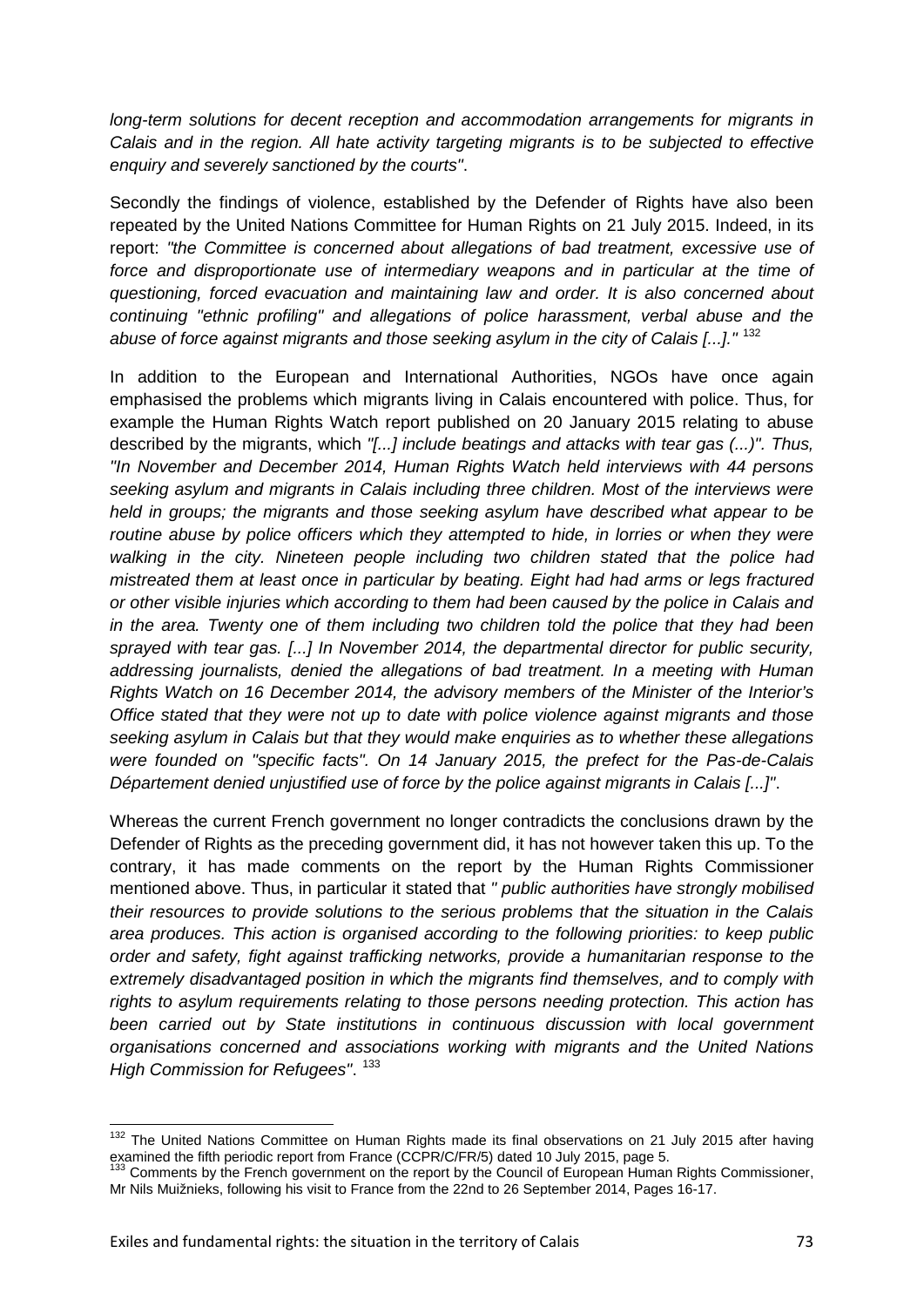More recently, on 24 November 2014, the Defender of Rights decided on setting up a system for filtering access to the site where meals are distributed to migrants between 7 and 15 July 2013. <sup>[134](#page-73-0)</sup> This system consisted of setting up security for all persons arriving inside the distribution point with accurate counting and distinguishing between nationalities and a filtering and channelling of persons entering the site. The border police central directorate explained that this system was necessary to ensure the safety of association members and migrants, some of whom were liable to be armed. Whereas the Defender of Rights has accepted the legitimacy of strengthened security systems in the context of increased tension between migrants, he has considered that the methods of implementation were disproportionate in this case. Not only does it breach migrants' dignity, who are vulnerable people, but also their freedom of movement and above all the right of access to the sole place for distribution of food in Calais.

The Defender of Rights has recommended to the Minister of the Interior that he remind local authorities and in particular the Departmental Police Directorate at the Calais border and officers of the CRS operating in Calais to ensure that they do not breach migrants' dignity, their freedom of movement and the exercise of humanitarian action when there is a real risk of confrontation on the gathering site for refugees such as the meal distribution site in Calais.

In response to these requests, by letter dated 14 September 2015, the Minister of the Interior stated that the methods used in the system set up by the police were, according to him, appropriate. In this respect he stated that "*this filtering which is necessary and temporary (seven consecutive days) and exceptional, aimed at distributing food in peace and in no way aims to intimidate or dissuade migrants"* He added that this system had proven efficient and that association volunteers had appreciated this police presence which helped them in the distribution of food. Finally, the Minister stated that "*in a difficult environment, the police are determined to carry out their work respecting the dignity of persons and their freedom of movement"* adding that *"it is in this spirit that they have ensured that migrants have completely safe access to places where they can take their meals without fear of fights or incidents"*

However, the Defender of Rights does not share the Minister's view and considers that simple presence by police at the site was sufficient to ensure safety for all and ensure that the distribution of food could be carried out in peace without frisking and nationality checks for all persons present. These systematic measures actually exceed the legal context and disproportionately breach migrants' rights.

Moreover, another form of harassment is regularly brought to the Defender of Rights' notice, closely related to their choice of closing down places where migrants live in the city centre and isolate them on land next to the Jules Ferry centre, without use of public force. For the police this consisted of stopping all attempts at installing camps, squats or other makeshift shelters.

In this respect and in relation to the occupation of land illegally, it should be recalled that in compliance with Article L 411-1 of the Code of civil execution procedures "*In the absence of special provisions to the contrary, expulsion from a building or an inhabited area may only be carried out by court decision or an executory settlement report and after serving an order to leave the premises"*.

<span id="page-73-0"></span><sup>&</sup>lt;sup>134</sup> Decision by the Defender of Rights No. MDS 2014-150 dated 24 November 2014.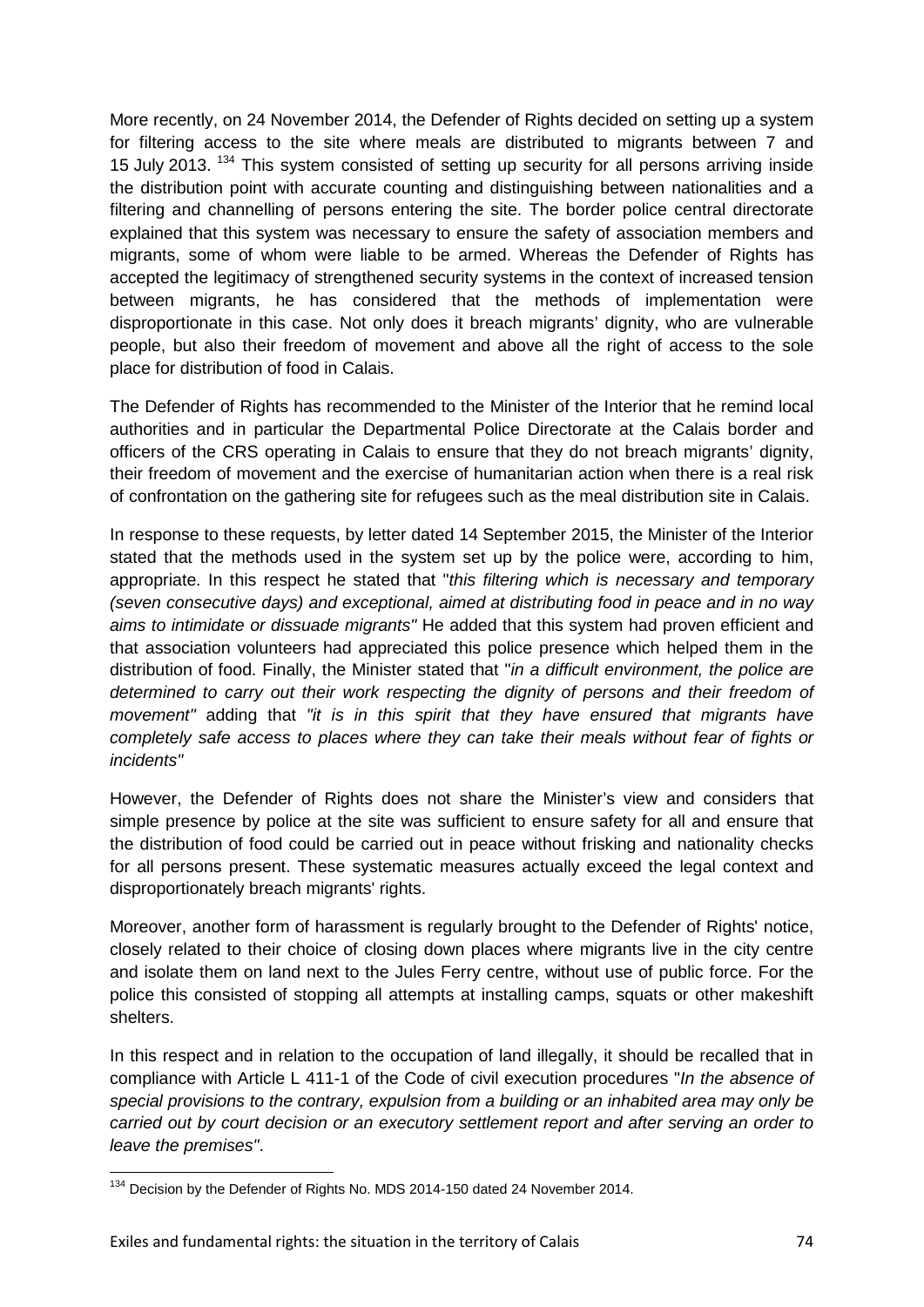However in the event of an offence discovered while it is being committed, "in flagrante delicto", police have the right to intervene and investigate, in particular enabling prohibition of access to the premises and placing persons in police custody. Articles 53 *et seq* of the Penal Procedural Code considers as "flagrant" recording the facts within "a time very close to when the action takes place" which is commonly acknowledged as being defined as 48 hours as a maximum, whilst in fact this time limit has no legal substance.

This legal arsenal results in associations assisting migrants having to provide evidence of earlier occupation of the premises in order to stop eviction in the context of "in flagrante delicto" procedures. But they sometimes come up against refusal by court bailiffs to come to officially record the presence on the premises or the police to accept their unsworn statements which they consider to be partial.

In this context, the authorities, for their part, have systematically expelled migrants before the expiry of the 48-hour time limit to avoid having to apply to the courts and to enter into long court proceedings before legally being able to carry out an eviction. This way of acting which is repeatedly carried out without delay is experienced as "harassment" by migrants and associations and at the same time sets the police off on work which proves at the very least, to be repetitive.

## **C. Numerous physical injuries to migrants brought to the attention of the Defender of Rights**

On 29 January 2015, nearly three years after the publication of the Defender of Rights' 2012 report, association members again consulted the Defender of Rights. The actions which were complained of took place between January 2012 and January 2014 and are principally of the same type as those which were complained of in the first referral to the Defender of Rights (identity checks known as "ethnic profiling", surveillance of living areas, evictions from living areas, inappropriate comments, intimidation, physical violence, pressure on association humanitarian militants and other forms of harassment). The authors of this referral explained that "*abuses that the refugees suffer have not stopped since the Defender of Rights' decision 2011-113. The more spectacular forms have stopped or are no longer recorded except in isolated areas on the edge of the city"*.

Alongside this overall referral, the Defender of Rights had, from time to time, cases referred to him concerning problems occurring during the remainder of 2014 and 2015. Whereas these ad hoc applications to refer a matter have for the most part been made by association representatives who originated the overall referral dated 29 January 2015, they have also sometimes been submitted by the General Inspector of Confinement centres (one referral relating to a migrant imprisoned in the Longuenesse prison complaining of police violence following his questioning in Calais in a police station), by a lawyer and by the migrants themselves although this is very rare.

It should be noted that the most recent allegations (for 2015) essentially relate to allegations of violence, in much greater volume than the types of actions which have been complained of up until now. According to the associations encountered in Calais by the Defender of Rights' officials in June 2015 this finding does not in any way mean that other forms of harassment which have been complained of have stopped but indeed are still occurring. The fact that the Defender of Rights has only received applications for the most serious attacks shows rather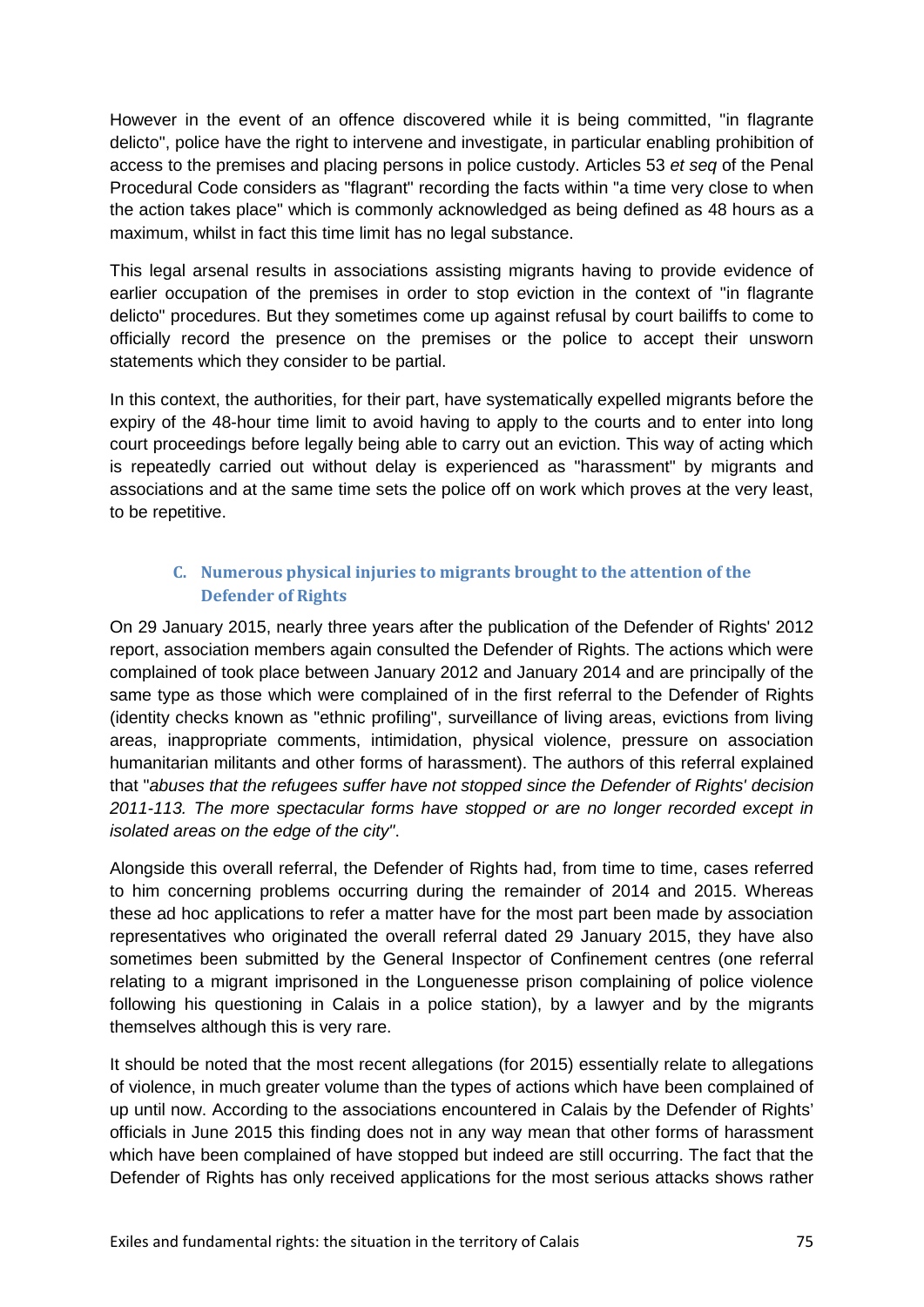that violence has become trivialised and even internalised by associations coming to the aid of migrants and by the migrants themselves. It is, to the contrary, the multiplication and intensification of this violence which explains that other actions, deemed to be less serious and more mundane are not, therefore, more disclosed.

In this respect, the Defender of Rights has received numerous testimonies from migrants stating that they have been attacked by the police, most often at the edge of motorways near to or within heavy goods lorries. In some cases this has been filmed and the Defender of Rights has received videos. Moreover, one video in which a police officer appears using force against a number of migrants on the edge of a motorway was widely distributed in the media during May 2015 and resulted in an own-initiative referral by the Defender of Rights<sup>[135](#page-75-0)</sup>. These incidents have also resulted in court enquiries being opened<sup>[136](#page-75-1)</sup>. The Defender of Rights is still waiting for the conclusion of the enquiry and receipt of documents from the proceedings from the court to continue investigation of this case in application of Article 23 of the constitutional law mentioned above.

Other videos sent to the Defender of Rights particularly in the context of a referral dated 22 May 2015 by Calais Migrant Solidarity relate to the use of tear gas by police against migrants. In addition to these video recordings are a number of witness statements - from all of the referrals - witnessing disproportionate and/or unjustified use of tear gas on migrants, sometimes at close range and most often when they were walking along motorways. In particular, the Defender of Rights has received evidence from Médecins du Monde care staff attesting that they had received a number of people for consultation stating that they had been victims of tear gas sprayed close to their eyes or face. Investigations are currently being carried out by the General Directorate of National Police on the most substantiated cases to identify the police officers in question and to determine the circumstances in which this tear gas has been used<sup>137</sup>. In the context of these investigations, the Defender of Rights has also requested the General Directorate of National Police (DGPN) to provide data at its disposal on the quantity of tear gas used by police on duty in Calais in 2014 and 2015 and the figures relating to the Ile-de-France area and for France as a whole for the same period. He is still waiting for this information which might enable him to compare the volume of tear gas used by the police in Calais against that used in the rest of France; this use clearly being in its context and circumstances.

Of particular significance is the eviction on 2 July 2014 of the principal Calais migrants' camp at the meal distribution site organised by the "Salam" association in the port area. This living area was created after the evacuation by the police, on 28 May, of three other camps sheltering some 650 people. In total, 320 people including some 60 minors were evicted, according to the information provided by the prefecture itself. This eviction took place in the morning a little after 6:30 am whilst the occupants were still asleep. It required a large number of police. The incidents reported to the Defender of Rights in 2015 disclose that the police blocked all access to the squat (including sea access, blocked off using zodiac inflatables) so that migrants could not escape and to this blockade was added the use of tear gas. The evidence for the conditions under which this eviction took place is difficult to report

<span id="page-75-0"></span> $135$  A little after his own-initiative referral, a case was referred to the Defender of Rights in relation to this action - amongst others - by "Calais Migrant Solidarity".

<span id="page-75-2"></span><span id="page-75-1"></span> $^{136}$  V. infra II. A Problems arising in investigating claims (legal problems).<br> $^{137}$  This request for explanations sent to the DGPN relates to the use of tear gas and other allegations (in particular allegations of physical violence, violent eviction and theft).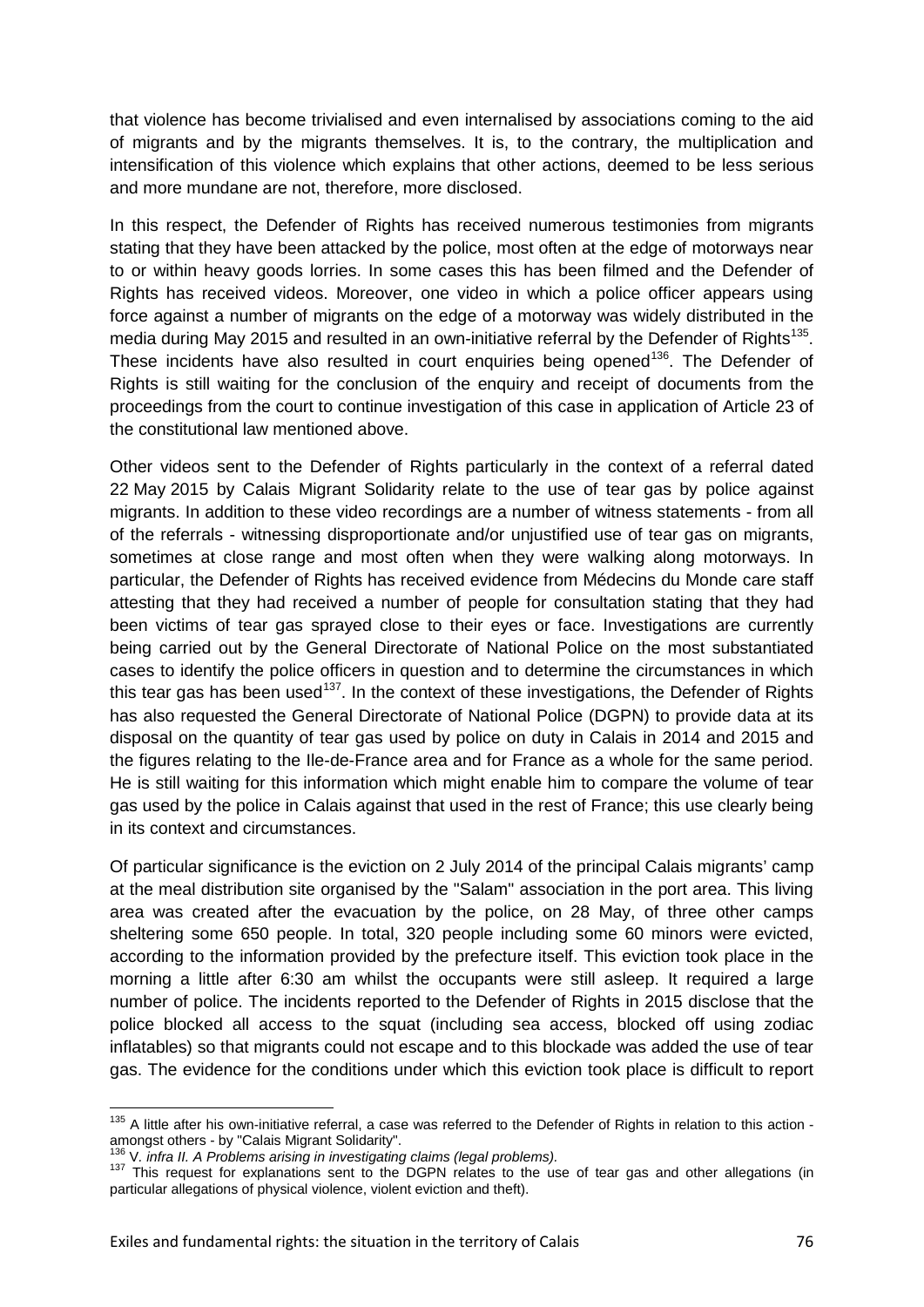in so far as the police acted hidden from sight from journalists and associations as security personnel had encircled the camp in advance. However, it has been reported that some 15 buses entered the site to stop and question the migrants thus causing great stress to people who had already experienced the destruction of another living place one month earlier.

A few days ago, on 23 September 2015, the Defender of Rights received a claim relating to the violence accompanying this incident two days earlier in forced eviction by police of the last four living places for Syrian refugees in the Calais city centre. Widespread use of tear gas was once again condemned. Investigations are currently taking place with the association referring the case in order to collect from it evidence in support of its claim. The Defender of Rights' officials have watched a video published by the British newspaper The Guardian which relates the events linked to this incident and which shows a climate of extreme violence.

In any case, whatever the results may be of all of these cases sent to the Defender of Rights, the memorandum dated 17 December 2014 relating to coordinating the CRS arrangements in Calais already attests to "*frequent use of tear gas [...] to attempt to push back [the migrants] as fear of the uniform was not enough*" and that this use was even "*preferred*" to "*push back migrants coming onto the bypass or who were in too close a contact*". [138](#page-76-0)

Other forms of violence have also been brought to the Defender of Rights' attention, and in particular a number of cases of migrants hit on the motorway by police vehicles causing them serious injuries. Amongst these cases, two resulted in the opening of court enquiries. The Defender of Rights is still waiting for the case notes to be sent by the Public Prosecutor.<sup>[139](#page-76-1)</sup>

To this are to be added: a number of allegations made by volunteers assisting migrants, incidents of intimidation against some by the police. In particular, incidents of destruction by the police have been reported to the Defender of Rights of digital equipment used by volunteers to film police action and the deletion of recorded data. One of the applications resulted in a court enquiry being opened following a complaint by a volunteer. Investigations by the Defender of Rights will continue after this enquiry has been sent by the Public Prosecutor.<sup>[140](#page-76-2)</sup>

Whereas all of the applications result in investigations relating to the police, the Defender of Rights has also heard of allegations of violence by individuals. Thus, a number of migrants questioned by the Defender of Rights' officials in Calais disclosed recent aggression by individuals on the edges of the shanty town next to the Jules Ferry centre and in the Calais city centre. Some of them have stated that they have made an official complaint relating to these incidents. The migrants however denounce the passivity of the police in the face of this aggression. For their part, the police and the Boulogne-sur-Mer Public Prosecutor, which the Defender of Rights' officials also met in Calais on 17 June 2015, have stated that they have

<span id="page-76-0"></span><sup>138</sup> Memorandum No. 5081/2014D/53 from the CRS North area Directorate dated 17 December 2014 relating to linking the CRS process in Calais.

A Memorandum No. 36955/2014 has also been sent to the Defender of Rights from the Departmental Directorate for Public Safety for the Pas de Calais dated 8 September 2014 relating to "local organisation of the fight against illegal immigration. Instructions applicable to the Calais CSP"; memorandum No. 244/2014 from the Border Police Departmental Directorate for the Pas-de-Calais dated 9 September 2014 relating to "coordinated operations in the fight against illegal immigration implemented from 10 September 2014 within and around the Calais port area"; and a Memorandum from the area directorate for the CRS North dated 12 December 2014 which was subject to time-limited application and which therefore will not be mentioned in this report.

<span id="page-76-1"></span> $^{139}$  V. infra : I. 2) Problems arising in investigating claims (legal problems).<br> $^{140}$  V. infra : I. 2) Problems arising in investigating claims (legal problems).

<span id="page-76-2"></span>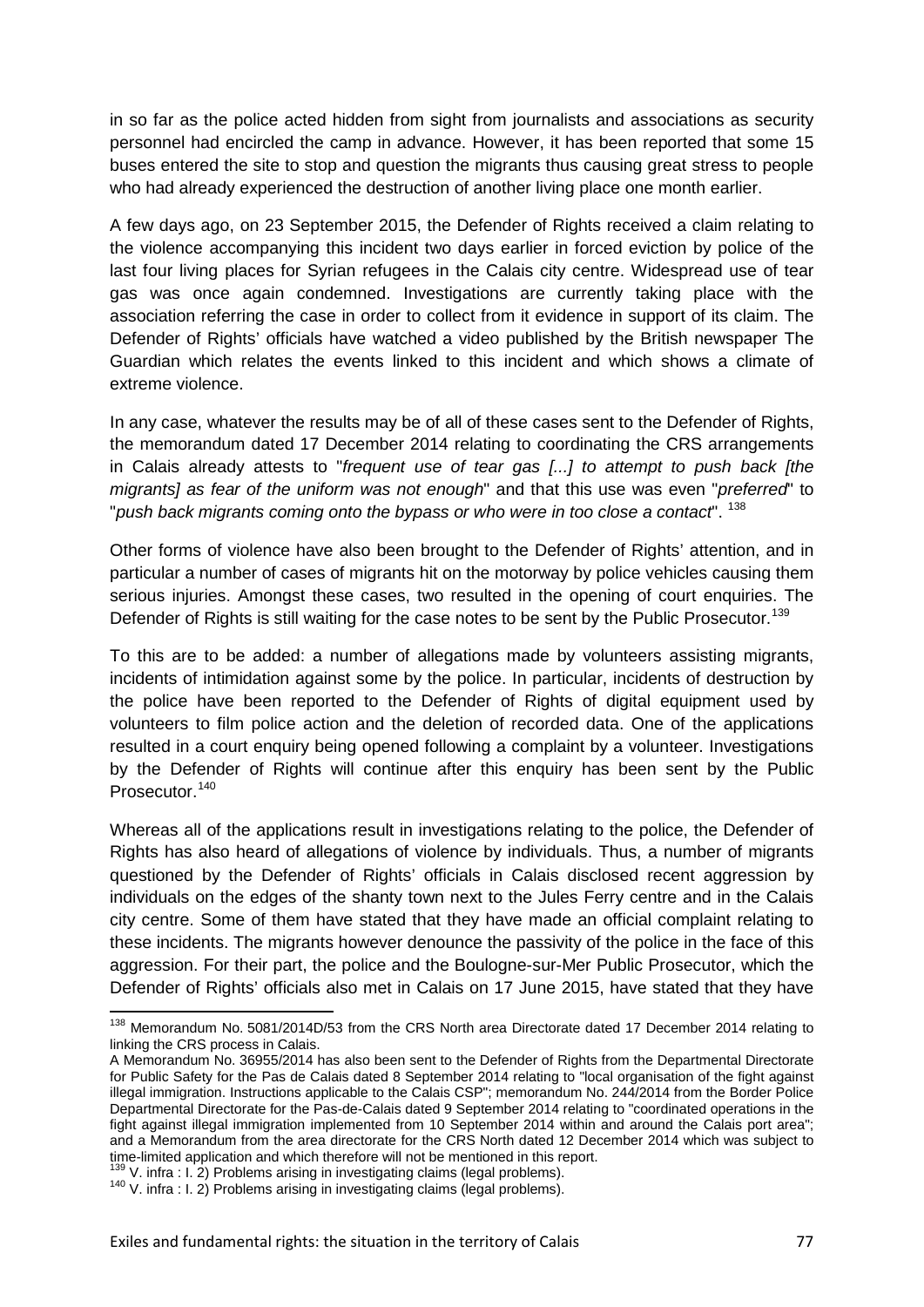actually received complaints relating to these incidents and that enquiries were currently being carried out.

The *Defender of Rights* has finally received an application in relation to a case concerning a number of migrants who have been victims of violence by lorry drivers having discovered them in their lorries, in parking areas in the presence of a security guard who did not intervene to stop violence against them. These incidents have been filmed and recorded and widely distributed on Internet at the time of the incidents in March 2015. A court enquiry has been opened. The *Defender of Rights* is still waiting for the case notes to be sent by the court.<sup>[141](#page-77-0)</sup>

### **D. The hybrid nature of duties devolved to the police and the inappropriate nature of legislation for intervention which encourages confrontation**

#### **1. Sensitive duties for the police**

The duties given to the police are sensitive. In their duties, the CRS have in particular to move migrants away from lorries. Because of the special type of individuals that the police need to repel, this work does not fall within the traditional framework for intervention. Effectively, migrants facing up to the police are not typical of the type of people that the CRS have traditionally been required to contain in operations to maintain law and order. There are also participants whose aims are completely opposite: on the one hand, the police responsible for moving individuals from border crossing and on the other hand people in an extremely vulnerable situation who are often deeply traumatised and determined to continue their migratory path whatever the risk, to attain what they consider to be "Eldorado". Furthermore, this migrant "hunt" proves to be in vain as they are still there. In the face of this situation, the police and gendarmerie authorities met in Calais have all stated that their staff felt worn down and even powerless. In June 2015 over 20 police officers had to have time off work<sup>[142](#page-77-1)</sup>. In addition to this feeling of being worn down there also dominates a lack of sense given to the operations: it might appear at the least paradoxical to have as your main duties to chase and disperse migrants in order to stop them from leaving French territory whilst other police - perhaps the same officers - are carrying out surveillance operations, in Vintimille for example so that other migrants, trying to continue their journey towards the North of Europe, do not enter this very same French territory.<sup>[143](#page-77-2)</sup>

In addition, the police authorities have stated that they have noted a decline in the dissuasive force of police officers and that their presence alone was no longer sufficient to stop migrants attempting to board heavy goods lorries as had previously been the case. It was confronting this explicit finding that tear gas became the preferred response of the CRS as stated in the memorandum dated 17 December 2014 mentioned above and as shown elsewhere, in

<span id="page-77-1"></span><span id="page-77-0"></span><sup>&</sup>lt;sup>141</sup> V. infra : I. 2) Problems arising in investigating claims (legal problems).<br><sup>142</sup>North Shore, 11 June 2015, *Arrêts de travail dans la police : la hiérarchie comprend et prend acte (Sick leaves* in the police: the administration understands and takes note).<br><sup>143</sup> The Prime Minister thus admitted that temporary controls at the border had been setup since the month of

<span id="page-77-2"></span>June - Le Figaro 16 September 2015.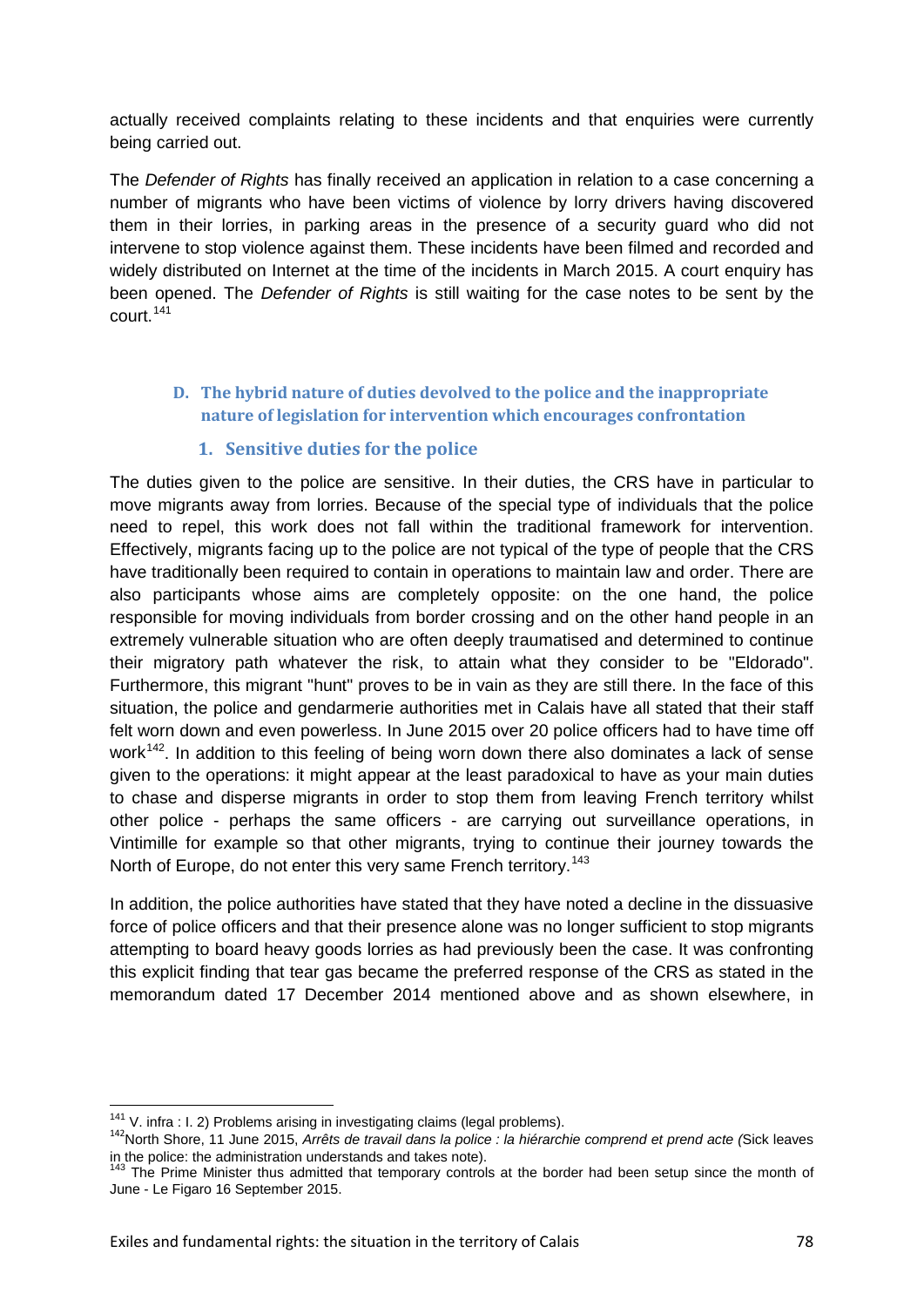claims made to the Defender of Rights in which unjustified and/or disproportionate use of tear gas had an important role.<sup>[144](#page-78-0)</sup>

Generally, the Defender of Rights notes that the police are ordered to manage situations by force whilst this needs to be organised and thought through more globally, at least at European level. Summarising the situation of migrants in the Pale of Calais as one single dimension of security and policing is to go down the wrong road, its resolution can only be via political reflection not only between France and the United Kingdom but also at a higher level in relation to migratory movement.

## **2. Some legal context for action which might be specified**

It is certainly the case that the memorandum mentioned above from the Area Directorate of the CRS North dated 17 December 2014 relating to coordinating CRS procedures in the Pale of Calais gives summary reminder of the legal context of use of force by police representatives and their ethical obligations. Some elements however are worth detailing again.

In this case the provisions of Article R 431-3 of the Penal Code relating to the maintenance of public order are involved, under the terms of which: "*the use of force by police is only possible when circumstances make it absolutely necessary to maintain public order under the provisions of Article 431-3. Force used must be proportionate to the problem to be stopped and must end when this ceases." [145](#page-78-1)*

In relation to the maintenance of law and order the provisions of Article 431-3 of the Penal Code are to be recalled, under the terms of which: "[...] *A crowd may be dispersed by force after two warnings for it to disperse have remained without effect made under the conditions and according to the procedures provided for under Article L 211-9 of the Internal Security Code". [146](#page-78-2)*

Under the terms of Article L 211-9 of the Internal Security Code "[...] *These warnings are to be given under the right procedures for informing persons participating in a crowd of their obligation to immediately disperse. However, members of the police called up to dissipate a crowd may immediately use force where violence or assault is used against them or where they cannot otherwise defend the ground that they occupy".* 

The circumstances in which police officers "cannot otherwise defend the ground that they occupy" as set out in the Article mentioned above are not defined. This phrasing, which is vague is therefore liable to manipulation; it might be used to justify use of force without warning to disperse a crowd in many cases. This finding seems to be shared by the police as a phrase in the memorandum relating to coordinating the CRS procedures in Calais states: *"the defence of ground which we need to occupy for strategic reasons cannot serve forever as a legal palliative insofar as migrants activity is known and repetitive". Here the context of* 

<span id="page-78-0"></span><sup>144</sup> Memorandum No. 5081/2014D/53 from the CRS North area Directorate dated 17 December 2014 relating to

<span id="page-78-1"></span>co-ordinating the CRS process in Calais.<br><sup>145</sup>This article was repealed by decree No. 2013-1113 dated 4 December 2013. These provisions were repeated

<span id="page-78-2"></span>in Article R.211-13 of the Internal Security Code.<br><sup>146</sup>Under the terms of Article 431-3 of the Penal Code, the concept of a crowd is defined as " [...] any meeting of persons on the public highway or in a public place liable to disturb public order [...]".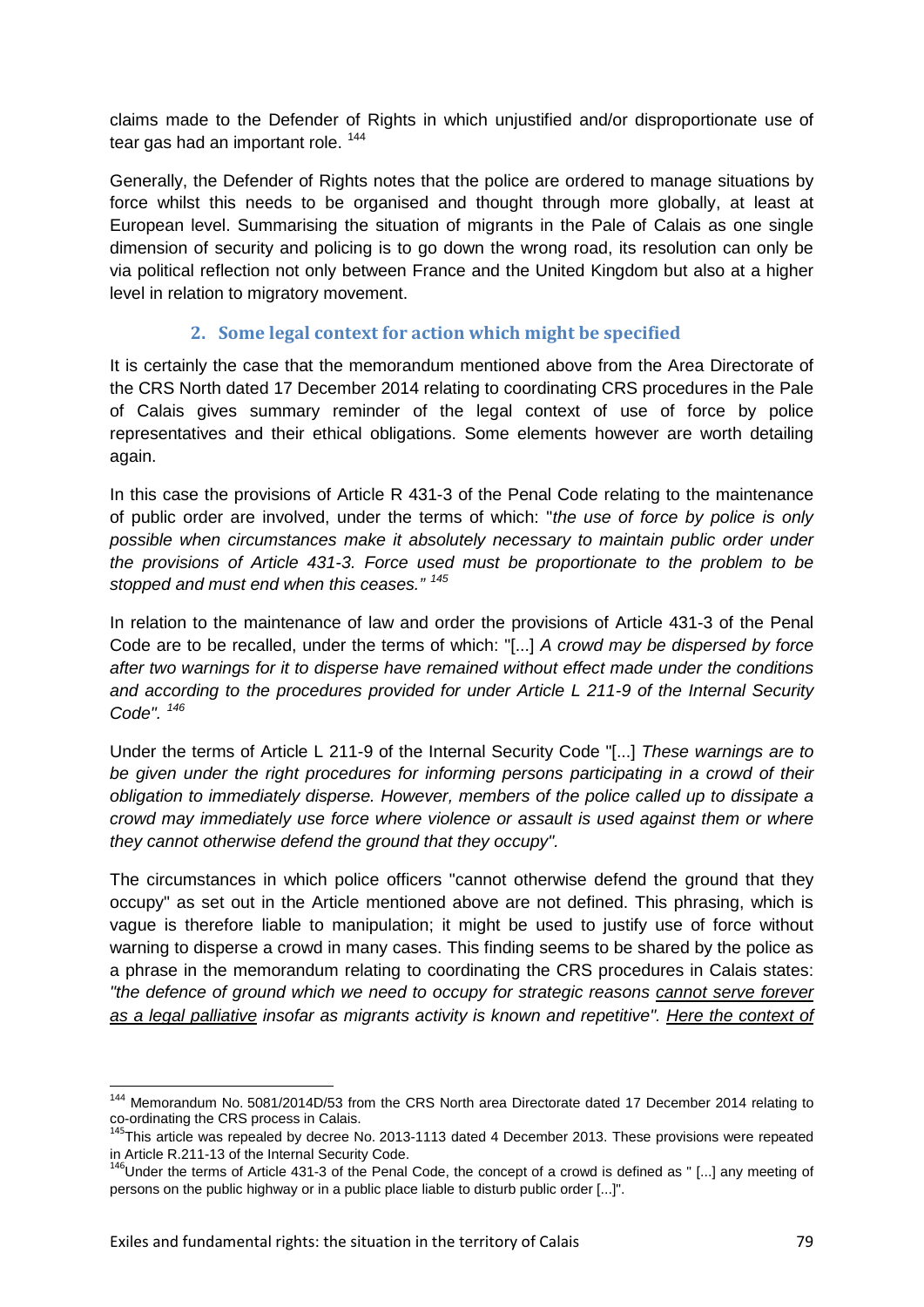*the reaction loses its primary meaning"*. [147](#page-79-0) The hypotheses covered by this phrasing should be clearly defined.

In any case, whether against migrants in the context of maintaining law and order or in another context (legitimate defence, apprehending the author of a crime or in "flagrante delicto" etc.) it should be recalled that the police or gendarmes are to "*use force in the context set out by law, only when it is necessary in a proportionate way to the objective or the seriousness of the threat, as the case may be. Weapons may only be used when absolutely necessary and in the context of legislative provisions applicable to its own status*" (Article R 434-18 of the Internal Security Code - the Ethical Code for the national police and gendarmerie).

The instructions for use dated 14 June 2004 from the DGPN should also be recalled, relating to the use of incapacitating products in particular in an enclosed setting<sup>[148](#page-79-1)</sup> which mentions the circumstances in which tear gas bombs, sixth category weapons, may be used. In this case, the use of tear gas might be envisaged, in particular in situations of maintaining law and order; or where the police find themselves in a situation of legitimate self-defence; or in the event of crime or in "flagrante delicto" to apprehend the perpetrator; or again to reduce clear resistance to legal intervention by the police and thus avoid the use of weapons or other means of neutralisation.

Additionally, the instructions for use provide for a number of precautions in the event of the use of tear gas bombs and mention is made of the "*necessity to use aerosols in the context of proportionate response, used with discernment particularly in an enclosed setting where their use is to be exceptional*". In particular tear gas bombs "*in so far as possible are not to be used at a distance of less than one metre from a person*", close up use risking "*the provocation of an ocular impact which would be dangerous for the person targeted".* The need, for officers using incapacitating bombs is also mentioned, of "*taking account of information that they might have, obtain or assume relating to the condition of the persons targeted"*. In this respect, the recommendation is to be very careful in the use of this product with persons whose "*state of health may be shown to be fragile (pregnant women, young people under aged, the elderly [...]*". Finally the use of tear gas is to be mentioned in procedures as with the use of force.<sup>[149](#page-79-2)</sup>

Consequently, and before the Defender of Rights decides on individual cases referred to him, it should be here mentioned that particular vigilance should be implemented in the use of these weapons and police officers working in the field should be reminded of the legal context for using this defensive method.

With regard to all of these elements, the Defender of Rights includes the recommendations made by the United Nations Committee for Human Rights dated 21 July 2015<sup>[150](#page-79-3)</sup>, worded as follows: "*Member States should take all appropriate steps, in particular in relation to training,* 

<span id="page-79-0"></span><sup>147</sup> Memorandum n° 5081/2014D/53 from the CRS North area Directorate dated 17 December 2014 relating to coordinating the CRS process in Calais.

<span id="page-79-1"></span><sup>&</sup>lt;sup>148</sup> Instructions for use dated 14 June 2004 relating to the use of incapacitating products in particular in an enclosed setting (DAPN/LOG/CREL/N°2004/40).

<span id="page-79-2"></span><sup>&</sup>lt;sup>149</sup> In relation to the National Gendarmerie, an Urgent memorandum n° 88170 dated 15 November 2013 relating to the use of high-capacity teargas sprays also recalls the essential requirements of necessity and proportionality in the use of this weapon.

<span id="page-79-3"></span><sup>&</sup>lt;sup>150</sup> The United Nations Committee on Human Rights made its final observations on 21 July 2015 after having examined the fifth periodic report from France (CCPR/C/FR/5) dated 10 July 2015, page 5.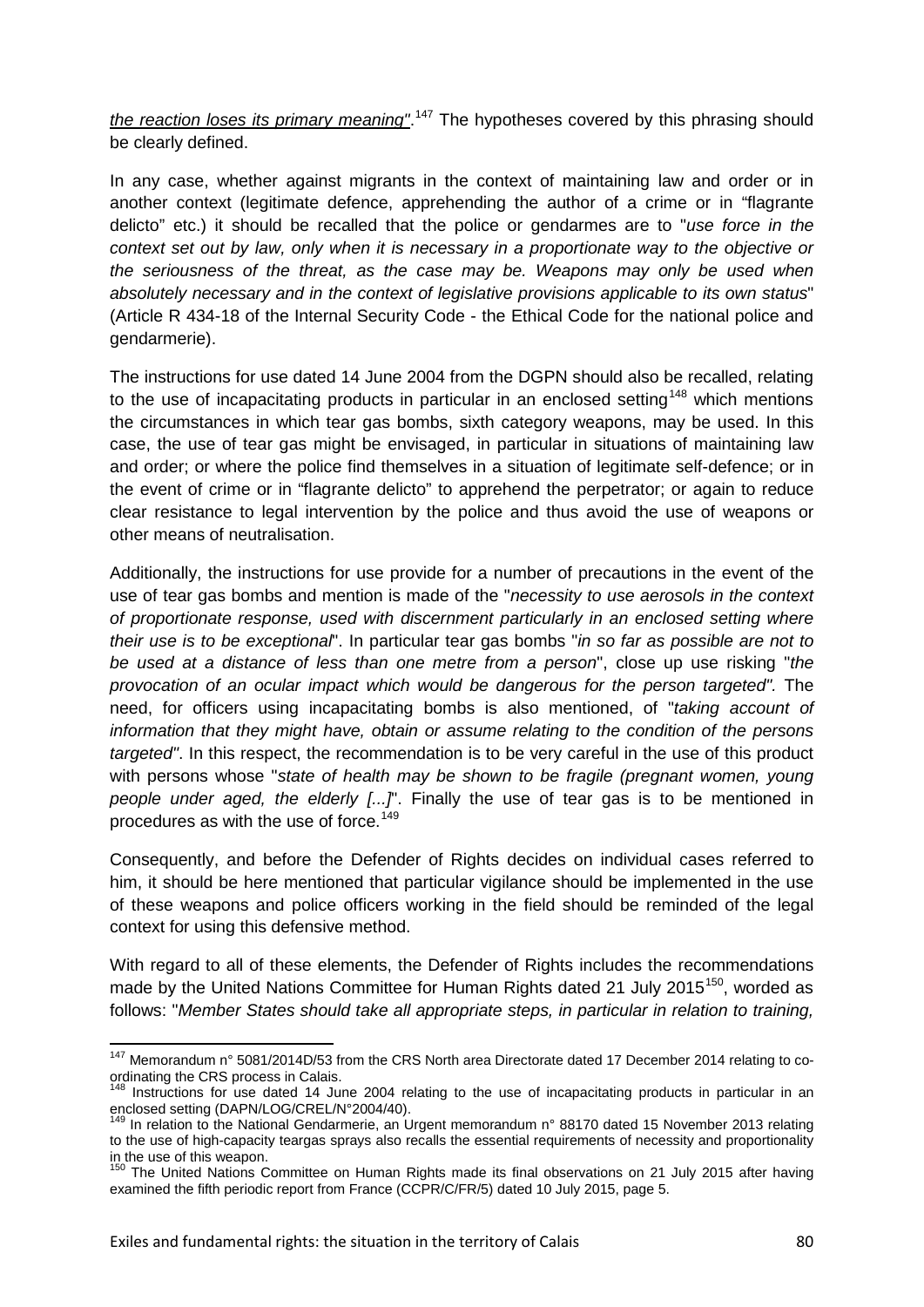*to stop police officers and security officers from using excessive force or using intermediary weapons in situations where use of additional force or lethal force would not be justified"*

Investigations are continuing to shed light on the cases brought to the attention of the Defender of Rights. However given the large volume of allegations in this area - made by the migrants themselves, by Médecins du Monde<sup>[151](#page-80-0)</sup> doctors, by local associations and Human Rights Watch<sup>[152](#page-80-1)</sup> - as well as by using videos sent to the Defender of Rights it is impossible to ignore the existence of violence against migrants in Calais and more particularly the use of tear gas.

**It is for this reason that the Defender of Rights deplores the inconsistency of the succession of orders received by the police and recommends:** 

- **that Police officers operating in the Calais area be reminded of the circumstances in which tear gas is to be used in order that they use this weapon in a necessary and proportionate way - and its use is not to be trivialised because of the repetitive nature of their work - and that they be systematically accountable;**
- **that the circumstances in which the police "are not able to defend the ground that they occupy in any other way" (Article L 211-9 of the Internal Security Code) be clearly defined in the context of maintaining public law and order in so far as this wording - which allows use of the police to disperse a crowd without prior warning - is particularly vague;**
- **that all police officers and gendarmes working in the Calais area be equipped with mobile cameras which would be activated at the start of their operations to prevent any abnormal behaviour and remove any suspicion about the circumstances in which the intervention takes place;**
- **that legal proceedings be carefully handled to avoid making the situation more tense. In this respect, he requests that evidence enabling him to successfully complete his work be provided in more reasonable time to his officials.**

<span id="page-80-1"></span><span id="page-80-0"></span><sup>&</sup>lt;sup>151</sup> Mady DENANTES, « Le bidonville de Calais est-il en France ? » "Is the Calais shantytown in France?", Op.Cit.<br><sup>152</sup>Report dated 20 January 2015, op cit.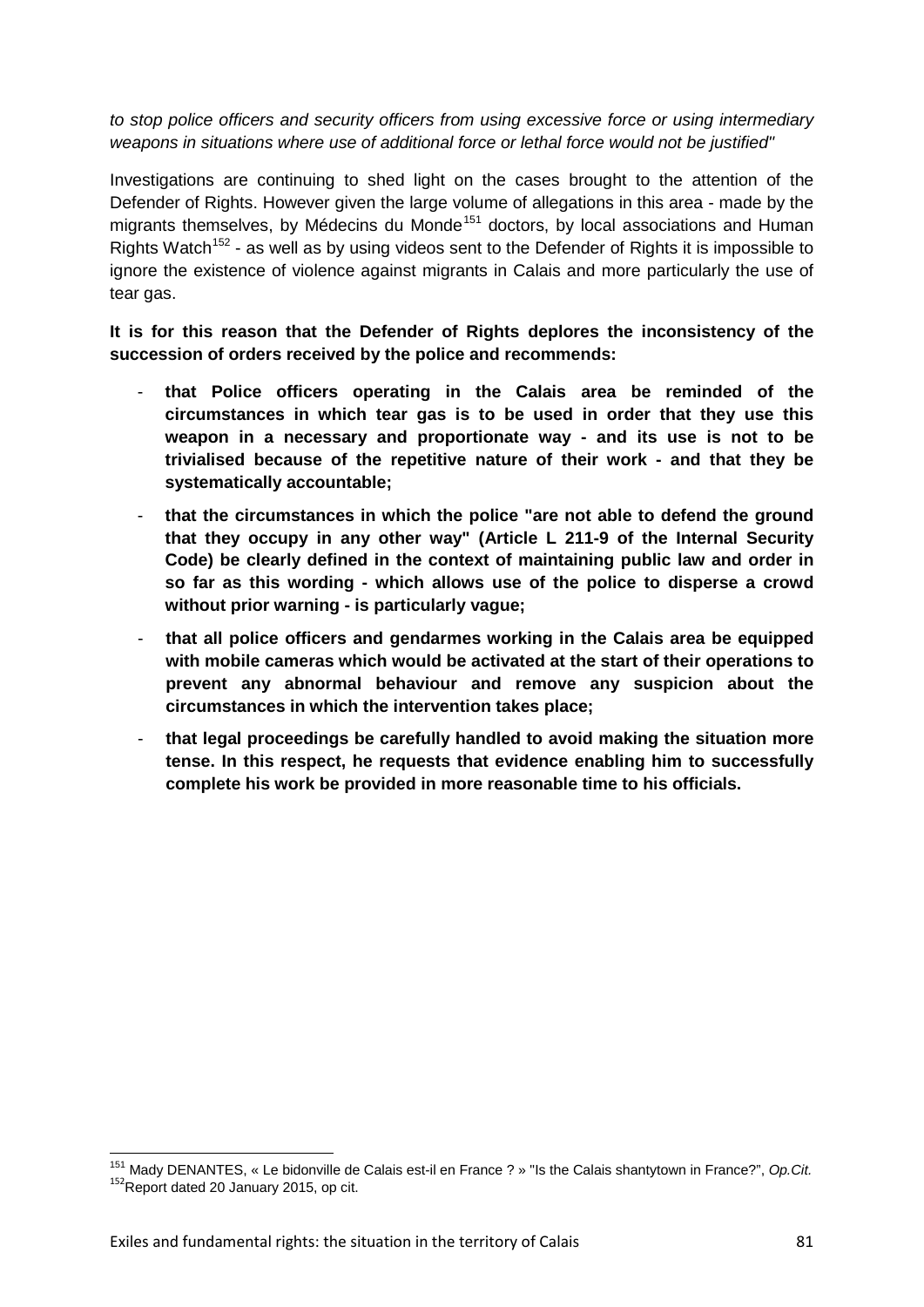# **General Conclusion**

The whole of this report shows that public policies guided by the risk of a magnet effect have harmful effects with regard to exiles' access to their fundamental rights. In addition to the violence connected with their living conditions and with the lack of consistency of the tasks entrusted to the police, the common thread of the various stages of migrants' journeys is characterised by **the precedence of control over respect for fundamental rights**, whether with regard to entering the European continent or subsequently crossing the different borders, the Calais border only being one amongst others. The persons found in Calais already have a considerable migratory history behind them. The control to which they are subjected begins well before their arrival there and contributes to placing them in their state of destitution.

For example, although the crossing of the Mediterranean on improvised boats is extremely dangerous and frequently makes rescue operations necessary, when priority is given to border control it can nevertheless actually be to the detriment of such rescue actions. This is shown, in the first place, by the pressures exercised upon Italy by the European States in order to stop the *Mare Nostrum* human rescue operation (an Italian operation decided upon after a shipwreck that claimed very many lives) and give priority to the existence of surveillance operations orchestrated by Frontex<sup>153</sup>. The French Minister of the Interior had himself shown his reservations with regard to the development of a rescue operation of this kind which, once again, carried the risk of a magnet effect: *"although the Italian navy's rescue operation [Mare Nostrum] has enabled the rescuing of numerous migrants at sea, [it] has also resulted in the creation of fixed migrant gathering points in the North of France"*[154](#page-81-1). These claims then became louder when Italy, concerned to put pressure on the rest of Europe in order to no longer finance *Mare Nostrum* on its own, decided to allow migrants to enter European territory without collecting their fingerprints in the EURODAC file, thus preventing other States from having asylum seekers readmitted to its territory. The European Union then replaced *Mare Nostrum* by putting an operation in place under the aegis of Frontex.

However, these two types of operations do not pursue the same objectives, since Frontex's assigned task is the control of migratory flows and not sea rescue. For this reason, the agency cannot therefore take action in territorial waters to the same extent as *Mare Nostrum*. This has been expressly stated by both Mr Jean-Claude Juncker<sup>[155](#page-81-2)</sup>, then Commissioner, and Mr Fabrice Leggeri<sup>156</sup>, Frontex Executive Director. What is more, Frontex's mandate - which allows it to intercept ships before they reach European Union territorial waters, land migrants in non-EU countries and turn back any boats reaching a Member State's territorial waters – does not provide any guarantees with regard to the need for international protection of the

<span id="page-81-0"></span><sup>&</sup>lt;sup>153</sup> This is the European Agency for the Management of Operational Cooperation at the External Borders of the Member States of the European Union.<br><sup>154</sup> French Government cabinet meeting (Conseil des ministres), September 2014

<span id="page-81-2"></span><span id="page-81-1"></span><sup>154</sup> French Government cabinet meeting (*Conseil des ministres*), September 2014 <sup>155</sup> Recalling the creation of Frontex, he explained that the Agency's *raison d'être* lay in the idea that the success of free movement within the Schengen Area depended upon Europe's capacity to make its external borders secure.

<span id="page-81-3"></span> $156$  On 22<sup>nd</sup> April 2015, the eve of the European Summit, Mr Leggeri asserted that saving lives in the Mediterranean did not come within the Agency's mandate.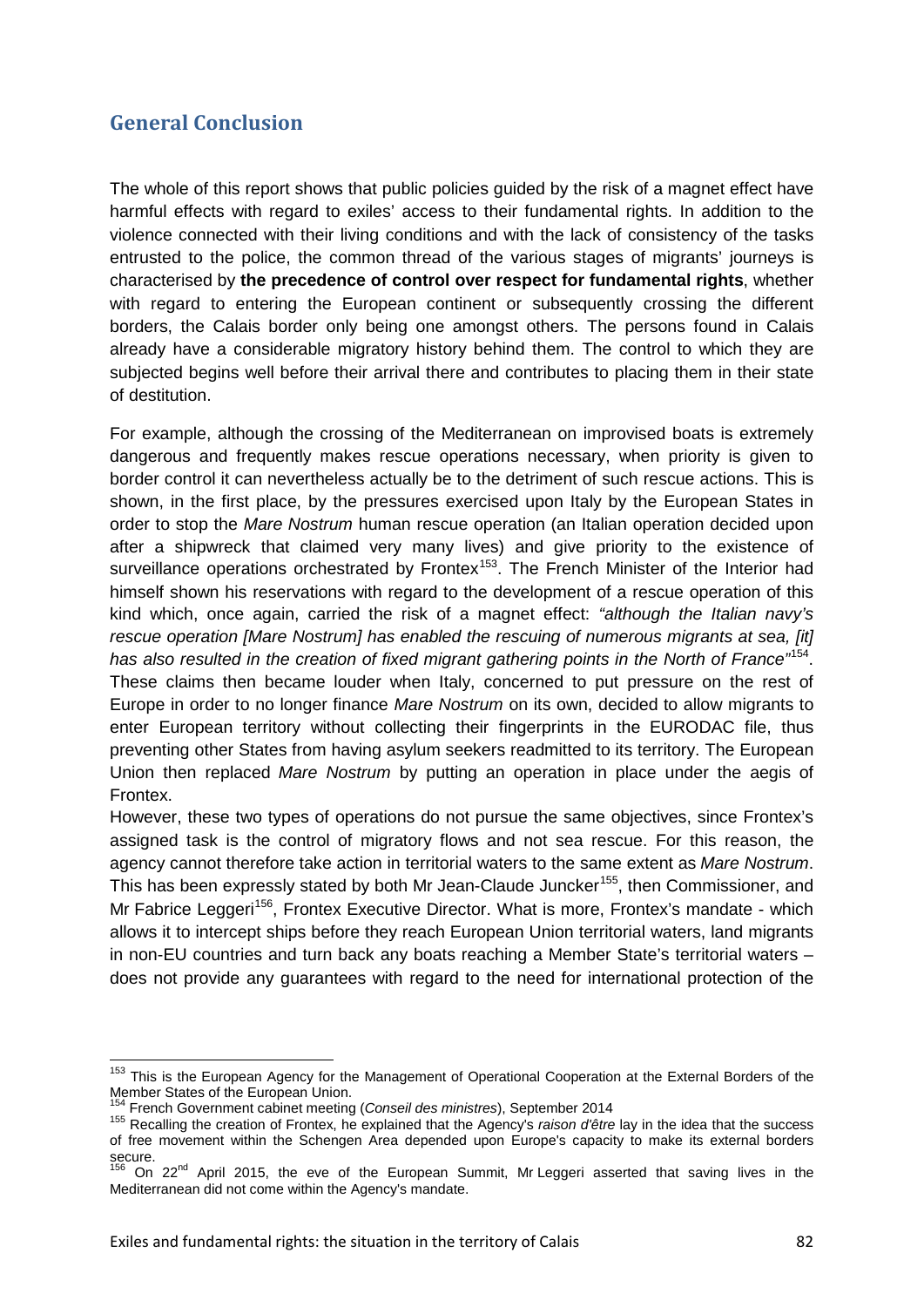persons concerned and compliance with the principle of the prohibition of expulsion or return of refugees as guaranteed under Article 33 of the 1951 Refugee Convention<sup>157</sup>.

Thus, although the Frontex agency's budget has greatly increased<sup>[158](#page-82-1)</sup>, certain bodies, including the UNHCR, which considers "a European '*Mare Nostrum*' operation" to be necessary"<sup>159</sup>, still point out the continuing incompatibility between its mandate and the objectives pursued by sea rescue operations. At the same time, in order to offset what it considers to be the shortcomings of European policy, the NGO *Médecins Sans Frontières* has been organising sea rescue operations with a ship, the Dignity-I, since May 2015.

Controls and obstacles to the right to emigrate, in order to apply for asylum if need be, are also imposed by means of the **increasing penalisation of the illegal crossing of borders, as well as greater difficulty in actually crossing them**.

Within the framework of the bill concerning the law on foreigners currently under discussion in the French Parliament<sup>160</sup>, two amendments reveal the will to criminalise all crossings and attempted crossings. The Government had planned to increase the penal sanctions in case of intrusion in port areas prohibited to the public. It was difficult not to anticipate this new provision, aimed at penalising trespass on the part of migrants living in Calais and attempting to reach Great Britain.

Although this amendment was finally withdrawn before the reading, another provision modifying the Penal Code was, for its part, adopted. Indeed, Article 28 *bis* A of the bill, which was not present in the initial text, creates a new offence of usurpation of identity or travel documents. This offence will have been committed when a usurpation is committed with the intention of "*unduly obtaining a capacity, status or advantage*" which, formally speaking, may equally concern French citizens and foreigners. However, in so far as this provision is created within the framework of a bill concerning the law on foreigners and one of the scenarios for commission of the offence is usurpation for the purposes of entering or remaining in the Schengen territory, there can be no doubt that the bill in reality creates an offence solely aimed at foreigners. Beyond any reflection with regard to the appropriateness of the creation of an offence of this kind, the very severity of the punishment appears excessive: 5 years' imprisonment and a fine of  $75,000$  euros<sup>161</sup>.

In his opinion No. 15-20 presented to the Law Commission of the Senate, the Defender of Rights requested the withdrawal of this provision. Indeed, it would be particularly paradoxical to prosecute exiles, living in the Pale of Calais and wishing to go to Great Britain, for the commission of an offence of this kind since, although they may indeed have entered the Schengen Area by usurping another identity, on the other hand they are indeed trying to leave rather than remain within it.

<span id="page-82-0"></span><sup>157</sup> Sabine Llewellyn, *Search and Rescue in Central Mediterranean Sea*, Mission Echanges et Partenariats – Migreurop - Watch the Med – Arci, June 2015.<br><sup>158</sup> However, this budget remains equal to the previous cost of Operation *Mare Nostrum*, despite the fact that the

<span id="page-82-1"></span>

<span id="page-82-2"></span>latter was borne by a single State.<br><sup>159</sup> Le *Monde*, 21<sup>st</sup> April 2015, *Naufrages en Méditerranée : Frontex et sa mission « Triton » mises en cause ["Shipwrecks in the Mediterranean: Frontex and its "Triton" mission called into question"].*<br><sup>160</sup> Bill concerning the law on foreigners adopted at the first reading by the French National Assembly.

<span id="page-82-3"></span>

<span id="page-82-4"></span><sup>161</sup> Bill concerning the law on foreigners adopted at the French Rational Assembly. 161 It should be recalled that Article 226-4-1 of the Penal Code provides that the act of impersonating a third party with a view to disturbing their or another's peaceful existence, or causing prejudice to their honour or consideration, is punished by one year's imprisonment and a fine of €15,000.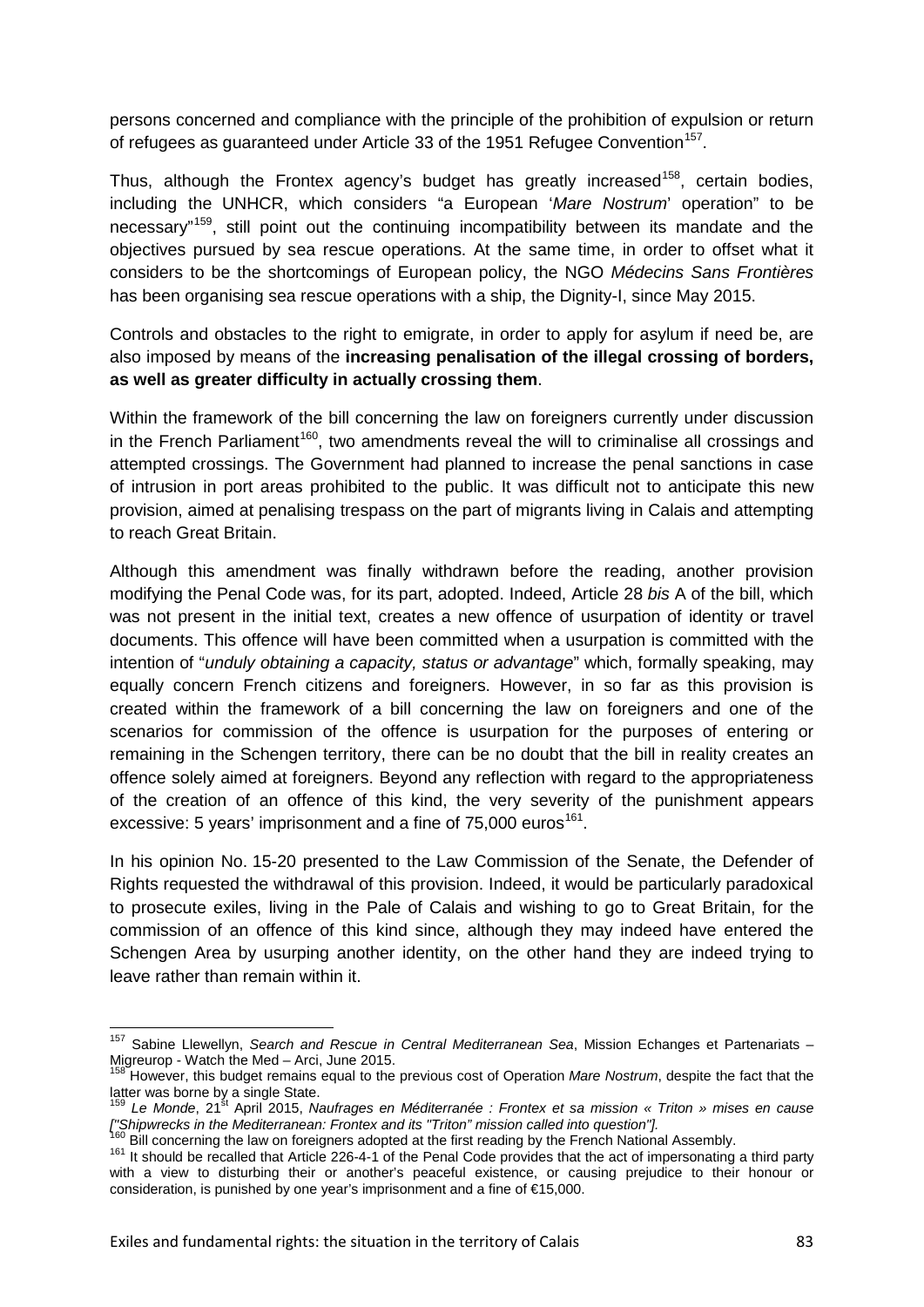France is far from having a monopoly with regard to this tendency to more severe punishment of the illegal crossing of borders. By way of example, one might mention the case of a Sudanese national, arrested this summer by the British police at the gateway to Great Britain after having walked almost the entire 50-kilometre length of the Channel Tunnel. He has been charged with obstruction of the circulation of trains, on the basis of British law of 1861<sup>[162](#page-83-0)</sup>, and has been remanded in custody pending a verdict on his case from Canterbury Crown Court at the beginning of 2016<sup>163</sup>. For its part, Hungary, a State through which migrants living in Calais are likely to have passed, adopted an Act on  $4<sup>th</sup>$  September making any attempt to cross the fence set up on its border an offence and increasing the powers of special army units for this purpose.

These various different examples appear to disregard that, pursuant to Article 31 of the UN 1951 Refugee Convention, States "*shall not impose penal sanctions, on account of their illegal entry or presence, on refugees who, coming directly from a territory where their life or freedom was threatened in the sense of Article 1, enter or are present in their territory without authorization*"

Finally, since the beginning of the summer of 2015, exiles have shown a greater tendency to attempt to go through the Channel Tunnel, access to the port of Calais having become difficult due to the setting up of barbed wire, gratings and video surveillance cameras. This measure, which was simultaneously reinforced by Eurotunnel in order to attempt to prevent these intrusions, cost the life of more than ten migrants in the space of a few weeks, electrocuted, hit by trains and crushed by catenaries<sup>164</sup>. The PASS free medical clinic and Calais hospital's accident and emergency department, as well as the "clinic" established in the shanty town, are unable to cope in the face of the growing number of fractures caused by attempts to hold on to trains and injuries caused by barbed wire (torn hands in particular)<sup>165</sup>.

This objective of making property (not people) "secure" is in no way a deterrent, the exiles already having a migratory history behind them strewn with obstacles and risks, often itself preceded by persecutions in the country of origin from which they fled. However, in addition to causing bodily harm, it also reinforces social inequalities: by increasing the prices charged by "smugglers" who, for their part, are able to use less dangerous channels, it leads to the taking of even greater risks by the most destitute exiles. This is particularly clearly illustrated by the fact that the dead found electrocuted or drowned in the Eurotunnel water basin are minors, very young migrants and women, sometimes accompanied with babies.

For the ultimate violence inflicted upon exiles, that of resorting to migrant traffickers, is indeed a direct result of the choices thus implemented. In this respect, the unanimous support for the fight against traffickers in the political positions taken at both the European and national levels, is not without raising questions.

The French National Consultative Commission on Human Rights (CNCDH) recommended that "*an uncompromising and ambitious crime policy should be elaborated and implemented in order to fight against the trafficking of migrants*. *Cooperation with the United Kingdom and* 

<span id="page-83-1"></span>

<span id="page-83-3"></span><span id="page-83-2"></span>

<span id="page-83-0"></span><sup>&</sup>lt;sup>162</sup> Malicious Damage Act.<br><sup>163</sup> The Guardian, Immigrant who 'walked almost entire Channel tunnel' appears in court, 24<sup>th</sup> August 2015.<br><sup>164</sup> Cf. references (press article listing deaths).<br><sup>165</sup> L'Obs, Migrants de Calais for security, not for humanitarian aid"],  $21<sup>st</sup>$  August 2015.